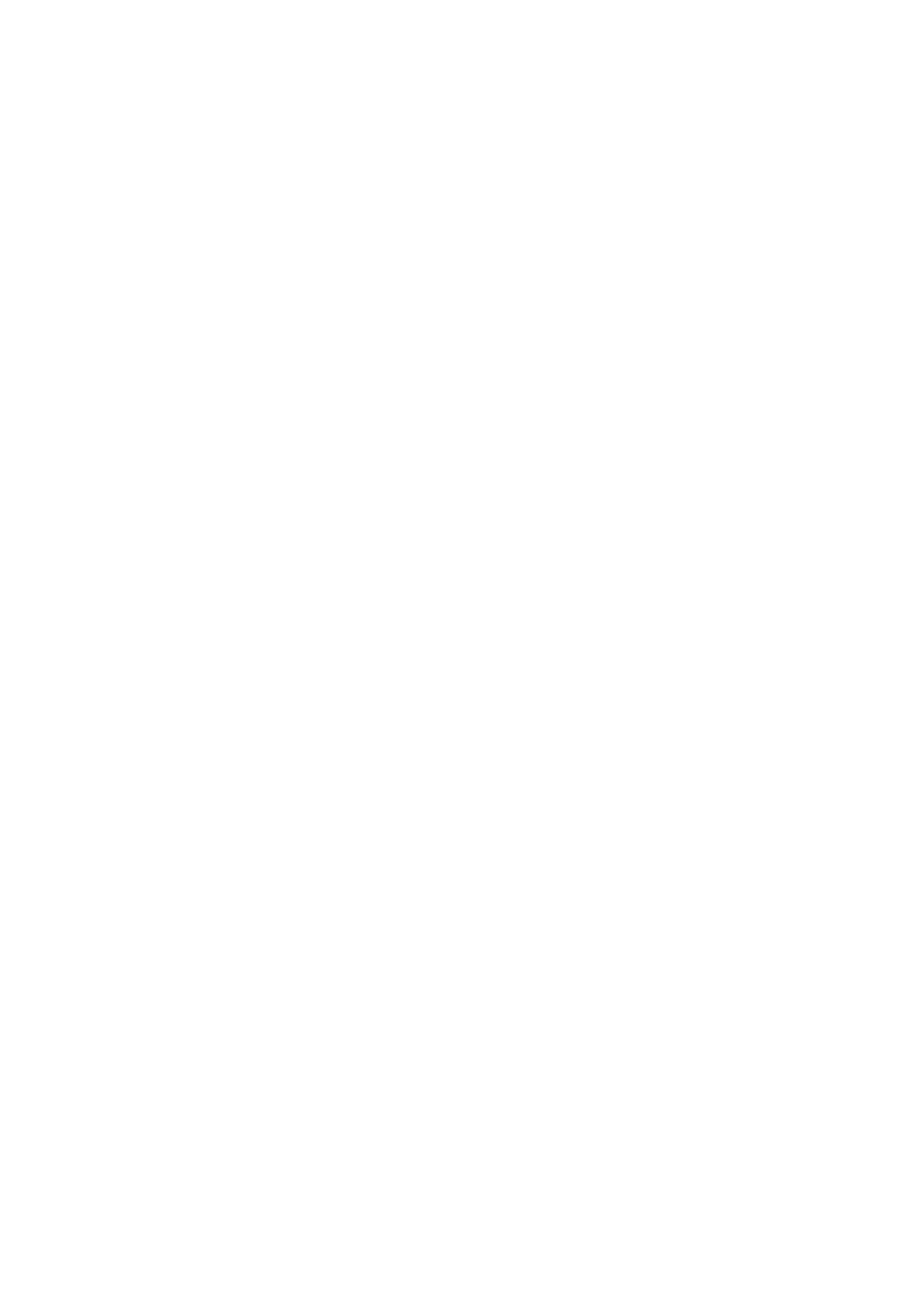#### **Agreement No. 79**

#### **National Collective Agreement 2020 – 2022**

#### **Agreement**

between

**The Confederation of Norwegian Enterprise (NHO) and The Norwegian Hospitality Association (NHO Reiseliv)** of the one part

and

**The Norwegian Confederation of Trade Unions (LO) and The Norwegian United Federation of Trade Unions (Fellesforbundet)** of the other part

*In effect from 01 April 2020 to 31 March 2022*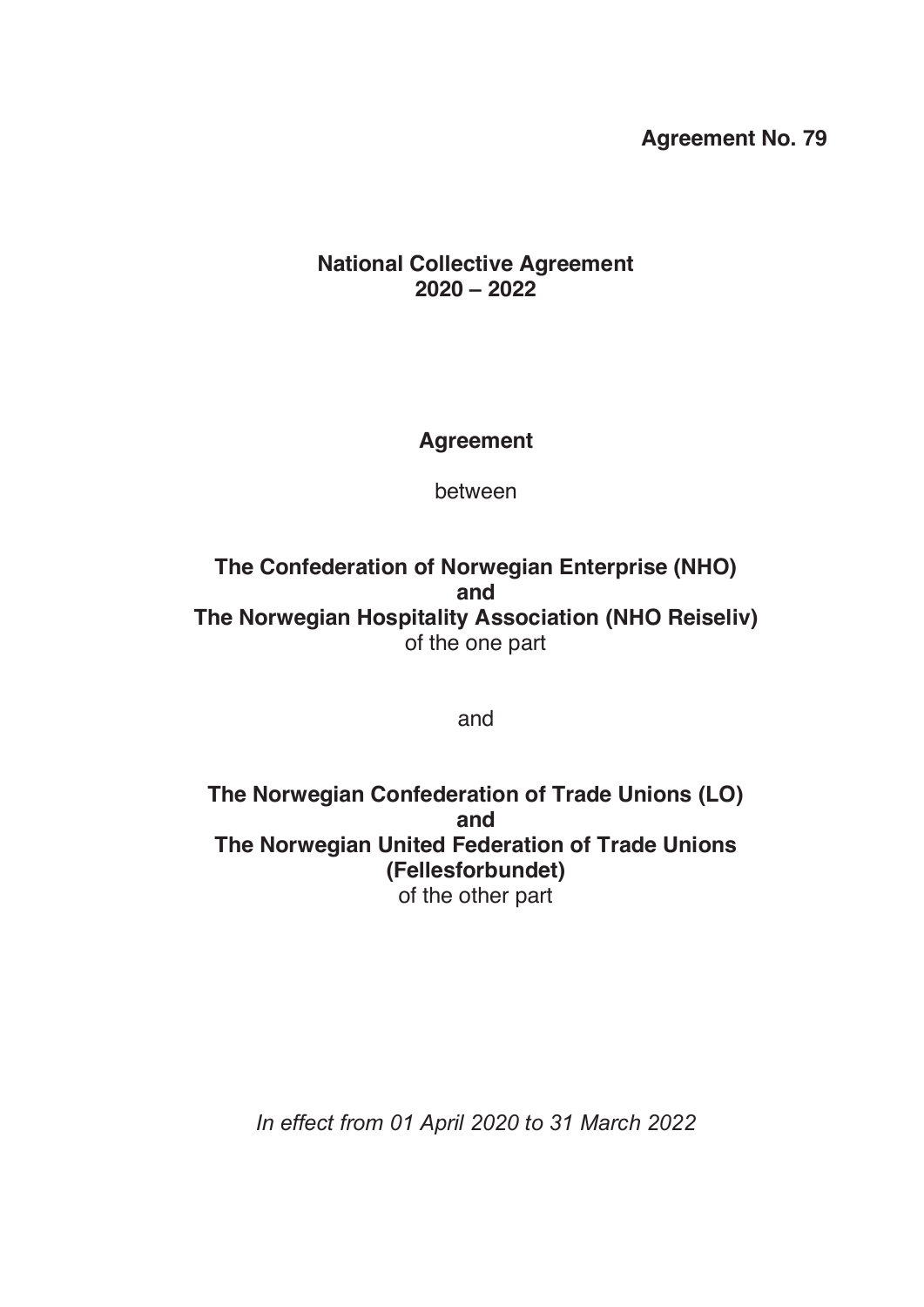# **List of Contents**

| Part I  | <b>Basic Agreement</b>                         |    |
|---------|------------------------------------------------|----|
| Part II | <b>National Collective Agreement</b>           |    |
| $\S$ 1  | General provisions                             | 9  |
| \$1.1   |                                                | 9  |
| \$1.2   |                                                | 9  |
| \$1.3   | Introducing new employees                      | 10 |
| \$1.4   |                                                | 10 |
| \$1.5   | Right of first refusal for part-time employees |    |
|         | in regard to extended working hours            | 11 |
| \$1.6   | Advertising regular/temporary positions        | 11 |
| \$1.7   |                                                | 11 |
| \$1.8   |                                                | 12 |
| \$1.9   | Resignations and dismissals                    | 12 |
| \$1.10  | Cloakrooms and rooms for meals                 | 12 |
| \$1.11  |                                                | 13 |
| \$1.12  |                                                | 13 |
| \$1.13  |                                                | 13 |
| \$1.14  |                                                | 13 |
| \$1.15  | Payment of sick pay in advance                 | 14 |
| $\S 2$  | Working hours and days off                     | 15 |
| \$2.1   | Ordinary working hours                         | 15 |
| \$2.2   | Division of weekly working hours               | 16 |
| \$2.3   |                                                | 17 |
| \$2.4   | Division of working hours and days off         | 18 |
| \$2.5   | Part-time employees                            | 19 |
| \$2.6   |                                                | 20 |
| \$2.7   |                                                | 20 |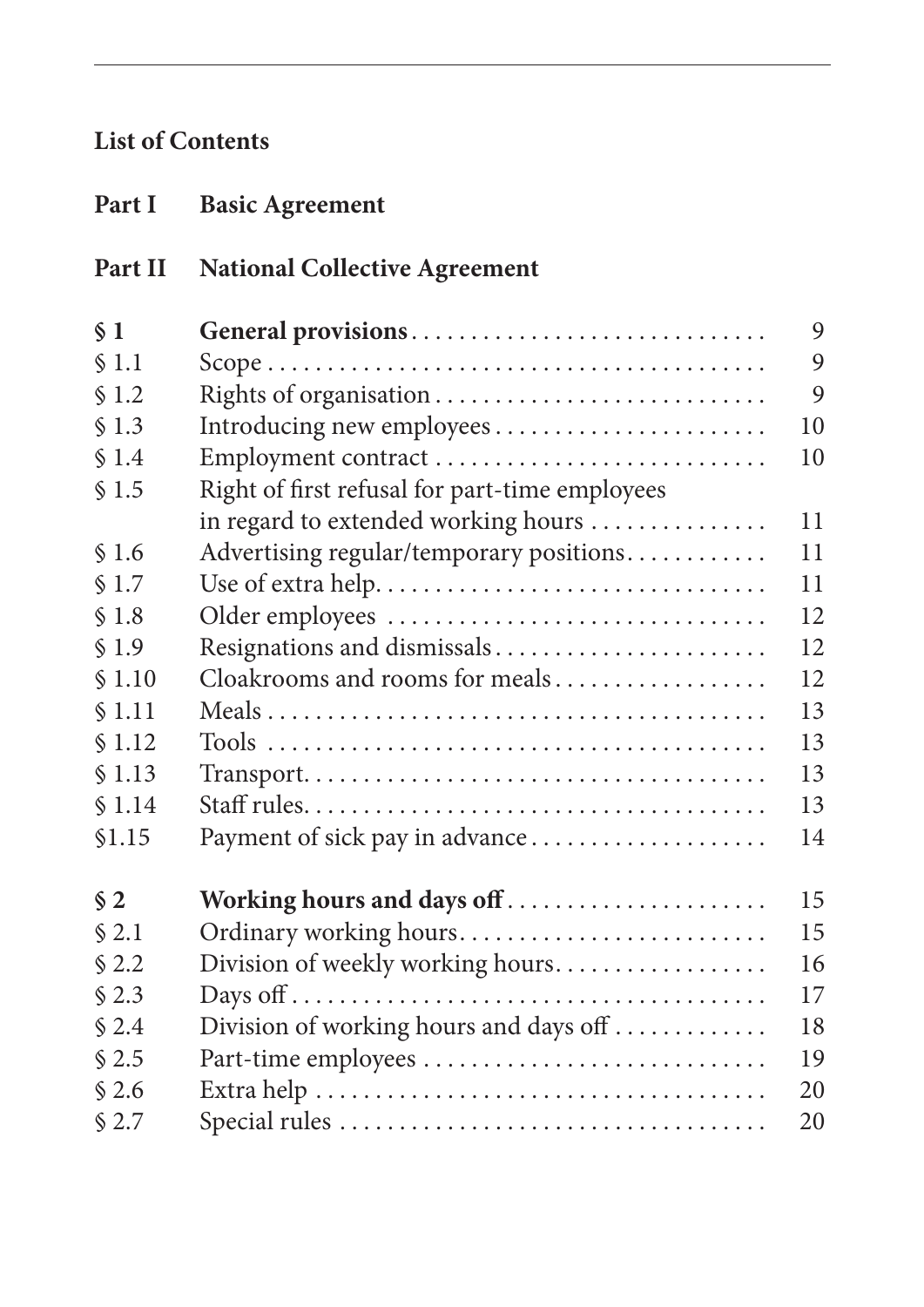| \$2.8            | Special rules for mountain and tourist hotels,    | 21 |
|------------------|---------------------------------------------------|----|
| $\S$ 3           | Rules regarding pay for those drawing fixed pay   | 22 |
| \$3.1            |                                                   | 22 |
| \$3.2            | Calculating experience                            | 25 |
| \$3.3            |                                                   | 26 |
| \$3.4            |                                                   | 29 |
| \$3.5            | Low-pay arrangement                               | 31 |
| $\S 4$           | Overtime, work after 14.00 on Saturdays and       |    |
|                  | work on Sundays, public holidays and feasts.      |    |
|                  | Remuneration for lost earnings on such days.      |    |
|                  |                                                   | 33 |
| $\text{\AA}$ 4.1 |                                                   | 33 |
| $\S$ 4.2         | Work on the eve of public holidays and feasts     | 35 |
| \$4.3            | Work on the eve of public holidays and feasts     | 36 |
| $\S$ 5           | Special rules for percentage paid waiters         | 39 |
| \$5.1            | Introduction of percentage pay at new enterprises | 39 |
| \$5.2            | Work connected with waiting at table              | 40 |
| \$5.3            |                                                   | 41 |
| \$5.4            | Ordinary working hours, division of stations      |    |
|                  |                                                   | 44 |
| \$5.5            | Overtime and other supplements                    | 45 |
| \$5.6            |                                                   | 47 |
| \$5.7            | Nightclub agreement                               | 49 |
| \$5.8            | Night restaurant agreements                       | 50 |
| \$5.9            | Proposed alternative pay systems                  | 52 |
| $\S 6$           | Accommodation                                     | 54 |
| $\S$ 6.1         | Employees who are quartered at the enterprise     | 54 |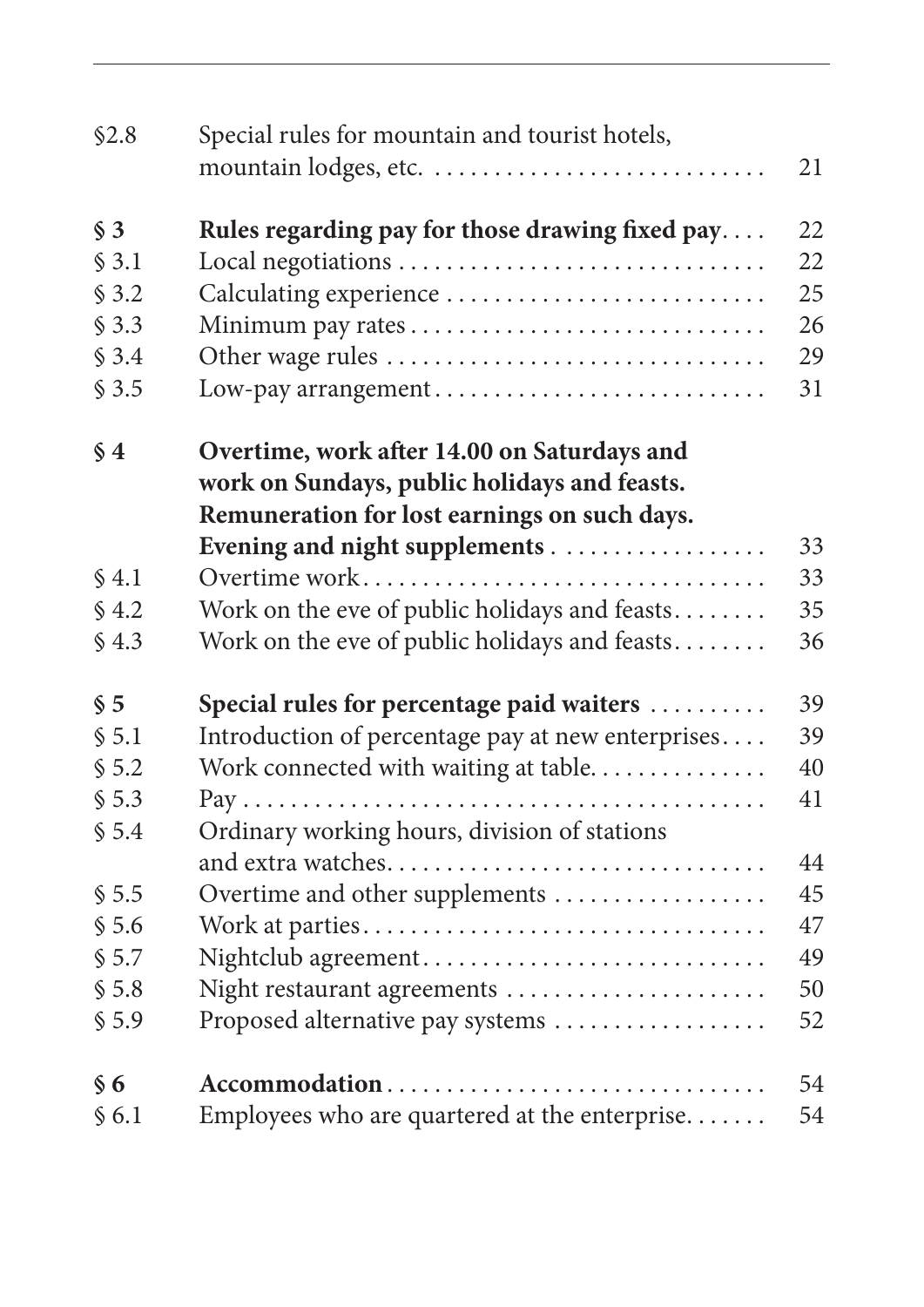| \$6.2   | Renting other lodgings                             | 54 |
|---------|----------------------------------------------------|----|
| $\S$ 7  | Attire and uniform                                 | 55 |
| \$7.1   | Working clothes                                    | 55 |
| \$7.2   | Washing and cleaning working clothes               | 55 |
| \$7.3   |                                                    | 55 |
| \$7.4   |                                                    | 56 |
| $\S 8$  |                                                    | 57 |
| $\S 9$  |                                                    | 59 |
| \$9.1   | Damage to or loss of property belonging            |    |
|         | to the enterprise                                  | 59 |
| \$9.2   | Routines and responsibility for balancing cash     | 59 |
| \$9.3   | Cash in hand – change reserve                      | 59 |
| \$9.4   | Payment/Credit                                     | 60 |
| \$9.5   |                                                    | 60 |
| \$9.6.  | Deductions from pay                                | 60 |
| \$10    | Short welfare leave or leave of absence to         |    |
|         |                                                    | 61 |
| $$10-1$ | Short welfare leave                                | 61 |
| $$10-2$ | Leave of absence to care for a child               | 63 |
| \$11    |                                                    | 64 |
|         | Adjustment rules for the 2nd year of the Agreement | 64 |
|         | Non-union enterprises. Wage revisions              | 64 |
|         |                                                    | 65 |
|         |                                                    | 67 |
|         | Special rules for doormen and security personnel   | 72 |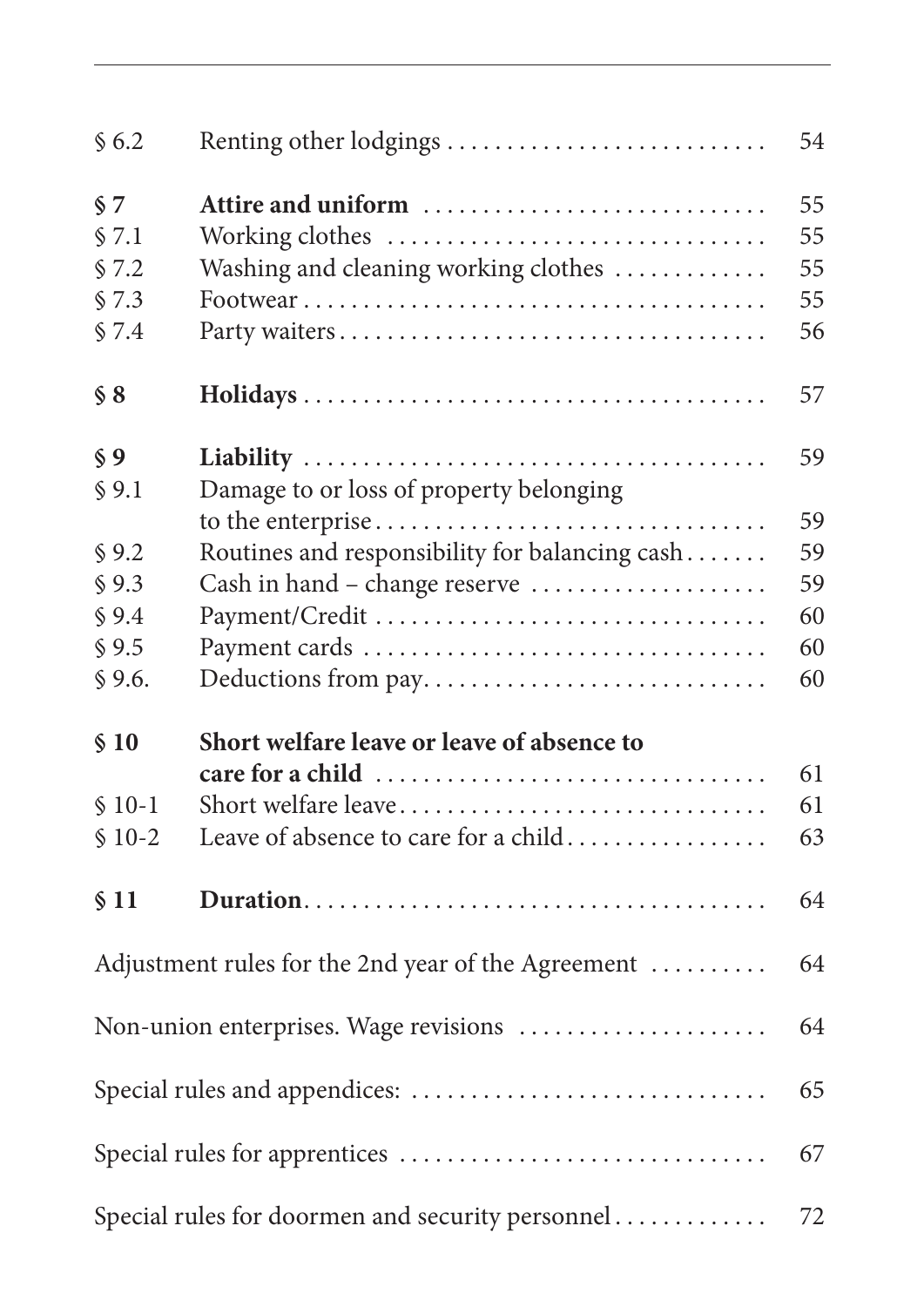|                                                                          | 74  |
|--------------------------------------------------------------------------|-----|
| Appendix 1A - Employees in temporary help agencies                       | 78  |
|                                                                          | 80  |
| Appendix 3 - Equal opportunities and equal pay                           | 87  |
| Appendix 4 – Supplementary and further education                         | 89  |
| Appendix $5$ – Early retirement pension supplement scheme                | 91  |
| Appendix 6 – Agreement on an Education and<br>Development Scheme, LO/NHO | 98  |
| Appendix 7 – Collective agreement on pensions (AFP),                     | 103 |
|                                                                          | 109 |
| Appendix 9 - Permanently adapted work in                                 |     |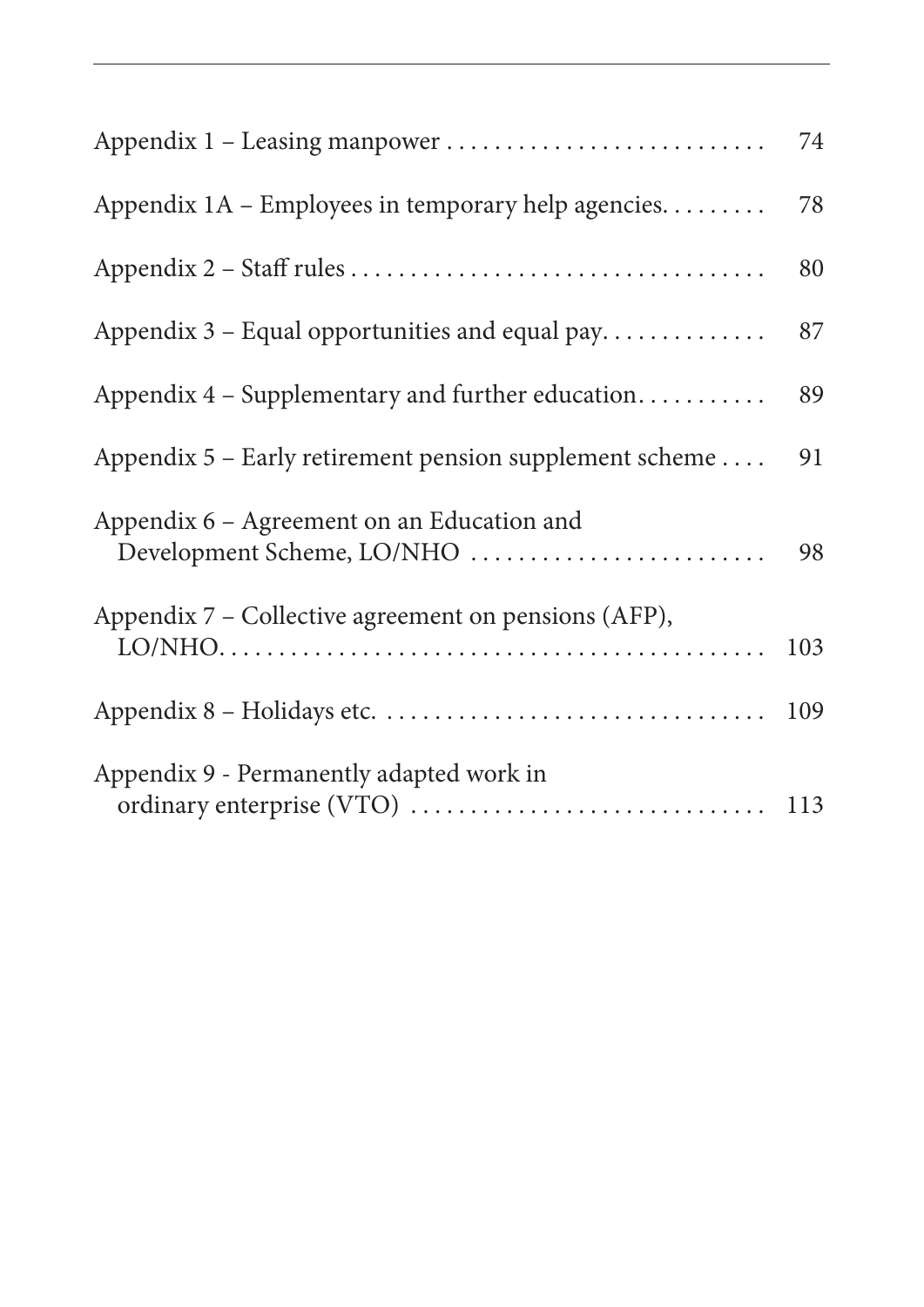# **PAY AND WORKING CONDITIONS**

(When not otherwise provided in the separate sections, these provisions apply to all personnel.)

## **COOPERATION BETWEEN THE PARTIES**

The parties agree regarding the importance of good cooperation between shops stewards and management, regardless of the size of the enterprise.

Respect for the freedom to organise and for the shop stewards' duties and work are of great importance for both parties. The shop stewards' working conditions and working environment must be in accordance with the provisions of the Working Environment Act and of the Basic Agreement.

#### **1. Paid time for shop stewards**

1.1 The parties have agreed to intensify work to obtain local agreements that give shop stewards time and opportunity to carry out their duties as shop stewards.

In response to the National Collective Agreement, § 1, subsection 2, relating to the right to organise, Fellesforbundet and NHO Reiseliv have agreed on the following to amplify the provisions of the Basic Agreement:

The organisations would stress how important it is that more and more decisions are made at the individual enterprise. To enable this to take place in the best possible way, the organisations are prepared to provide extended advisory services in connection with local agreements regarding time for shop stewards. Reference is made in this connection to  $\S$ 5-6 of the Basic Agreement.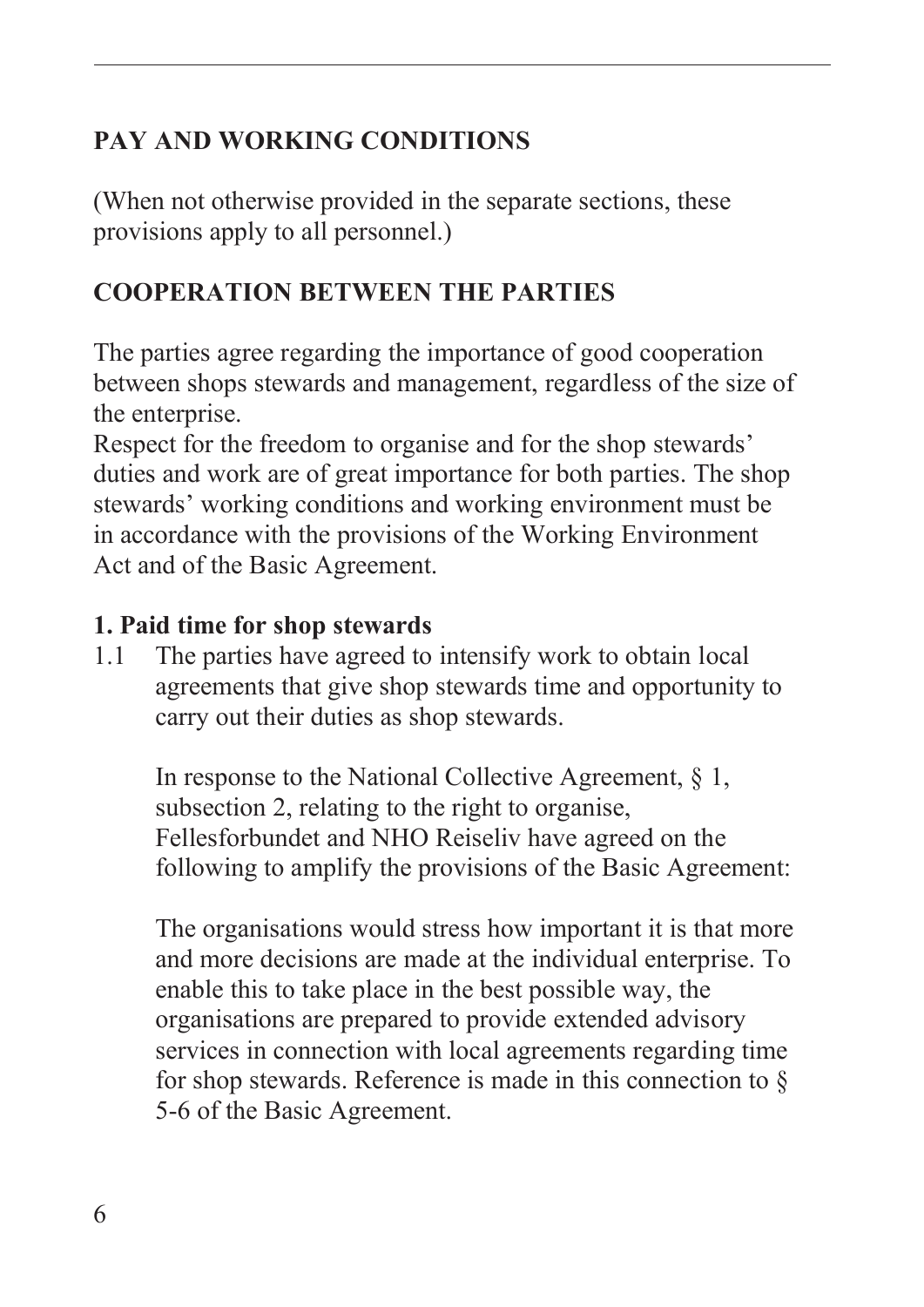1.2 As a supplement to Chapter IX of the Basic Agreement, the shop stewards and management of the enterprise should hold a meeting at least once a quarter, at which they should review and discuss working conditions for shop stewards and the employees and conditions at the enterprise in general, including the financial situation and progress of the enterprise.

#### **2 Remuneration for attending bargaining meetings**

In conformity with § 5-7 of the Basic Agreement concerning compensation for participation in negotiating meetings at the enterprise pursuant to § 2-3 of the Basic Agreement and pursuant to chapter IX of the Basic Agreement and for meetings in enterprise committees, divisional committees, enterprise conferences and co-operation committees, pursuant to part B of the Basic Agreement, the parties agree on the following:

#### **2.1 Salaried employees**

These employees retain their full pay when attending such meetings that take place during working hours. When meetings take place outside of working hours, they shall be paid at a rate per hour that is calculated by dividing their individual monthly pay by 162.5. For employees whose ordinary working week is 35.5 hours, pay shall be divided by 154.

#### **2.2 Hourly paid employees**

These employees shall receive their individual hourly pay.

#### **2.3 Percentage pay**

Those who are paid according to a percentage scale shall be paid hourly remuneration based on their average income, excluding supplements for overtime and public holidays/feasts, in the last calendar year for the relevant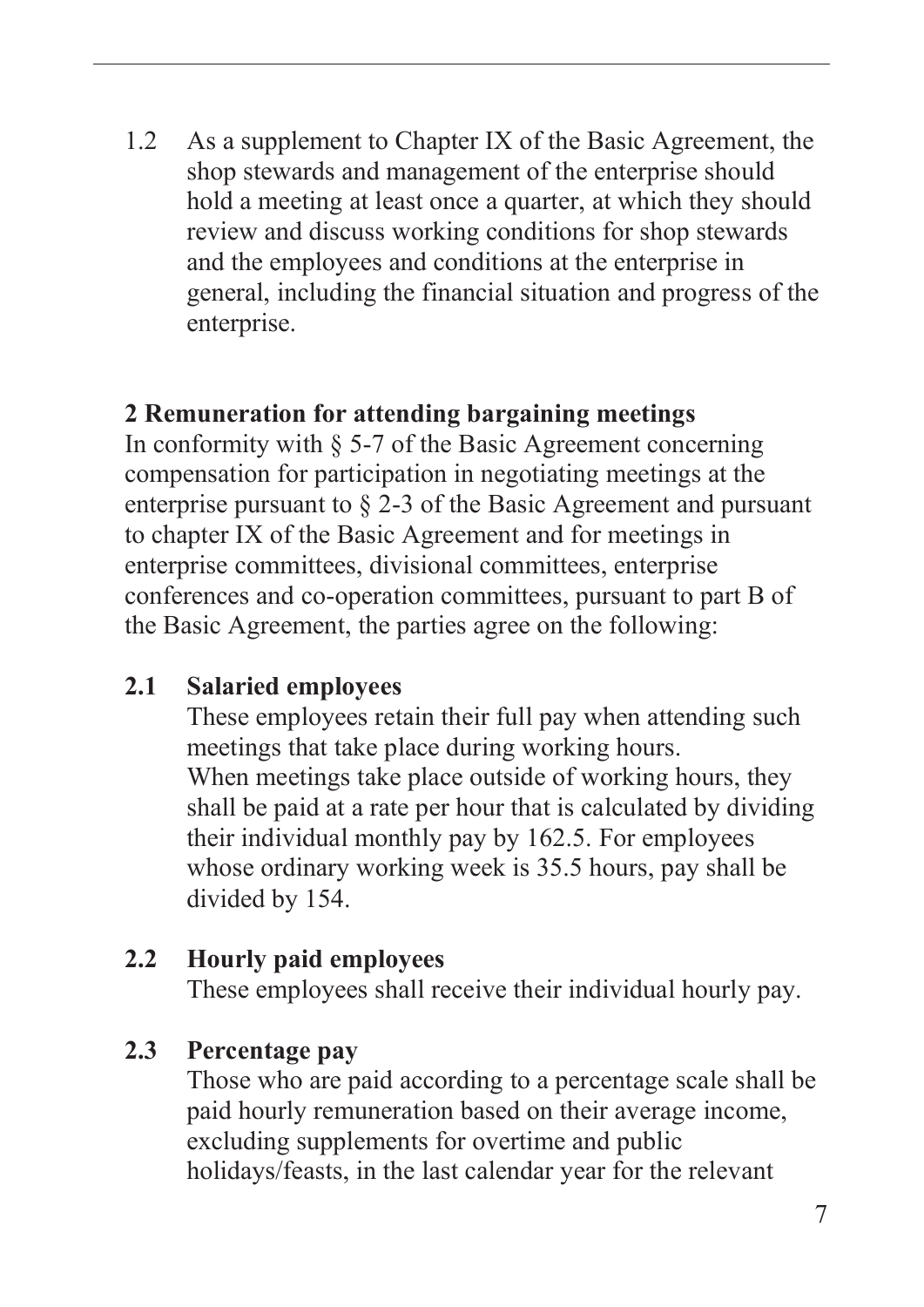division in the enterprise. The amount shall be determined every January by agreement between the enterprise and the shop stewards and shall be applicable for the current calendar year.

The parties particularly draw attention to the provisions in  $\S$  5-10 of the Basic Agreement, stipulating that a shop steward shall not be given a warning in writing on grounds of exercise of his/her office without due reason.

#### **3. Personal conflicts**

Guidelines for the manner in which any personal conflicts shall be resolved, shall be drawn up through the HSE work at the enterprise.

#### **Statement of principle:**

Upgrading pay for the lowest paid groups in the trade must be an objective. Everyone at the enterprise should work jointly to increase productivity. An increase in productivity should benefit the enterprise and the employees alike.

By agreement between the parties at the enterprise, working systems – with regard to both time and pay – may be adapted to the operating structure of the particular enterprise and the employees' earnings prospects.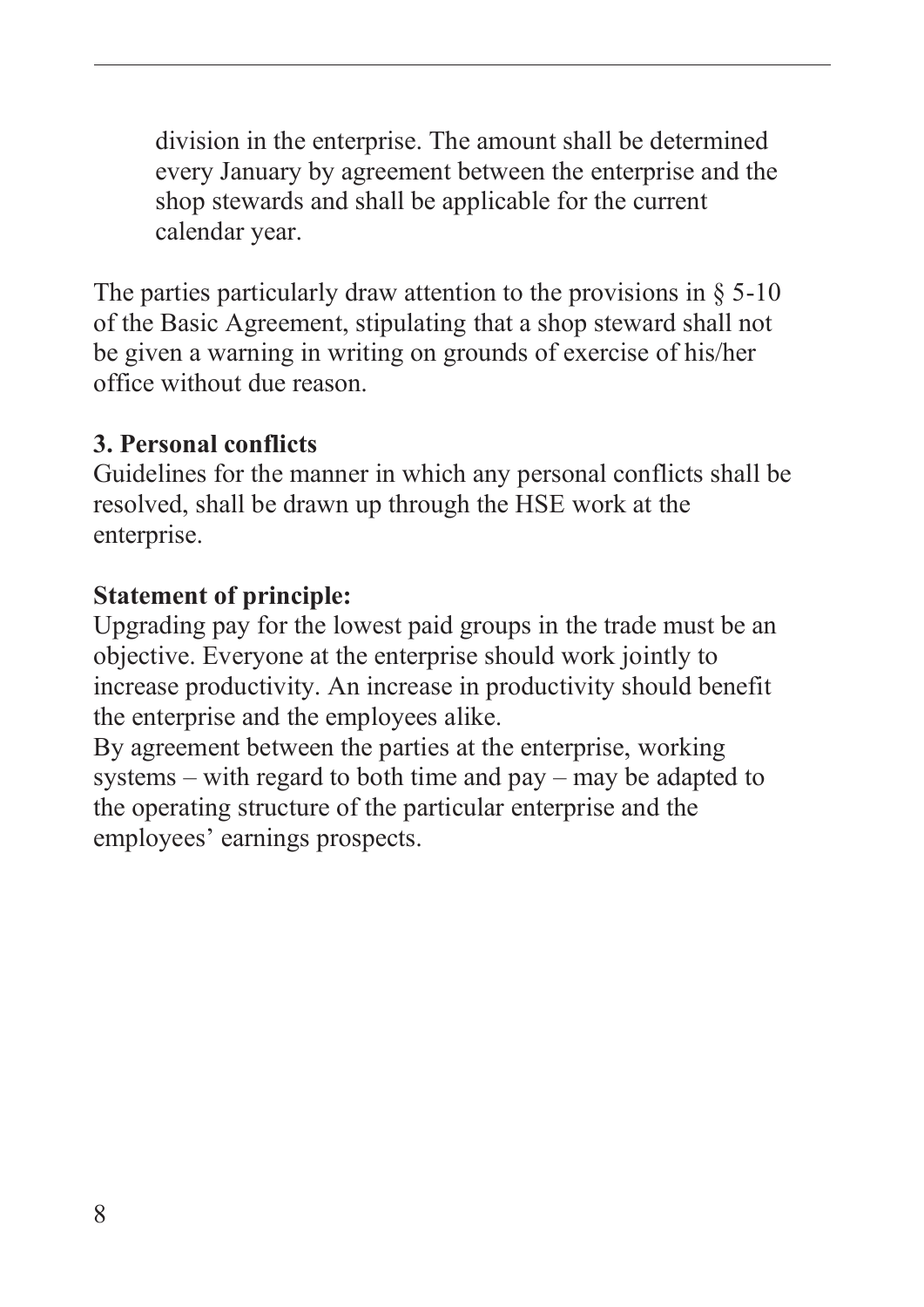# <span id="page-10-0"></span>**§ 1 General provisions**

## **§ 1.1 Scope**

This agreement applies for employees in accommodation businesses, waiting staff, catering and similar enterprises on land, with the exception of those who come under the Land Catering Agreement and employees who come under the agreement between LO and FLT (Norwegian Engineers and Managers Association).

This agreement may be made applicable as a wage agreement in manpower or temporary help agencies that have employees who are hired out and perform work under the scope of this agreement. See Appendices 1 and 1A.

#### **Entry in the minutes:**

- 1. The parties assume that LO will terminate the Manpower Agreement between LO and NHO.
- 2. During the agreement period, the parties agree to practise § 3-7, second paragraph of the Basic Agreement in the same manner as it has been practised in relation to the existing Manpower Agreement.

If agreement is not reached on continuation of this practice, then § 3-7, second paragraph of the Basic Agreement will apply in the ordinary manner as of the 2014 wage revision.

# **§ 1.2 Rights of organisation**

It is a condition that the enterprise does not impose restrictions to prevent personnel from participating in their union meetings outside of working hours. Employees must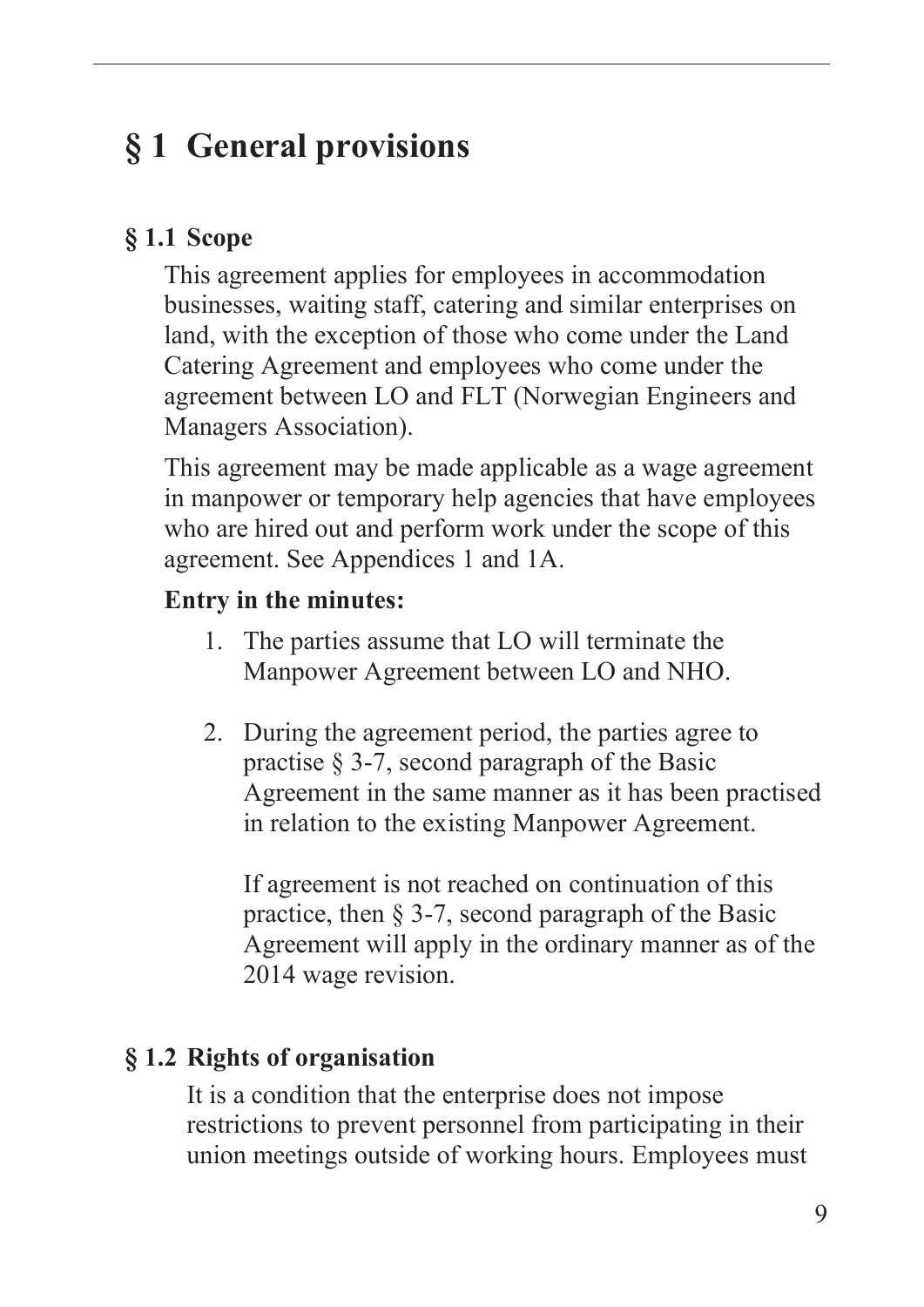<span id="page-11-0"></span>be allowed to post notices from the union in their canteen or cloakrooms.

#### **§ 1.3 Introducing new employees**

The enterprise shall introduce the employee to the shop steward and in so doing make it clear that the enterprise has no objection to the employee joining the union.

In large places of employment the management shall call new employees in to introductory meetings at which the management and shop stewards shall provide information concerning the business and the employer and employee organisations.

Such meetings should not be held too long after the employee is engaged. At small enterprises the management and shop steward shall cooperate in providing new employees with such information.

#### **§ 1.4 Employment contract**

As soon as possible and not later than 14 days after an employee is engaged, a written employment contract shall be issued in accordance with

§§ 14-5 and 14-6 of the Working Environment Act.

If necessary the employment contract shall be translated into a language the employee understands. Each contract is to contain a description of the particular employee's work or job title, position or work category. Reference is made in general to the Working Environment Act, § 14-6 (1) letter c and the HSE Regulations.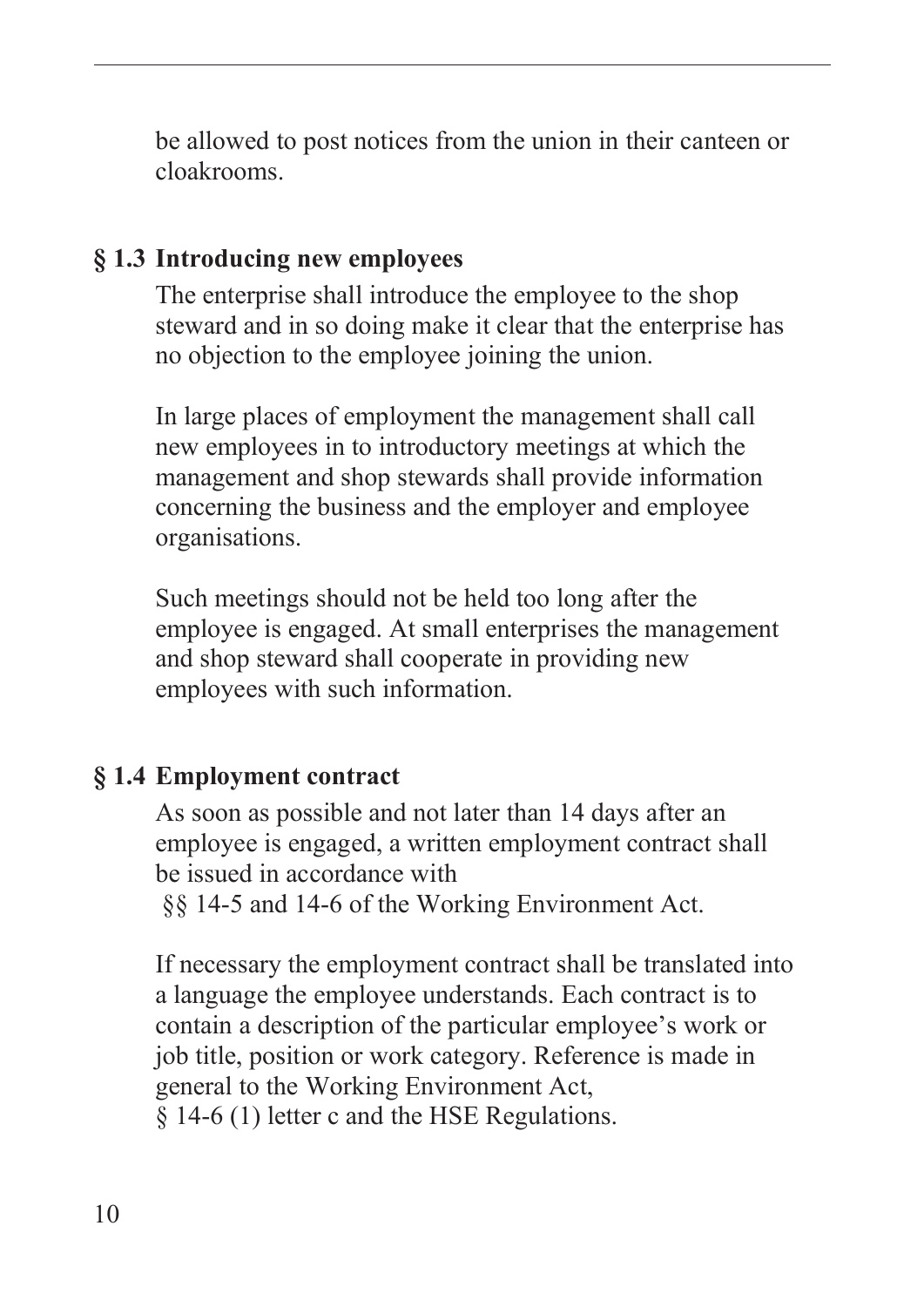#### <span id="page-12-0"></span>**§ 1.5 Right of first refusal for part-time employees in regard to extended working hours**

As a general rule, part-time employees shall be given right of first refusal for employment in a vacant full-time or parttime position when the enterprise has need of more manpower or when a vacant full-time or part-time position is advertised.

Part-time employees shall also have right of first refusal in the case of extra work of a temporary nature. If the enterprise finds that it cannot follow this general rule, it shall state its reasons. One such reason may be that the person in question does not possess the formal qualifications required for the position.

#### **§ 1.6 Advertising regular/temporary positions**

Temporary positions and vacant and newly established positions shall be advertised within the enterprise in such a manner that employees have an opportunity to apply for the position.

#### **§ 1.7 Use of extra help**

The parties agree that extra hands may be employed to a certain extent.

If the shop stewards consider that this is being disregarded, they can take the matter up for discussion with the enterprise. For discussion they can demand that a statement be produced showing the use of extra help. Discussions regarding the use of extra help shall be held at least once a year.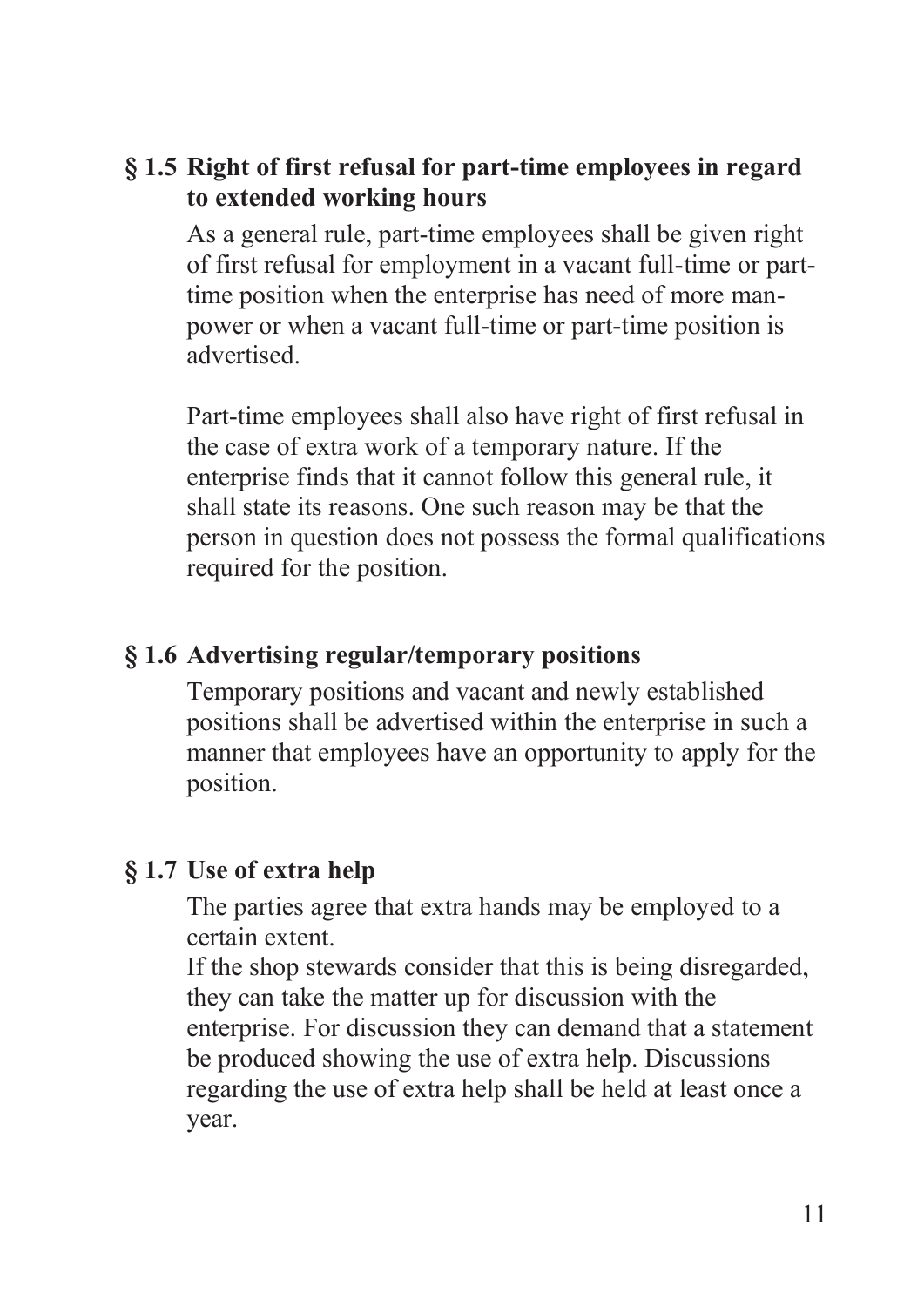#### <span id="page-13-0"></span>**§ 1.8 Older employees**

For older employees and employees whose health is impaired, individual agreements may be made between the individual employee and the enterprise concerning job tasks, adapted training/updating in their own field of work rest breaks, reduced working hours, etc.

#### **§ 1.9 Resignations and dismissals**

Periods of notice for resignations/dismissals, giving notice and contents of notice, protection against unfair notice and dismissal, protection against dismissal in special cases and the employee's right to demand negotiations, bring a lawsuit and the deadlines that apply in that connection, are regulated by Chapters 15 and 17 of the Working Environment Act. The agreed period of notice must not be longer than two months.

#### **§ 1.10 Cloakrooms and rooms for meals**

Personnel shall have special rooms for meals and cloakrooms where nothing shall be left that does not belong there. Personnel who are not quartered in the building in which they work or in an annexe or a building next to it, shall each have a locker for their clothes. Kitchen personnel shall have separate lockers for their working clothes. The enterprise shall keep the private effects personnel keep in their lockers, insured for a sum limited upwards to NOK 1,500.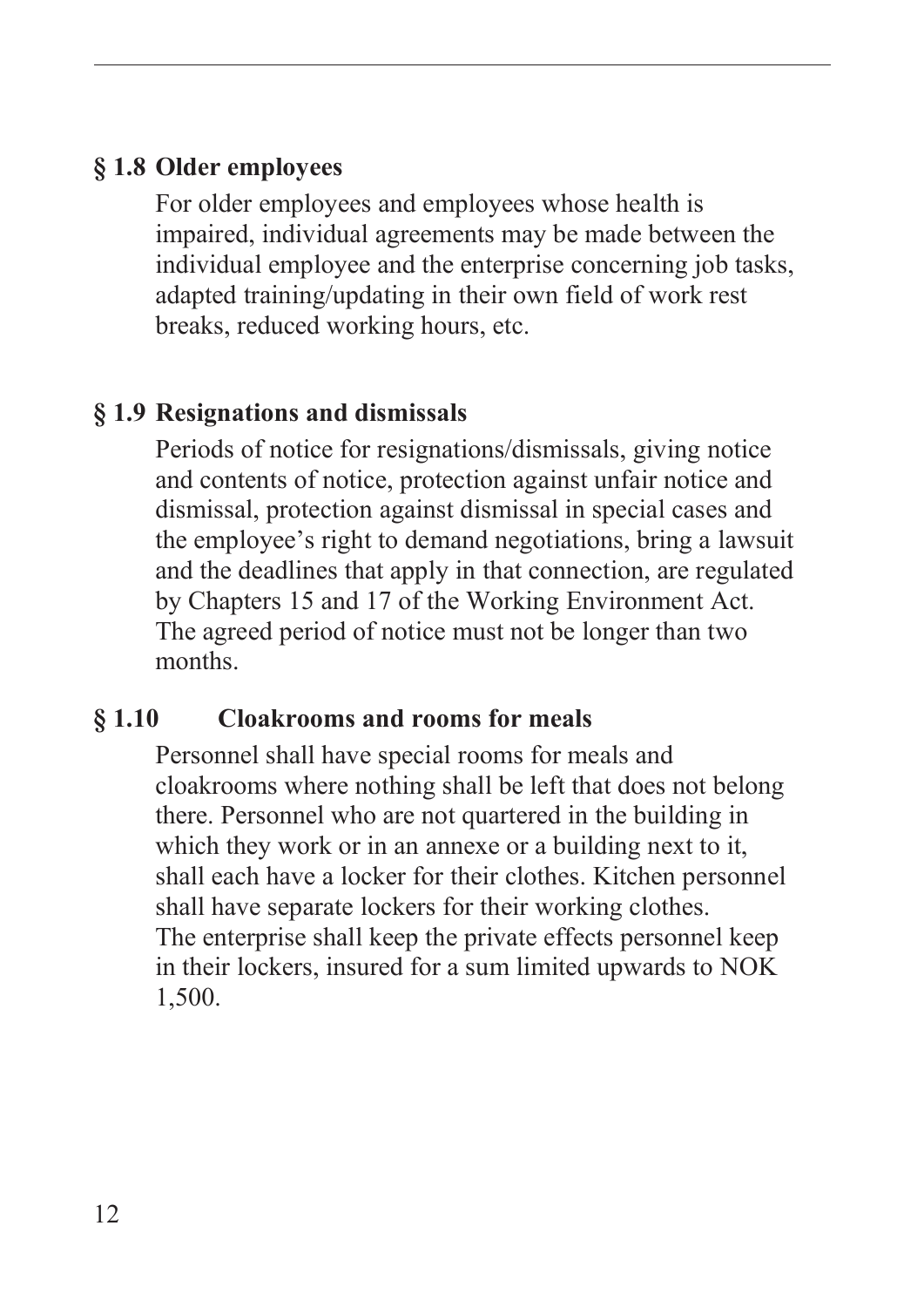#### <span id="page-14-0"></span>**§ 1.11 Meals**

At enterprises where meals are served, the canteen/meals system that is to apply shall be agreed upon between the parties. At the individual enterprises all personnel – or categories of personnel – may, as a permanent arrangement, choose not to have meals at the enterprise.

If no in-house agreement is made regarding the price per meal, the rates per meal given in the wage agreement shall apply. As of 01 April 2020 this is NOK 31.42.

One meal may be breakfast, lunch, dinner or supper, and should consist of healthy, varied and nutritious food.

#### **§ 1.12 Tools**

Necessary tools shall be supplied by the enterprise.

#### **§ 1.13 Transport**

If the employer orders the employee to work before or after the agreed ordinary working hours and this results in higher transport costs for the employee between home and work, the employer shall arrange transport or, provided documentation is furnished, pay the employee the additional cost of transport by the most reasonable means.

#### **§ 1.14 Staff rules**

Staff rules – see the Appendix on staff rules, see Chapter 14 of the Working Environment Act.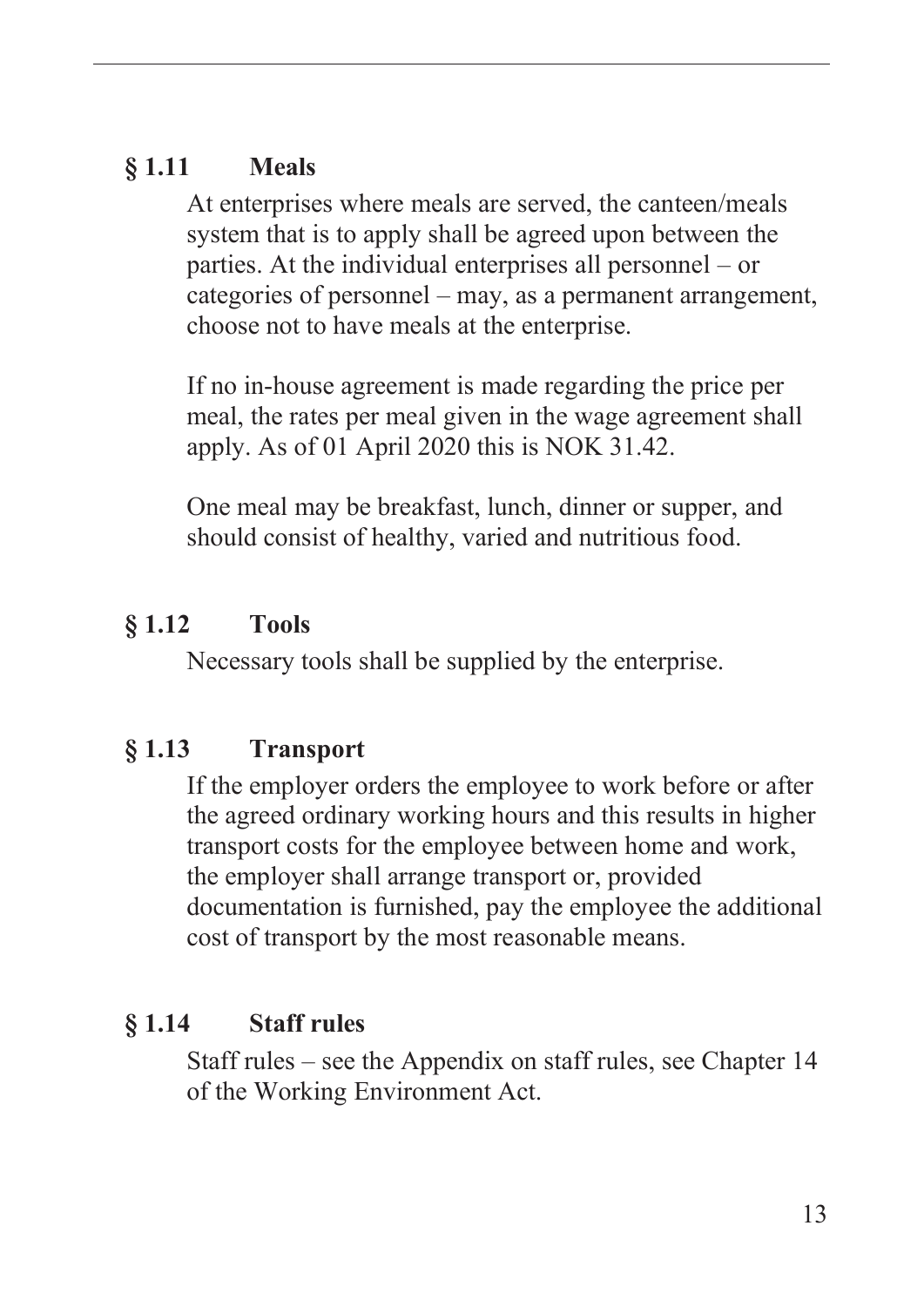#### <span id="page-15-0"></span>**§1.15 Payment of sick pay in advance**

NHO Reiseliv and Fellesforbundet recommend that the local parties review the basis for the payment of sick pay in advance where this is not the practice. Companies are not permitted to discriminate against their employees with respect to the advance payment of sick pay. (Applies beginning on 01.07.2021)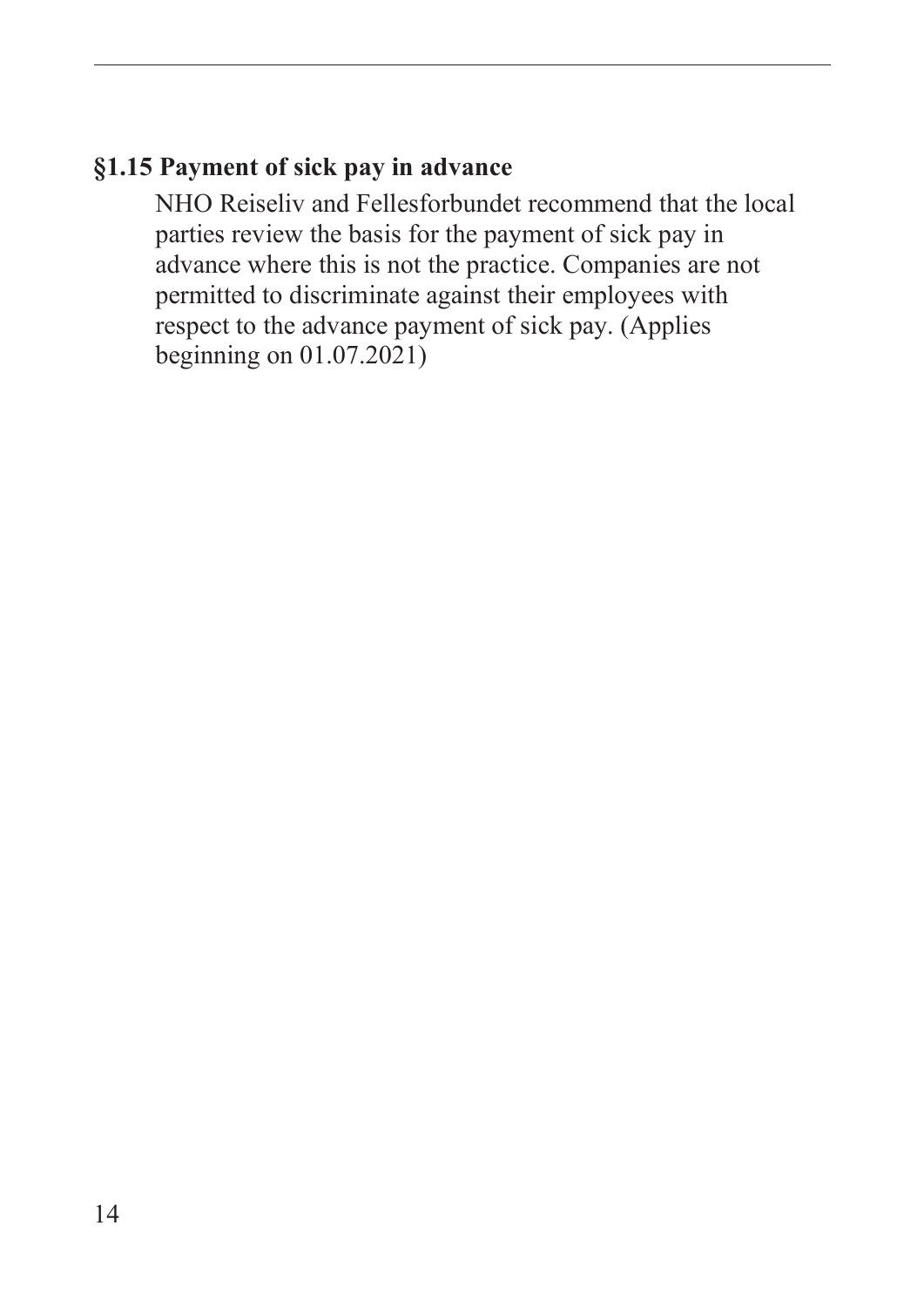# <span id="page-16-0"></span>**§ 2 Working hours and days off**

#### **§ 2.1 Ordinary working hours**

- 1.1 Employees to whom the 37.5 hour week applies are:
- 1.1.1 Daytime workers.
- 1.1.2 Those working on rotas and other systems of working hours that do not come under subsections 1.2 and 1.3 below.
- 1.2 Employees to whom the 35.5 hour week applies are:
- 1.2.1 Work that is performed "mainly" at night.
- 1.2.2 Two shifts and comparable work on rota that regularly takes place on Sundays and/or public holidays.
- 1.2.3 Working hours systems in which the employee must work at least every third Sunday and/or movable feast.

For work to be regarded as work on Sundays and/or public holidays, the employee concerned must either have worked at least four hours into the 24 hours that pursuant to the law shall be a day of rest, i.e. all four hours between 1800 and 2200 hours) or after 2200 hours. In the latter case without any requirement regarding a minimum length of time.

- 1.3 Employees to whom the 33.6 hour week applies are:
- 1.3.1 Continuous shift work and comparable work on rota, see § 10-4 (5) of the Working Environment Act.
- 1.4 The ordinary working hours cannot be stretched beyond 01.00 at night without a special agreement having been entered into between the organisations.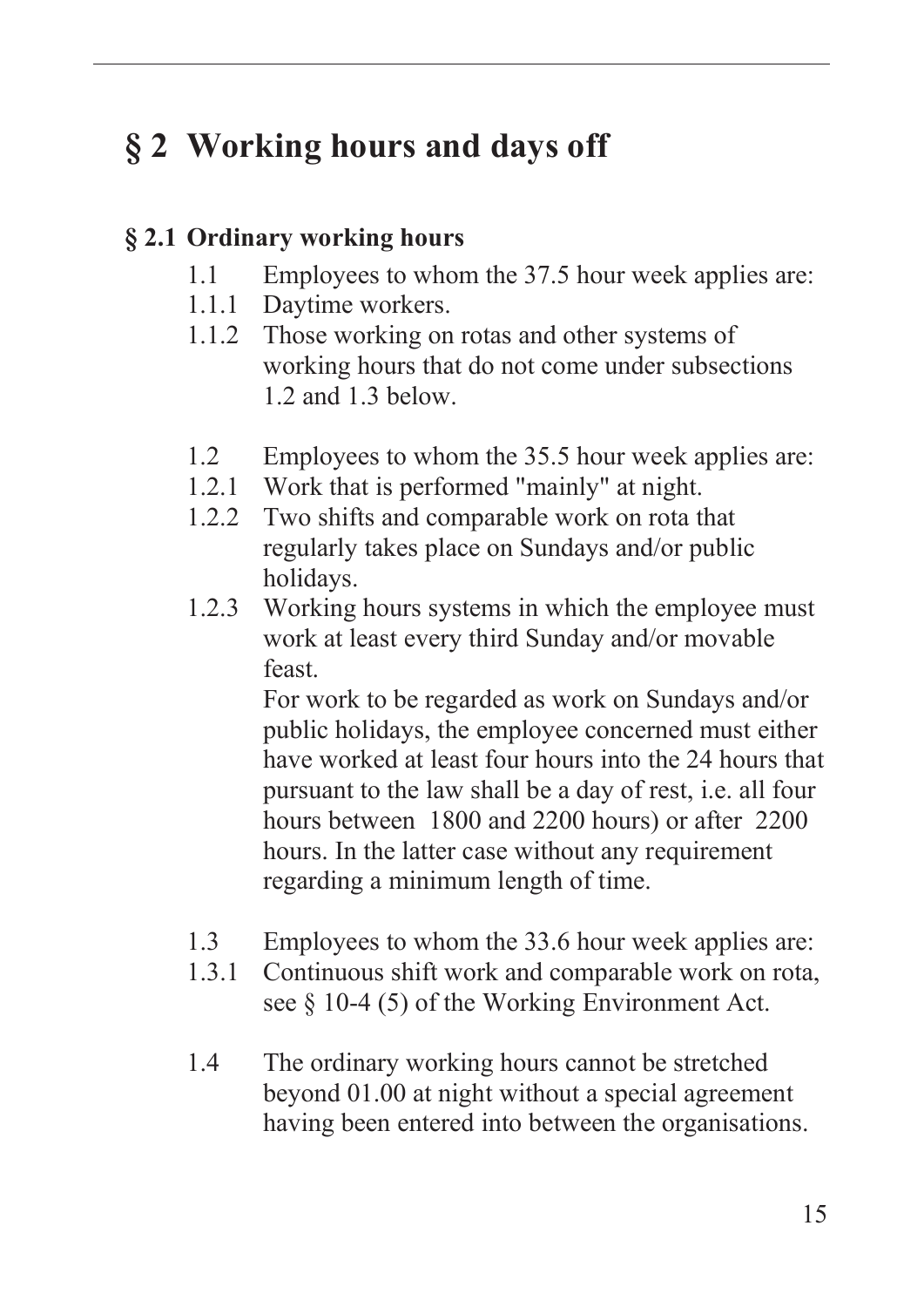## <span id="page-17-0"></span>**§ 2.2 Division of weekly working hours**

- **2.1** Weekly working hours that on average shall not exceed 35.5 (37.5) hours may, by written agreement between the employee and the enterprise via the shop steward, be arranged in the following ways:
- **2.1.1** Daily working hours of 7 hours and 5 minutes (35.5 hour weeks) or 7 hours and 30 minutes (37.5 hour weeks) on each of the 5 weekdays. "Daily working hours" is to be understood as the effective working hours.
- **2.1.2** Daily working hours that are longer on some days of the week and shorter on others, so that the average for each week is 35.5 (37.5) hours.
- **2.1.3** Weekly working hours are longer than 35.5 (37.5) hours a week in some parts of the year and correspondingly shorter in other periods.
- **2.1.4** The current weekly working hours are retained or are partly reduced by giving corresponding days off spread over the whole year or concentrated in certain periods.
- **2.1.5** Consecutive time off for certain periods of the year. Other systems may also be arranged by written agreement.
- **2.1.6** Other systems of working hours at the enterprise may be established by written agreement. If the parties at the enterprise, possibly with assistance from the organisations, are unable to reach agreement on the system for ordinary working hours, the rules in subsection 2.1.1 shall apply.
	- **2.2** Whenever the parties agree on staggered working hours, the period over which the average of 35.5 (37.5) hours shall be calculated must not be longer than the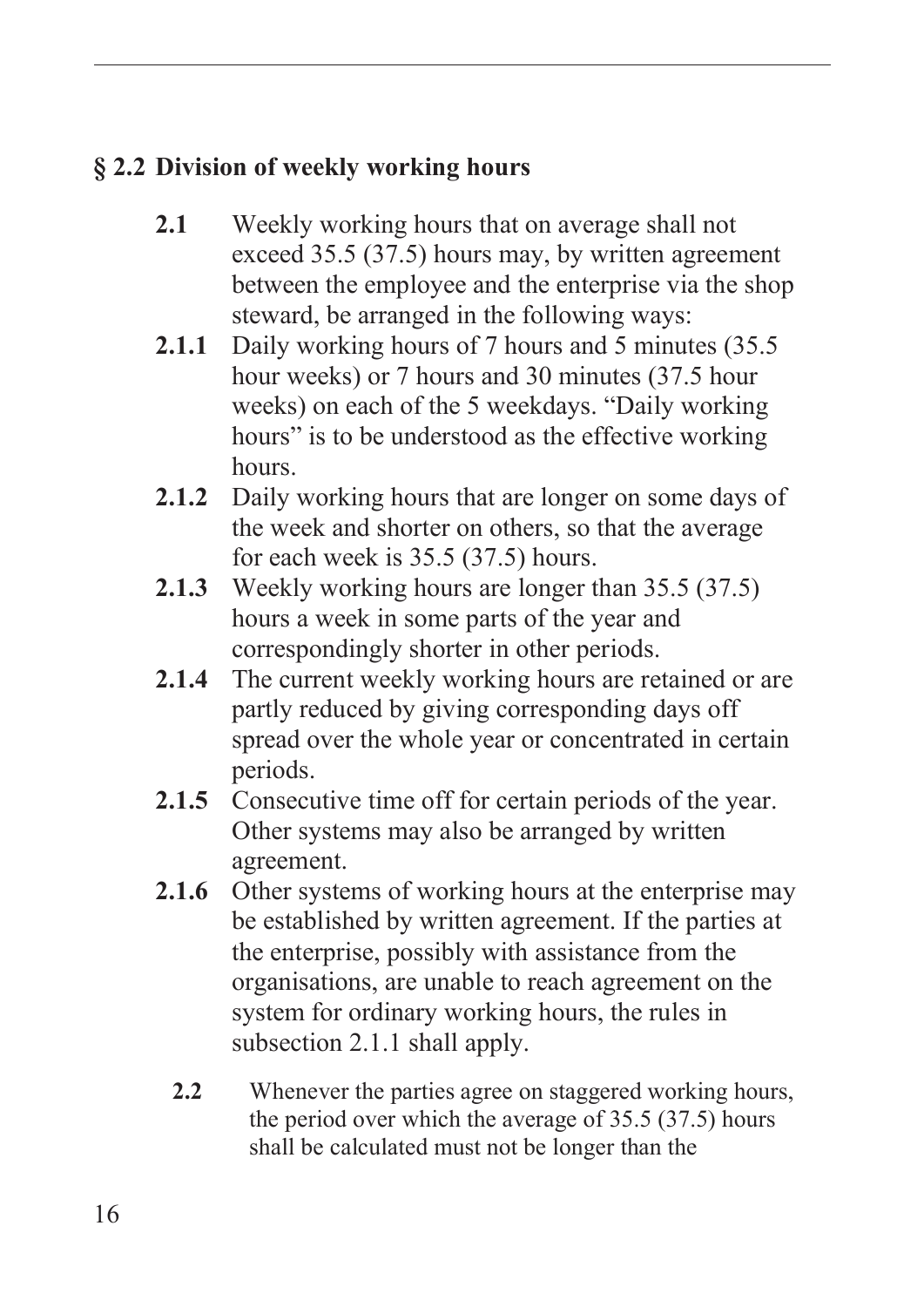anticipated length of the period of employment and what is permitted by the Working Environment Act.

<span id="page-18-0"></span>**2.3** When not otherwise agreed, the system of ordinary working hours that has been adopted, may be terminated by either party subject to two months' notice. No system may be discontinued before the end of the period in which the weekly working hours average 35.5 (37.5) weekly hours.

#### **§ 2.3 Days off**

**3.1** Working hours shall be so arranged that over a period of maximum 6 weeks the employee has 2 days off per week. The employee's days off shall be varied and as far as possible be given on Sundays and public holidays.

> In the interests of the employees, as many of the days off as possible shall be given on Saturdays in connection with the Sunday off.

If possible the time worked shall be the first watch before and the last watch after two consecutive days off.

**3.2** There must be two consecutive days off at least every other week, of which the one day shall be a Sunday. The second day will be determined by the form of operations at the enterprise. The days off may otherwise be given separately.

> The rules regarding an off-duty Sunday every second week do not apply for seasonal workers and extra hands.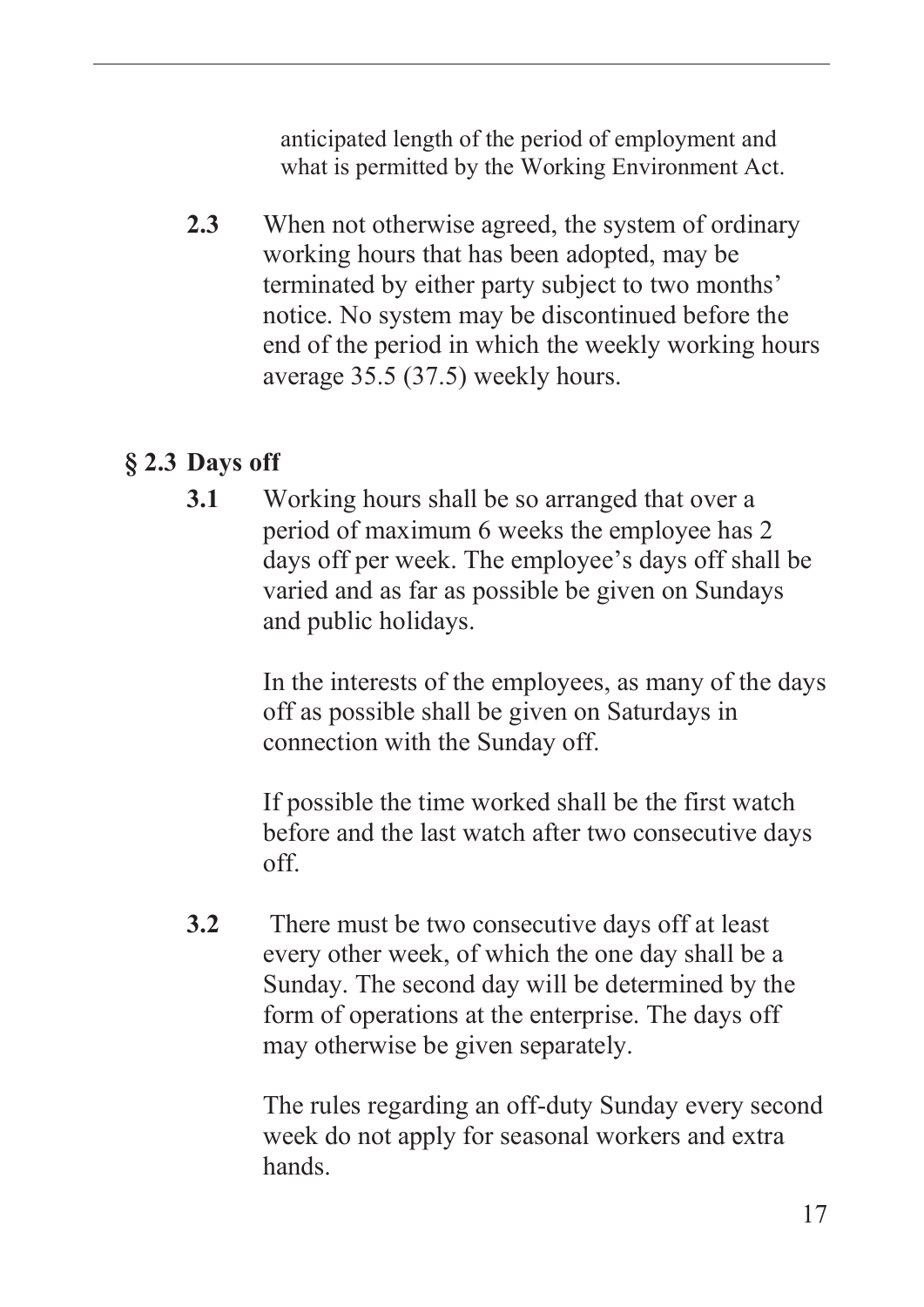<span id="page-19-0"></span>Employees shall have Sundays off more frequently if operations permit. If the employees consider that operations permit allowing Sundays off more frequently by changing the roster, the matter may be taken up for discussion in the enterprise. If the parties fail to agree, the matter may be referred to the organisations and possibly be settled by a committee.

In enterprises where the parties agree that the main traffic takes place at weekends, the individual employees may, by so requesting in writing, work more often than every other Sunday.

#### **§ 2.4 Division of working hours and days off**

**4.1** When the manner in which ordinary working hours shall be arranged has been determined, the division of working hours shall be settled by agreement (roster drawn up in writing) between the manager of the enterprise and the employees, via their shop steward, in accordance with the rules of the Basic Agreement in  $\S$  5-2 (2).

> If the decision is made by a committee, each of the parties shall determine the amount of remuneration for their representative on the committee and each of the parties shall pay one half of the fee for the person chairing the committee.

- **4.2** Before terminating a roster, the party terminating it shall state his reasons for doing so.
- **4.3** Each department's need for information must be taken into consideration when changing watches.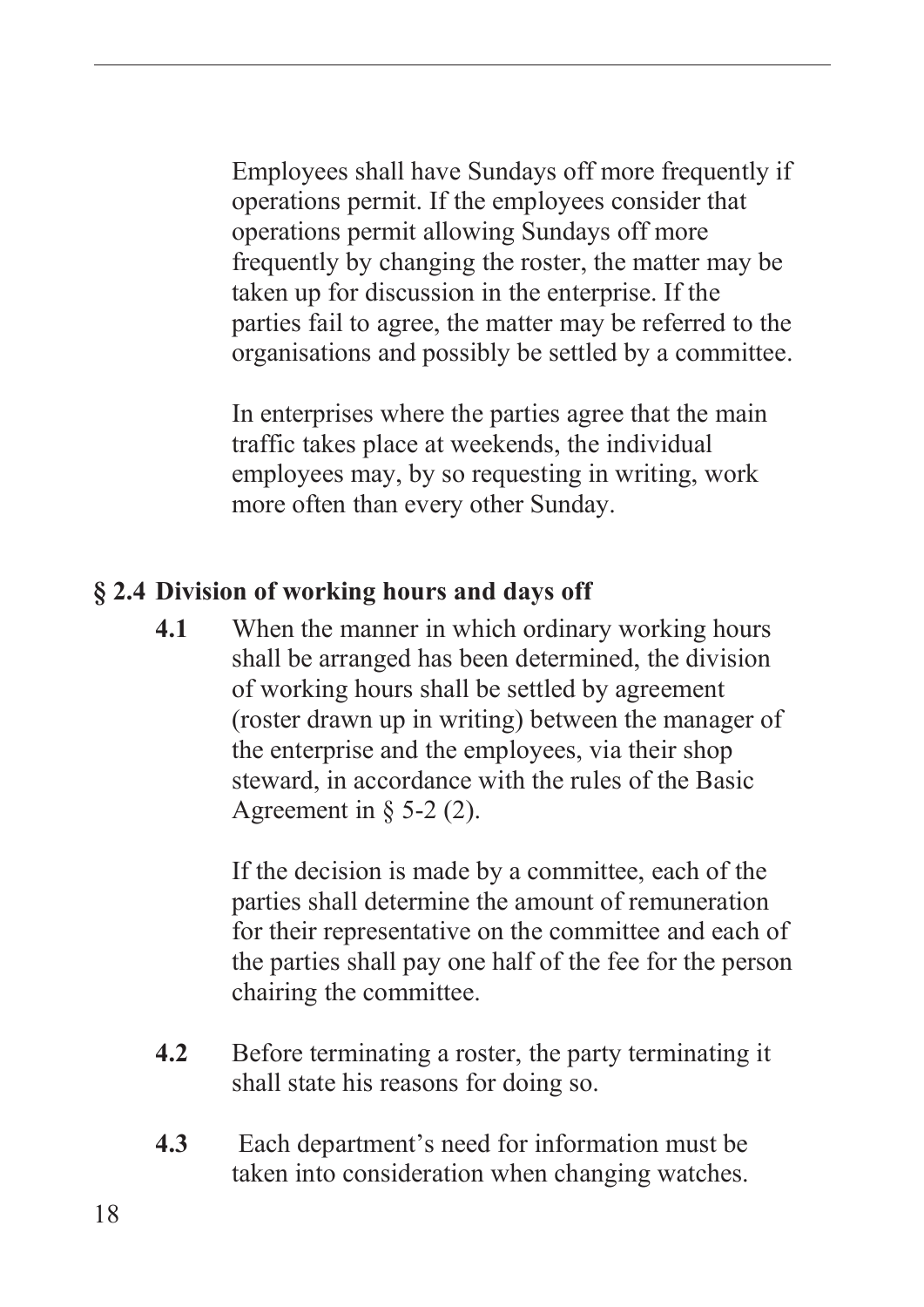- <span id="page-20-0"></span>**4.4** Daily working hours shall be continuous, broken only by 1 or 2 meal breaks, which together must not exceed 1 hour.
- **4.4.1** Each employee may decide for him/herself, by request in writing, to have split working hours one (1) day a week. The length of the off-duty time shall be agreed with the enterprise, in writing. The day for and the length of the break in working time shall be noted on the roster.
- **4.5** Breaks for meals See § 10-9 of the Working Environment Act.
- **4.6** The roster shall be drawn up for a period of at least 4 weeks. In the event of failure to reach agreement on the roster, the dispute shall be resolved by a committee as mentioned in subsection 4.1.
- **4.7** In connection with absences on holidays, sick leave etc., the enterprise and the shop steward shall discuss the need for engaging temporary substitutes in cases where the burden of work may be too great for the other employees. See also § 9-3 of the Basic Agreement.

When the parties agree that temporary help is to be used, the enterprise is obligated to do whatever is possible to obtain temporary help.

#### **§ 2.5 Part-time employees**

Part-time employees are on the roster, but are not employed for the full working day or full week.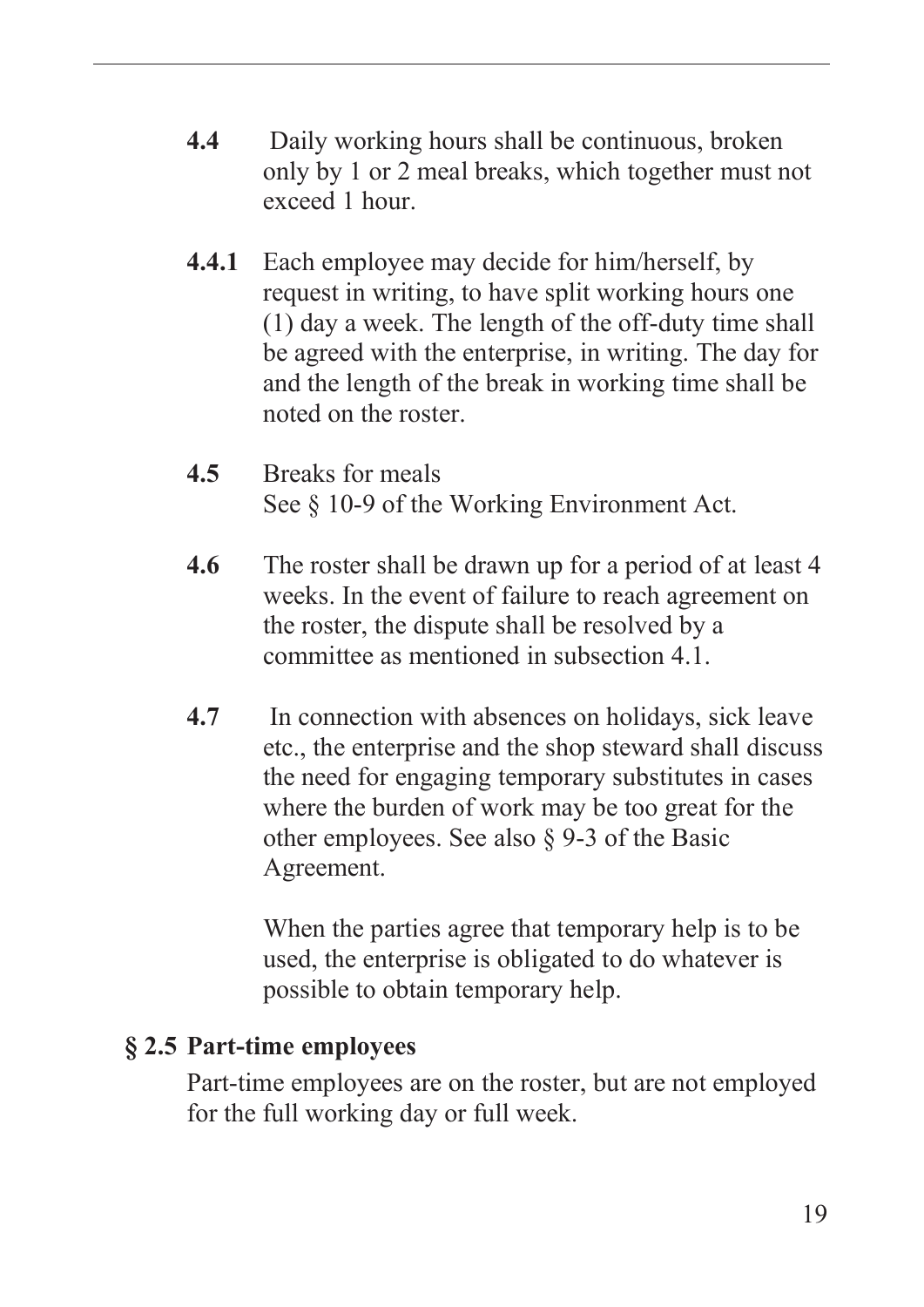<span id="page-21-0"></span>Unless so stipulated in their contracts, they may not be required to work longer than the agreed part time.

Over a period of 6 weeks, 2 days a week on average shall be marked off as the part-timer's weekly days off. (With regard to paid overtime, see  $\S 4.1$ , subsection 1.7.)

## **§ 2.6 Extra help**

Extra help are employees who are called in when needed. They have no fixed roster to follow, nor do they have any guarantee as to the extent to which there will be work for them.

#### **§ 2.7 Special rules**

To the extent the employer finds that daily operations so permit, the employees shall be off duty at Christmas, Easter and Whitsun. If regular employees are off duty, there shall not be any deduction in pay for them.

The rules in  $\delta$  5, subsection 5, apply for personnel on percentage pay.

For these days extraordinary rosters shall be drawn up 14 days in advance, in collaboration with the shop steward.

When the parties have agreed on staggered working hours, the above rules are not intended to prevent any employee from taking days due to him/her in connection with these holidays.

The ordinary weekly days off designated in the roster may not be moved unless the parties so agree.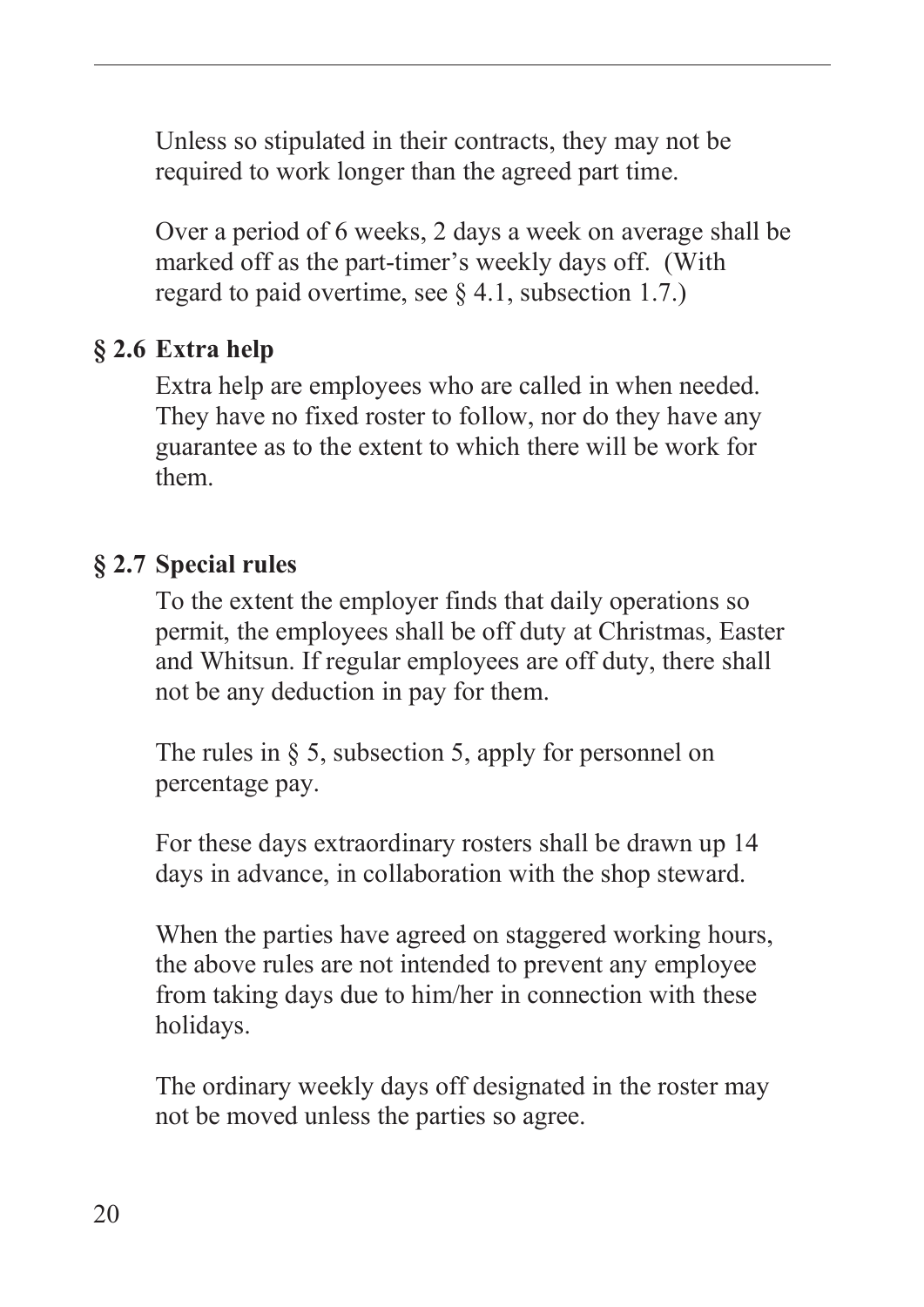#### <span id="page-22-0"></span>**§2.8 Special rules for mountain and tourist hotels, mountain lodges, etc.**

Whenever operational considerations so necessitate, it shall be possible to divide working hours into two (2) shifts. As far as possible, the enterprise shall take into consideration the employees' wishes regarding consecutive working hours before and after days off. Daily working hours shall be within a period of 12 ½ hours.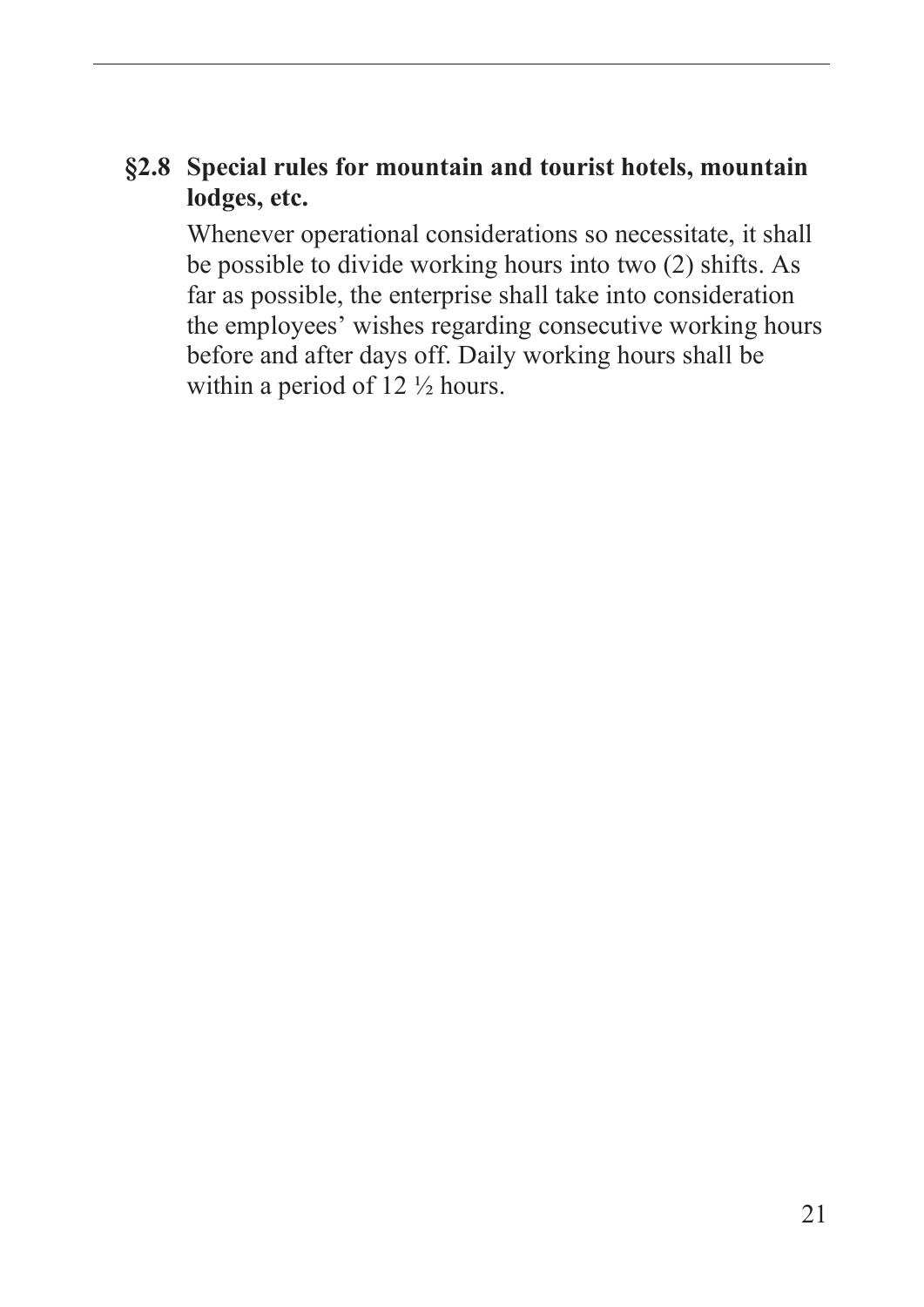# <span id="page-23-0"></span>**§ 3 Rules regarding pay for those drawing fixed pay**

#### (*Collective pay rates as of 1 April 2020*)

Machinists, repairmen, plumbers, electricians, carpenters, painters, decorators, tailors, pressers, confectioners, bakers and employees engaged as drivers or driver's mates, shall receive the time-related pay in accordance with the wage agreement for their trade, plus an addition for loss of piecework rate where that is determined in the wage agreement, if appropriate with a deduction for board and lodging in accordance with the rates determined in the provisions of the National Collective Agreement.

For caretakers the pay shall be agreed separately. If the parties are unable to agree, the matter may be referred to the organisations and, if necessary, determined by a committee in accordance with the provisions of the Basic Agreement, § 3-10, subsection 1.

#### **§ 3.1 Local negotiations**

- **1.1** In addition to the minimum rates, employees shall receive pay according to their competence, skill, experience, responsibility and job content.
- **1.2** Genuine local wage negotiations shall be conducted annually after the centralised settlement for the agreement has been adopted. The dates for conducting the negotiations will be determined by the individual enterprises. Local supplements in accordance with this provision shall be awarded effective as of 1 July regardless of when the negotiations are conducted.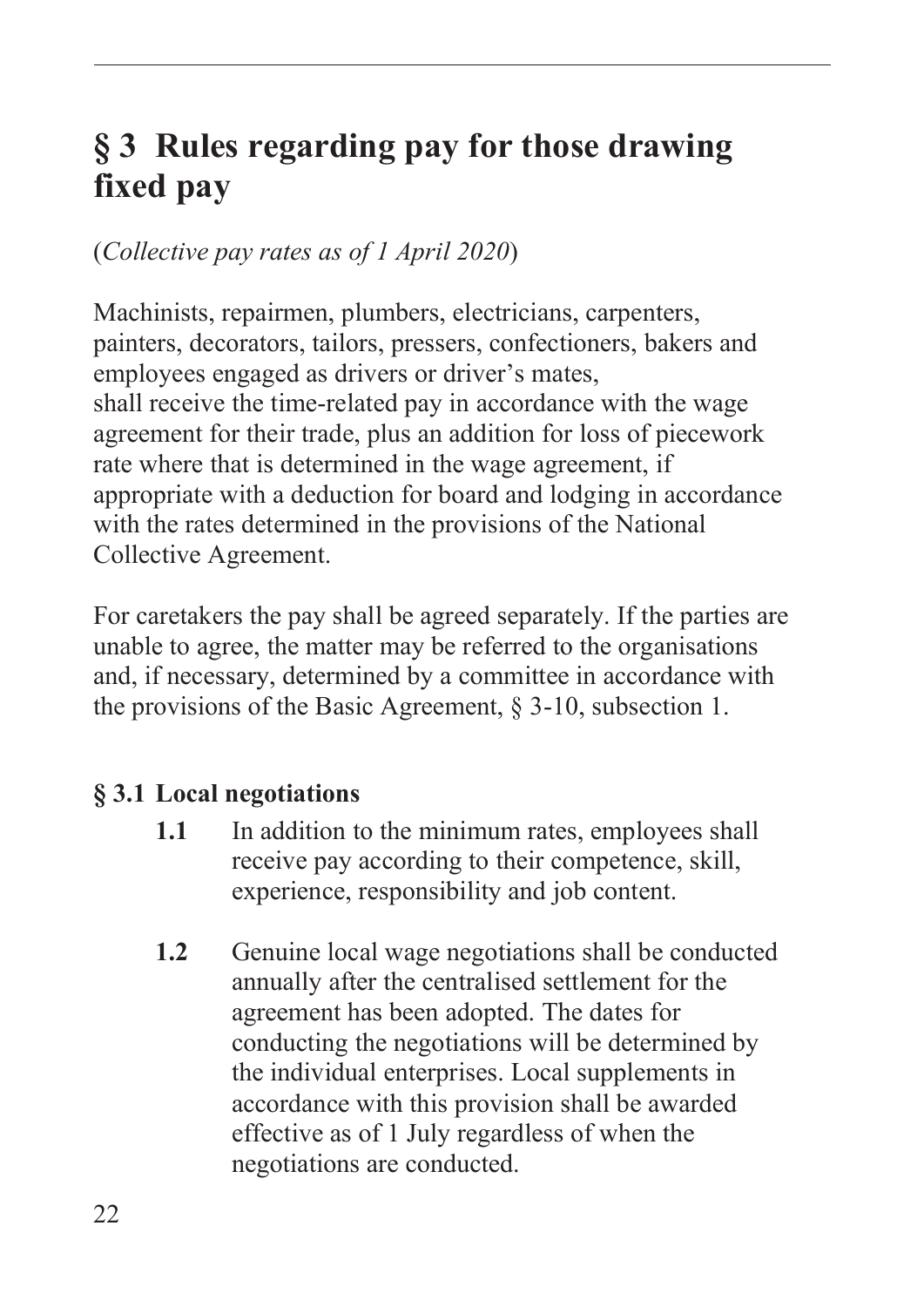The negotiations shall be conducted on the basis of the individual enterprise's economic reality, i.e. based on an overall assessment of the enterprise's economy, productivity, outlook for the future and competitiveness.

For negotiations, shop stewards shall be supplied with updated lists of the individual employees' hourly pay. In enterprises or sections of enterprises where the pay system does not give a statement of the individual employees' hourly earnings, the shop stewards shall nonetheless be provided with such lists, or the necessary material for calculating the hourly earnings. Such lists/material shall not contain any information other than the pay and the date on which employment commenced.

The enterprise shall also appraise the pay for those employees who are absent on parental leave.

The parties have agreed that in accordance with the National Collective Agreement under otherwise equal conditions men and women shall be treated alike, in regard to both earnings and occupations.

If the parties find after a review in accordance with the above that there has been discrimination on grounds of gender, then this discrimination shall be remedied.

If the individual employee considers that unreasonableness exists that may give cause for renewed assessment of the individual hourly pay, the shop steward may take the matter up with the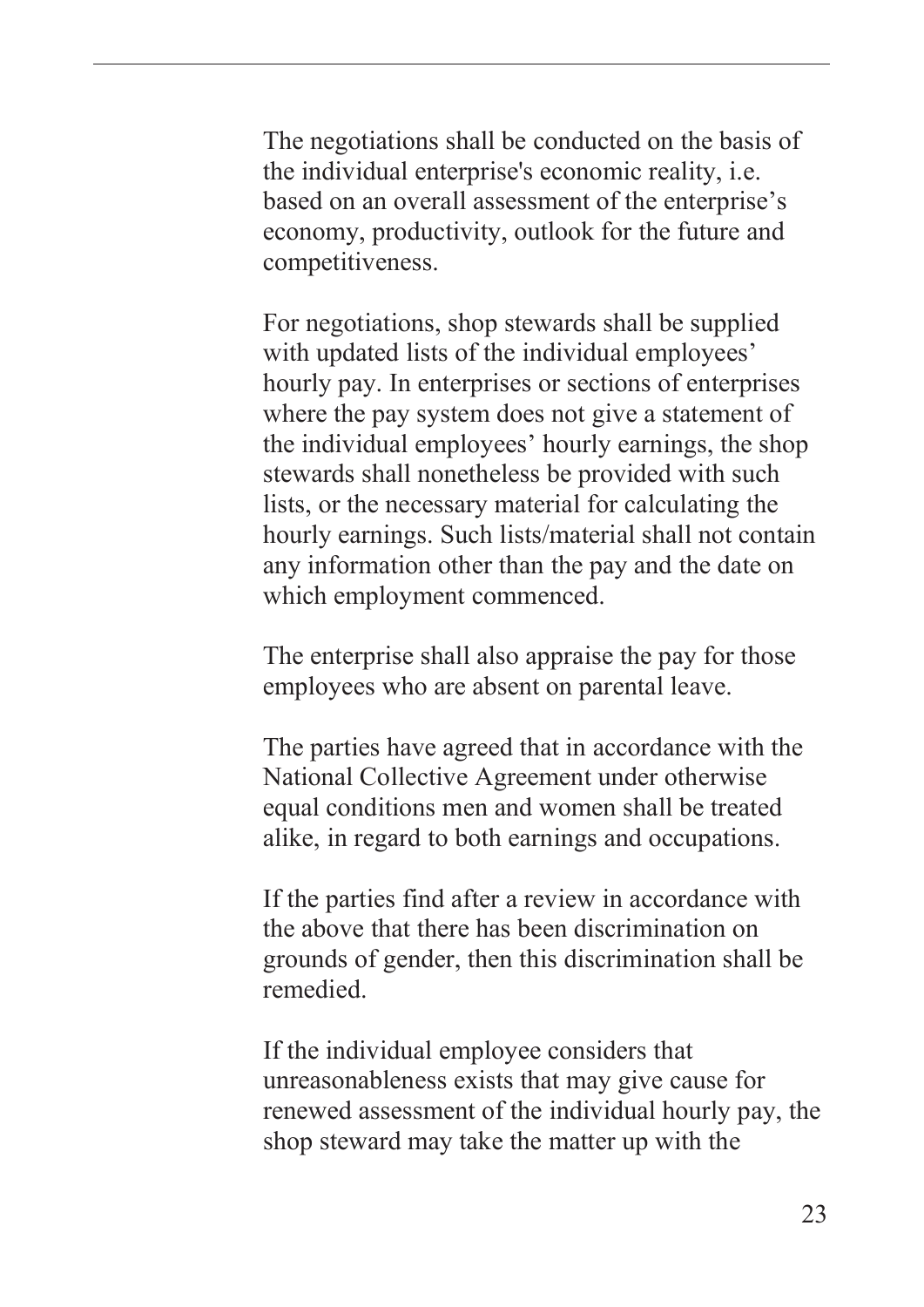management's representative. This applies to everyone who is encompassed by this agreement.

 In enterprises that are organised as chains, or are part of a group, the chain shall determine whether negotiations in accordance with this section shall be conducted for each individual enterprise or combined and centralised for the entire chain. In the latter case, the chain's shop stewards shall elect up to three (3) persons from among the chain's shop stewards to represent the union members at the negotiations.

Reference is otherwise made to the rules of the Basic Agreement.

**1.3** Nobody who has been employed in the same enterprise for 10 consecutive years, shall have a personal supplement to the fixed wage rate that is less than NOK 640 per month or, after employment for 15 consecutive years in the same enterprise, that is less than NOK 940 per month or, after 20 consecutive years in the same enterprise, that is less than NOK 1240 per month. For the purpose of calculating the above, an absence of up to 1 year shall not be regarded as a break in the period of employment.

> If an employee transfers to work for the same enterprise/employer or within the same group, he/she shall retain his/her seniority (period of employment) in relation to the provisions regarding the above supplement. Part-time employees build up a right to personal supplement in the same way as full-time employees and the supplement is paid to them in proportion to the number of hours worked.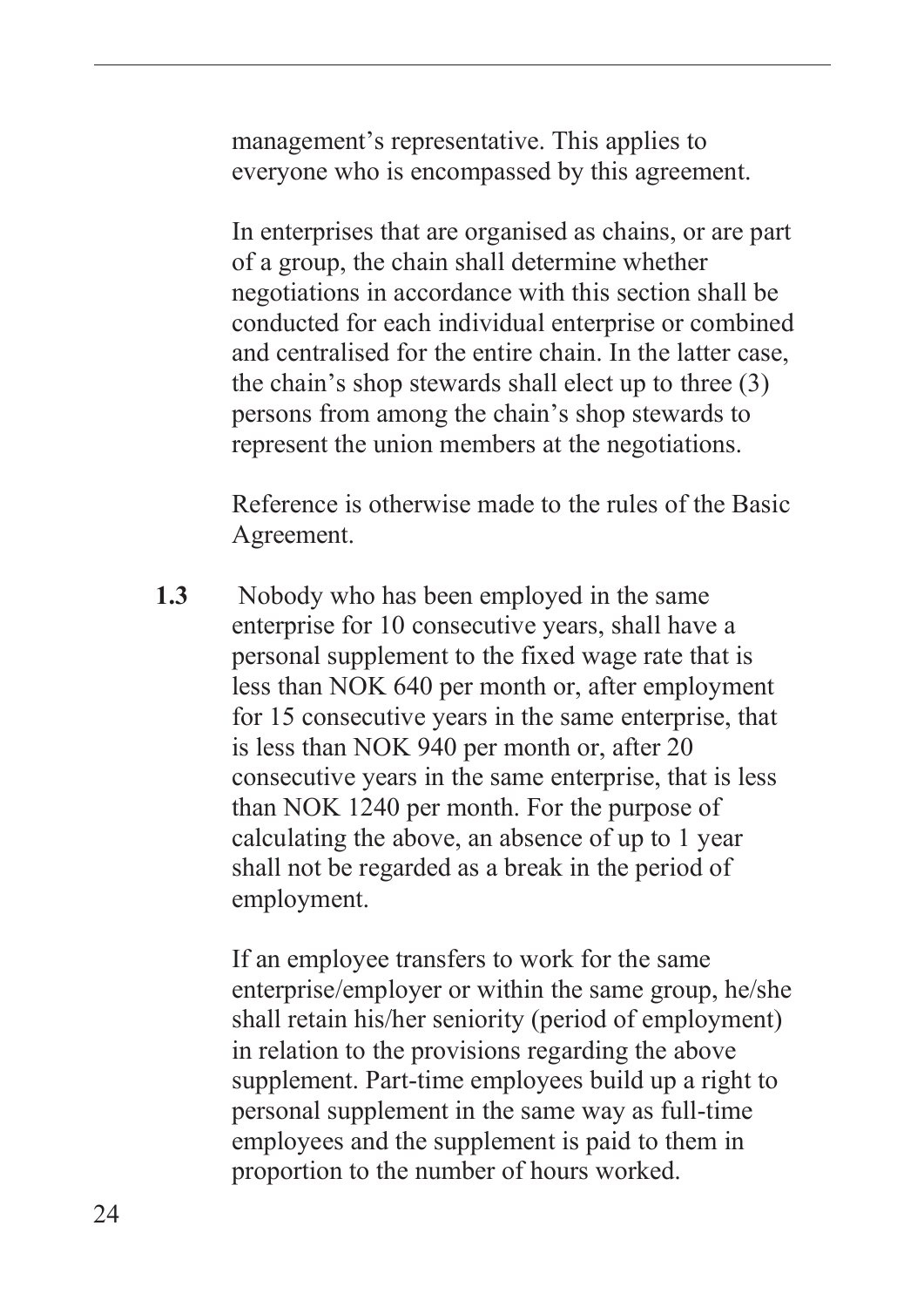#### <span id="page-26-0"></span>**§ 3.2 Calculating experience**

**2.1** Equivalent experience shall be approved in the same way as experience in the trade.

> When determining the pay, weight shall also be attached to other relevant work experience, including work in the home. In cases of doubt, the parties at the enterprise should consult their organisations.

This experience does not give seniority in relation to personal supplements after 10, 15 or 20 years as described in § 3.1, subsection 1.3. The wage agreement rules relating to experience, period of apprenticeship and trade certificates as a basis for determining pay also apply in the case of employees who have approved vocational training and experience from the other Scandinavian countries.

The initial period of national service in the Armed Forces or in communal service shall be credited as experience when employing the person for the first time after such service is completed.

**2.2** Part-time employees build up experience in relation to § 3.3 in the same way as full-time employees.

> Employees who have a leave of absence in connection with pregnancy/birth and adoption, build up pay seniority for up to one year, provided that the employee is entitled to parental benefits or adoption benefits pursuant to § 14-6 of the National Insurance Act.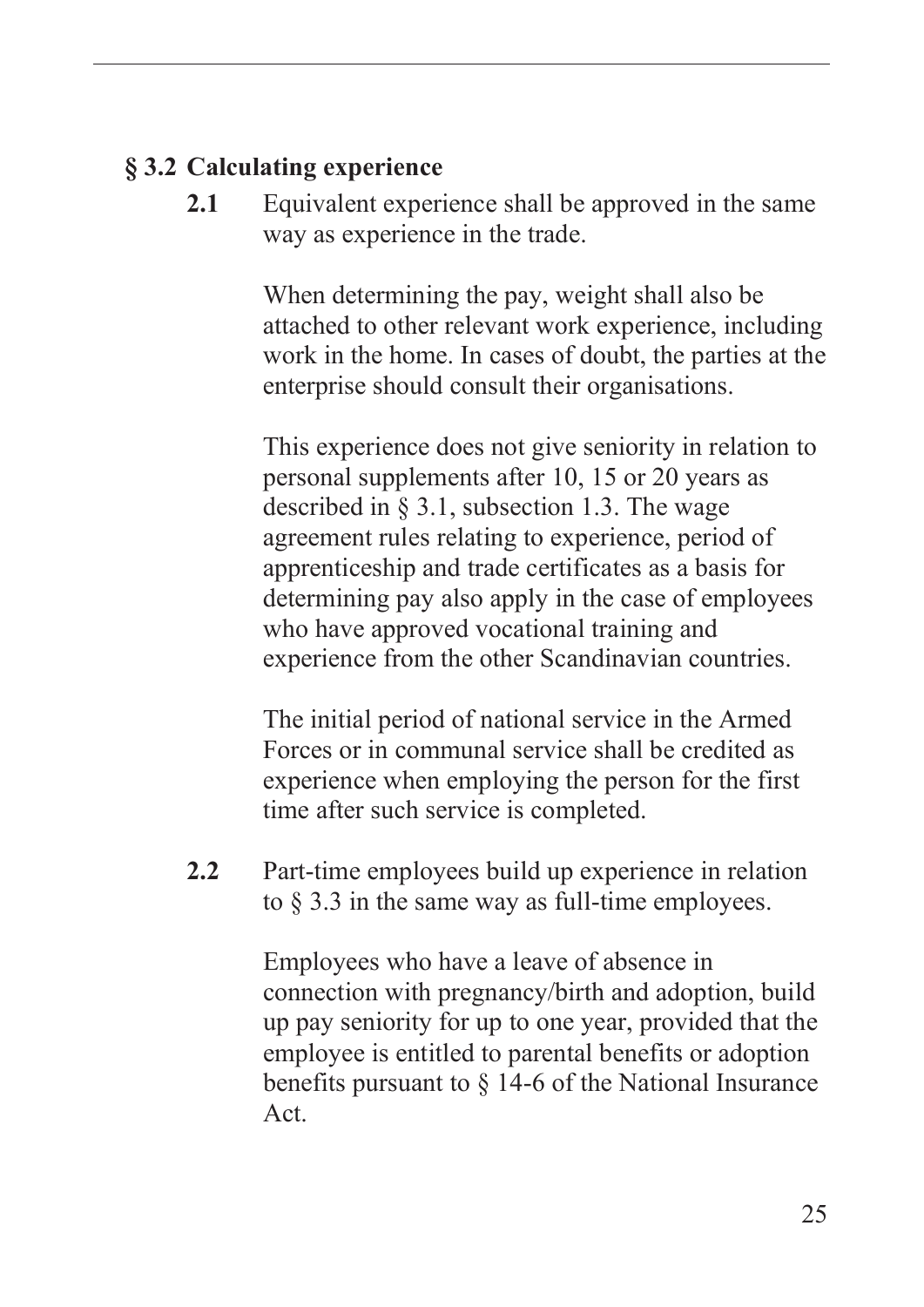# <span id="page-27-0"></span>**§ 3.3 Minimum pay rates**

#### **3.1 Minimum pay for young employees**  Apprentices are not paid at the rates for young employees in cases where the apprentice works and/or is paid as unskilled labour. See the special rules for apprentices.

| Category |           | NOK per month   35.5 hrs weekly | 37.5 hrs |
|----------|-----------|---------------------------------|----------|
|          |           |                                 | weekly   |
| Age $16$ | 18,009.88 | 116.95                          | 110.83   |
| Age 17   | 19,553.63 | 126.97                          | 120.33   |
| Age 18   | 21,870.88 | 142.02                          | 134.59   |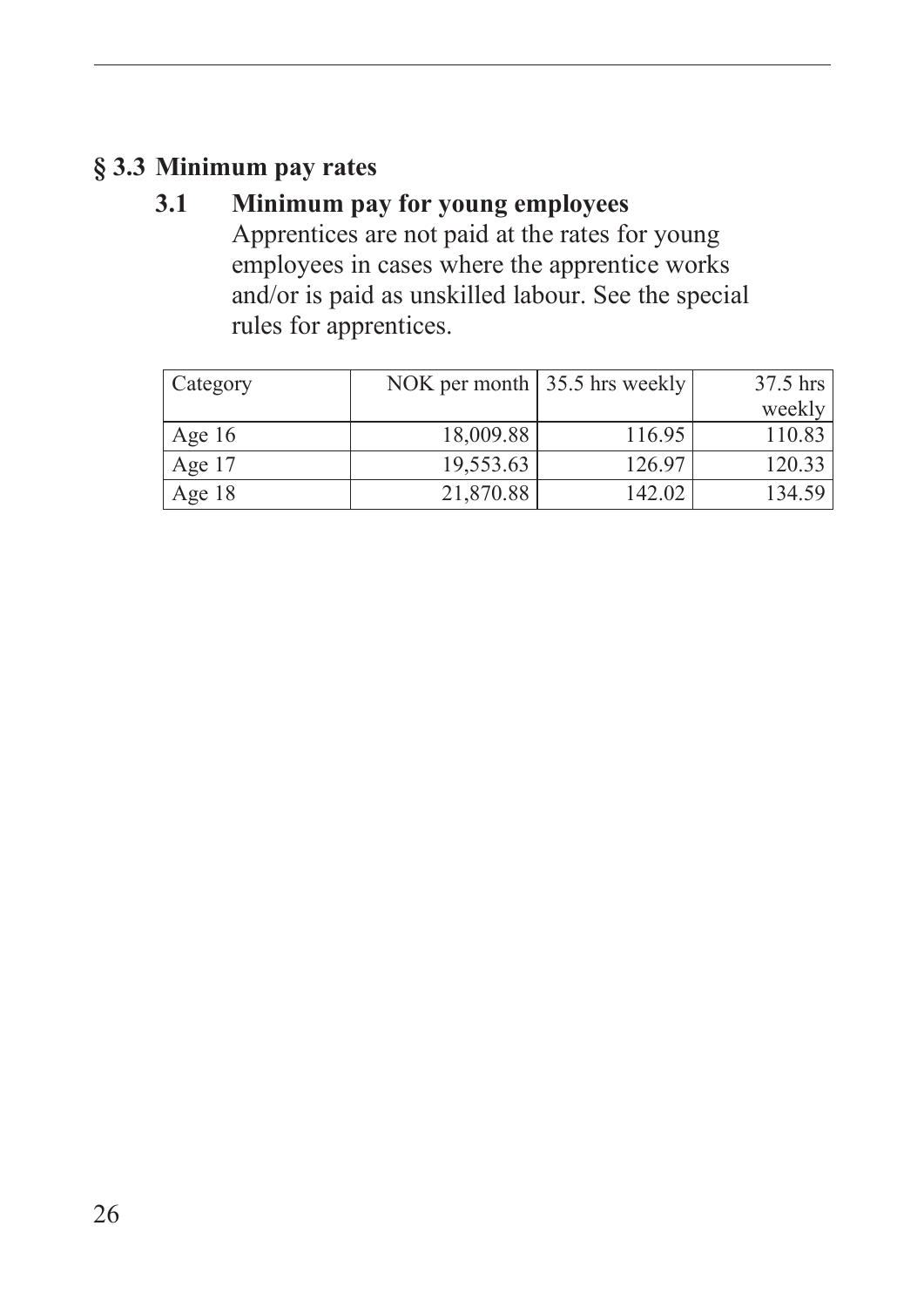#### **3.2 Minimum pay for cooks**

Employees who work in the hot-food kitchen, the cold meats kitchen, the sandwich kitchen or sections pertaining thereto, such as the meat storage room, the confectionery or similar sections, and are chiefly engaged in preparing foods, shall be paid according to the following table. Employees who work mainly on operating electric stoves/furnaces and less demanding production of finished products or semimanufactures, and other employees, shall be paid according to the table in subsection 3.3.

| Employees who have trade/craft       | NOK per   | 35.5 hrs | 37.5 hrs |
|--------------------------------------|-----------|----------|----------|
| certificates                         | month     | weekly   | weekly   |
| Beginner's pay                       | 29,552.25 | 191.90   | 181.86   |
| After 2 years' experience as a cook  | 29,815.50 | 193.61   | 183.48   |
| After 4 years' experience as a cook  | 30,962.75 | 201.06   | 190.54   |
| After 6 years' experience as a cook  | 31,234.13 | 202.82   | 192.21   |
| After 8 years' experience as a cook  | 31,578.63 | 205.06   | 194.33   |
| After 10 years' experience as a cook | 31,968.63 | 207.59   | 196.73   |

| Employees who do not have trade/craft  | NOK per   | 35.5 hrs | 37.5 hrs |
|----------------------------------------|-----------|----------|----------|
| certificates                           | month     | weekly   | weekly   |
| Beginner's pay for employees over      |           |          |          |
| age 20 after 4 months' experience over | 28,362.75 | 184.17   | 174.54   |
| age 18                                 |           |          |          |
| After 2 years' experience as a cook    | 28,463.50 | 184.83   | 175.16   |
| After 4 years' experience as a cook    | 29,537.63 | 191.80   | 181.77   |
| After 6 years' experience as a cook    | 29,724.50 | 193.02   | 182.92   |
| After 8 years' experience as a cook    | 30,150.25 | 195.78   | 185.54   |
| After 10 years' experience as a cook   | 30,540.25 | 198.31   | 187.94   |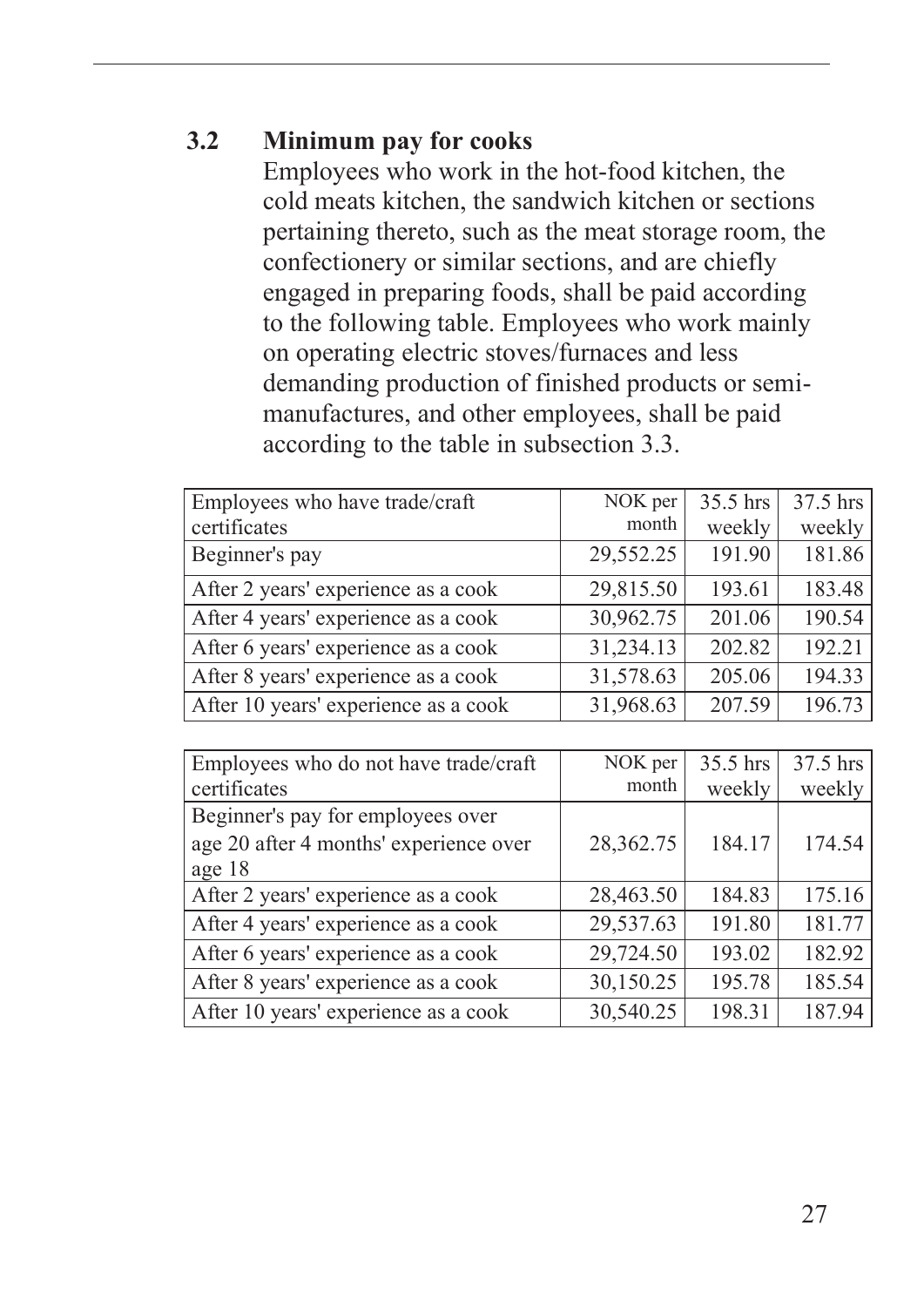#### **3.3 Minimum pay for other employees**

Employees who have trade/craft certificates approved by the Directorate of Education and Training are entitled to pay as skilled workers when working in the vocational area for which the certificate applies. Trade/craft certificates or the equivalent from other countries also qualify the particular employee for pay as a skilled worker. In cases of doubt, the value of the vocational training can be decided by the parties to the wage agreement or the Directorate of Education and Training.

| Employees who have trade/craft certificates | NOK per   | 35.5 hrs | 37.5 hrs |
|---------------------------------------------|-----------|----------|----------|
|                                             | month     | weekly   | weekly   |
| Beginner's pay                              | 28,915.25 | 187.76   | 177.94   |
| After 2 years' experience in the trade      | 29,339.38 | 190.52   | 180.55   |
| After 4 years' experience in the trade      | 30,485.00 | 197.95   | 187.60   |
| After 6 years' experience in the trade      | 31,234.13 | 202.82   | 192.21   |
| After 8 years' experience in the trade      | 31,578.63 | 205.06   | 194.33   |
| After 10 years' experience in the trade     | 31,968.63 | 207.59   | 196.73   |

| Employees who do not have trade/craft            | NOK per   | 35.5 hrs | 37.5 hrs |
|--------------------------------------------------|-----------|----------|----------|
| certificates                                     | month     | weekly   | weekly   |
| Beginner's pay for employees over                |           |          |          |
| age 20 after 4 months' experience over age<br>18 | 27,563.25 | 178.98   | 169.62   |
| After 2 years' experience in the trade           | 27,987.38 | 181.74   | 172.23   |
| After 4 years' experience in the trade           | 29,061.50 | 188.71   | 178.84   |
| After 6 years' experience in the trade           | 29,724.50 | 193.02   | 182.92   |
| After 8 years' experience in the trade           | 30,150.25 | 195.78   | 185.54   |
| After 10 years' experience in the trade          | 30,540.25 | 198.31   | 187.94   |

Adjustment of the wage tables may result in the differences between the individual (personal) pay and wage rates being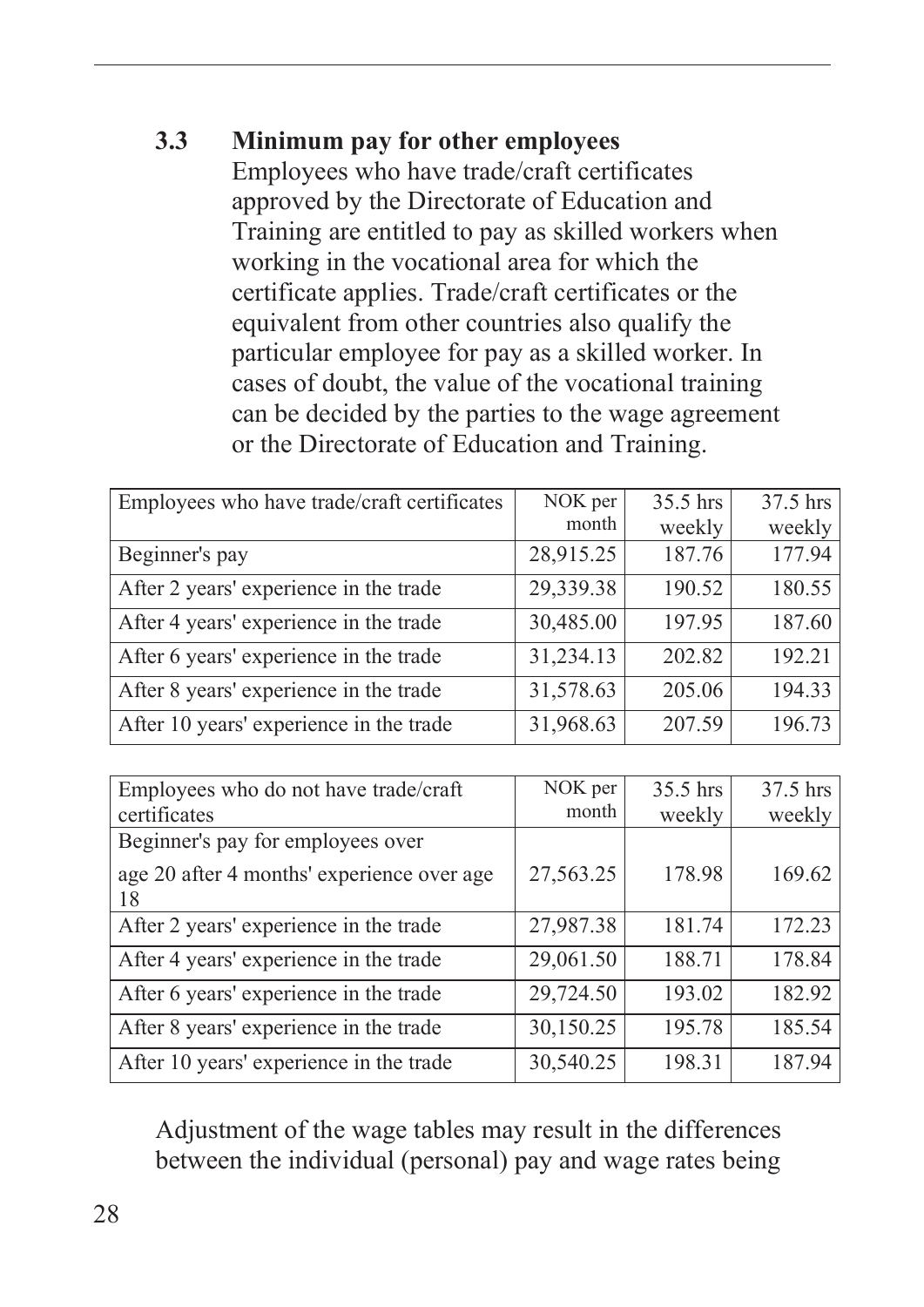<span id="page-30-0"></span>smaller than they were before the adjustment. Any such lesser difference does not in itself entitle the employees to claim an increase in their individual pay.

## **§ 3.4 Other wage rules**

**4.1 Spring cleaning or similar thorough cleaning** Extra payment for spring cleaning shall be agreed upon between the parties at the enterprise. "Spring cleaning" means the thorough cleaning of all surfaces, including ceilings if necessary, and all furnishings and normally takes place once or twice a year.

#### **4.2 Cleaning up vomit etc.**

If an employee removes vomit or such like and the person who caused the accident does not pay for this himself, the parties at the enterprise shall agree on a sum for this work, minimum NOK 150 in each case.

## **4.3 Payment when temporarily assigned to other work**

When circumstances so necessitate an employee may temporarily be assigned work that is not specified in his employment contract.

In those cases where an employee performs substantial work for which a higher wage rate applies, he or she shall be paid in full at the higher wage rate.

If an employee occasionally, but for at least 7 hours and 5 minutes a week, performs work for which a higher wage rate applies, he or she shall be paid at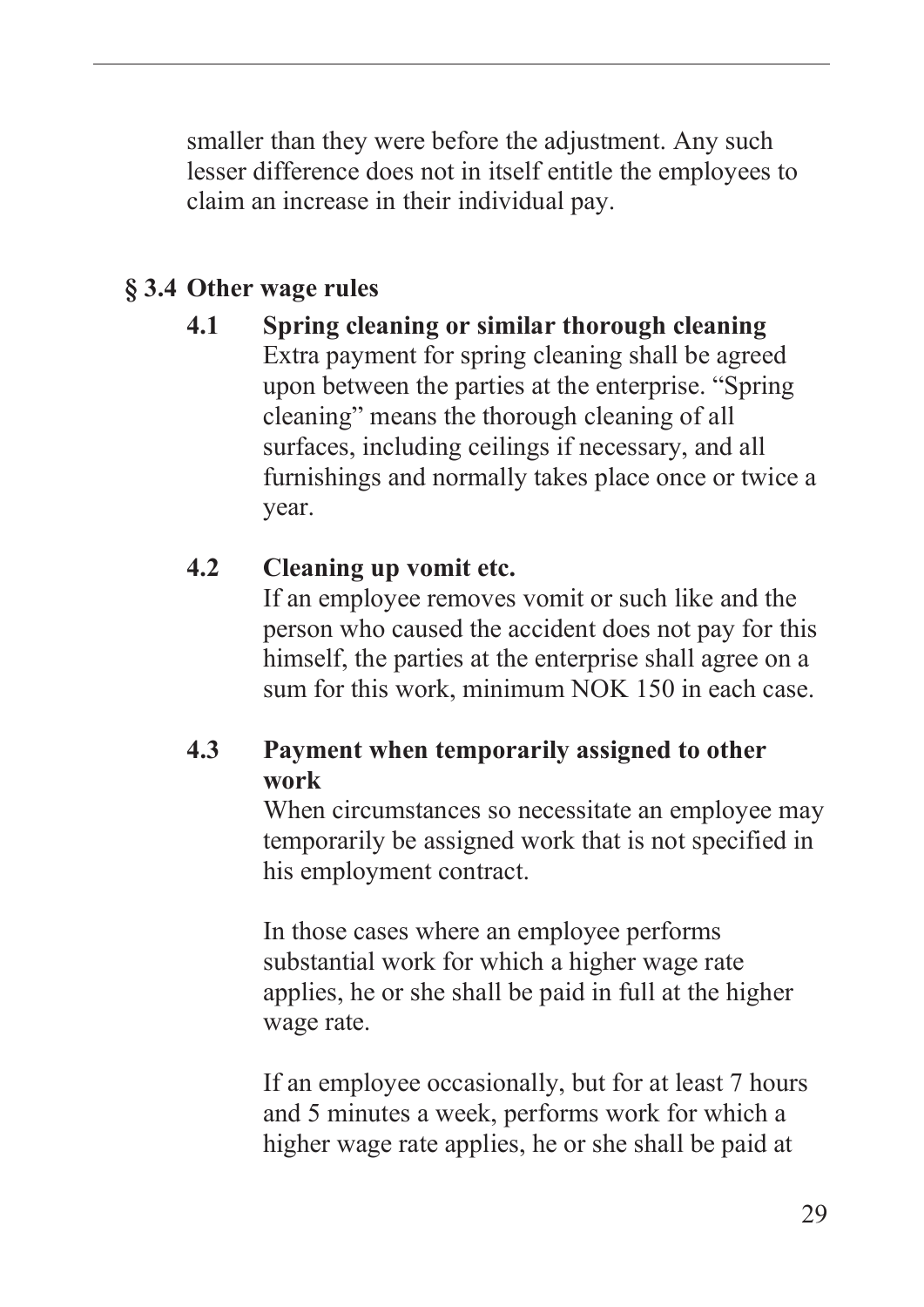the higher rate for the time he or she performs such work.

#### **4.4 Pay for part-time workers and extra help** Part-time workers and extra help shall at a minimum be paid the hourly rate calculated according to the wage agreement's monthly pay (possibly less the meal allowance if the employee has meals in the enterprise), divided by 145 hours (33.6 hours weekly), 154 hours (35.5 hours weekly) or 162.5 hours (37.5 hours weekly). Both employee groups are entitled to supplements pursuant to  $\S$  4.

When extra help are called in, they shall be paid for minimum 3 hours.

#### **4.5 Pay during national service**

When persons who have been employed by the enterprise for 12 months or more are called up for a refresher course in the Armed Forces, they shall be paid full pay for up to 1 month, less the pay they receive from the service, including family allowance.

#### **4.6 Payments to the bereaved**

Upon the death of an employee who has been employed by the same enterprise for 5 years or more, the enterprise shall pay his/her spouse, children or other persons supported by the employee who are not provided for, a sum corresponding to full pay for one month. If the enterprise has established a pension scheme, group life insurance or other similar system whereby benefits accrue to the bereaved, the sums to which they are entitled shall be deducted from the wage payment.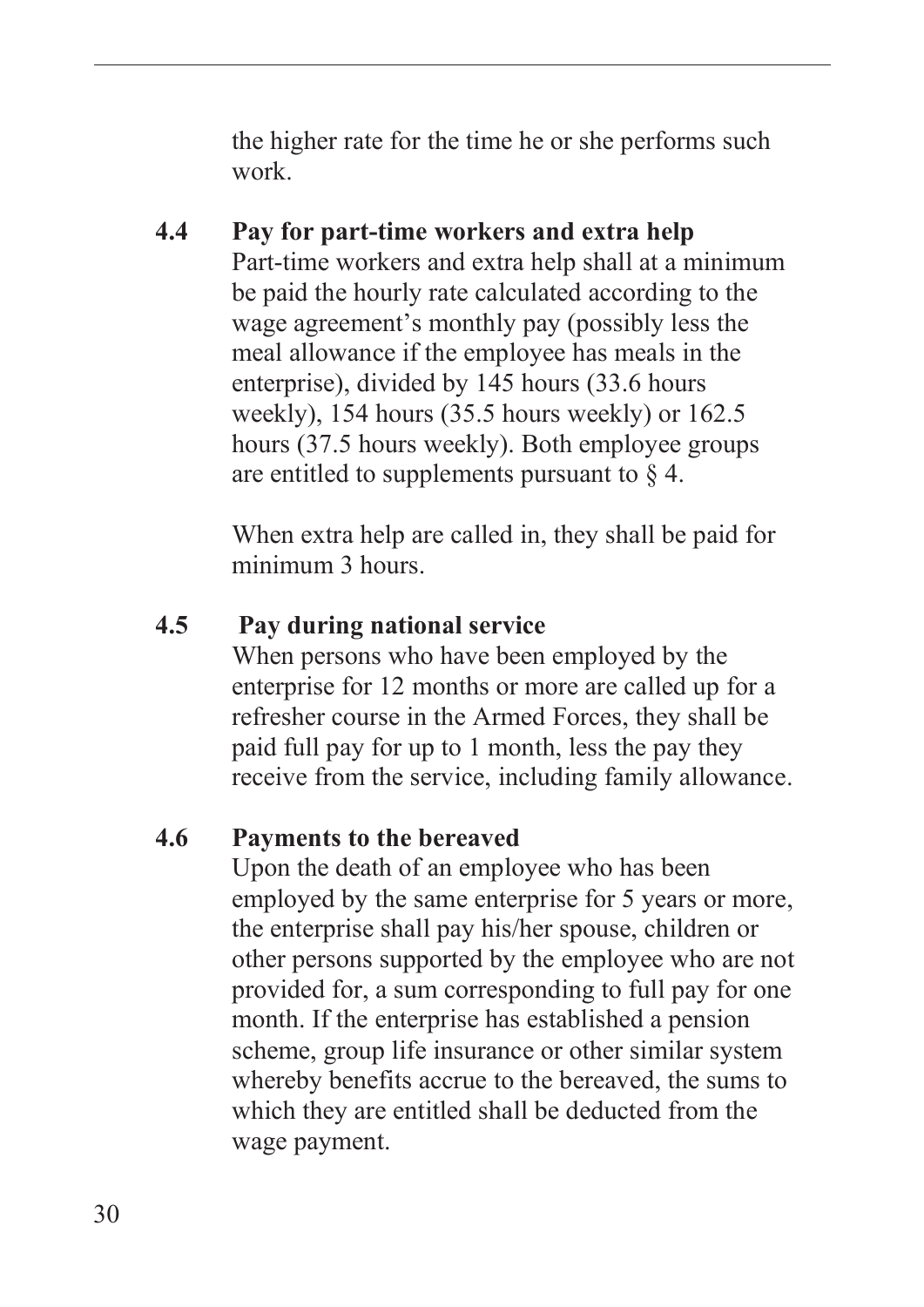#### <span id="page-32-0"></span>**4.7 Payment of wages and salaries**

Pursuant to § 14-15 of the Working Environment Act, employees shall be given, with their pay, a written statement showing the amount of pay, how it is calculated and any deductions.

Payment routines shall be agreed upon in writing at the enterprise. The agreement may include a clause to the effect that a sum shall be paid out on account half way through the pay period. The following shall apply if the parties at the enterprise fail to agree:

On the 7th day of the month, monthly paid employees shall receive the pay earned up to and including the preceding month. If the employee so desires, he or she shall be paid a sum on account on the 20th of the month that corresponds to 50% or more of the anticipated monthly earnings.

#### **4.8 Wage rates in § 3**

These pay rates are not intended to reduce pay for those whose pay is higher than that stated above.

#### **§ 3.5 Low-pay arrangement**

The guarantee scheme will continue as follows:

Calculation.

The average in the National Collective Agreement is calculated in relation to 94.8% of the average for the trade, based on the following assumptions:

**Statistics** 

The parties agreed that the staff percentage (ISCO 1,2,3,4,5) shall be taken as 20% and the worker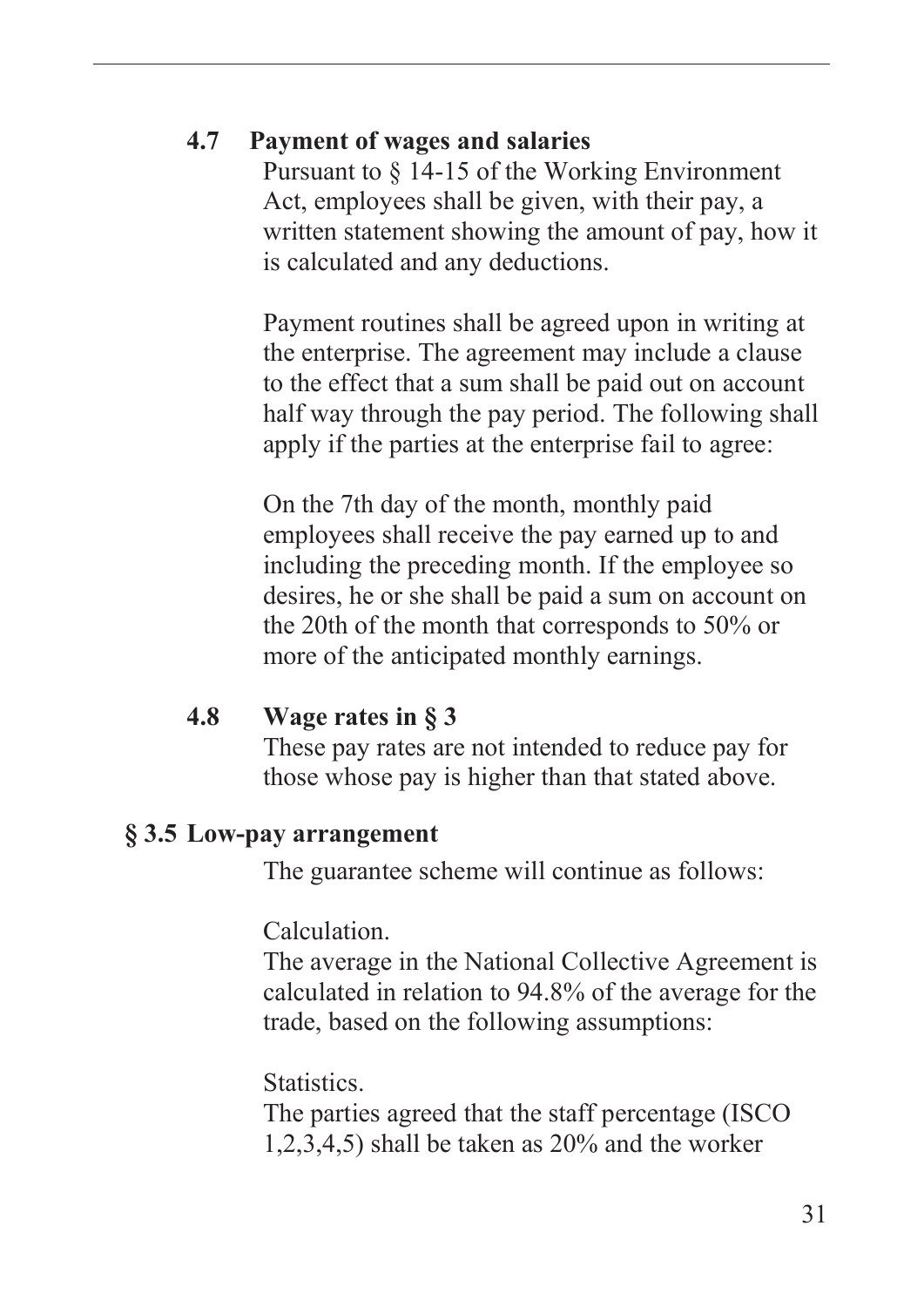percentage in the National Collective Agreement as 80% of the weighting basis.

Calculation shall be based on the pay statistics as of 1 October and consist of the agreed hourly earnings + bonus based on a 37.5 hour week.

The guarantee supplement is to be paid at the flat rates with effect from 1 April.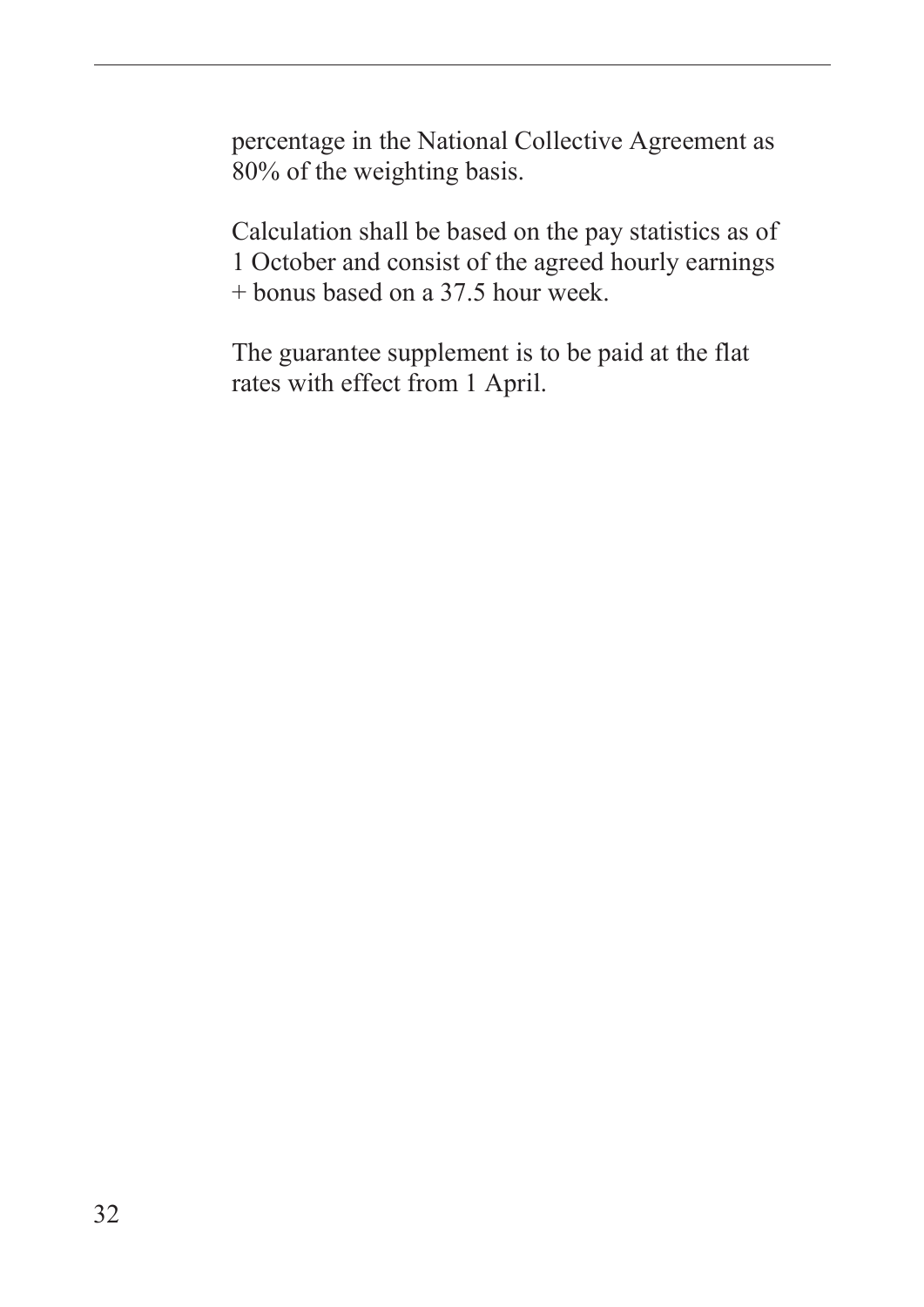# <span id="page-34-0"></span>**§ 4 Overtime, work after 14.00 on Saturdays and work on Sundays, public holidays and feasts. Remuneration for lost earnings on such days. Evening and night supplements.**

#### **§ 4.1 Overtime work**

Overtime shall be restricted to as little as possible. If work in excess of ordinary working hours is demanded, the following rules apply:

**1.1** Overtime shall be calculated only for full hours and half hours, so that part of a half hour is counted as a half hour and over a half hour is counted as a full hour.

> Employees under the age of 18 must not work overtime.

When working overtime the employee has free meals. Instead the enterprise may pay the employee an allowance for meals.

For overtime in excess of two hours, see  $\S$  10-9 (2) of the Working Environment Act.

- **1.2** For overtime the employee shall receive his/her hourly pay  $+ 50 \%$ . For overtime work between 21.00 and 06.00 the supplement shall be 100%.
- **1.3** For work on ordinary days off the employee shall receive: Individual hourly pay  $+100\%$  x number of hours worked.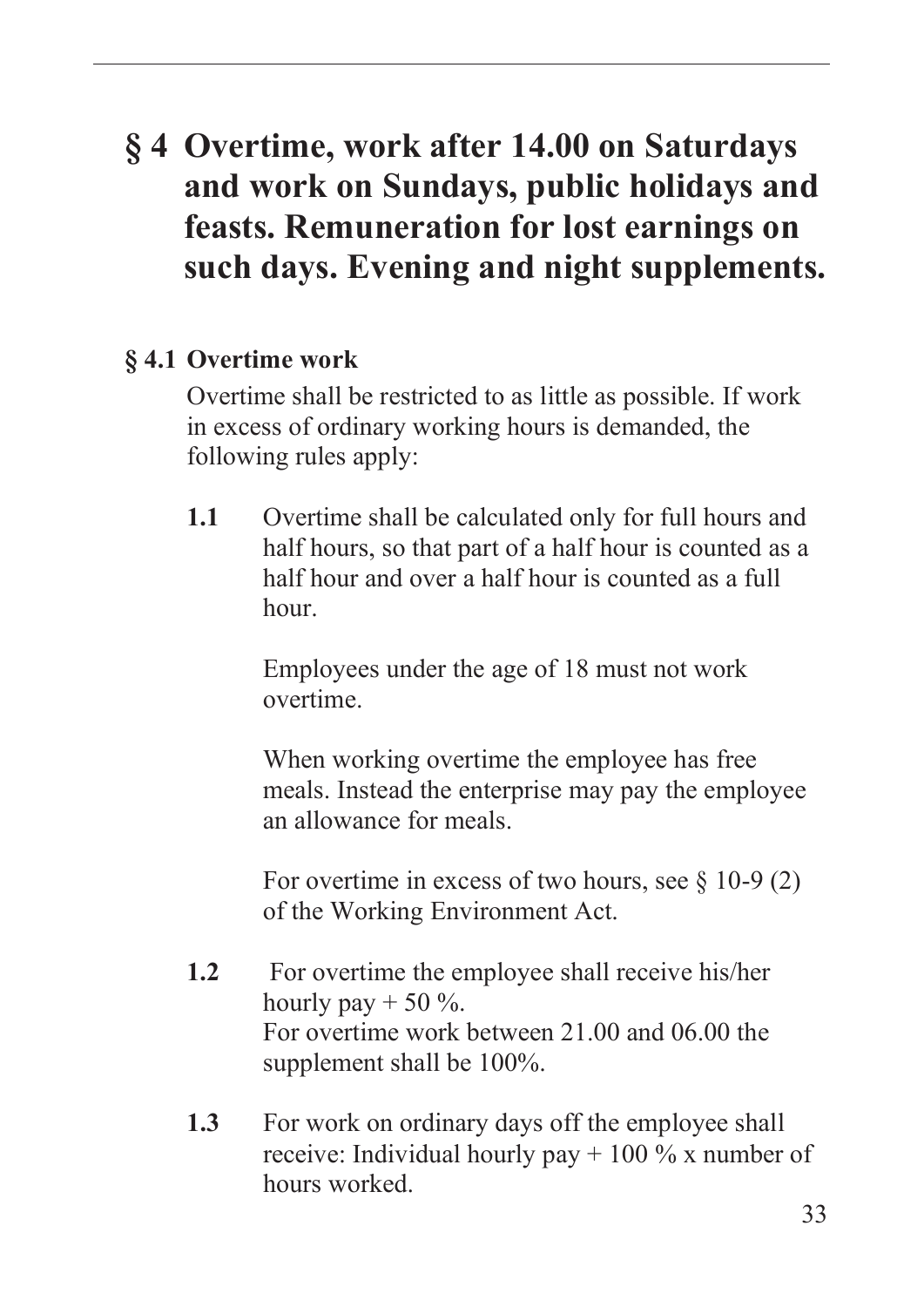- **1.4** If the enterprise has concluded a written contract concerning a 6-day working week pursuant to § 2, the following special rules apply for overtime: For overtime worked on days preceding days off, a 50% addition shall be paid after the end of ordinary working hours as described, but if overtime is worked after 13.00 the addition shall be 100%.
- **1.5** Pay for overtime shall be calculated on an hourly pay that is based on the employee's gross monthly pay divided by:

For employees who work a 35.5 hour week, divide by 154 hours.

For employees who work a 37.5 hour week, divide by 162.5 hours.

For employees who, pursuant to  $\S 10-4$  (5) of the Working Environment Act, shall work 33.6 hours a week, divide by 145.

- **1.6** Overtime shall only be paid when a part-time employee works longer than a full day of at least 7 hours and 5 minutes.
- **1.7** Overtime pay for part-time employees shall be 100% on days off that are recorded on the roster, see § 2, subsection 5, last sentence. For days that are not marked as days off, overtime pay will not apply unless the employee works a week of more than 35.5 hours or 7 hours and 5 minutes per day.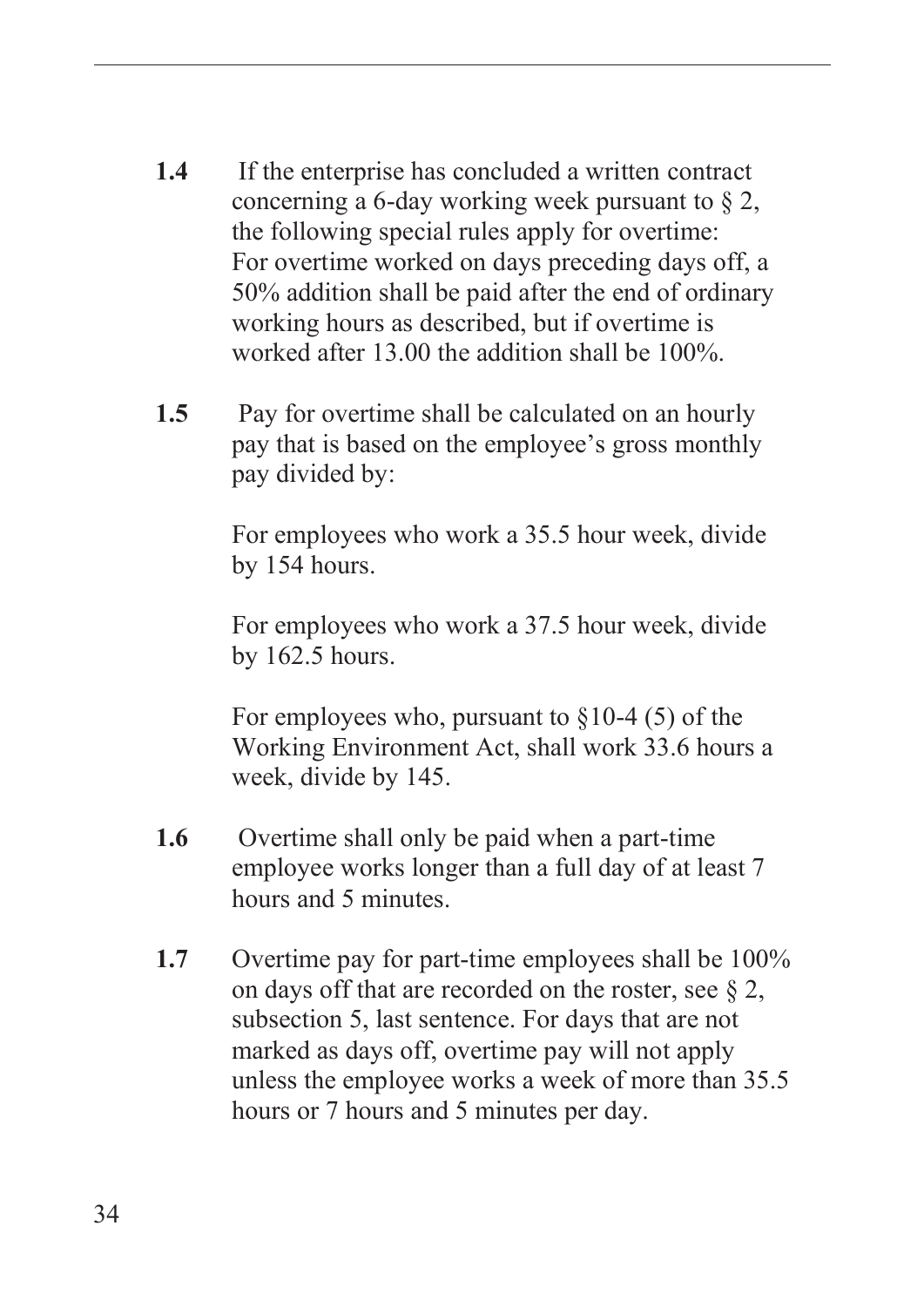**1.8** The enterprise may make decisions regarding longer working hours on detached public holidays. Before making such a decision, it shall be discussed with the shop stewards, see the Basic Agreement, Chapter IX. Ordinary overtime rules will then be applicable.

#### **Note:**

When an employee is required to work overtime for more than two hours after the end of the ordinary working day, the employee shall first be allowed at least a 30 minute break. Overtime pay may be paid for this break when circumstances so necessitate, but the break shall not be included when calculating the number of hours overtime work is permitted pursuant to § 10-6 of the Working Environment Act. If the break is moved to a time before the end of ordinary working hours, it shall be calculated as part of the ordinary working hours.

#### **§ 4.2 Work on the eve of public holidays and feasts**

In addition to their personal monthly pay, employees drawing a fixed pay shall be paid the monthly pay (gross pay) divided by 154 hours for employees who ordinarily work a 35.5 hour week and by 162.5 hours for employees who ordinarily work a 37.5 hour week, multiplied by the number of hours worked.

This applies to the following days: New Year's Day, Maundy Thursday, Good Friday, Easter Sunday, Easter Monday, 1st and 17th of May, Ascension Day, Whit Sunday, Whit Monday, Christmas Day, Boxing Day, and also on New Year's Eve and the eve of Easter Sunday, Whit Sunday and Christmas Day after 1500 hours.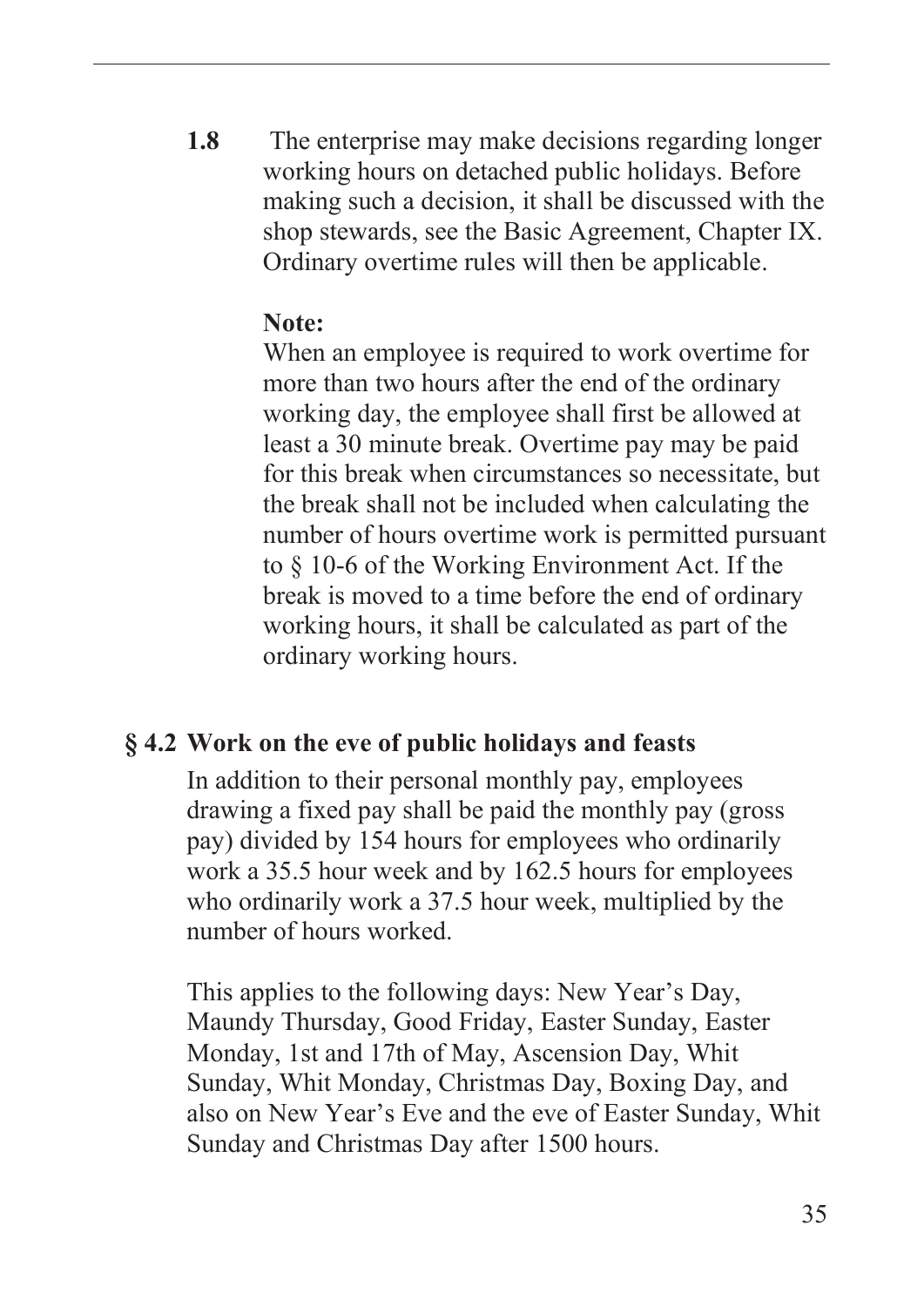**2.1** Calculation of watches to be paid for on public holidays and feasts.

> On these days the employees shall be paid in accordance with the above rules when their watch starts on such a day and in any case when it ends after 2400 hours.

This also applies for night watches if the watchman starts work at 2400 hours or later.

In the same way no remuneration shall be paid under this rule for work that commences on such a day and ends after the public holiday or feast day has started.

**2.2** Payment for work on public holidays and feasts that fall on the employee's day off.

The employee shall then be paid as follows:

- 1. Individual hourly pay.
- 2. Pay for public holiday or feast days  $= 100\%$  of individual pay.
- 3. Overtime pay 100% of individual pay.

#### **§ 4.3 Work on the eve of public holidays and feasts**

**3.1 Supplements for work on Saturdays and Sundays that are not a public holiday or feast day or the eve of same** 

> A supplement of NOK 24.34 shall be paid for each hour worked on Saturdays during the period from 1400 to 2400 hours and on Sundays during the period from 0600 to 2400 hours.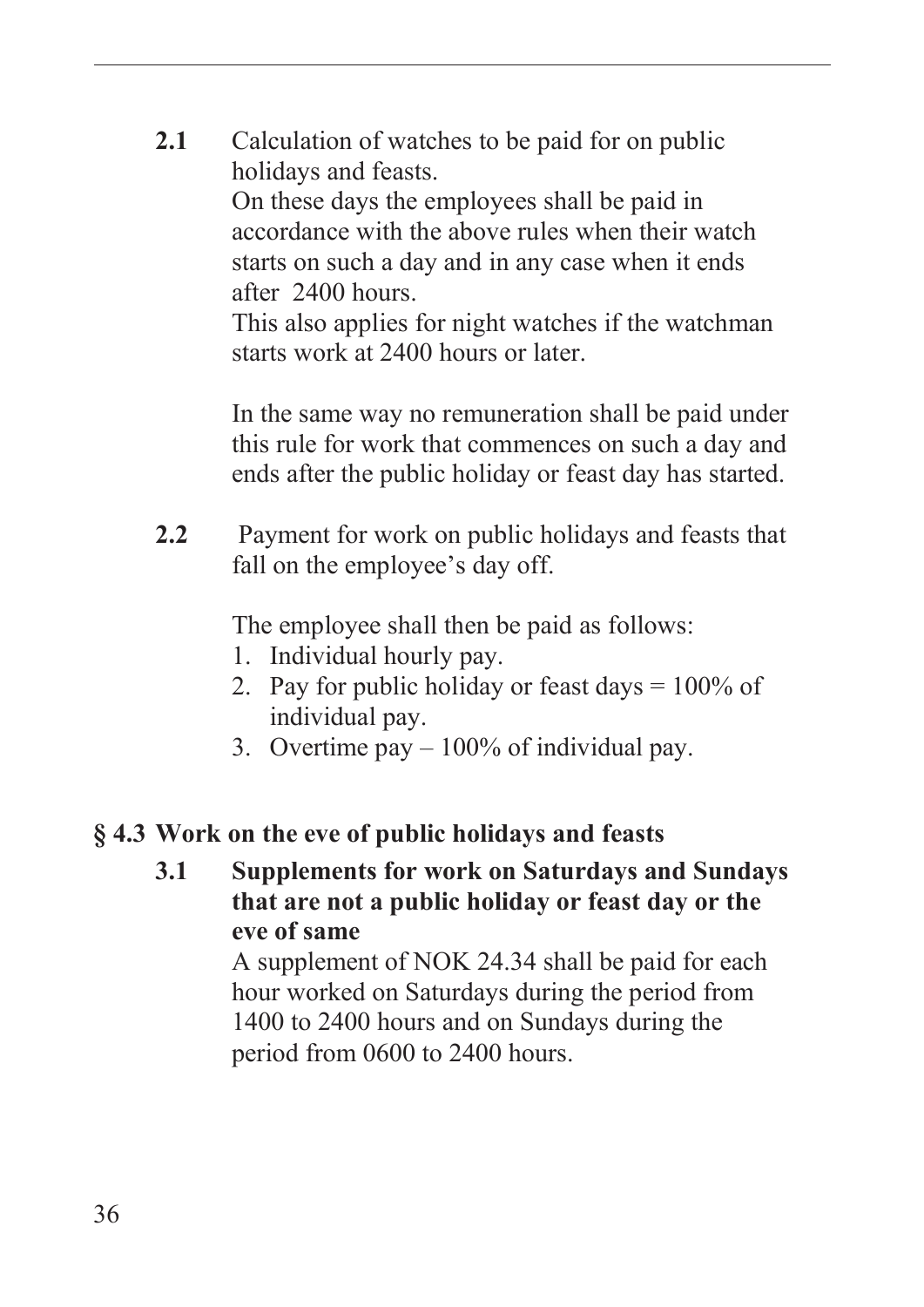#### **3.2 Supplement for evening work**

A supplement of NOK 12.81 per hour shall be paid for work on Monday to Friday during the period from 2100 to 2400 hours.

#### **3.3 Supplement for night work**

Night watchmen, security personnel and similar occupations:

A supplement of NOK 25.62 shall be paid for each hour worked during the period from 2400 to 0600 hours.

Other employees:

A supplement of NOK 44.82 shall be paid for each hour worked during the period from 2400 to 0600 hours.

#### **3.4 Exceptions**

The supplements in subsections 3.1, 3.2 and 3.3 shall not be paid when the said days fall on public holidays and feasts or the eve of the same, see  $\S 4.2$ 

#### **3.5 Manual work for night watchmen**

Night watchmen may not be given manual work such as cleaning, washing up, cooking, laying tables, waiting on table etc. during the period from 0100 to 0600 hours, unless an agreement has been concluded between the parties at the enterprise.

If an agreement has been concluded at the enterprise, the extra payment shall apply for the whole of the period from 2400 to 0600 hours and in the agreed period shall be NOK 19.21 per hour or NOK 115.26 per night.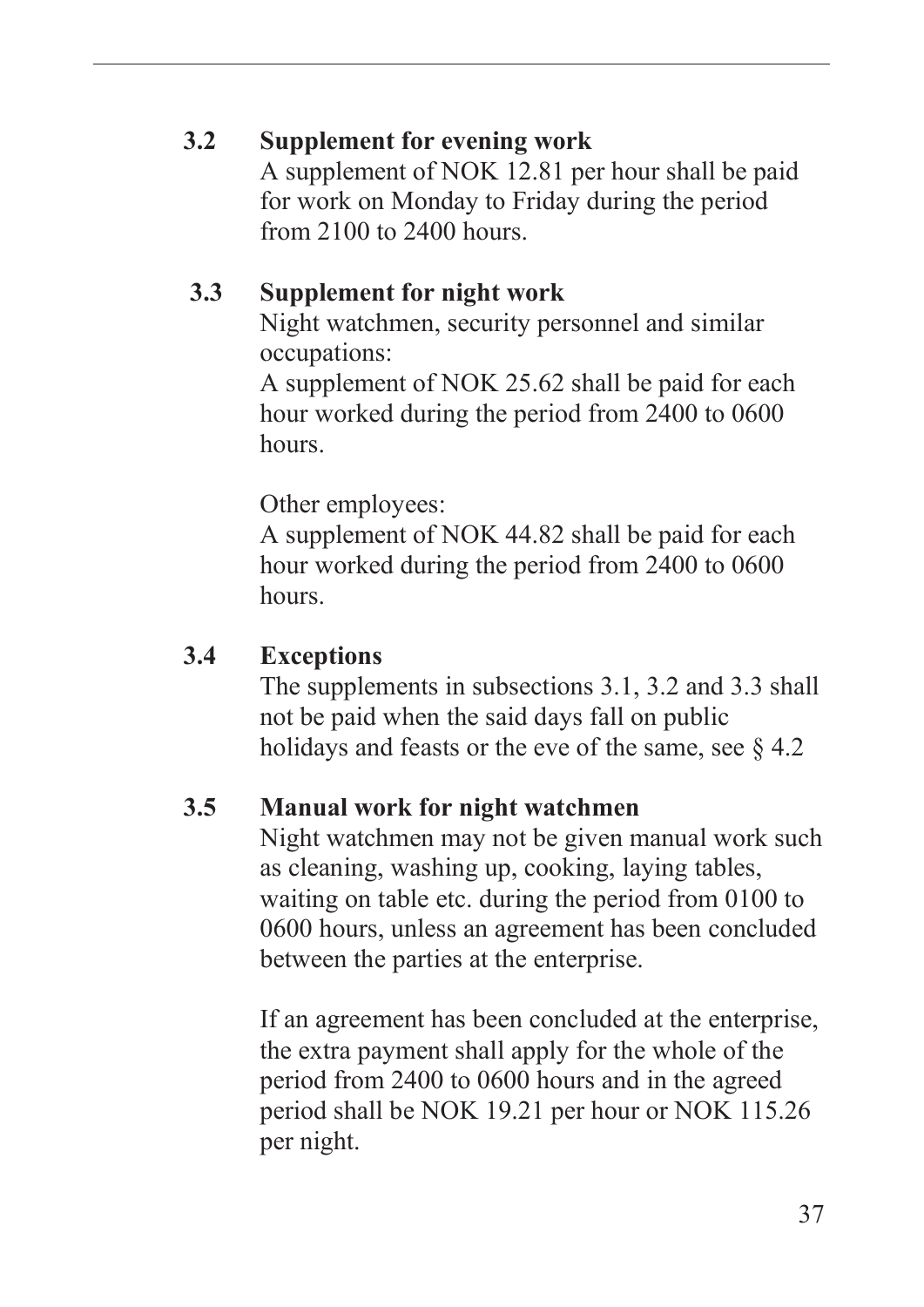**3.6 Payment of supplements for overtime work**  The supplements in subsections 3.1, 3.2, 3.3 and 3.5 shall also be paid for overtime work during the said periods, but then the employees shall not be paid overtime percentages.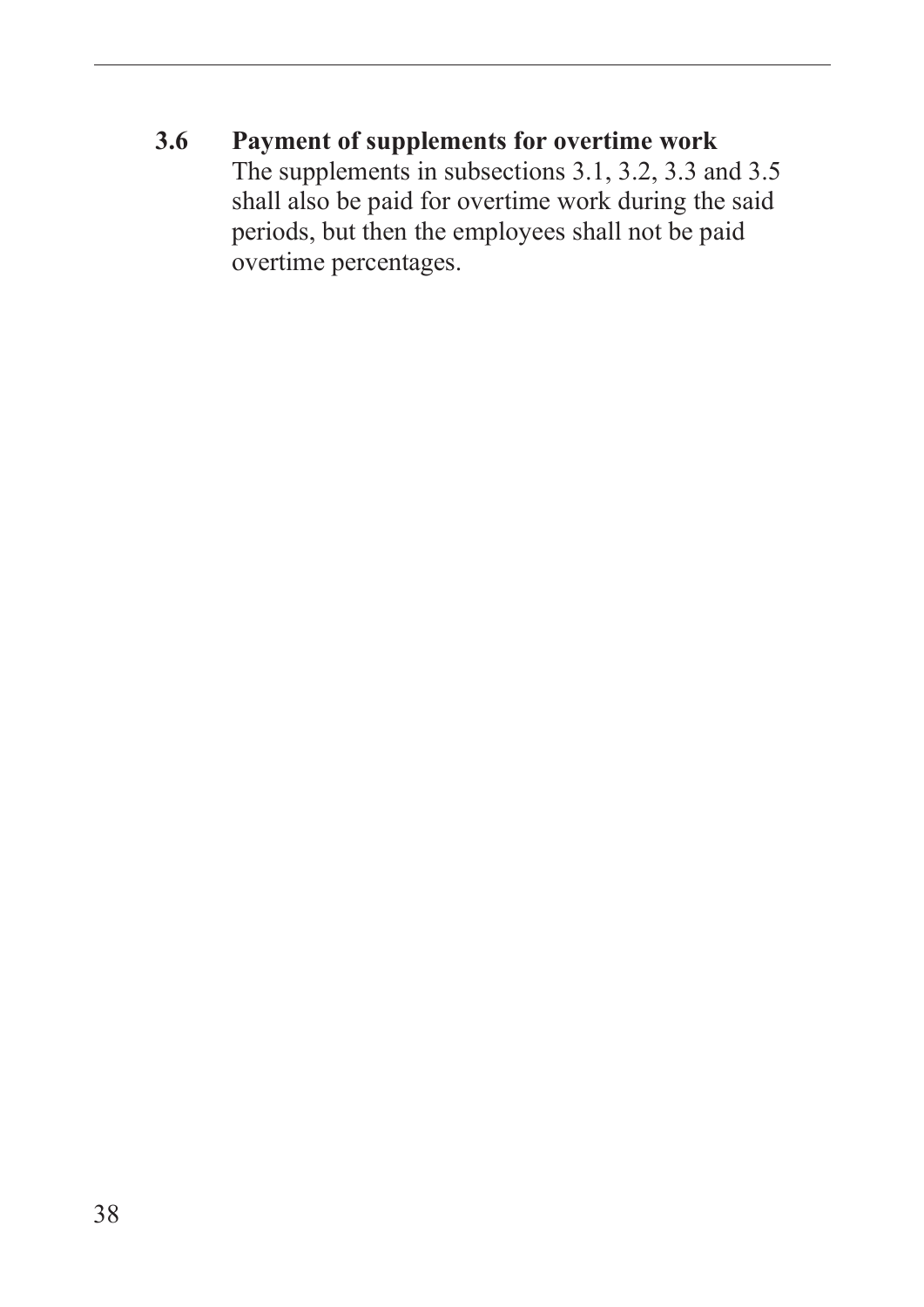## **§ 5 Special rules for percentage paid waiters**

At enterprises or sections of enterprises in which the pay system is practised in accordance with  $\S$  5, the enterprise may, in connection with the transition from one calendar year to the next, decide that percentage pay shall be discontinued for waiters and convert the percentage pay to fixed pay in the future. Before the enterprise makes a decision, the shop stewards shall be given an opportunity to voice their views.

After the transition, waiters employed at the time of the transition shall be encompassed by the rules for employees on fixed salaries, with the exception of supplements pursuant to the National Collective Agreement, § 4.3, subsections 3.1, 3.2 and 3.3.

The aforementioned waiters will be paid hourly remuneration based on the average income, excluding supplements for overtime and public holidays, during the last calendar year for the relevant division in the enterprise.

Waiters who are hired after the transition described above may not claim the aforementioned average income, but the enterprise may choose to pay them in accordance with § 3 of the National Collective Agreement in its entirety.

No one shall be paid an amount lower than the sum total of the minimum pay and inconvenience allowances as a result of this change.

#### **§ 5.1 Introduction of percentage pay at new enterprises**

New and already established enterprises that have not put § 5 into practice by 1 April 2006, are at liberty to continue the practice of percentage pay after that date, always provided that both parties at the enterprise agree on this.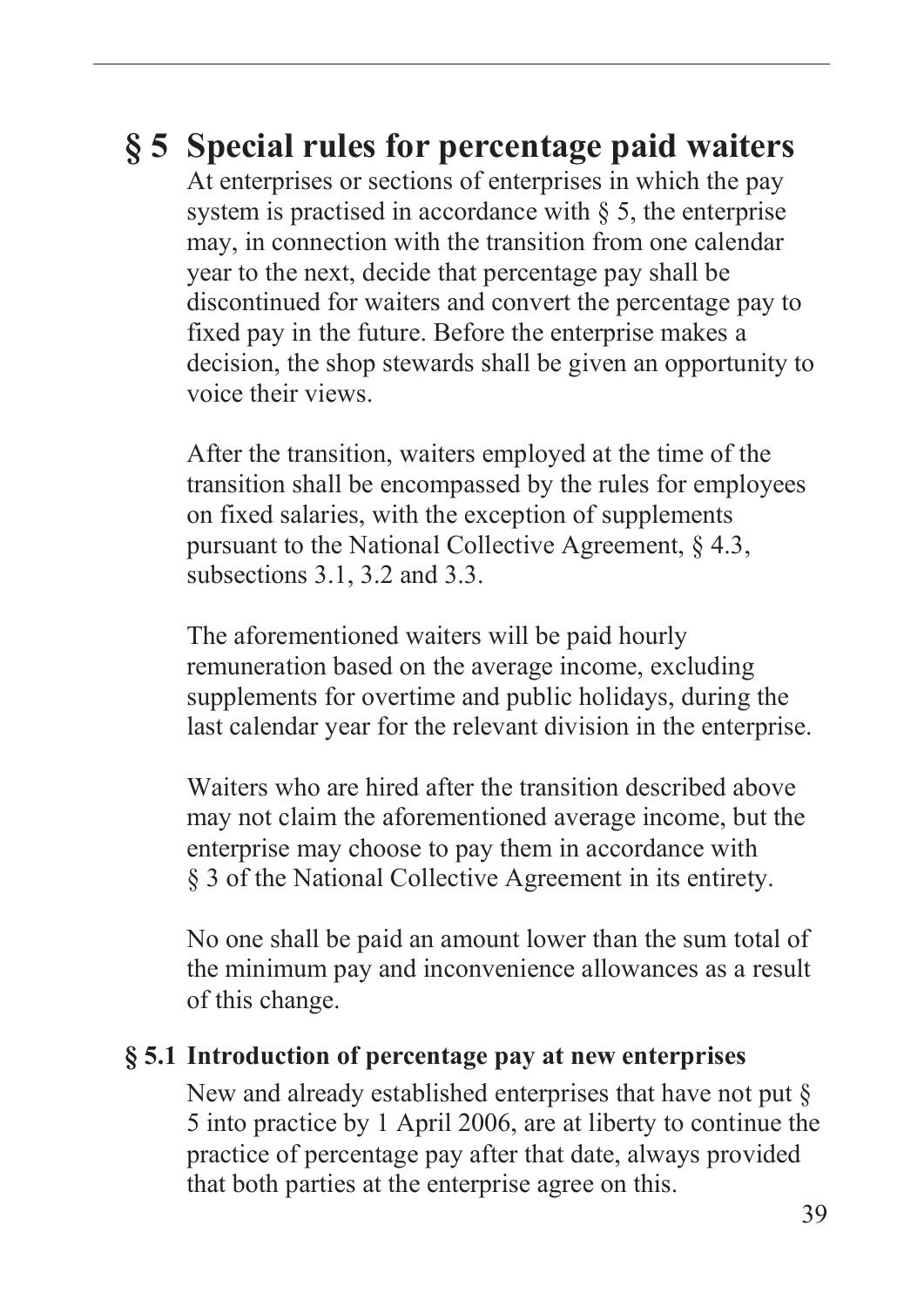## **§ 5.2 Work connected with waiting at table**

2.0 At those enterprises where the waiters come under  $\delta$ 5, working systems shall when necessary be drawn up that include all areas of the work that naturally interlock.

> This includes, for example, waiting at table and kitchen, counter and pantry functions. Such future working systems shall, for instance, attach importance to the following: Job rotation, flexibility, productivity and the profitability of the enterprise, and also the money earning possibilities for the employees.

If one of the parties at the enterprise wants alternative pay and working systems, this shall be taken up for discussion at the enterprise at the earliest opportunity. For proposed alternative pay systems, see § 5, subsection 9.

- **2.1** The waiter shall keep the pharmacy ("apoteket") in proper order. The same applies to their stations in serving times. At the end of working hours they shall clear crockery and cloths from the tables and, if the enterprise so desires, place the chairs on the tables.
- 2.2 Before the restaurant is opened to guests, stations shall be prepared, with cloths on tables, and flower vases if any in place. The tables shall be set and vases shall be placed on the table, if required. Waiters are not required to do washing up or cleaning unless that is agreed between the parties.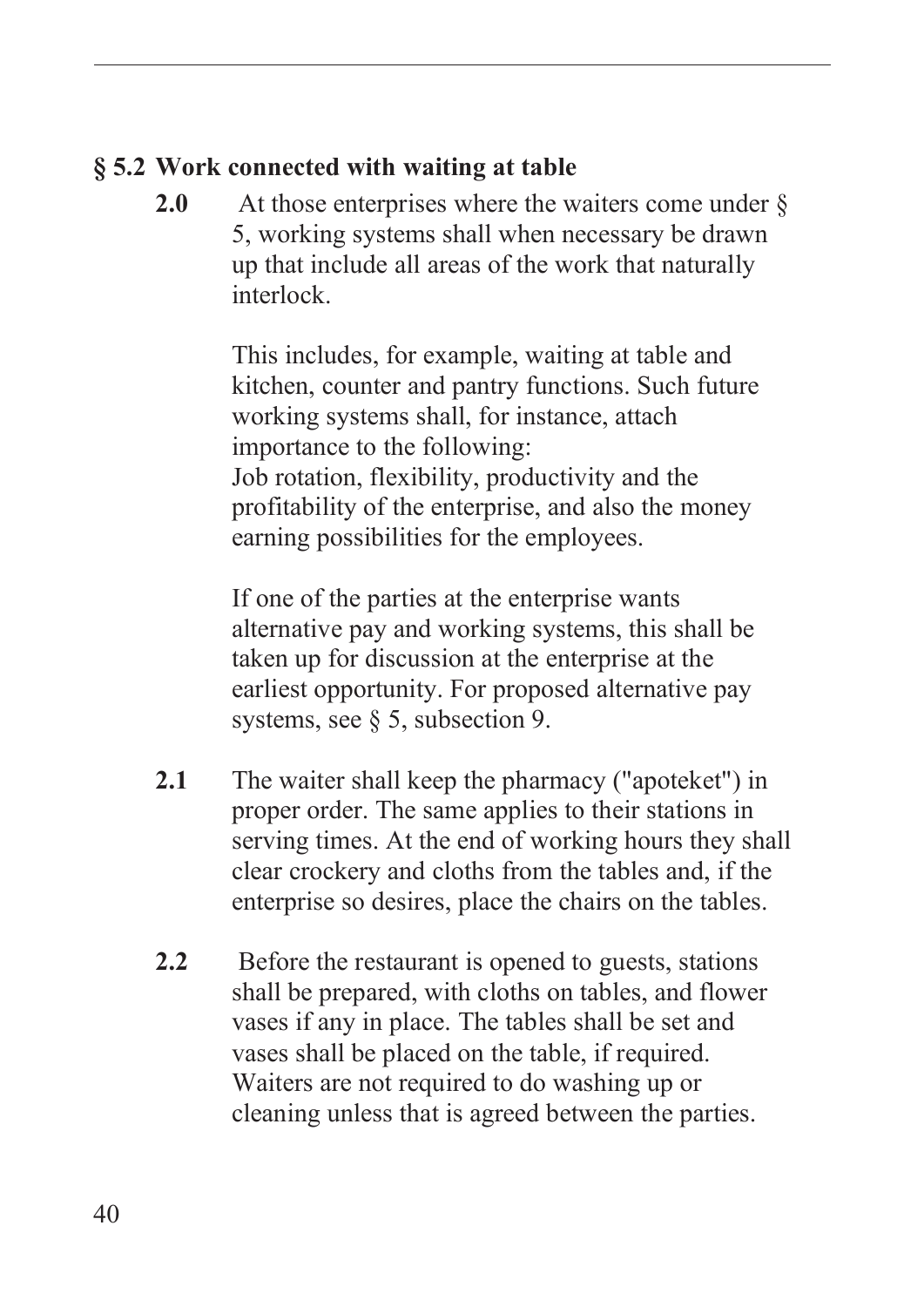- **2.3** When necessary to move a little furniture in the restaurant or other serving space on the same floor, this shall be done by the waiters.
- **2.4** It rests with the enterprise to ensure that tables, tablecloths, necessary cutlery, trestles, table tops and chairs are available in a readily accessible place near the premises where the tables are being laid.

## **§ 5.3 Pay**

**3.1** The waiters' pay (service charge) shall be included in the total prices at the enterprise and settled up as 12.5 % of the person's gross sales (inclusive of the additional charge).

> Regular waiters in one and the same enterprise shall have the same work opportunities and rotate ("gå i runde").

- **3.2** In the case of buffets (self-service) the waiter is entitled to 12.5 % of the gross sales. Details as to the manner in which this shall be done shall be agreed upon at each enterprise after negotiation between the enterprise and the serving personnel via their shop steward. To the extent possible the waiter shall assist in refilling and tidying the buffet.
- **3.3** If the management's guests, employees of the enterprise, musicians or artists are served or take up part of the station, the total cost of the items served shall be added to the waiter's gross sales in the month concerned.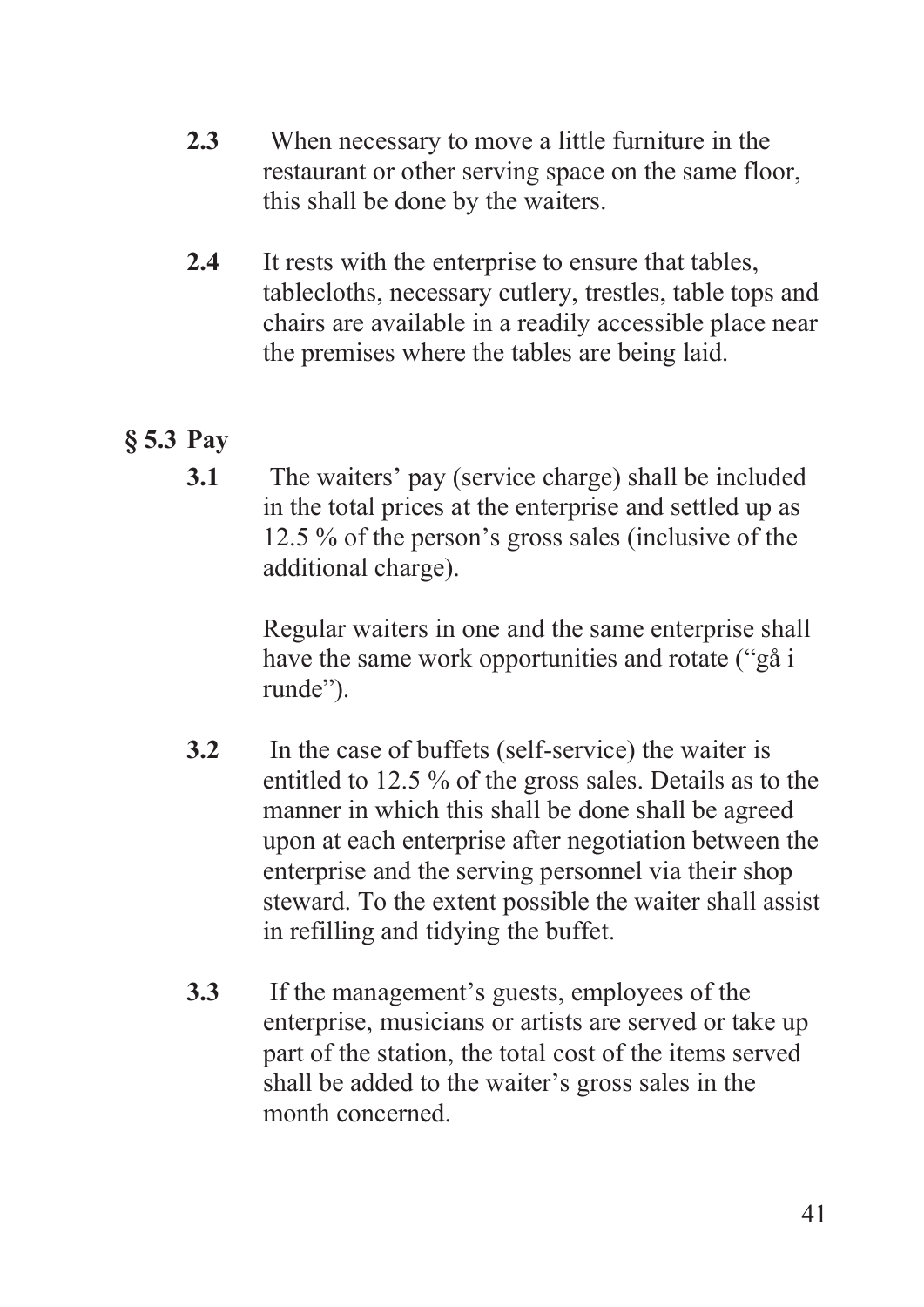- **3.4** For work after 0100 hours, NOK 118.36 shall be paid in addition to the percentage pay (for night restaurants and night clubs, see the special agreements).
- **3.5** Before any sales campaigns are started, the scope of and the reason for them shall be discussed between the shop stewards and the enterprise at as early a stage as possible.

#### **3.6 Cash supplements Category: Per month** Waiters who have a trade certificate 6294.29 Waiters who have no trade certificate 4076.98

In the event of absence, this sum shall be reduced proportionately, regardless of the reason for absence. The month is counted as 154 hours.

## **3.7 Guarantee rule for percentage paid waiters**

If the percentage income calculated according to the wage agreement does not give each of the permanent waiters a monthly income as listed below (guaranteed sum), the enterprise shall pay the difference between the guaranteed sum and percentage income calculated on average with full working hours according to the roster over a period of two months starting on 1 January.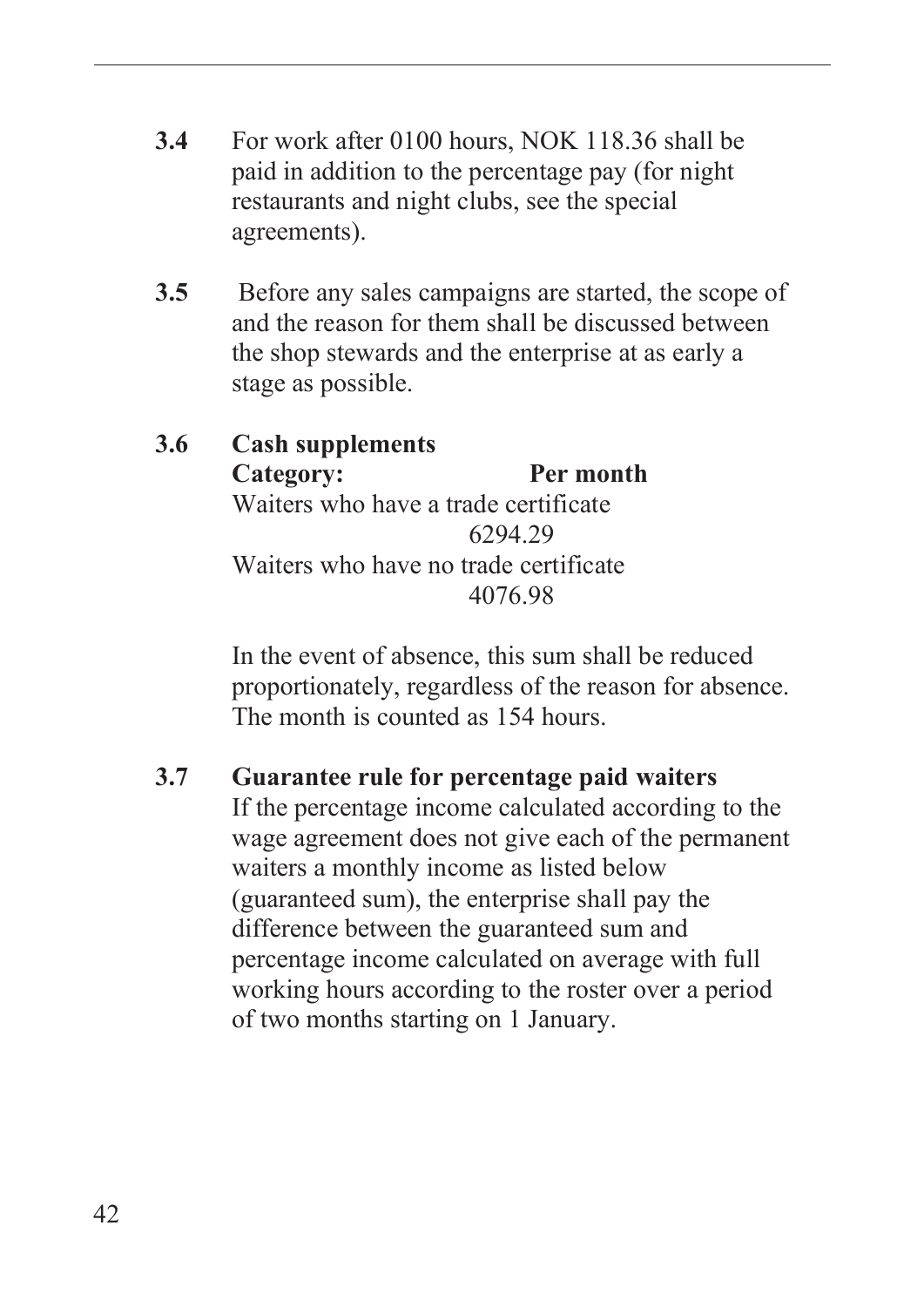|                           |           | <b>35.5 hours a</b> |
|---------------------------|-----------|---------------------|
| Category:                 | Per month | week.               |
| Waiters who have a trade  |           |                     |
| certificate:              | 27,238.61 | 176.87              |
| Waiters who have no trade |           |                     |
| certificate:              |           |                     |
| Beginner's pay            | 26,214.61 | 170.22              |
| After 2 years'            | 26,259.27 | 170.51              |
| experience                |           |                     |
| After 5 years'            | 27,016.31 | 175.43              |
| experience                |           |                     |

- **3.7.1** The sum entered in subsection 3.6 is to be added to the percentage income in connection with settlement of the guaranteed pay.
- **3.7.2** If an employee on percentage pay leaves during a calculation period, the guarantee will not apply for that period. However, it will apply if the employee is dismissed through no fault of his own. In such cases, the guarantee sum shall be reduced proportionately.
- **3.7.3** In the event of absence, the guarantee sum shall be reduced proportionately, regardless of the reason for the absence. The month is counted as 154 hours.

For seasonal enterprises, the season shall be the calculation period.

The above also applies to substitutes who work full time according to the roster. The calculation period for them is 2 months. The above also applies for substitutes who are regular employees of the enterprise, although for them the calculation period shall be 154 hours x 2 (308 hours).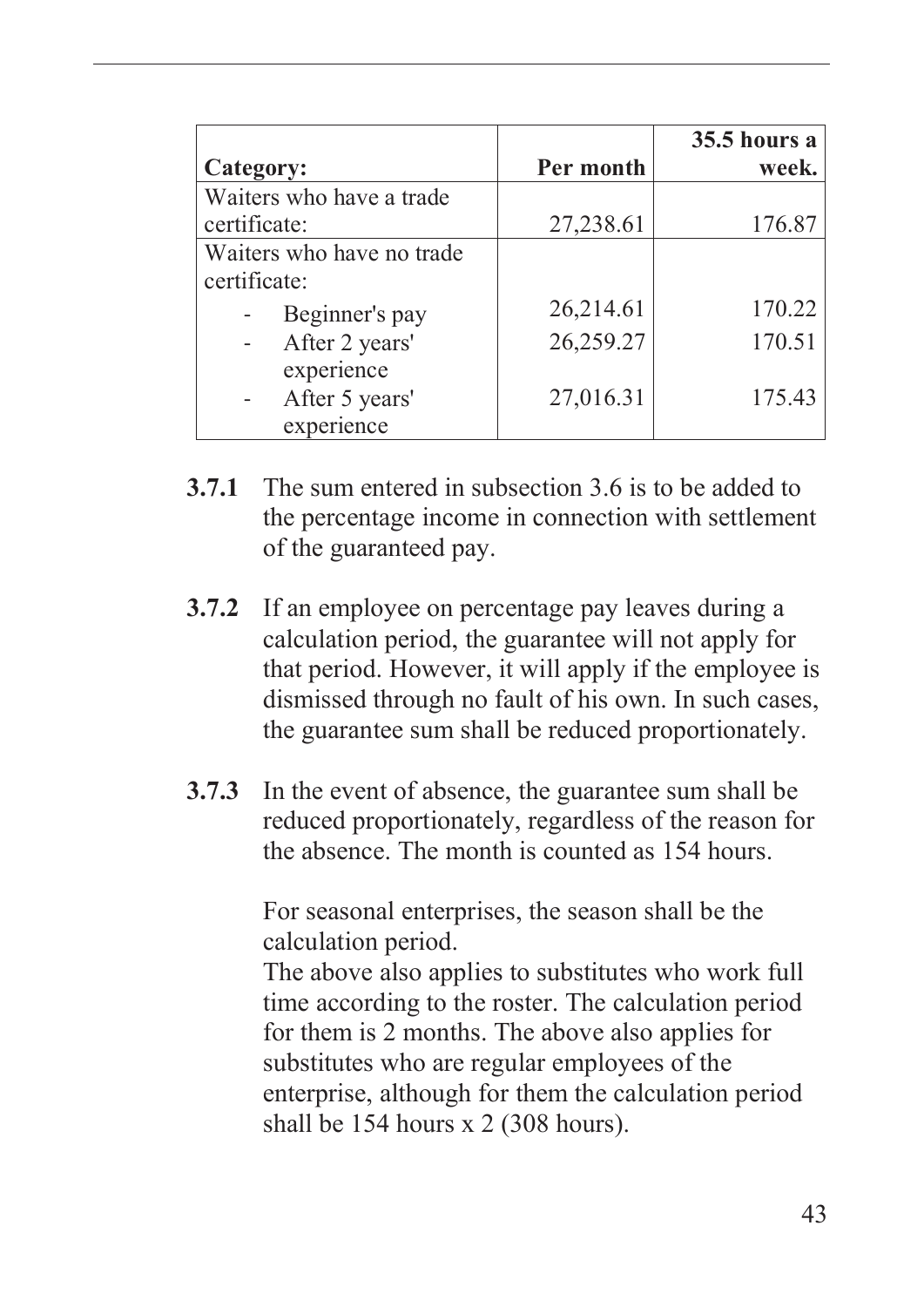- **3.7.4** If an employer expressly calls in extra personnel or regular employees to work during their time off, but the employee is not given any work to do, the employee shall nonetheless be paid NOK 207.64 for attending.
- **3.7.5** When after 1 month of the guarantee period it becomes probable that a waiter will go over to guarantee pay, an agreement may be made to pay him/her a sum on account for the first month of the guarantee period. The sum paid on account shall be deducted in the final settlement at the end of the guarantee period.
- **3.8** Payment routines shall be agreed upon in writing at the enterprise. The agreement may include a provision to the effect that a sum may be paid out on account half-way through the pay period. If the parties at the enterprise are unable to agree, the following rules shall apply: Settlement shall take place once a month. Pay earned up to and including the last day of the preceding month, shall be paid out on the 7th . If the employee so desires, he or she shall be paid a sum on account that is minimum 50 % of the estimated income on the

20th of the month.

#### **§ 5.4 Ordinary working hours, division of stations and extra watches**

**4.1** The ordinary working hours, division of the daily working hours and stations and changes in same, shall be determined by agreement between the manager of the enterprise and the personnel, represented by their shop steward.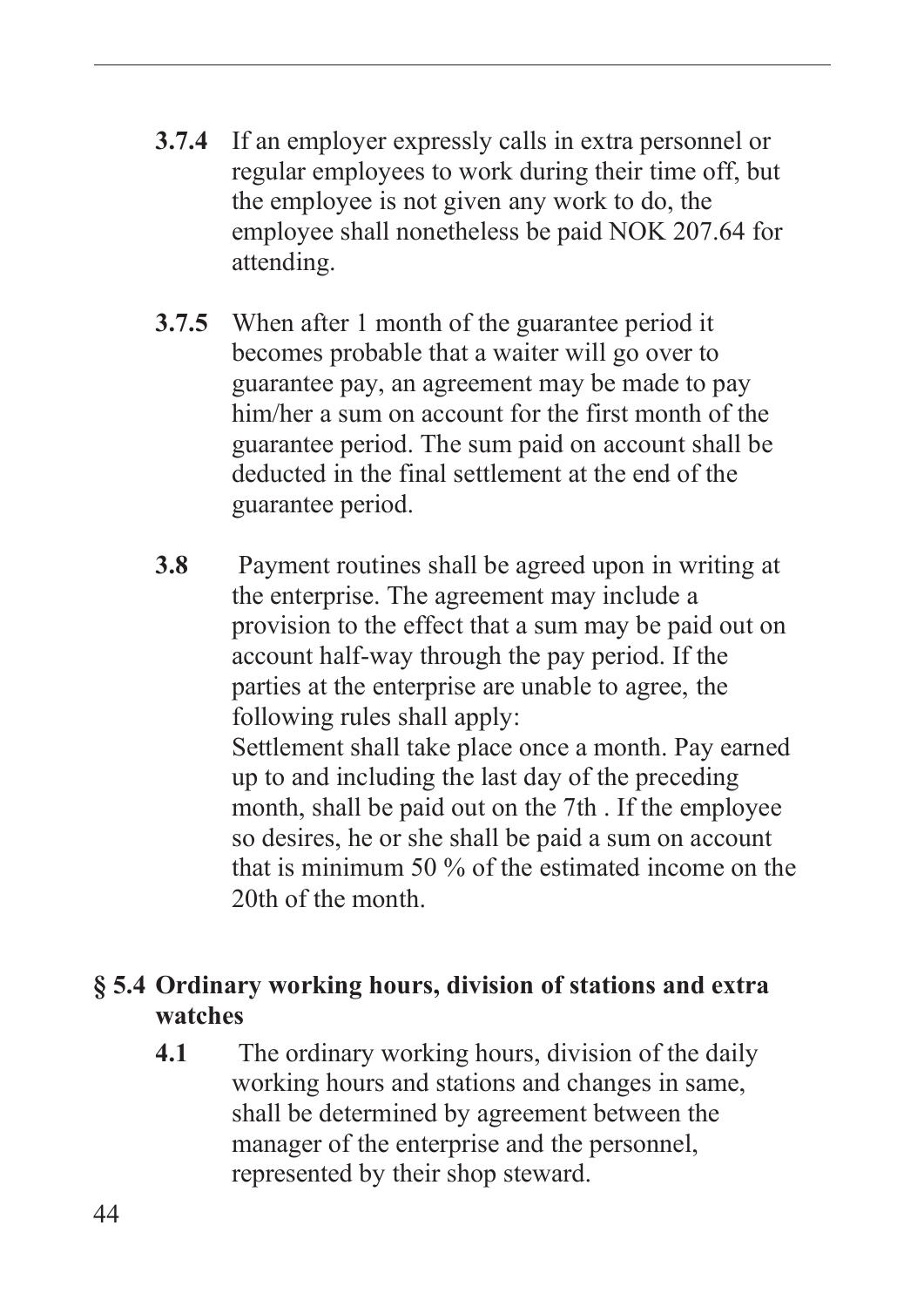**4.2** If an employer wishes to assign extra work to one of the serving staff on that person's day off, the employee shall be at liberty to decide whether he or she will work or not. If the employer so demands, the employee shall give six (6) days' notice of whether he or she wishes to work or not.

#### **Entry in the minutes**

Extra serving personnel shall follow the roster that applies for the regular waiter they are substituting. When extra personnel are not substitutes for a regular waiter, the length of his/her watch shall be agreed upon in each case, but so that the person's weekly working hours do not exceed 35.5 (37.5) hours.

#### **§ 5.5 Overtime and other supplements**

#### **5.1 Overtime**

Overtime shall be restricted to as little as possible. If work in excess of ordinary working hours is demanded, the following rules apply:

**5.1.1** Overtime shall be calculated only for full hours and half hours, so that part of a half hour is counted as a half hour and over a half hour is counted as a full hour.

> Employees under the age of 18 must not work overtime. When working overtime the employee has free meals. Instead the enterprise may pay the employee an allowance for meals.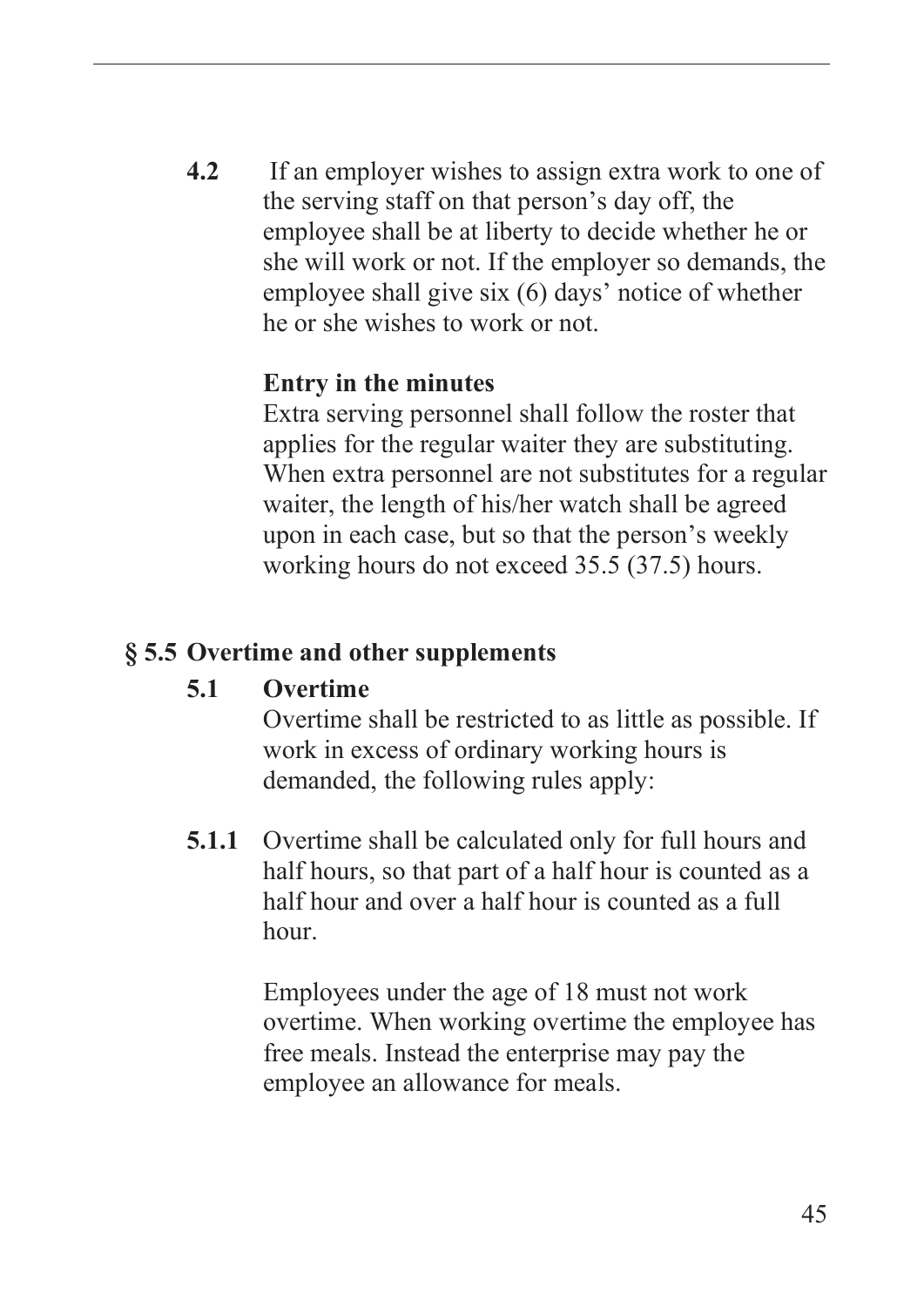In the event of overtime where the employee is entitled to an undisturbed break for a meal, overtime shall be paid only for the hours worked.

- **5.1.2** For overtime before 0100 hours, NOK 79,80 per hour shall be paid in addition to the ordinary service charge.
- **5.1.3** For overtime after 0100 hours, NOK 118,36 per hour shall be paid in addition to the ordinary service charge.

#### **5.2 Work on the eve of public holidays and feasts etc .**

**5.2.1**Percentage paid waiters who work on such days as those listed under subsection 2 for employees drawing a fixed pay, shall be guaranteed earnings of NOK 1200.00 from percentage pay.

> Guaranteed earnings of NOK 1200.00 for Christmas Eve, New Year's Eve, and the eve of Easter Sunday and Whit Sunday apply only for the last watch and shall be calculated on the amount earned by the last watch after 1500 hours.

**5.2.2** For loss of earnings on such days, payment shall be made according to the following rules: Percentage paid personnel who are off duty on such days, shall be paid NOK 700.00 per day.

> This also applies when personnel are off duty on Christmas Eve, New Year's Eve, and the eve of Easter Sunday and Whit Sunday after 1500 hours when they should be on duty according to the roster. They shall not receive this payment when such days fall on days that according to the roster are their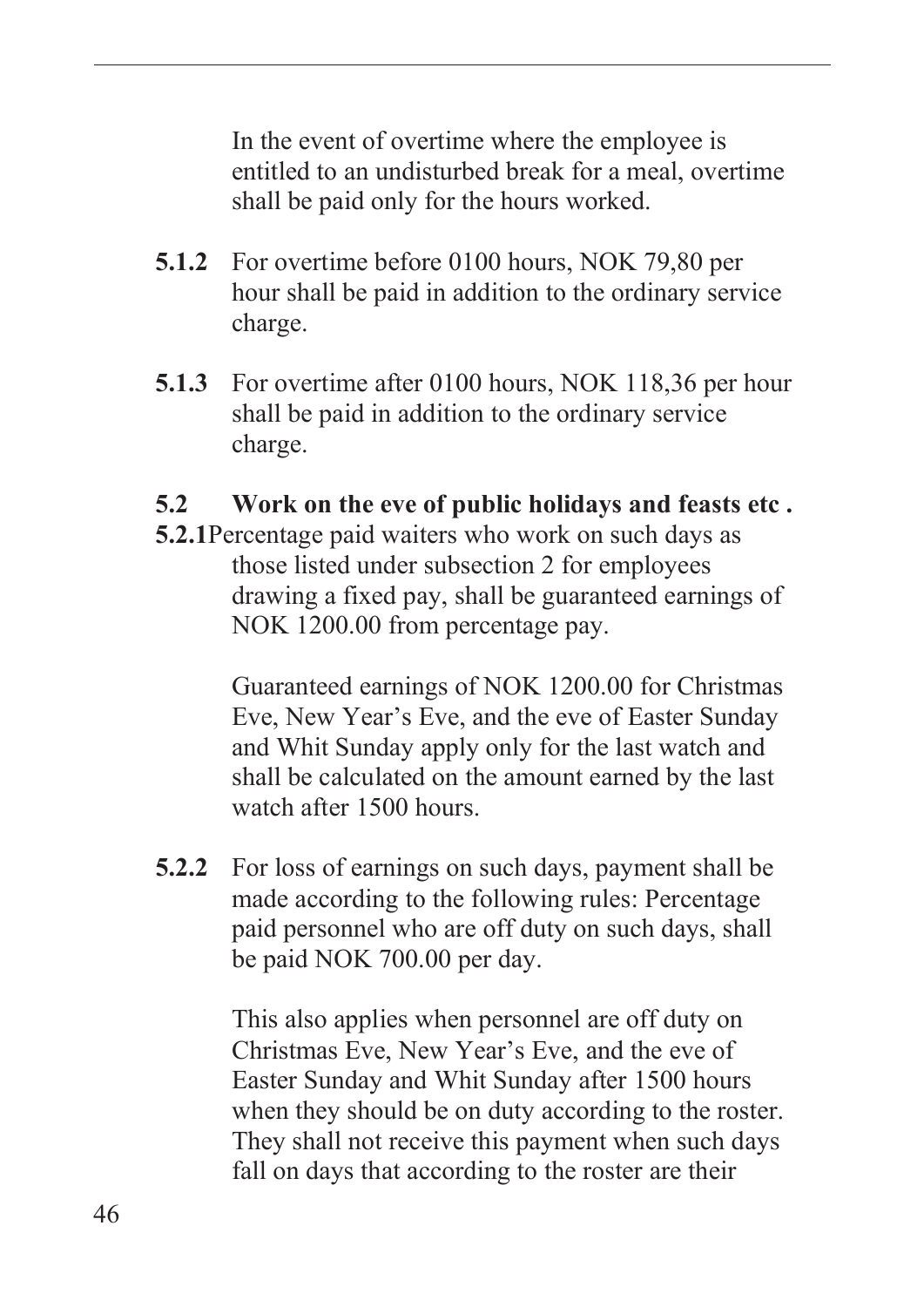regular weekly off-duty days, since they have not then lost any earnings.

However, this does not apply if a waiter who, according to the ordinary roster, should work on such days, but is given the day off as the result of a personal, written request.

**5.2.3** Waiters who have been employed by the same enterprise for 30 days or more prior to the said days, or are engaged later when the work is for a duration of 30 days or more, are entitled to compensation for loss of earnings. However, this time limit does not apply in the case of seasonal enterprises or holiday substitutes for a specific member of the regular staff ("i fast runde").

### **§ 5.6 Work at parties**

- **6.1** For work at parties, including laying tables and clearing up, the waiter's pay shall be included in the price per place setting charged by the enterprise, calculated as 12.5 % of the gross cost of the goods served (including additional charge). The shop steward shall be provided with evidence of the sales sum.
- **6.2** Division shall be undertaken by the workers, but so that those who took part in laying tables receive NOK 97.08 per hour, but not less than NOK 242.70. The enterprise shall be informed of the result and the division.
- **6.3** If the percentage pay does not give the waiters who took part in serving (including clearing up) earnings of at least NOK 546.07 before 0100 hours, the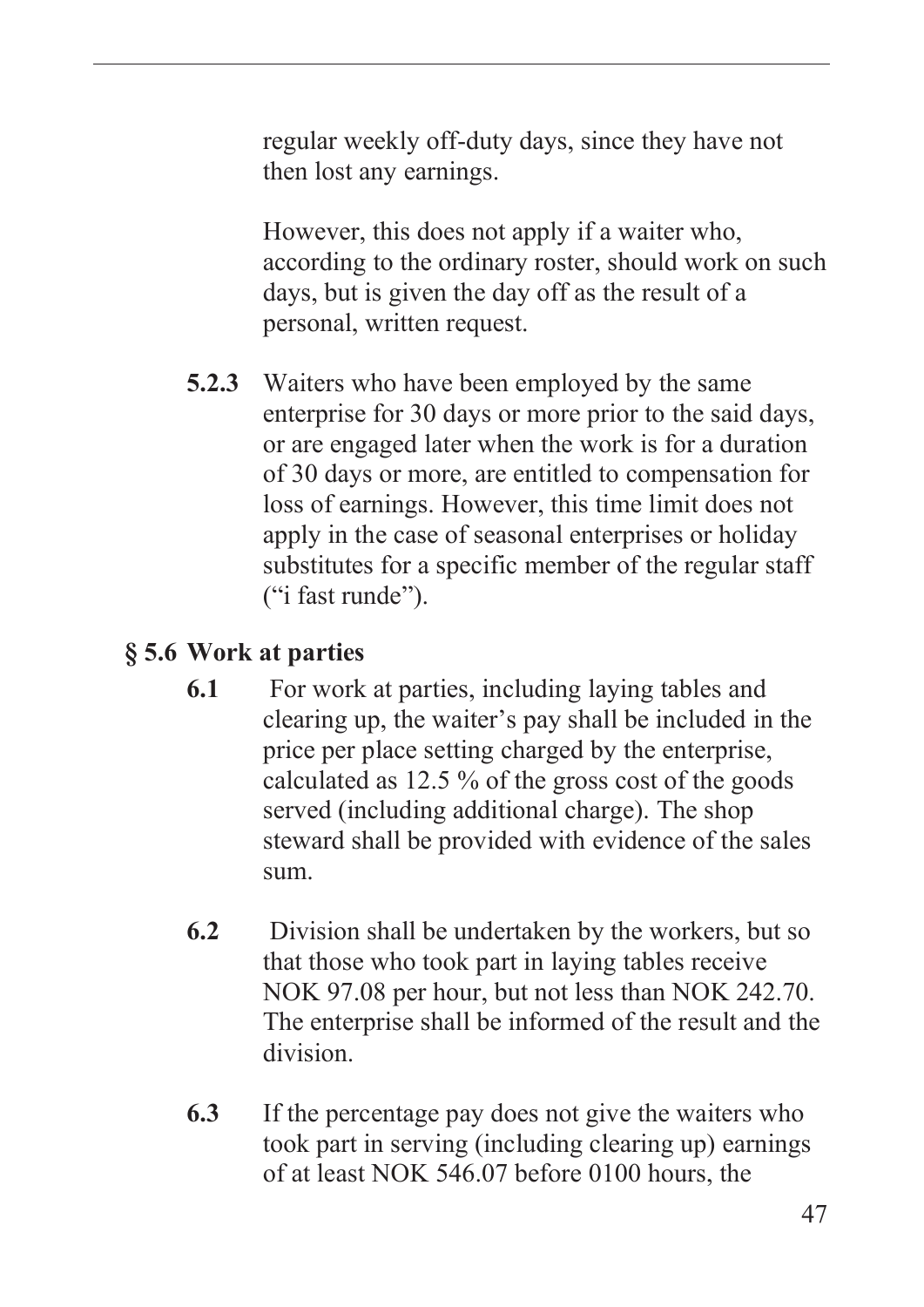enterprise shall pay the difference between NOK 525.07 and percentage pay.

This similarly applies when an enterprise lends out the premises (apart from party catering) to, for example, a fashion show, bridge club etc., but not when the waiters do this work in addition to their other ordinary work.

- **6.4**. In the case of fashion shows, Christmas parties etc., waiters are entitled to 12.5 % of the gross cost of the goods served (tax included), but not less than NOK 546.07.
- **6.5** In the case of serving guests who have not booked tables ("passantservering"), the waiter is entitled to percentage pay. After 0100 hours, NOK 118.36 per hour shall be paid in addition to the percentage pay, whether it is for "passantservering" or not. Overtime according to §5, subsection 5, shall not be paid when this supplement is paid.
- **6.6** Extra serving personnel shall be paid not later than 5 days after the party was held.

Regular waiters shall be paid at the first monthly settlement.

**6.7** If the employer or his authorised representative instructs an employee to come to work in their working attire, and he/she is not given any work, the employee shall nevertheless be paid NOK 207.64 for attendance.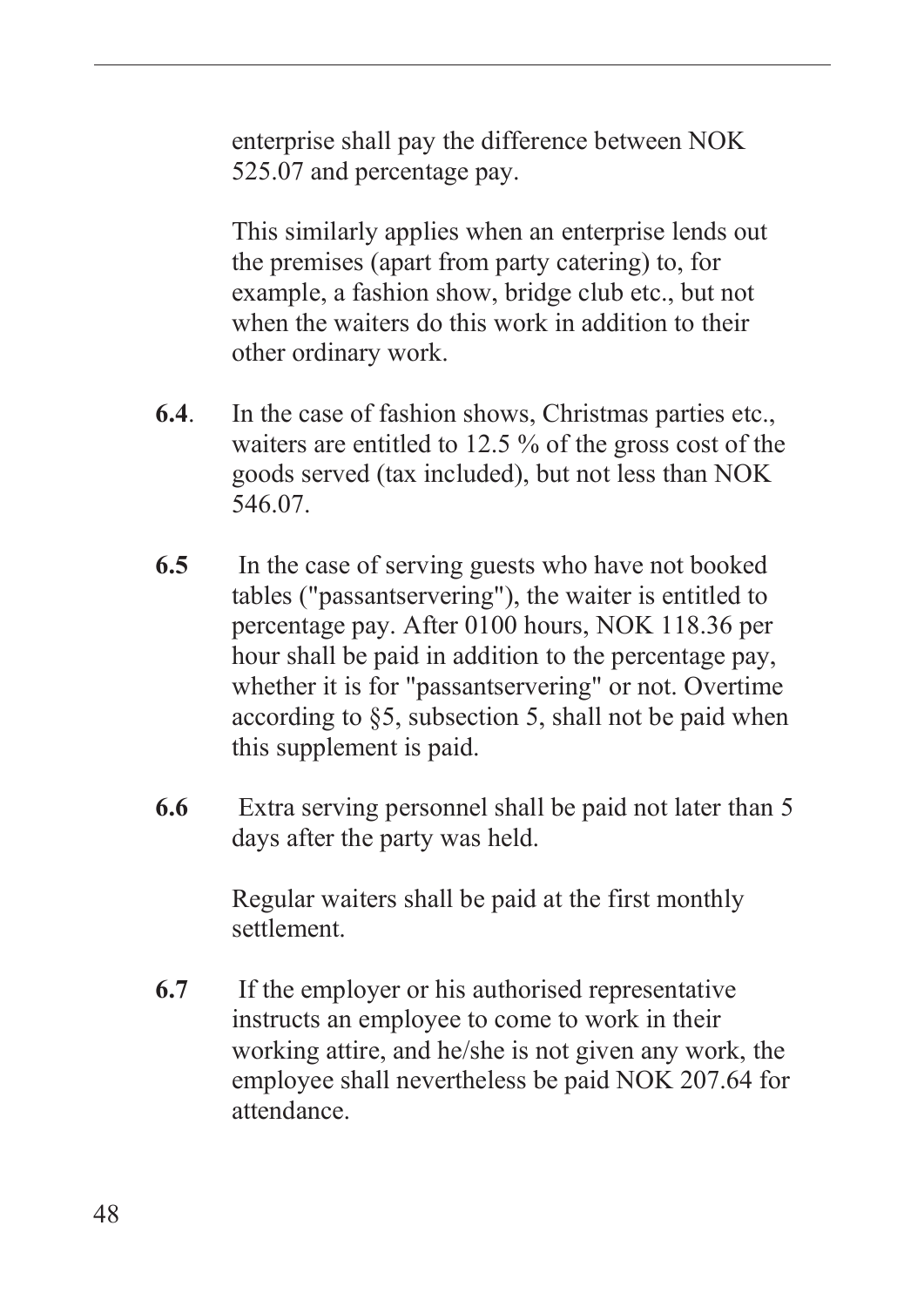**6.8** If the employer instructs or orders any of the personnel on fixed pay to assist in serving at a party where percentage paid personnel are also working, that person shall be regarded as being on percentage pay and thereby be included in the division. In that event the person shall not be paid his/her fixed pay for the time spent on assisting with the serving.

> If among the personnel on fixed pay there are employees who have experience in working as a waiter, these employees shall preferably be used.

**6.9** Party waiters who serve at parties for 20 hours or more in one month, or who are regular employees for service as party waiters, shall have a cash supplement per hour worked, calculated in accordance with subsection 3.6.

#### **§ 5.7 Nightclub agreement**

#### **7.1 Percentage paid personnel**  The service charge shall be 14% during the time the night clubs are open.

#### **7.2 Personnel on fixed pay**

In addition to their monthly pay, these employees shall be paid the following supplements:

- a) For work during the period from 2100 to 0100 hours, NOK 10.00 per hour. This supplement shall not be paid for time when the Saturday and Sunday supplements are paid.
- b) For work after 0100 hours NOK 81.50 per hour shall be paid. If work ends before 0100 hours for some groups of employees at enterprises where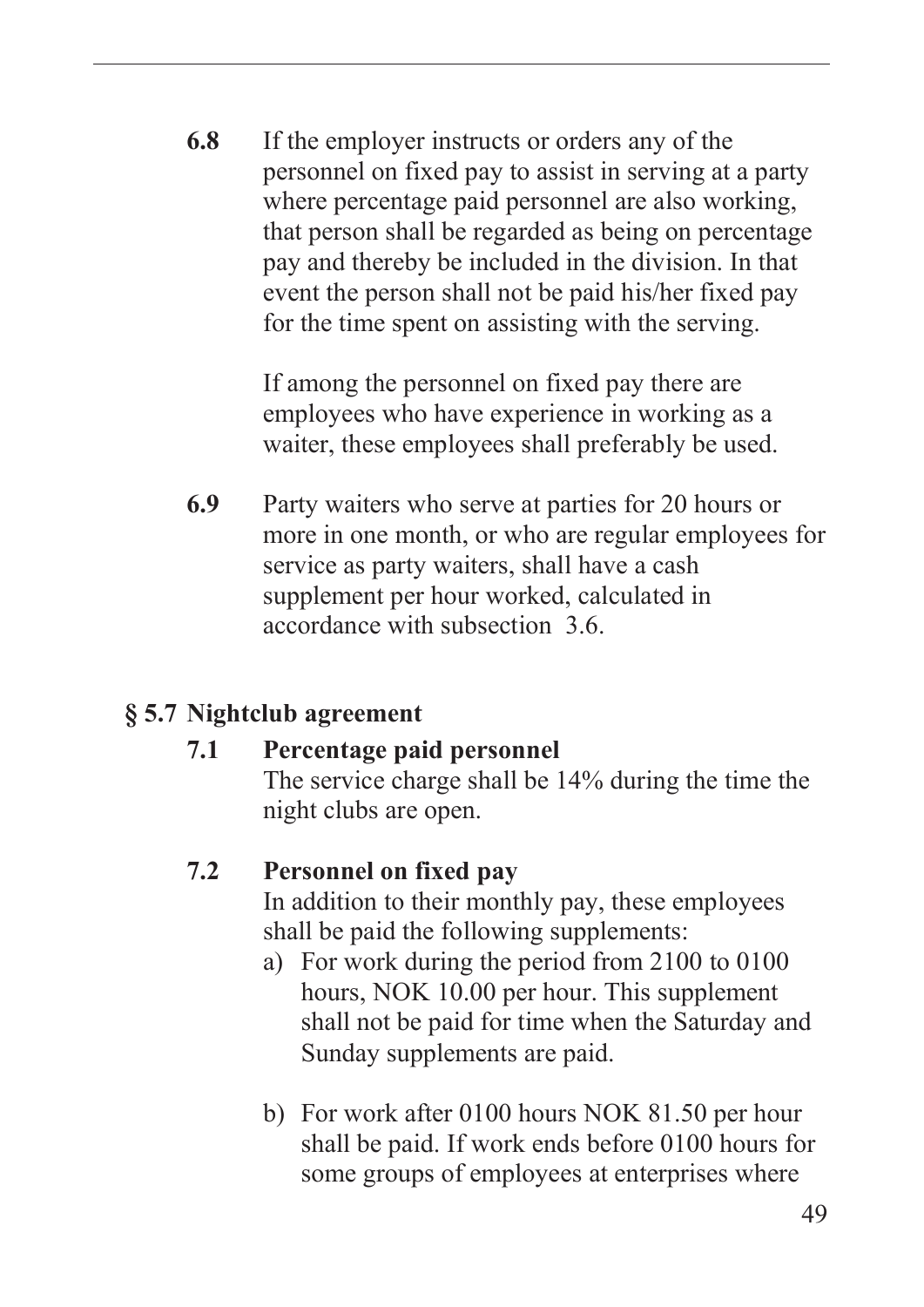the closing time is 0100 hours, these employees shall be paid NOK 81.50 from the end of the current working day.

Saturday and Sunday supplements shall not be paid for time for which NOK 81.50 applies.

c) Neither the supplements under a) and b) above nor the Saturday and Sunday supplements shall be paid for work on movable feasts and public holidays.

The supplement for movable feasts and public holidays, 100 % of individual hourly pay, shall be paid for work on such days.

#### **7.3 Transport**

Employees who finish work after 0100 hours and are unable to catch public transport, shall be paid a transport allowance of NOK 65.00.

This applies only when transport is not provided by the enterprise and the employee lives so far away from the enterprise that use of a means of transport must be considered reasonable.

The night club agreement shall be sent to the organisations for signature.

#### **§ 5.8 Night restaurant agreements**

**8.1** During the period in which the enterprise is licensed to keep longer opening hours and takes this opportunity to run a night restaurant, the following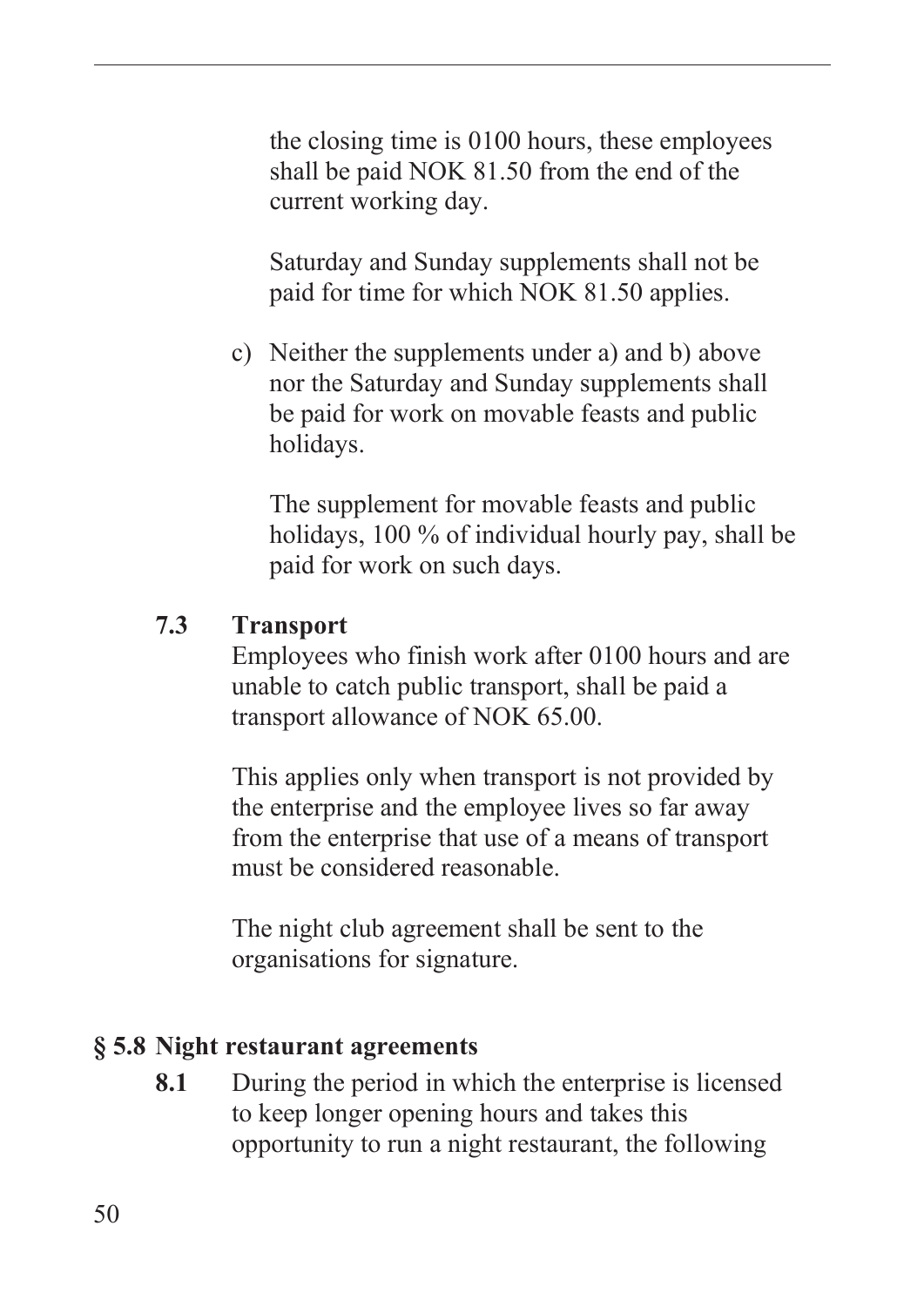rules apply when the enterprise stays open until 0200 hours:

#### **8.2 Percentage paid personnel**  For work after 0100 hours, percentage paid personnel shall be paid NOK 72.66 per hour.

#### **8.3 Personnel on fixed pay**

Personnel on fixed pay shall be paid the following supplements in addition to their monthly pay:

- a) For work during the period from 2100 to 0100 hours, NOK 10.00 per hour. This supplement shall not be paid for time when the Saturday and Sunday supplements are paid.
- b) For work after 0100 hours, the supplement shall be 75% of individual hourly pay. Saturday and Sunday supplements shall not be paid for this period.
- c) Neither the supplements under a) and b) above nor the Saturday and Sunday supplements shall be paid for work on movable feasts and public holidays.

The supplement for movable feasts and public holidays, 100 % of individual hourly pay, shall be paid for work on such days.

#### **8.4 Transport**

Employees who finish work after 0100 hours and are unable to catch public transport, shall be paid a transport allowance of NOK 65.00.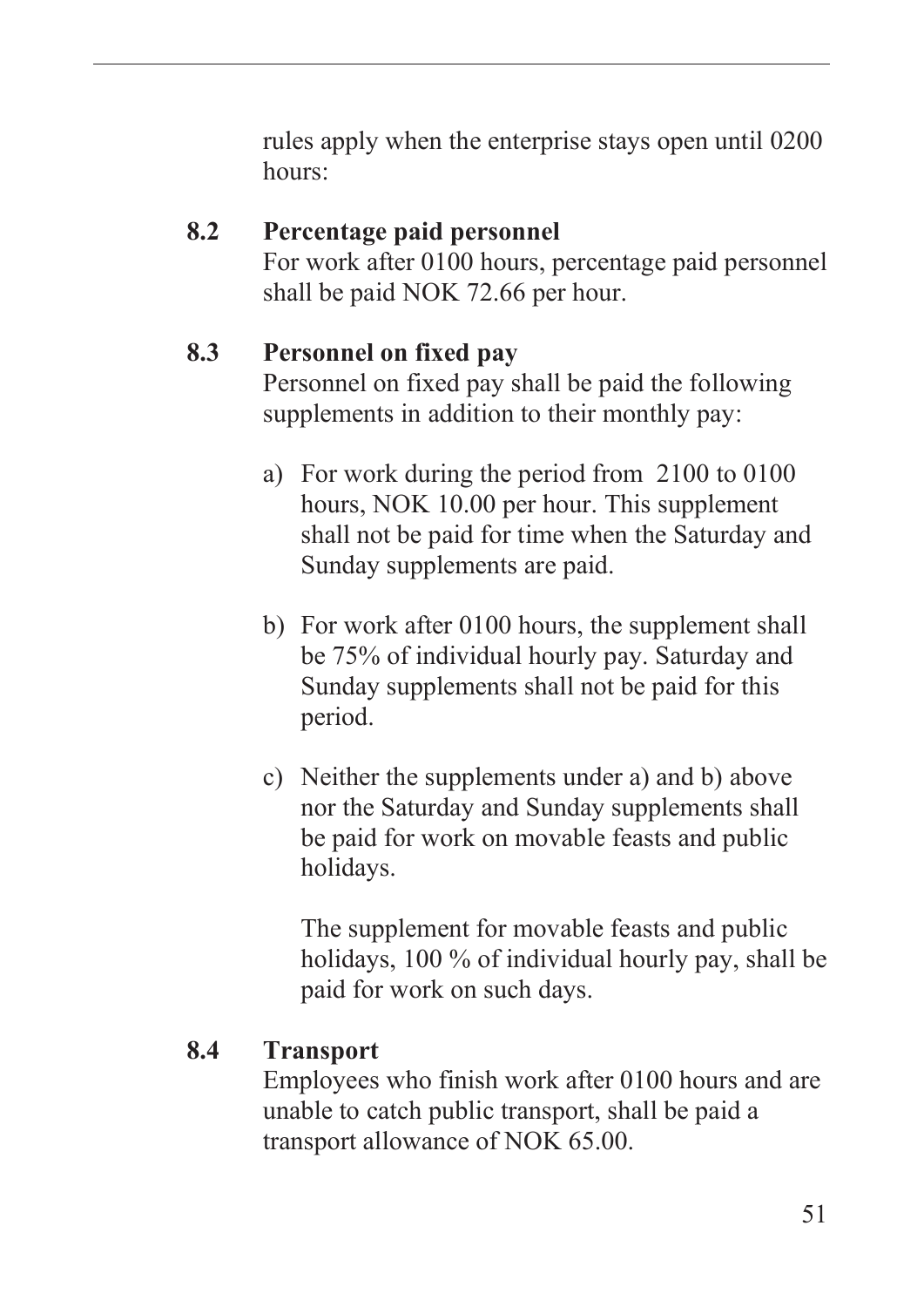This applies only when transport is not provided by the enterprise and the employee lives so far away from the enterprise that use of a means of transport must be considered reasonable. The night club agreement shall be sent to the organisations for signature.

#### **§ 5.9 Proposed alternative pay systems**

Alternative pay systems or areas of work may be agreed upon, in writing. In connection with alternative agreements relating to pay and work areas at the enterprise, close attention must be paid to transport, storage, food preparation area ("anretning"). This means that all details of transport needs must be examined in order to arrive at the most sensible solutions possible. All storage of equipment must be carefully considered so that the work routines for which this forms the basis, are as sensible and labour saving as possible for the employees and the enterprise.

For this, it is necessary that positive cooperation takes place between the employees and management so that they contribute towards and take interest in:

- a) Suggestions and development of the services the establishment is to offer.
- b) Details of the plans so that operations proceed in the best possible manner.
- c) Agreeing in advance on which pay systems and areas of work are to apply.
- d) Contributing towards ensuring that information/instruction in the new functions are given to all who work there.
- e) Clarification of necessary meetings during planning and building time.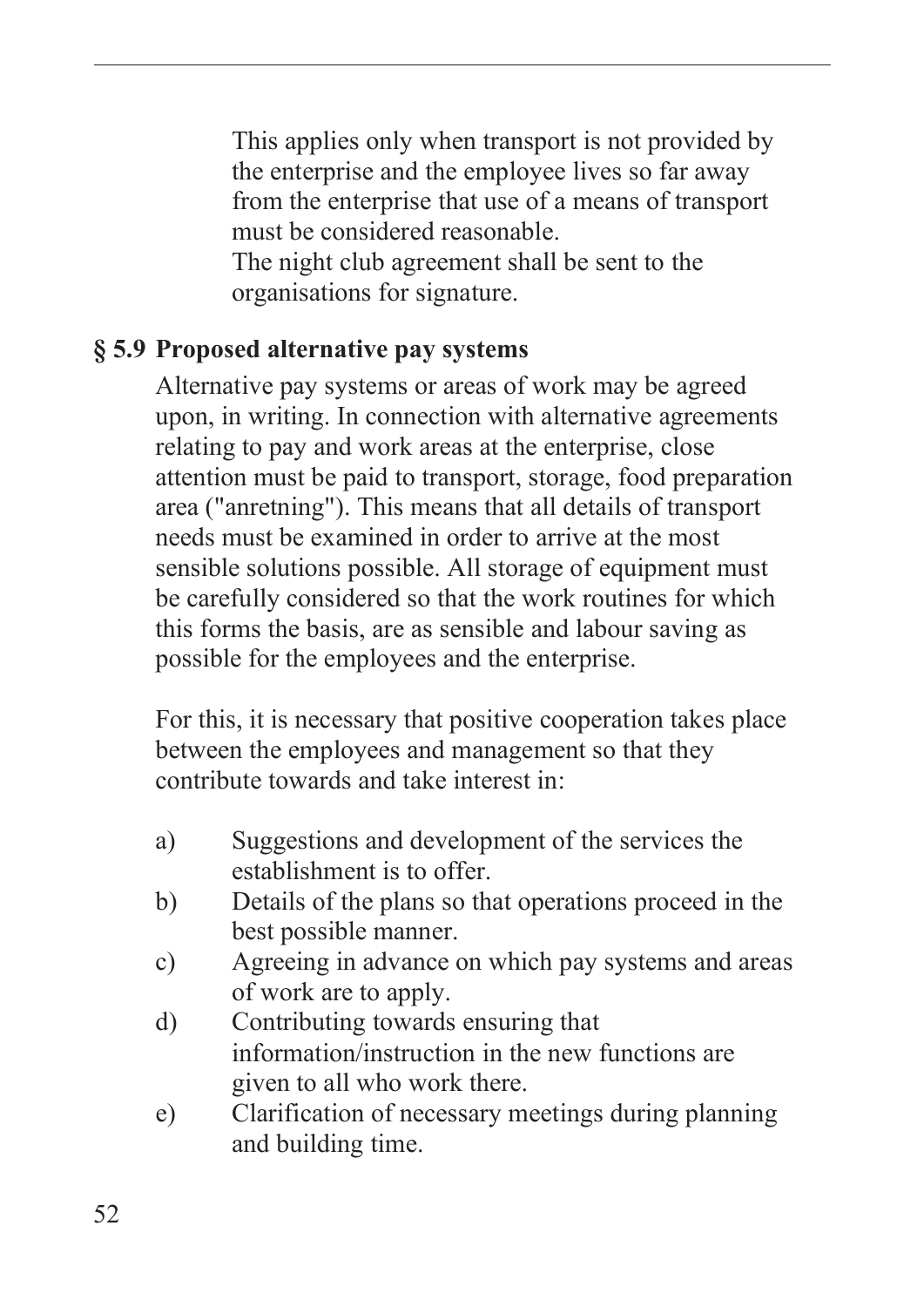Provided that these points are followed, the following 3 alternatives, or combinations of them, could be used:

- 1. Solely percentage pay with specific work areas.
- 2. Trunk system between cooks and waiters percentage pay or fixed pay – special working areas if appropriate.
- 3. Fixed pay + bonus, special working areas. If the parties at the enterprise intend to conclude agreements as described above, the parties should, before doing so, contact their respective organisations to obtain further information.

The parties shall appoint a committee consisting of 1 representative from each of the organisations that are to approve the proposed alternative pay systems, provided that the conditions under subsections 1, 2 and 3 above are present.

The organisations have a special duty to ensure that any proposals are not put into effect before the committee's approval is to hand, in writing.

If the committee fails to reach agreement, an impartial umpire, proposed by the parties or the State Mediator, shall be appointed to join the committee.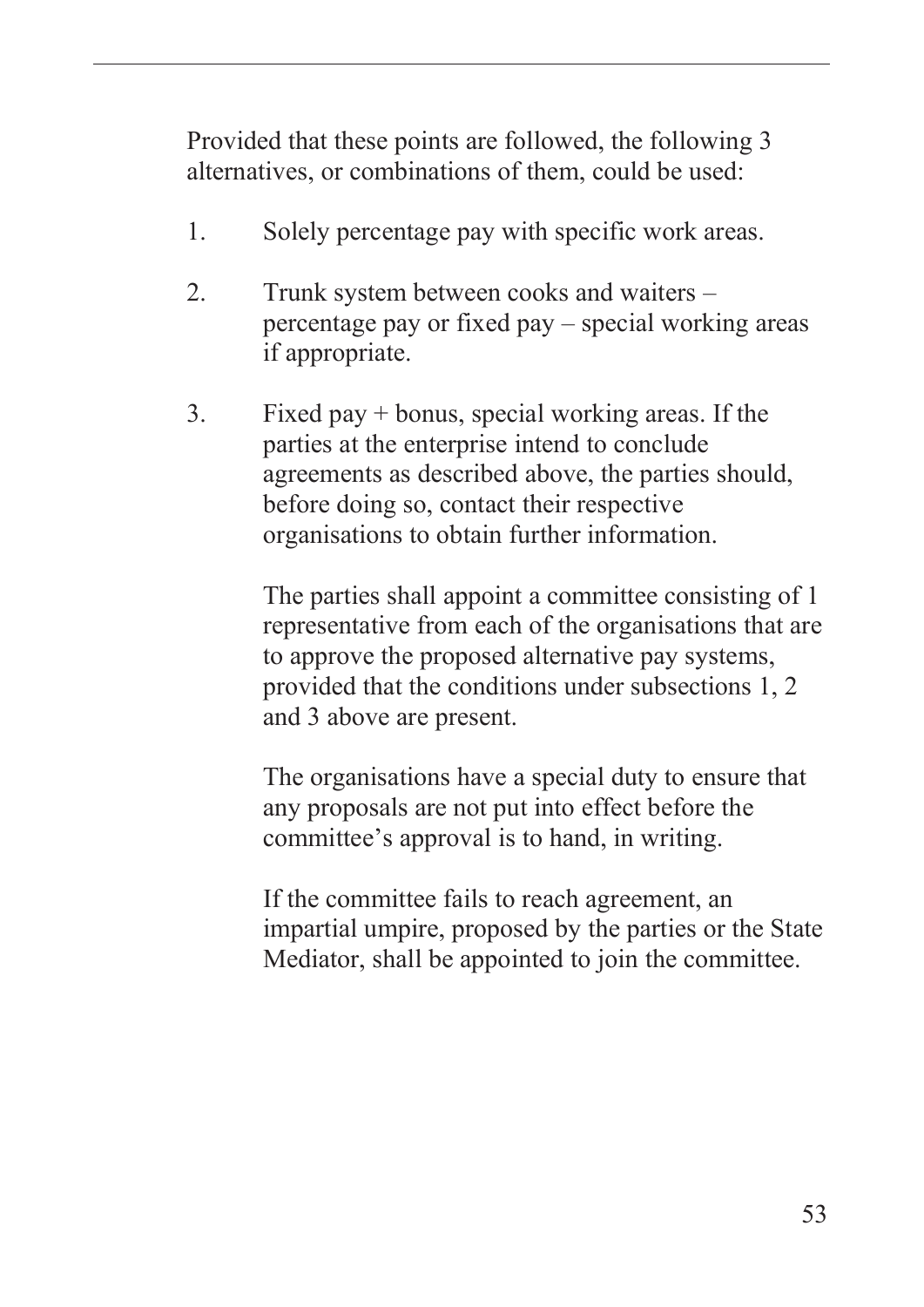## **§ 6 Accommodation**

#### **§ 6.1 Employees who are quartered at the enterprise**

Employees quartered at the enterprise are those employees who live in the building in which the enterprise conducts its activities, or in an annexe or wing of that building, or other accommodation the enterprise makes available for the employees as living quarters.

### **1.1 Deductions from pay for lodgings provided by the enterprise**

| For a single room | NOK 567.96 per month |
|-------------------|----------------------|
| For a double room | NOK 369.40 per month |

At least one (1) month's notice is to be given when vacating lodgings. An employee who leaves his employment with the enterprise must move out on the leaving day, if not otherwise agreed.

Payment for the lodgings ceases from the same time.

#### **§ 6.2 Renting other lodgings**

With more independent forms of accommodation the rent shall be agreed upon in advance with the individual employee. If they are unable to agree, the rent shall be negotiated between the enterprise and the shop stewards. If they are unable to agree, the matter shall be referred to the organisations for further consideration. "Independent forms of accommodation" means accommodation with cooking and shower/bathroom/WC facilities.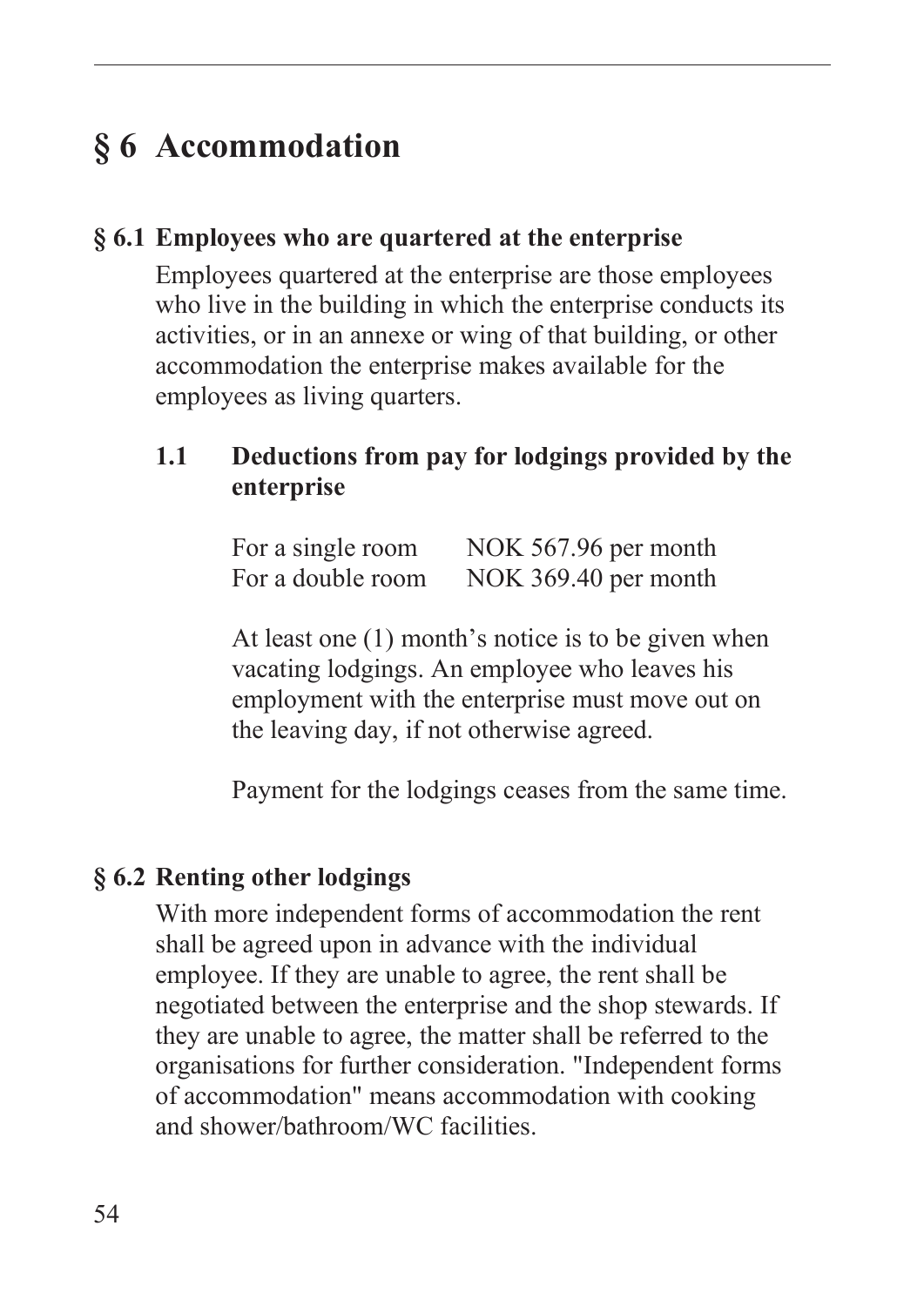## **§ 7 Attire and uniform**

#### **§ 7.1 Working clothes**

At least 2 sets of working clothes in a functional size, shall be made available by the enterprise.

The employee's attire must be neat and proper and in accordance with the employer's instructions. Before the enterprise purchases working clothes, the employees shall be given an opportunity to express their opinion, via the shop steward.

#### **§ 7.2 Washing and cleaning working clothes**

The above mentioned employees shall have their working clothes laundered and cleaned free of charge. Where this is not done, the employee shall be paid NOK 106.81 per month.

Employees who do not work full time shall be paid part of this sum in proportion to the time worked.

#### **§ 7.3 Footwear**

Regular employees are entitled to shoes or a shoe supplement.

The enterprise may choose whether to provide the employees with shoes or subsidise the purchase of shoes by payment of NOK 400 a pair.

Regular employees who work half of a man-year or more, will be entitled to 2 pairs of shoes a year, while regular employees who work less than half a man-year will be entitled to one pair of shoes a year.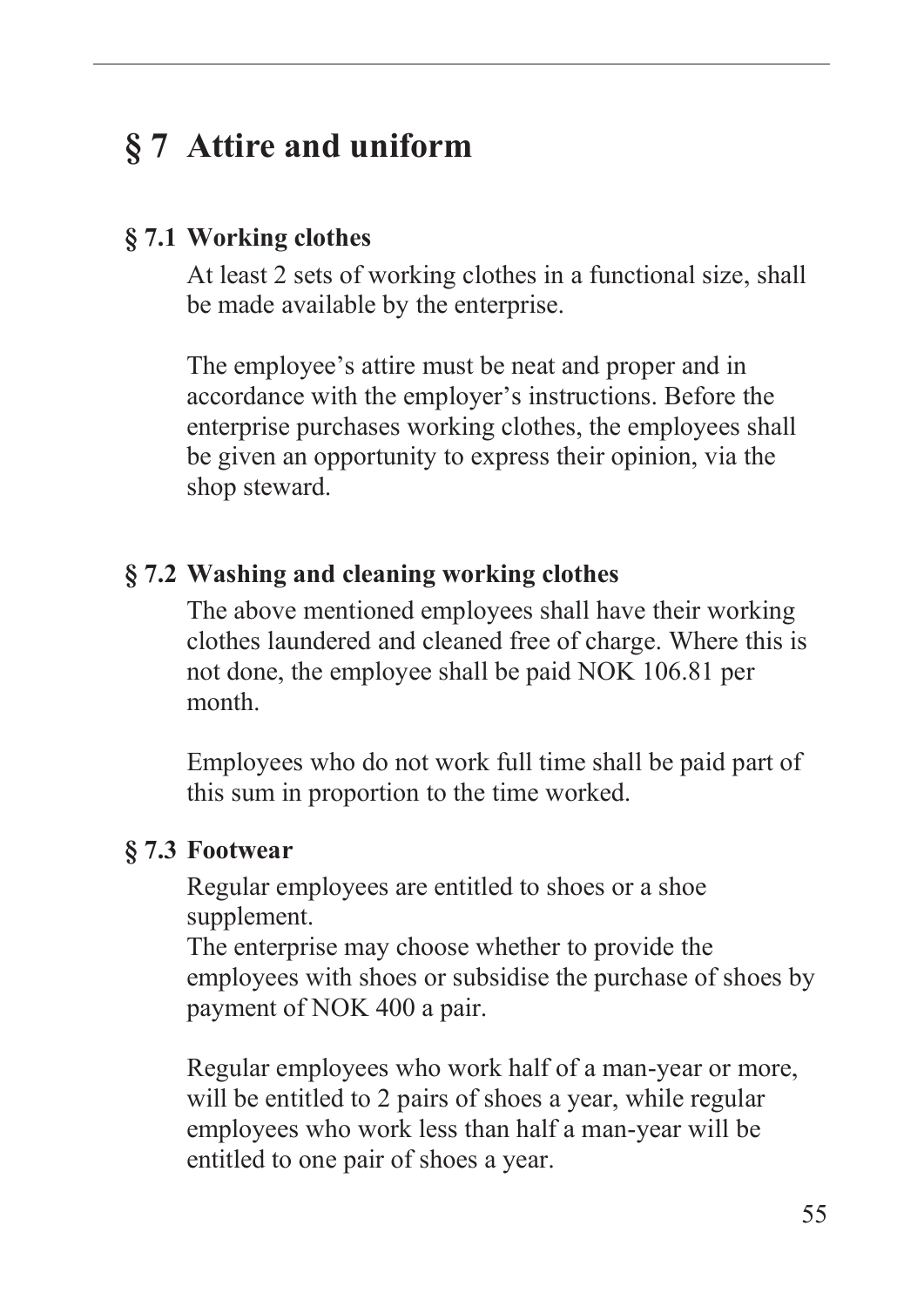As an alternative the enterprise may at its option pay a shoe allowance, in which case this allowance shall be NOK 800 per year for those who work half of a man-year or more, and NOK 400 for those who work less than half of a man-year.

#### **§ 7.4 Party waiters**

Party waiters shall provide their own uniforms, except in those cases where the enterprise requires special attire.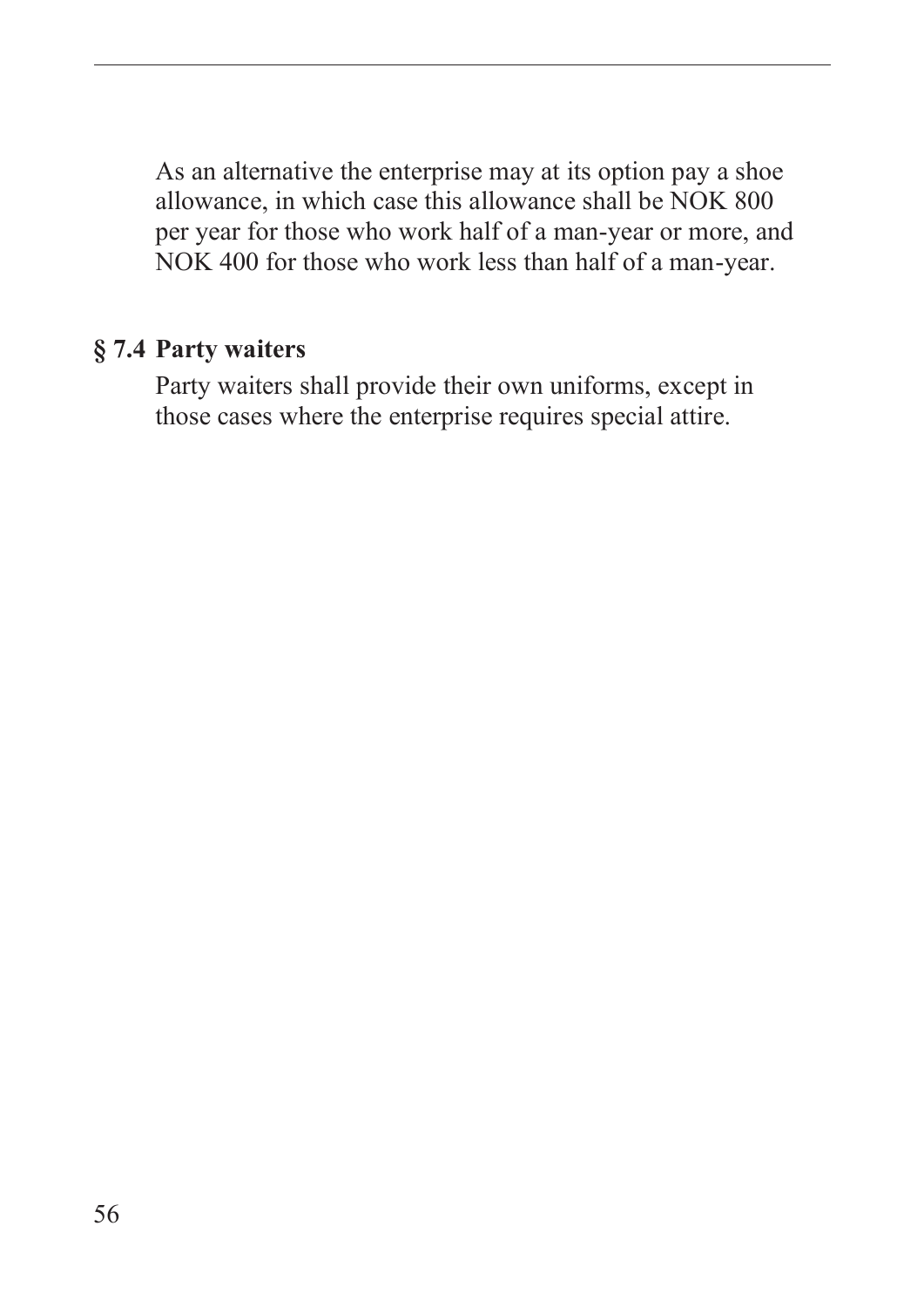# **§ 8 Holidays**

Holidays shall be given in accordance with the applicable rules in the Holidays Act.

As from 2002, the holiday is extended so that it amounts to five weeks, i.e. 30 working days, including 5 Saturdays. 30 working days correspond to 35 calendar days.

Employees over 60 years of age shall still have an extra holiday week, see §5 of the Holidays Act.

### **The following adaptations apply: Re §5 of the Holidays Act – length of holiday etc.**

In the case of feasts and public holidays that fall on a weekday during the holiday (i.e. not on a Sunday), the employee is entitled to extend the holiday by a corresponding number of days. Ordinary pay shall be paid for such days. The second paragraph of § 5 (4) of the Holidays Act will not apply.

## **Re § 7 of the Holidays Act – time of taking holiday**

A total of 21 consecutive calendar days shall be given in the period from 1 June to 30 September, except when otherwise agreed with the particular employee in writing.

Employers may decide when the rest of the holiday is to be taken outside of the period

from 1 June to 30 September according to the guidelines that follow from § 7 of the Holidays Act and the appendix to this agreement concerning holidays. The parties further agree that in seasonal enterprises the annual holiday may be given after the end of the season.

The holiday shall always start on a Monday, unless the employee and the employer agree on another weekday. This does not apply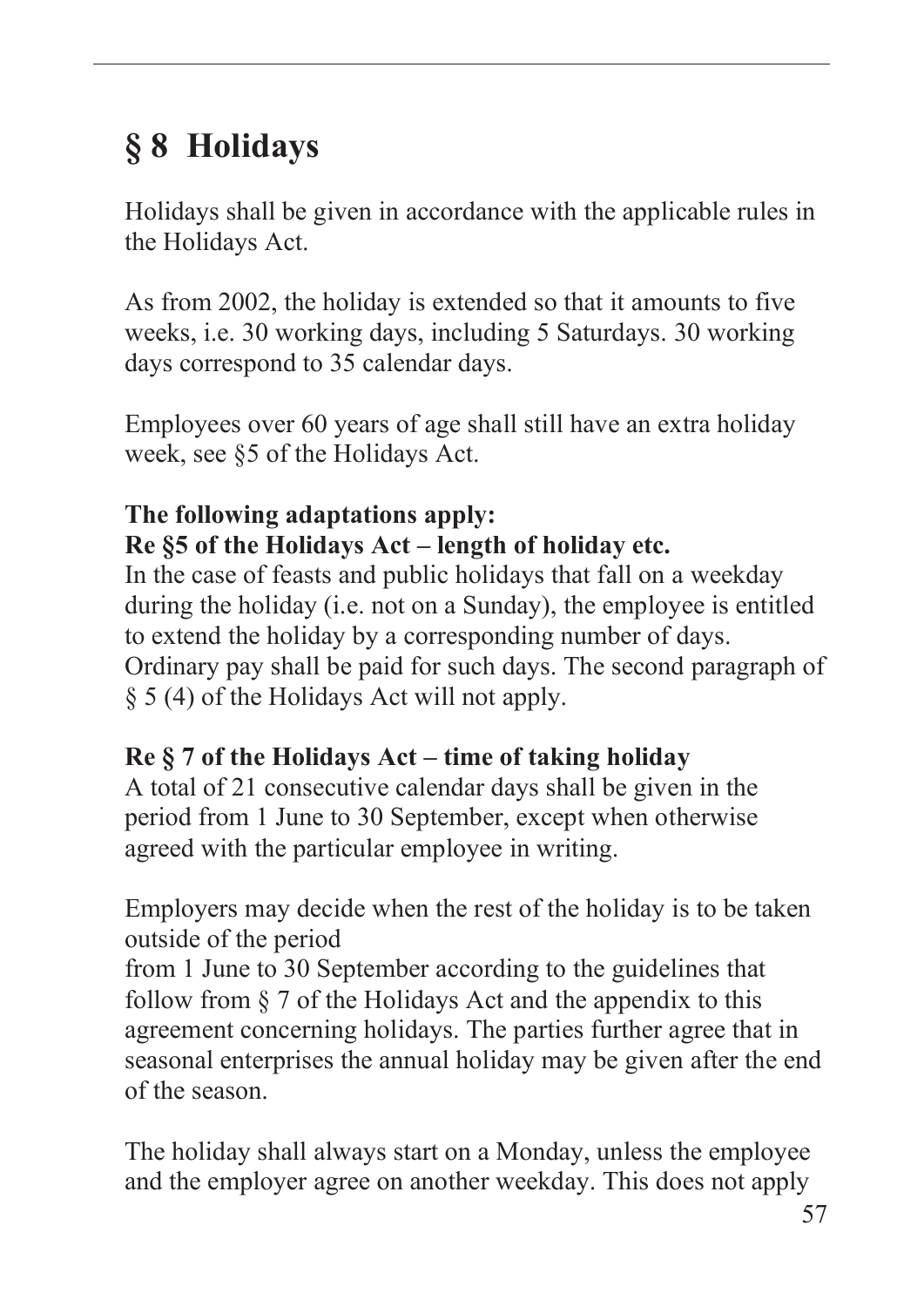to the part of the holiday that is given in connection with Christmas and/or Easter.

An employee shall be taken out of the current roster when the holiday starts and be put back on the current roster at the end of the holiday.

An employee who according to the roster is off duty on the day before the holiday starts and/or on the day after the holiday ends, shall have these off-duty days in addition to the holiday. Days off stipulated in the roster that fall within the arranged holiday period, shall not come in addition to the holiday days.

#### **Re § 10 of the Holidays Act – calculation of holiday pay**

Holiday pay, inclusive of holiday under the collective agreement, amounts to 12 % of the calculation base.

Holiday pay that has been paid out during holiday earning time must not be included in the basis for calculating holiday pay.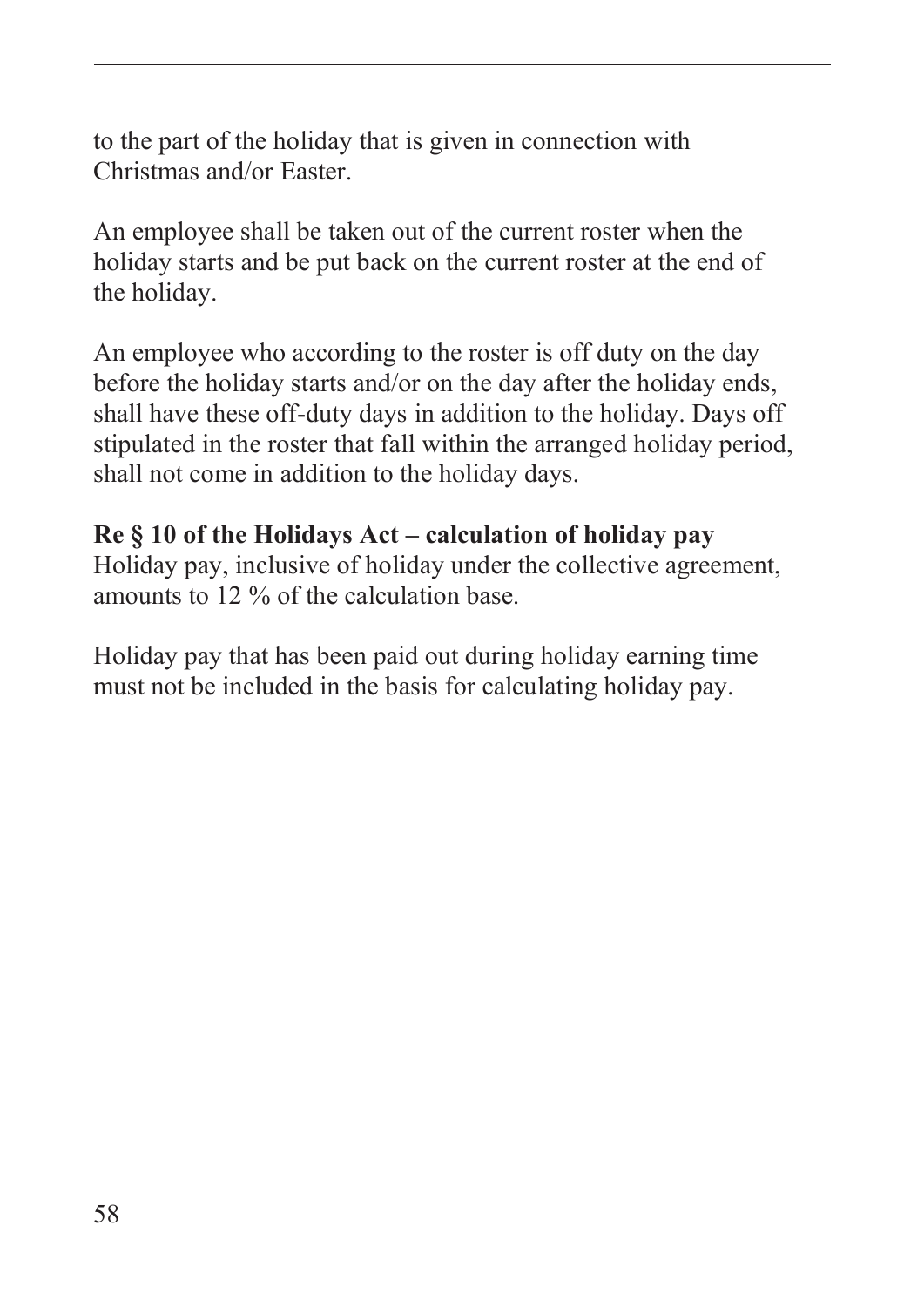## **§ 9 Liability**

#### **§ 9.1 Damage to or loss of property belonging to the enterprise**

If an employee intentionally or by gross negligence causes damage to property belonging to the enterprise, the question of liability in damages shall be taken up with the employee and his shop steward.

#### **§ 9.2 Routines and responsibility for balancing cash**

A written agreement shall be drawn up regarding routines for balancing and handing over cash takings. The agreement shall contain rules regarding responsibility for, discharge from liability for the cash handed over, and routines for handling errors/differences in the settlement.

#### **§ 9.3 Cash in hand – change reserve**

- **3.1** The need for cash in hand shall be assessed and agreed upon in writing by the parties at the enterprise in each particular case.
- **3.2** In those cases where the employee must have cash in hand or a change reserve, the enterprise shall provide a secure, lockable place where this can be kept. The employee will not be responsible for the cash in hand or change reserve if the enterprise or other persons have keys to this place and/or access to the cash in hand or change reserve. Nevertheless, the enterprise shall be entitled to keep an extra key in a sealed envelope.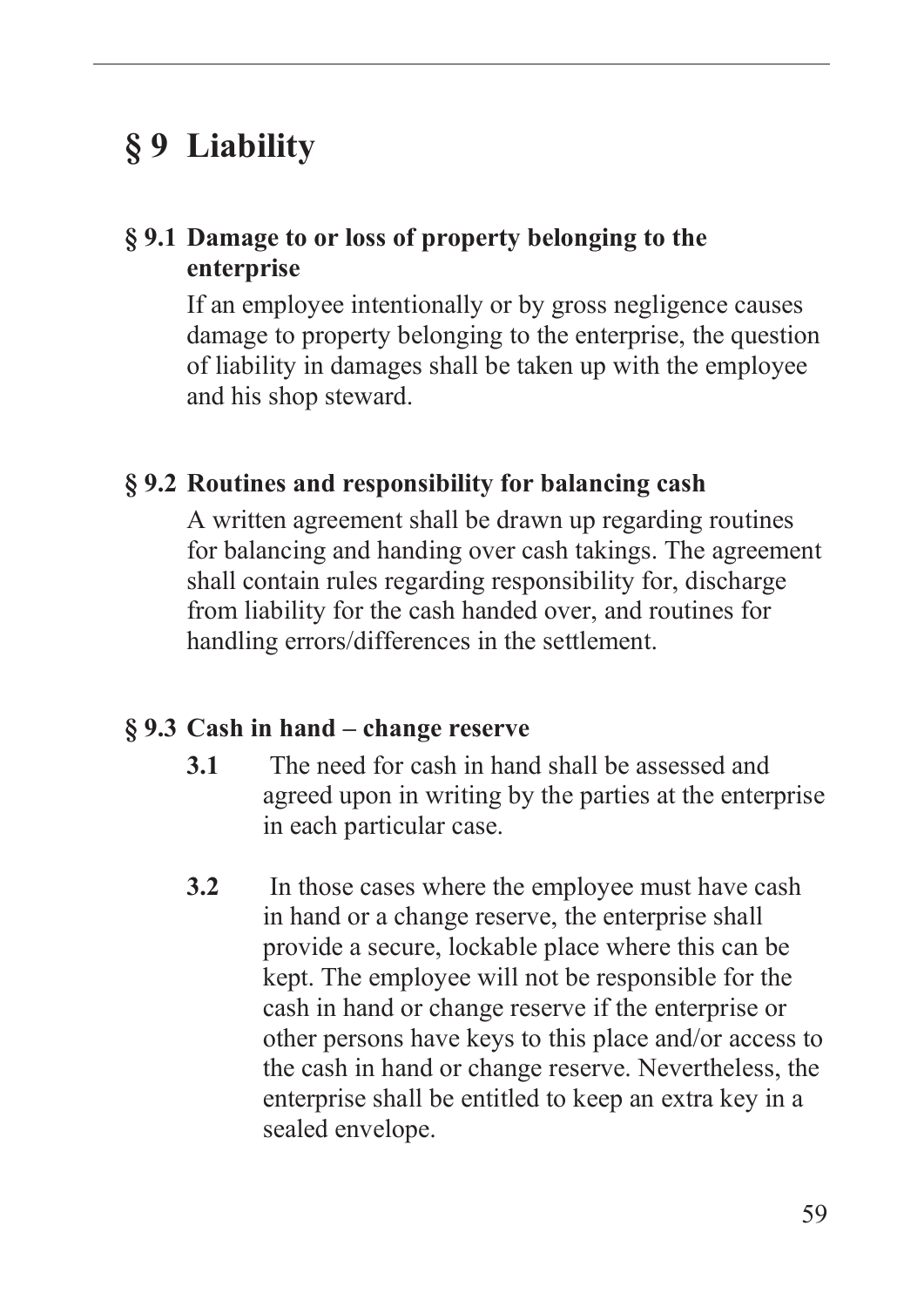## **§ 9.4 Payment/Credit**

- **4.1** At each enterprise there shall be written routines for sale on credit, with a list of those persons who are authorised to approve credit sales to guests/customers on behalf of the enterprise.
- **4.2** Skipping out Guidelines shall be agreed upon between the parties at the enterprise for cases where a guest leaves without paying the bill (skips out).

## **§ 9.5 Payment cards**

- **5.1** Personnel shall follow the rules and regulations that apply at any time for accepting and handling credit/debit cards. The enterprise has a duty to and is responsible for ensuring that these rules and regulations are posted at all times in a place where they can easily be read by personnel who receive and process payment cards.
- **5.2** As long as the personnel follow the guidelines prepared in accordance with the above, it should be possible for them to accept payments by card, exempted from liability.

## **§ 9.6.Deductions from pay**

The above rules regarding the employees' liability and deductions from pay for any breach of the above rules or other in-house routines, are regulated and limited by § 14-15 of the Working Environment Act.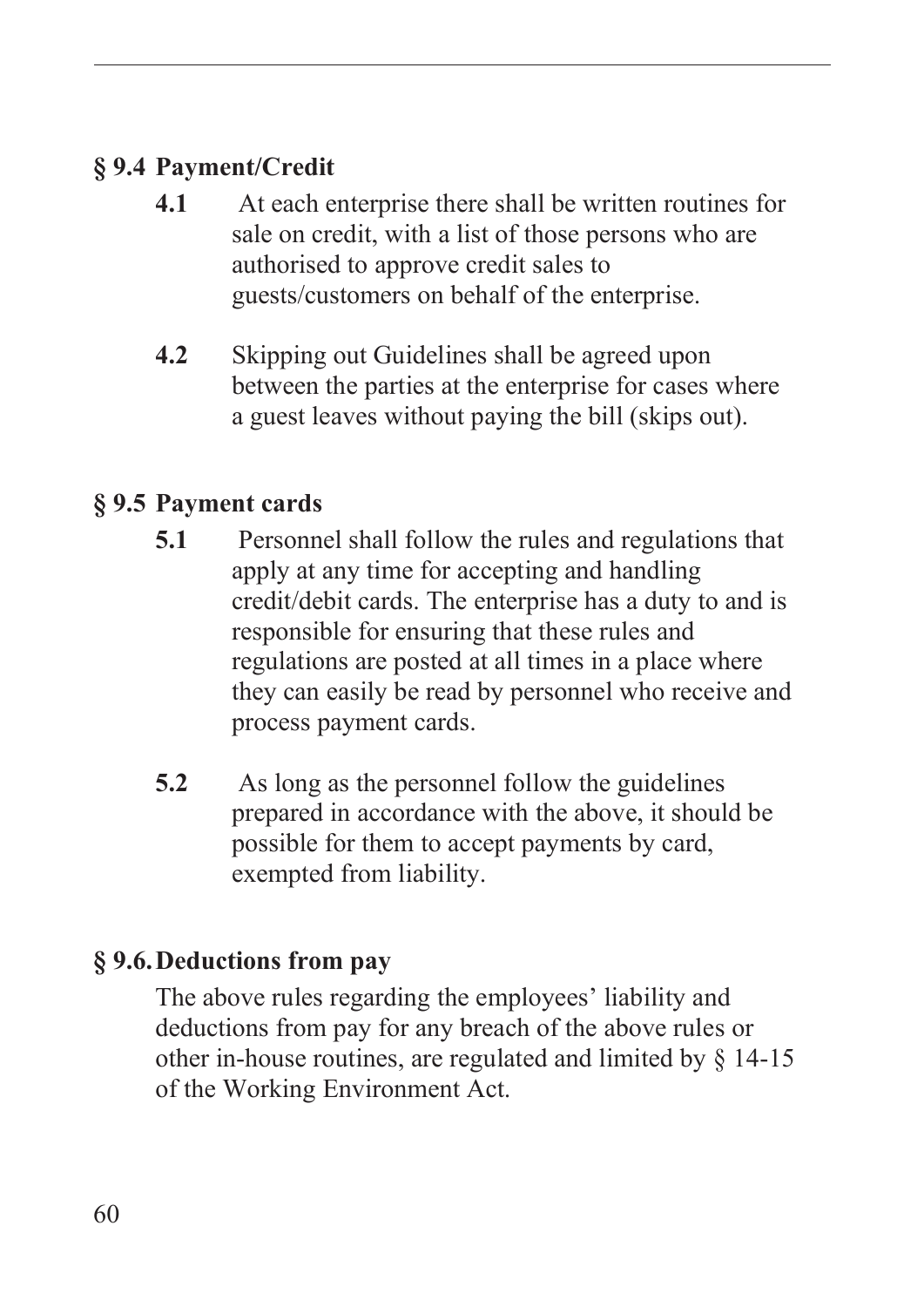## **§ 10 Short welfare leave or leave of absence to care for a child**

## **§ 10-1 Short welfare leave**

In response to the State Mediator's proposal of 1972 regarding equality between workers and staff in regard to short welfare leave, an agreement on such leave shall be made at all enterprises.

The systems must cover at least the following cases of welfare leave:

1. Leave in the event of a death and attending the funeral, when it concerns a member of the closest family.

> "Closest family" refers to persons who are close relatives of the employee, such as a spouse/cohabitant, child, sibling, parent, parent-inlaw, grandparent or grandchild. Leave of absence for the funeral of an employee so that the employees in the individual's department can be represented.

2. Leave for examination, treatment and check-up by a doctor or dental specialist and treatment by a physiotherapist or chiropractor when requisitioned by a doctor.

> This involves cases where it is not possible to get an appointment outside working hours. In some cases the employee may have to travel a long distance. Such cases fall outside the scope of these provisions as they only apply to short compassionate leaves.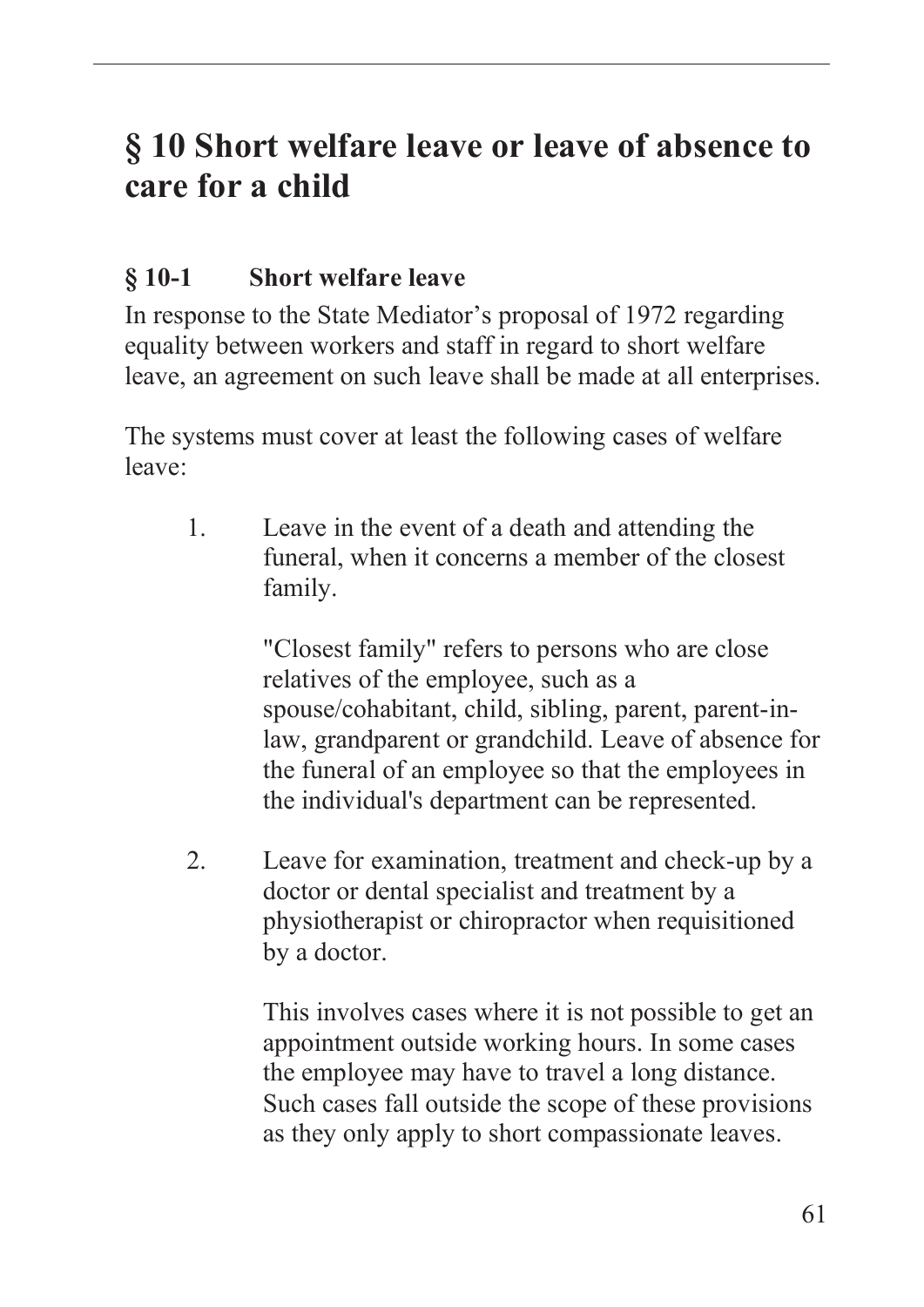Besides, in most of the last mentioned cases, the employee will usually be on sick leave.

- 3. Leave for the remainder of the working day when the employee has to leave work due to sickness.
- 4. Leave by reason of acute sickness in the home. This refers to cases of acute sickness in the home when no other help can be obtained and the employee's presence in the home is imperative. The provisions for short leaves of absences also apply here so that the employee can make other arrangements.
- 5. Leave for a spouse/cohabitant when necessary in connection with a birth or admission to hospital.
- 6. Leave when moving to a new permanent residence.
- 7. Leave in connection with blood donation when it is difficult to arrange this outside of working hours.
- 8. Leave for attending a child's first day at a school or day nursery.
- 9. Leave when parents are called to attend a parentteacher meeting in a primary or lower secondary school and this cannot be arranged outside of working hours. Such leave shall be given for up to two hours.
- 10. Leave to attend call-up examination for national service.

"Cohabitant" means a person with whom the employee has shared a home for 2 years or more and who is registered in the Population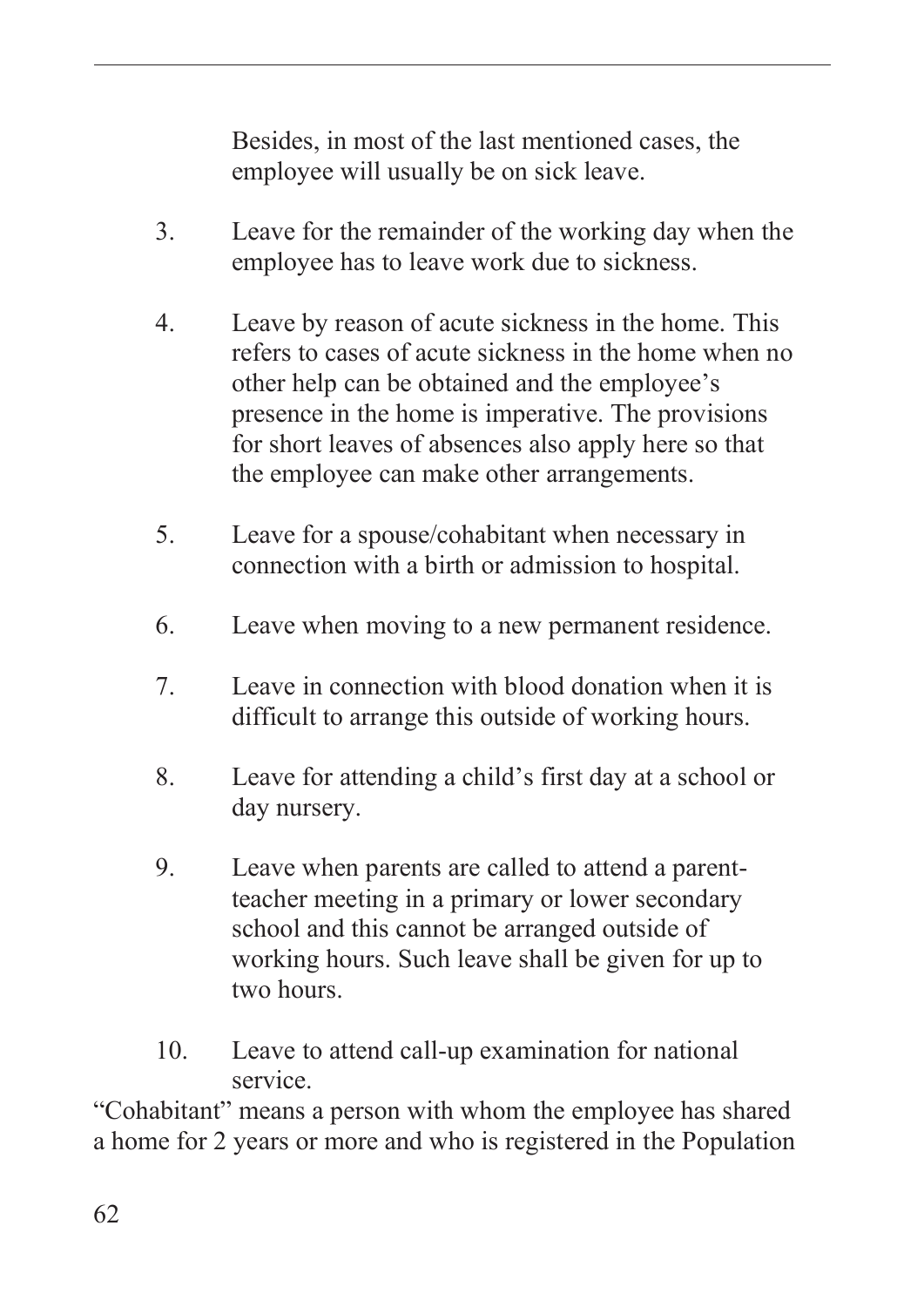Register as having the same address as the employee during that period.

An agreement concerning the further guidelines for this system shall be made between the parties at the separate enterprises.

"Short welfare leave" in accordance with the above rules means leave for the time necessary, up to 1 day, with ordinary pay.

For the first paragraph of subsection 1, this applies for up to 2 days in all.

### **§ 10-2 Leave of absence to care for a child**

The enterprise will pay the ordinary wages during the leave period for employees who are granted a leave of absence to care for a child in accordance with § 12-3 of the Working Environment Act.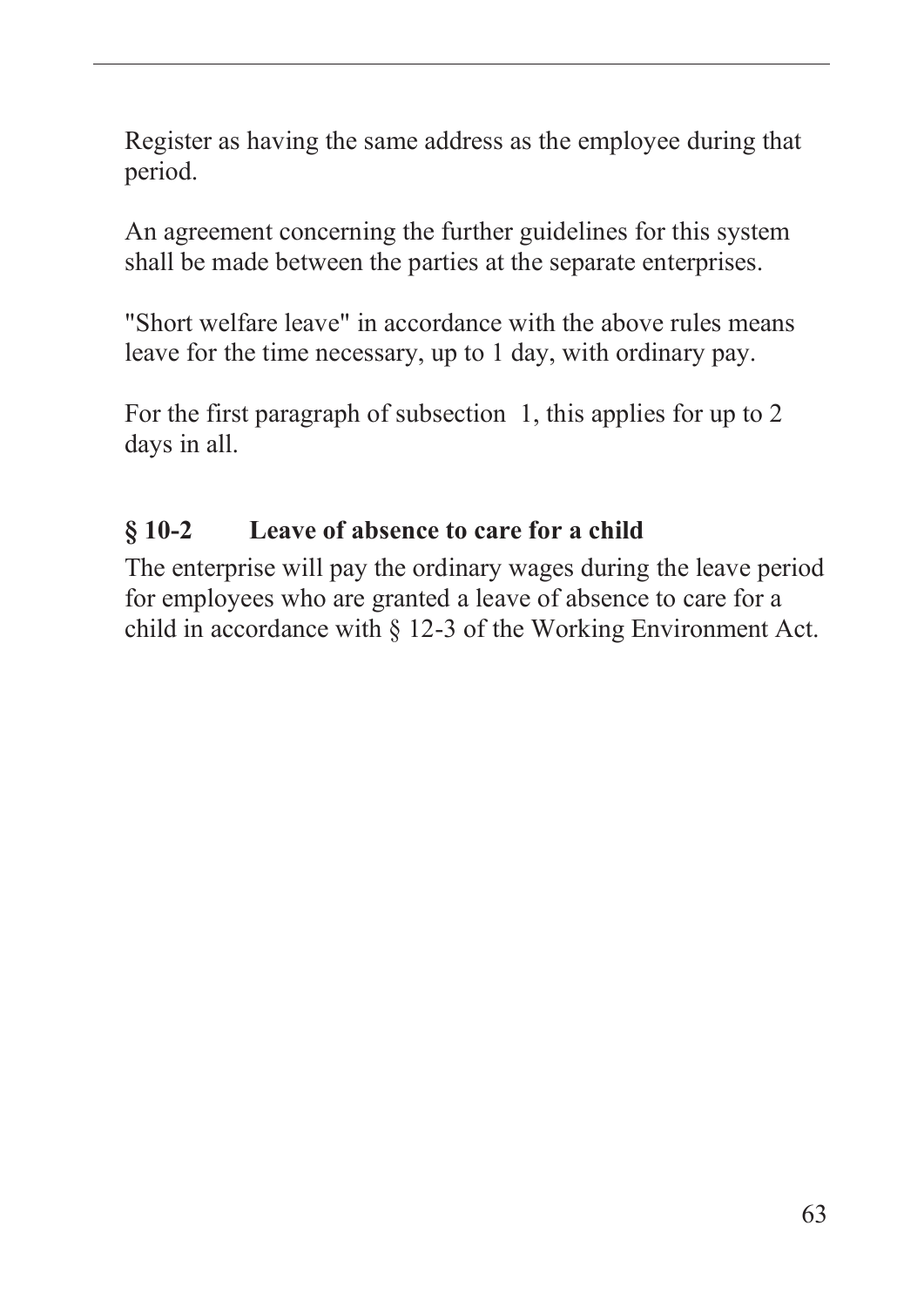# **§ 11Duration**

This agreement applies from 01 April 2020 to 31 March 2022, both dates inclusive, and thereafter for one (1) year at a time, until terminated by one of the parties with two (2) months' notice, in writing.

## **Adjustment rules for the 2nd year of the Agreement**

Before the end of the first year of the agreement, negotiations shall be opened between NHO and LO or a body appointed by LO concerning possible wage adjustments for the second year of the agreement. The parties have agreed that these negotiations shall be conducted on the basis of the situation in the economy at the time of the negotiations, the prospects for the second year of the agreement and developments in prices and wages in the first year of the agreement.

The changes in the wage agreements for the 2nd year shall be considered by LO's Committee of Representatives or the body appointed by LO and NHO's Executive Committee.

If the parties fail to agree, the organisation by which the claim was presented may – within fourteen (14) days from the end of the negotiations, terminate the individual wage agreements at fourteen (14) days' notice (but not to expire before 01 April 2021).

## **Non-union enterprises. Wage revisions**

The following applies for non-union enterprises for which this agreement is binding by direct agreement with Fellesforbundet (so-called "tiltredelsesavtaler", "hengeavtaler" or "erklæringsavtaler"), in which the parties agree to accede "to the Collective Agreement in force at any time":

Wage revisions between the parties to the agreement, apply for these enterprises without the "declaration agreement" being terminated.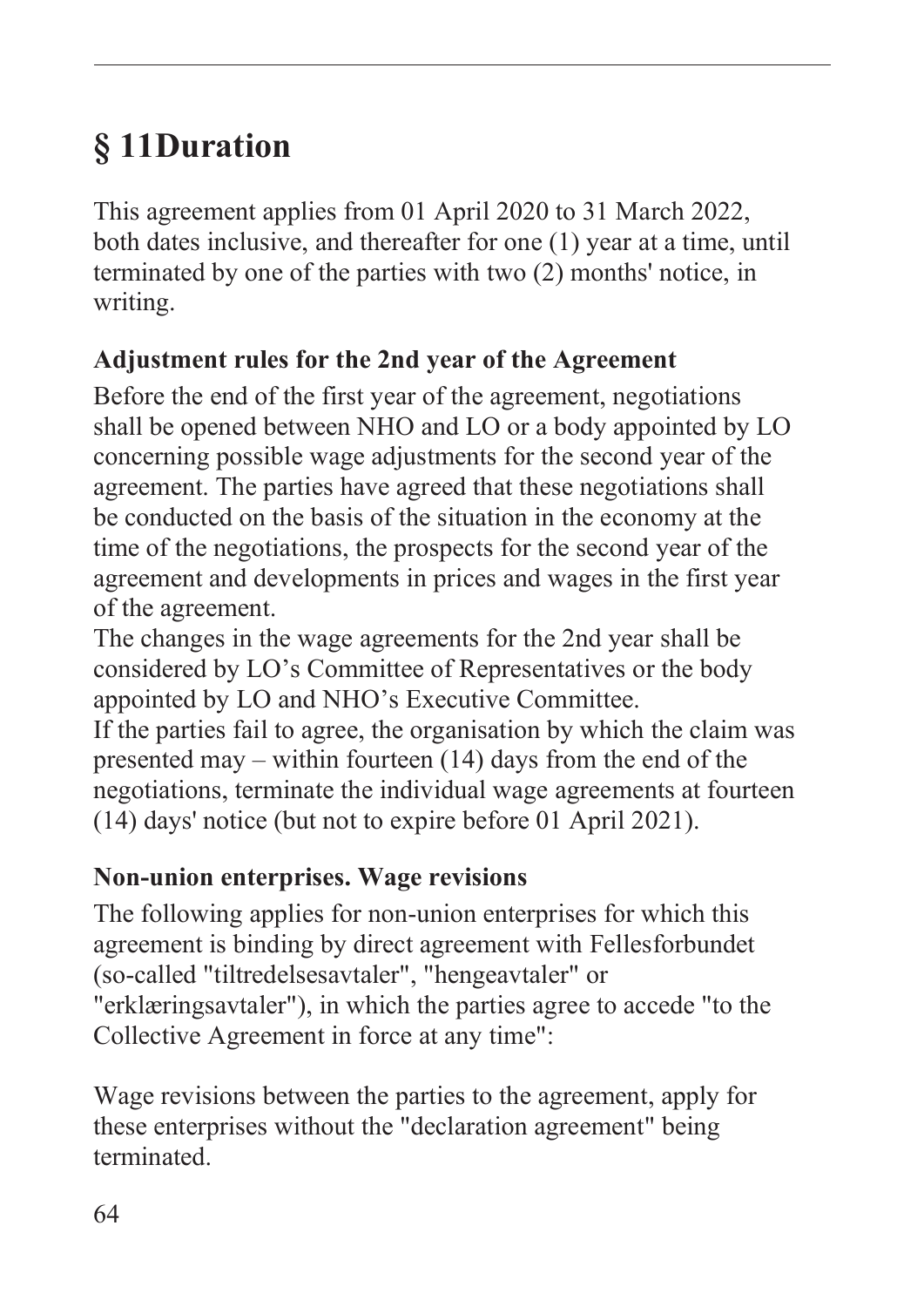In consequence of the fact that the Federation and the non-union enterprises have agreed to accede to the agreement in force at any time, no separate bargaining and/or mediation will take place between the Federation and the non-union enterprises, since the bargaining/mediation between the parties to the Agreement also embraces/applies between the non-union enterprises and the Federation.

When LO/the national union terminates the agreement, the nonorganised enterprises shall be informed by way of a copy of the termination. This notice shall count as a prior termination of the collective wage agreement and complies with the requirements of the Labour Disputes Act for launching a legal industrial dispute.

The Federation is entitled to give notice of calling employees of these enterprises out on strike, with notice of strike and possibly stoppage in accordance with the time limits in the Basic Agreement,  $\S 3-1$ , subsections 1, 2 and 4, at the same time as such notices are given or strikes are called in the main bargaining. Any labour conflicts in non-union enterprises cease at the same time as the main conflict.

Whenever a new agreement is made between the parties to the agreement, the new agreement shall apply for the non-union enterprises without any special adoption procedure.

These provisions are a necessary consequence of the Basic Agreement, § 3-1, subsection 3.

If the Federation or the enterprise wishes to implement a separate wage agreement revision, the declaration agreement ("erklæringsavtalen") must be terminated in accordance with the rules that apply for termination.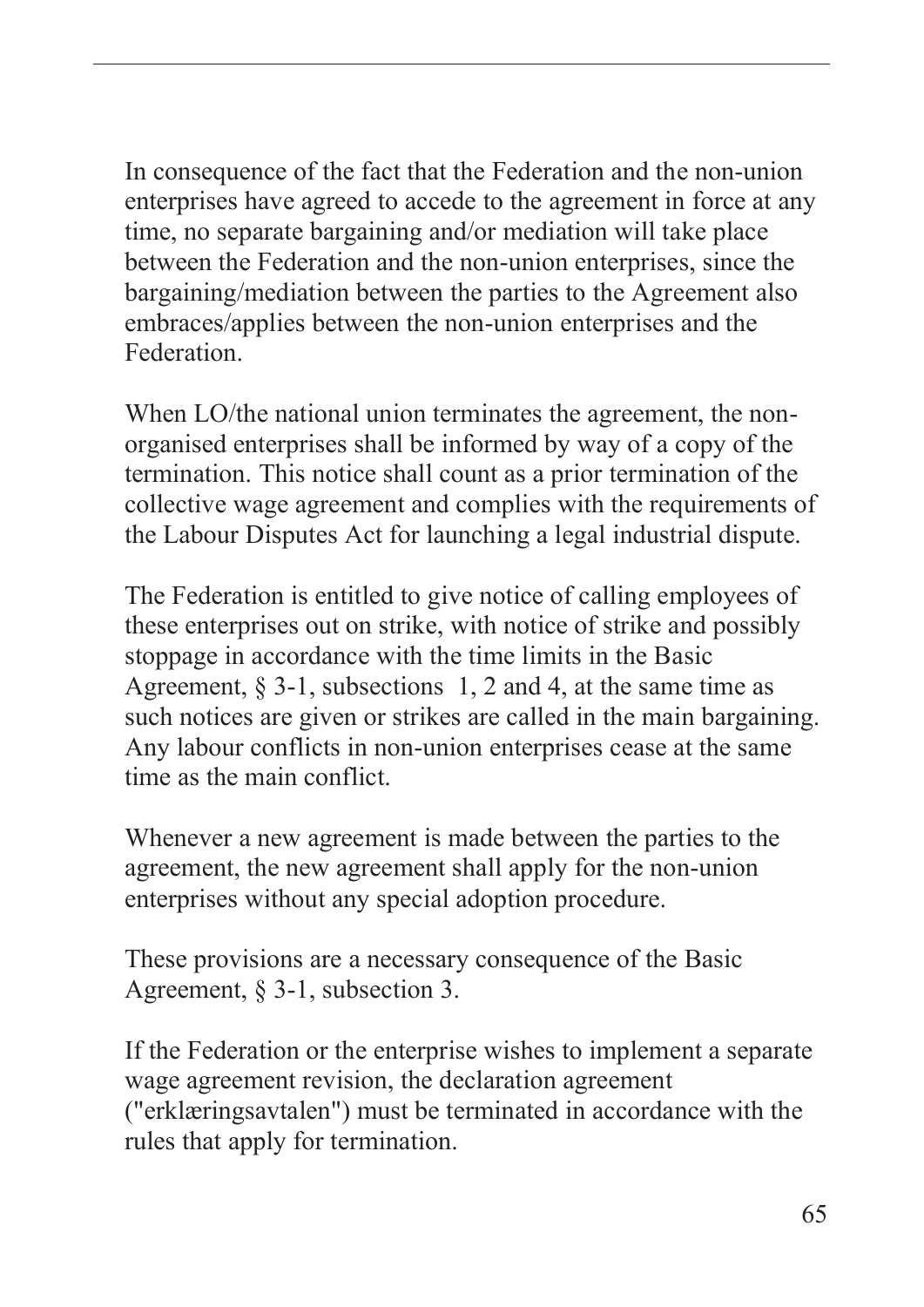## **Special rules and appendices:**

Special rules for apprentices.

Special rules for doormen.

- Appendix 1 Leasing manpower
- Appendix 1A Employees in temporary help agencies
- Appendix 2 Staff rules
- Appendix 3 Equal opportunities and equal pay
- Appendix 4 Supplementary and further education
- Appendix 5 Early retirement pension supplement
- Appendix 6 Agreement on Education and Development Scheme established

by NHO and LO

- Appendix 7 Collective agreement on pensions (AFP)
- Appendix 8 Holidays etc.
- Appendix 9 Permanently adapted work in ordinary enterprise (VTO)

Oslo, 1 December 2020

### THE CONFEDERATION OF NORWEGIAN ENTERPRISE (NHO)

## THE NORWEGIAN HOSPITALITY ASSOCIATION (NHO REISELIV)

## THE NORWEGIAN CONFEDERATION OF TRADE UNIONS (LO)

#### 66 THE UNITED FEDERATION OF TRADE UNIONS (FELLESFORBUNDET)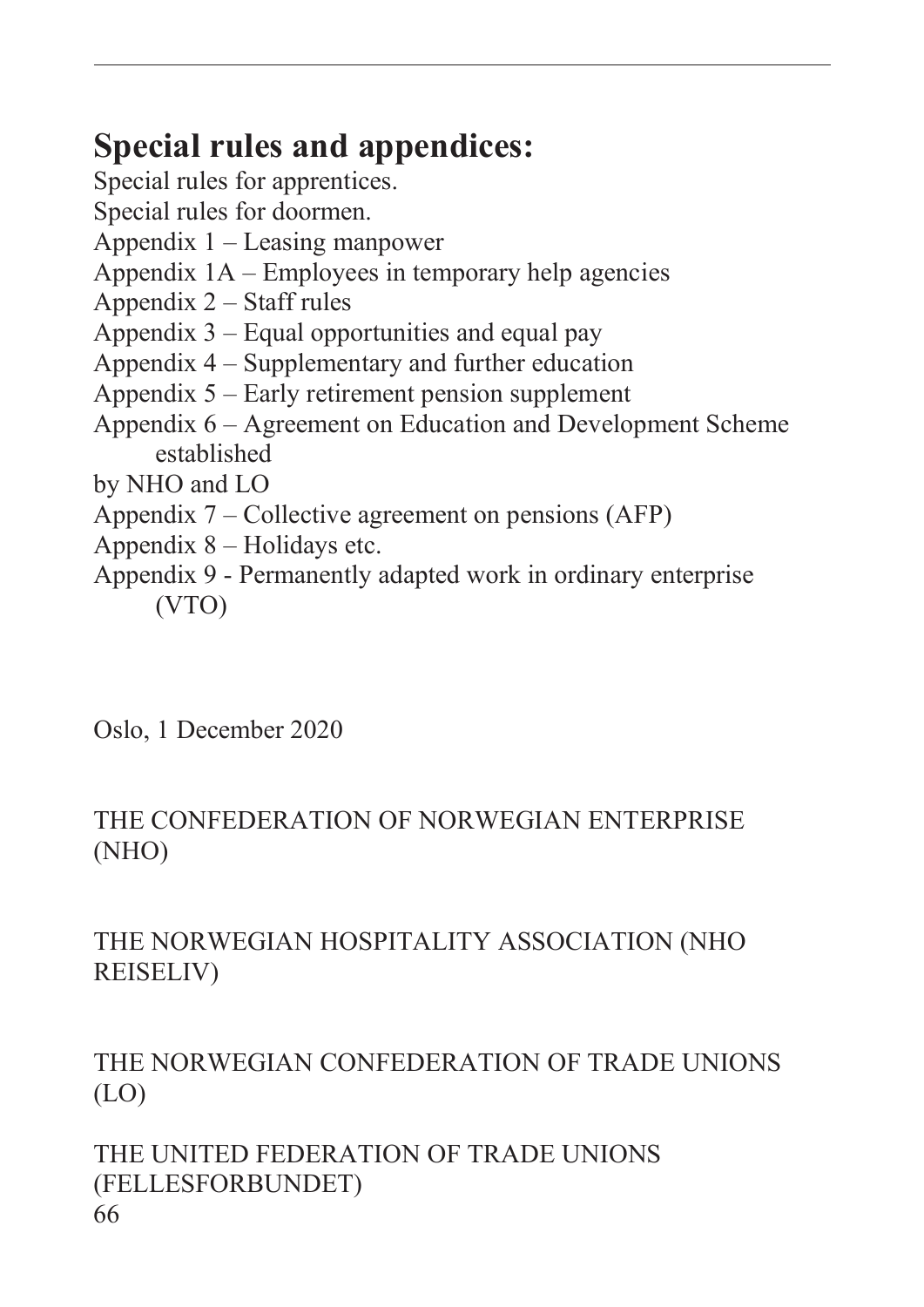## **Special rules for apprentices**

**1.** When an enterprise wishes to engage apprentices and/or other training candidates, the matter shall be taken up for discussion between the shop stewards and the management.

An agreement shall be concluded regarding the number of apprentices and training candidates at the enterprise at any time and the parties shall attach importance to the proportions between the number of skilled workers, apprentices and training candidates in each trade in the enterprise.

- **2.** In enterprises that take in apprentices and/or training candidates, a representative or representatives shall be elected who, in accordance with § 4.7 of the Education Act, shall work with the appropriate foreman in supervising to ensure that the training is in accordance with the training plan for the particular trade. For training candidates supervision shall be exercised to ensure that the individual training plan is followed. The representative(s) shall be elected according to the same rules as for election of safety delegates.
- **3.** When engaged, the apprentice or training candidate shall be introduced to the employees' supervisor representative(s) appointed in accordance with subsection 2 above and shall be informed of their duties.
- **4** Gender equality shall be sought when engaging apprentices.
- **5.** During the period of apprenticeship, which is divided into four half-year periods, apprentices shall be paid 40, 45, 55 and 60%, respectively, of the calculation basis. The calculation basis is the average of the current beginner's pay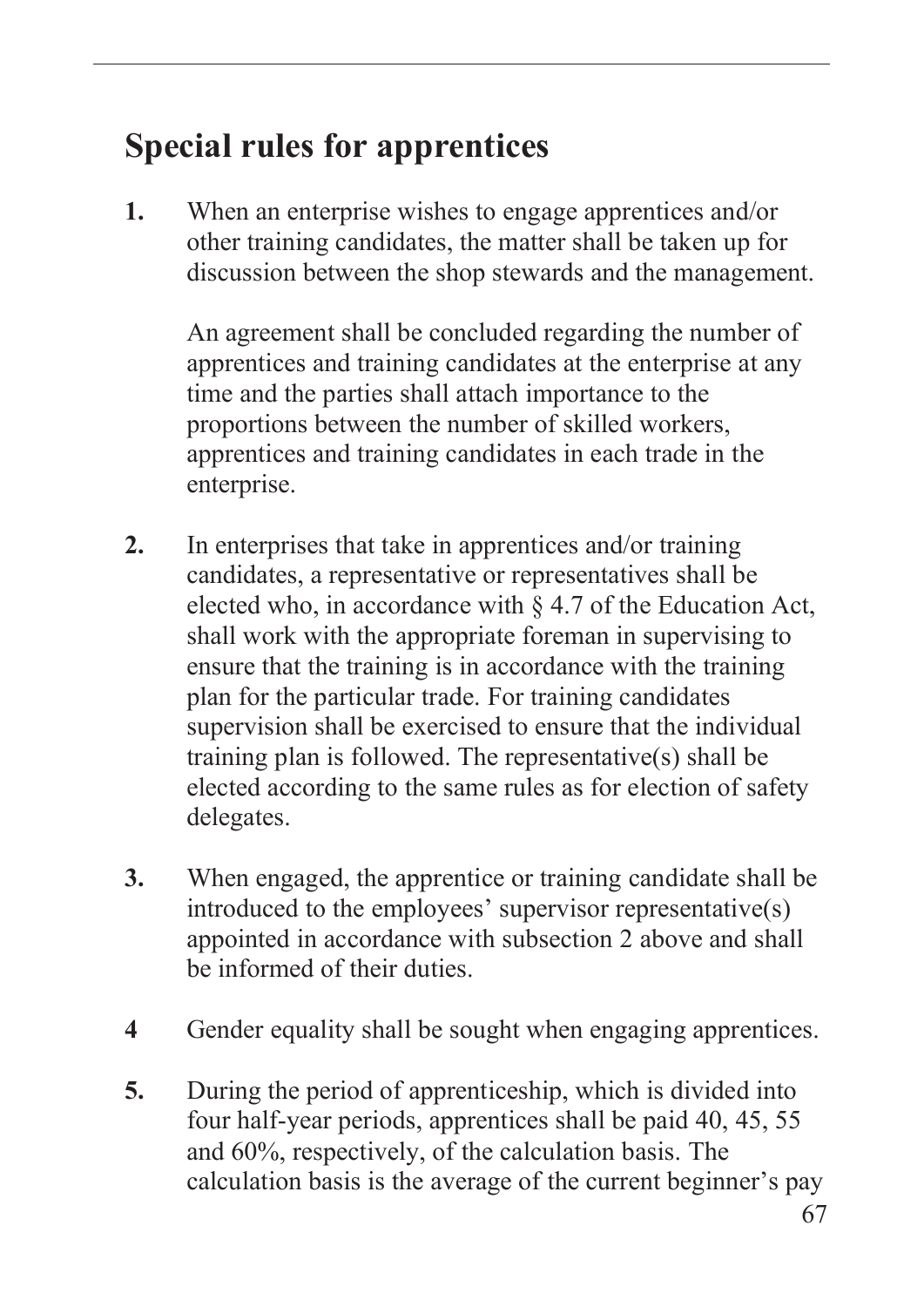for trained cooks and beginner's pay for other employees who hold trade certificates as provided in the National Collective Agreement, § 3.3.

| <b>APPRENTICES</b> | NOK per 35.5 hrs 37.5 hrs |        |        |
|--------------------|---------------------------|--------|--------|
|                    | month                     | weekly | weekly |
| 1st half year      | 11,693.50                 | 75.93  | 71.96  |
| 2nd half year      | 13,155.19                 | 85.42  | 80.96  |
| 3rd half year      | 16,078.56                 | 104.41 | 98.95  |
| 4th half year      | 17,540.25                 | 113.90 | 107.94 |

Apprentices over 21 years of age who have a voluntary apprenticeship contract in accordance with § 4-5 of the Education Act, shall be paid as apprentices.

**6.** During the period of training, which is divided into four half-year periods, training candidates shall be paid 40, 45, 55 and 60%, respectively, of the calculation basis. The calculation basis is the average of the current beginner's pay for untrained cooks and beginner's pay for other unskilled workers in § 3.3 of the National Collective Agreement.

| <b>TRAINING CANDIDATES</b> | NOK per 35.5 hrs 37.5 hrs |        |        |
|----------------------------|---------------------------|--------|--------|
|                            | month                     | weekly | weekly |
| 1st half year              | 11,185.20                 | 72.63  | 68.83  |
| 2nd half year              | 12,583.35                 | 81.71  | 77.44  |
| 3rd half year              | 15,379.65                 | 99.87  | 94.64  |
| 4th half year              | 16,777.80                 | 108.95 | 103.25 |

If the training period is extended, pay shall continue at the rate

for the 4th half year.

## **7**. **Apprenticeship according to the TAF model**

68 During working time, eight half-years of training, apprentices on the "TAF model" shall correspondingly be paid 30 % (first four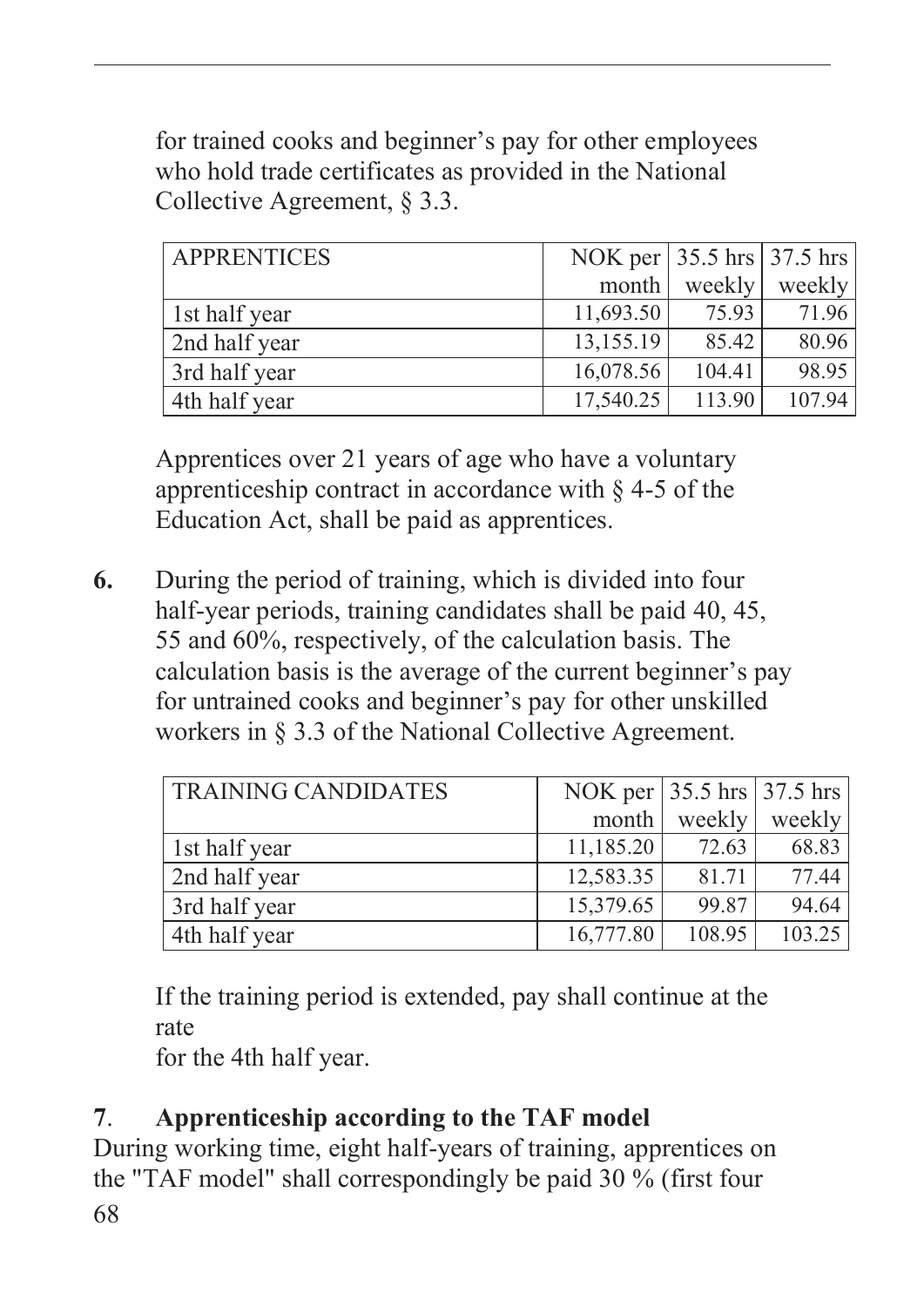half-years), 55 % (5th and 6th half-years) 70 % (7th half-year) and 75 % (8th half-year). The calculation basis is the same as for apprentices. Special rules for apprentices, subsection 5.

| <b>APPRENTICESHIP</b><br><b>ACCORDING TO THE</b> | NOK per<br>month | 35.5 hrs<br>weekly | 37.5 hrs<br>weekly |
|--------------------------------------------------|------------------|--------------------|--------------------|
| <b>TAF</b>                                       |                  |                    |                    |
| 1 <sup>st</sup> half year                        | 8,770.13         | 56.95              | 53.97              |
| 2nd half year                                    | 8,770.13         | 56.95              | 53.97              |
| 3rd half year                                    | 8,770.13         | 56.95              | 53.97              |
| 4th half year                                    | 8,770.13         | 56.95              | 53.97              |
| 5th half year                                    | 16,078.56        | 104.41             | 98.95              |
| 6th half year                                    | 16,078.56        | 104.41             | 98.95              |
| 7th half year                                    | 20,463.63        | 132.88             | 125.93             |
| 8th half year                                    | 21,925.31        | 142.37             | 134.93             |

- **8.** Apprentices who have completed their apprenticeship in one trade and then wish to continue apprenticeship in another trade shall, after the transfer, be paid the same as after the 4th half year, when not otherwise agreed between the parties.
- **9.** In cases where the apprentice fails the first trade examination, and this cannot be attributed to a fault on the part of the apprentice, the enterprise is requested to make arrangements for continuation of the necessary practice period for completion of a new trade examination. During such an extension of the apprenticeship apprentices shall be paid at the rates for the 4th to 8th half year of apprenticeship for apprentices under the TAF model.
- **10.** Apprentices or training candidates who are required to obtain new textbooks etc. during their period of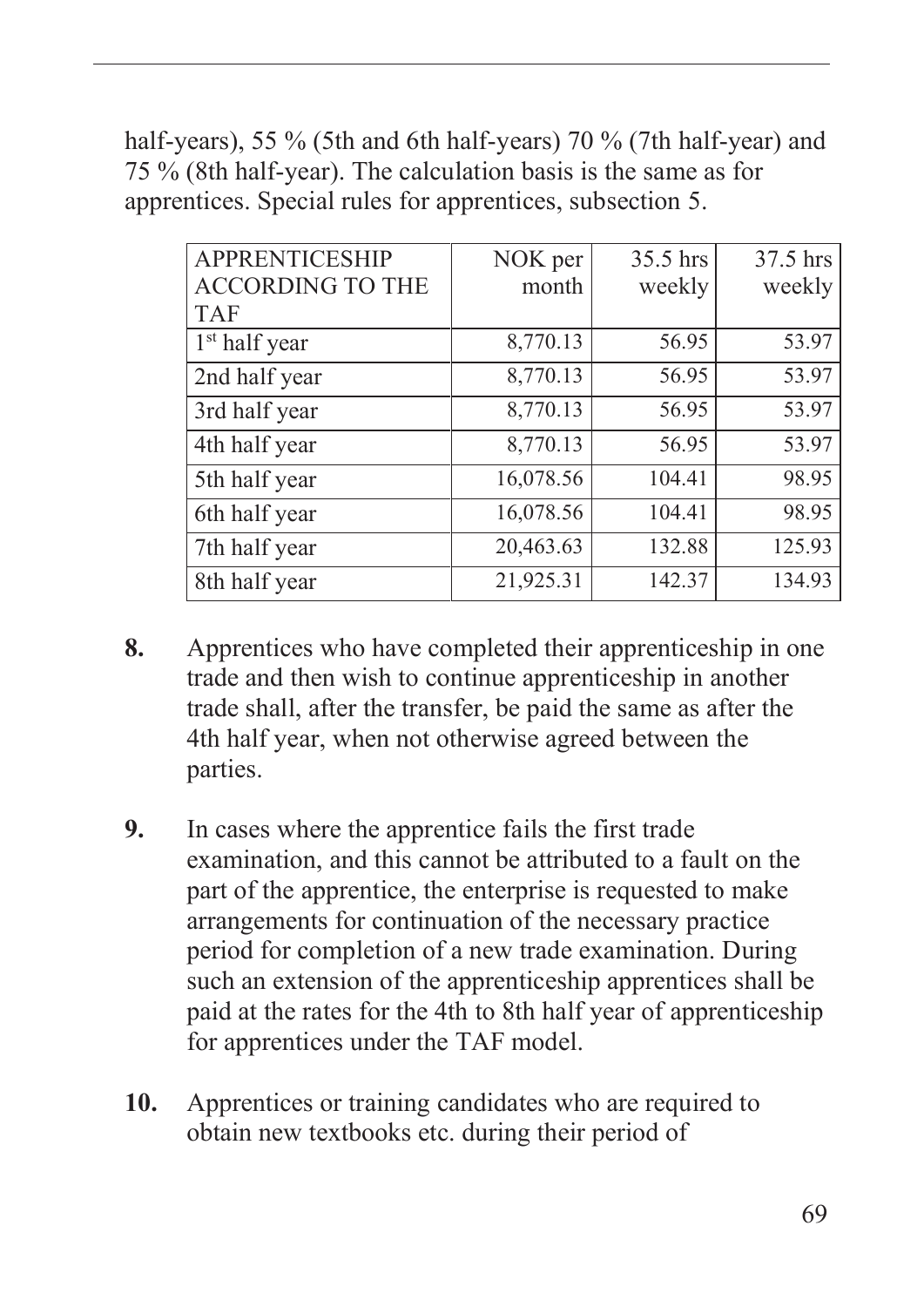apprenticeship, are entitled to have the cost of this refunded in a sum up to NOK 1000 when a receipt is produced.

**11.** From the 3rd half year, apprentices or training candidates may work up to 2 independent watches per week for training purposes. This is on condition that a responsible person qualified to assist the apprentice or training candidate, is present in the enterprise at the same time. The training candidate's independence must be judged according to the level in the individual training programme.

If the apprentice or training candidate is given more independent watches than mentioned above, the apprentice or training candidate shall receive pay as for an unskilled worker.

Overtime is not part of the apprenticeship. If an apprentice or training candidate does work overtime, he/she shall be paid as an unskilled worker in the training enterprise.

- **12.** Apprentices who have not sat for the qualifying examination when their contract expires shall, during the extension of the period, be paid as an unskilled worker and come under the ordinary rules that apply for unskilled labour for up to 3 months.
- **13.** Pursuant to § 4.4 of the Education Act, training required under the curriculum or individual curriculum shall not result in longer working hours than ordinary working hours.

#### **14. Trainees**

Enterprises that participate in training apprentices on contract, may take in persons who, as a supplement to or preparation for their further education, must work for a certain time in a kitchen, as a waiter or in reception.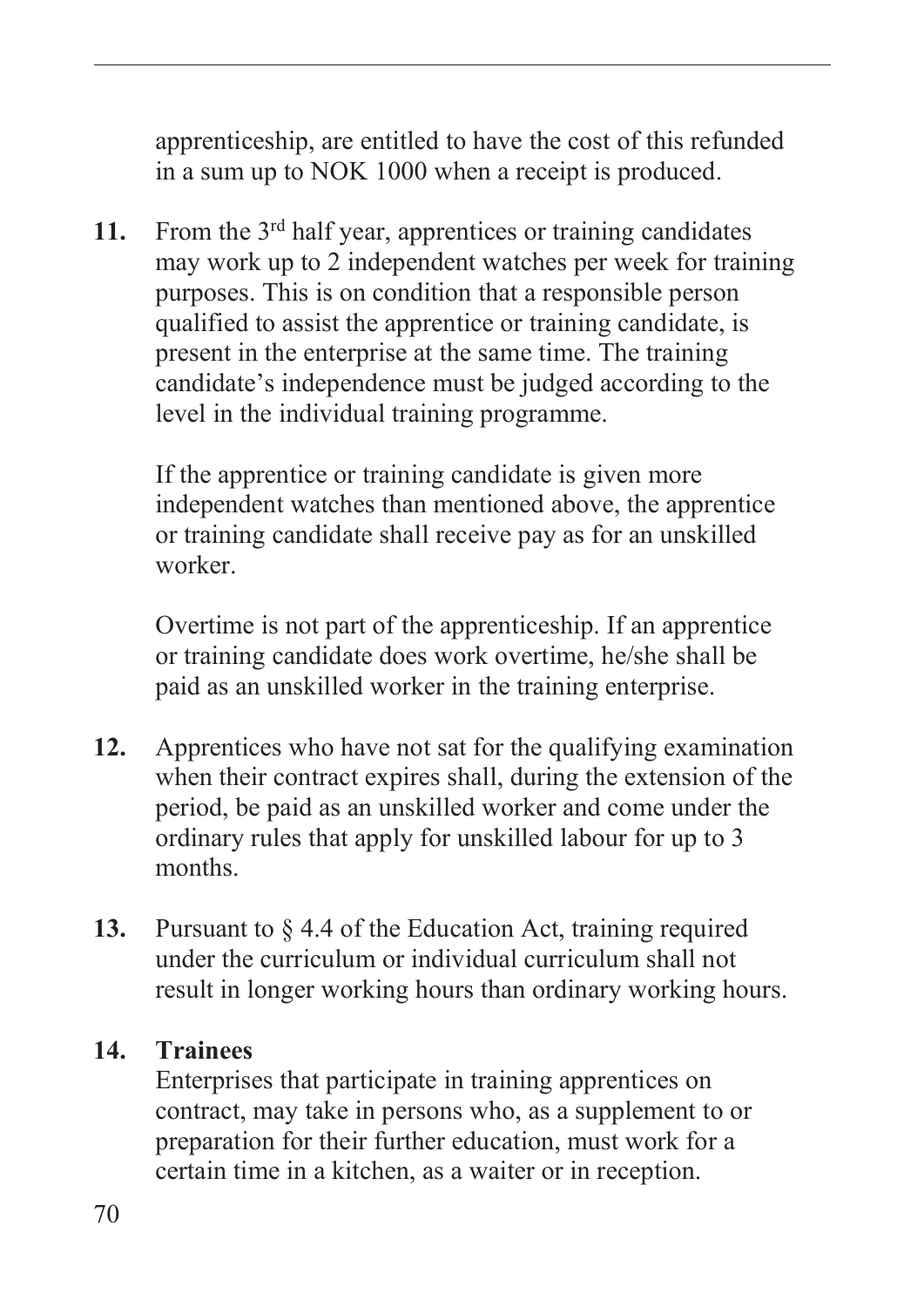No person must be taken in for longer than 12 months for work in a kitchen, as a waiter or in reception, and taking in trainees must not result in the dismissal of receptionists or apprentice receptionists, cooks or apprentice cooks, nor must it result in supplanting apprentice receptionists, cooks and/or waiters or training candidates.

The enterprise may engage 1 trainee in each trade in the same enterprise. These persons shall be paid in accordance with the National Collective Agreement rules for apprentices, follow the National Collective Agreement rules regarding working hours and shall be listed on the roster.

Nobody shall be regarded as or paid as a trainee before a written contract has been made with them.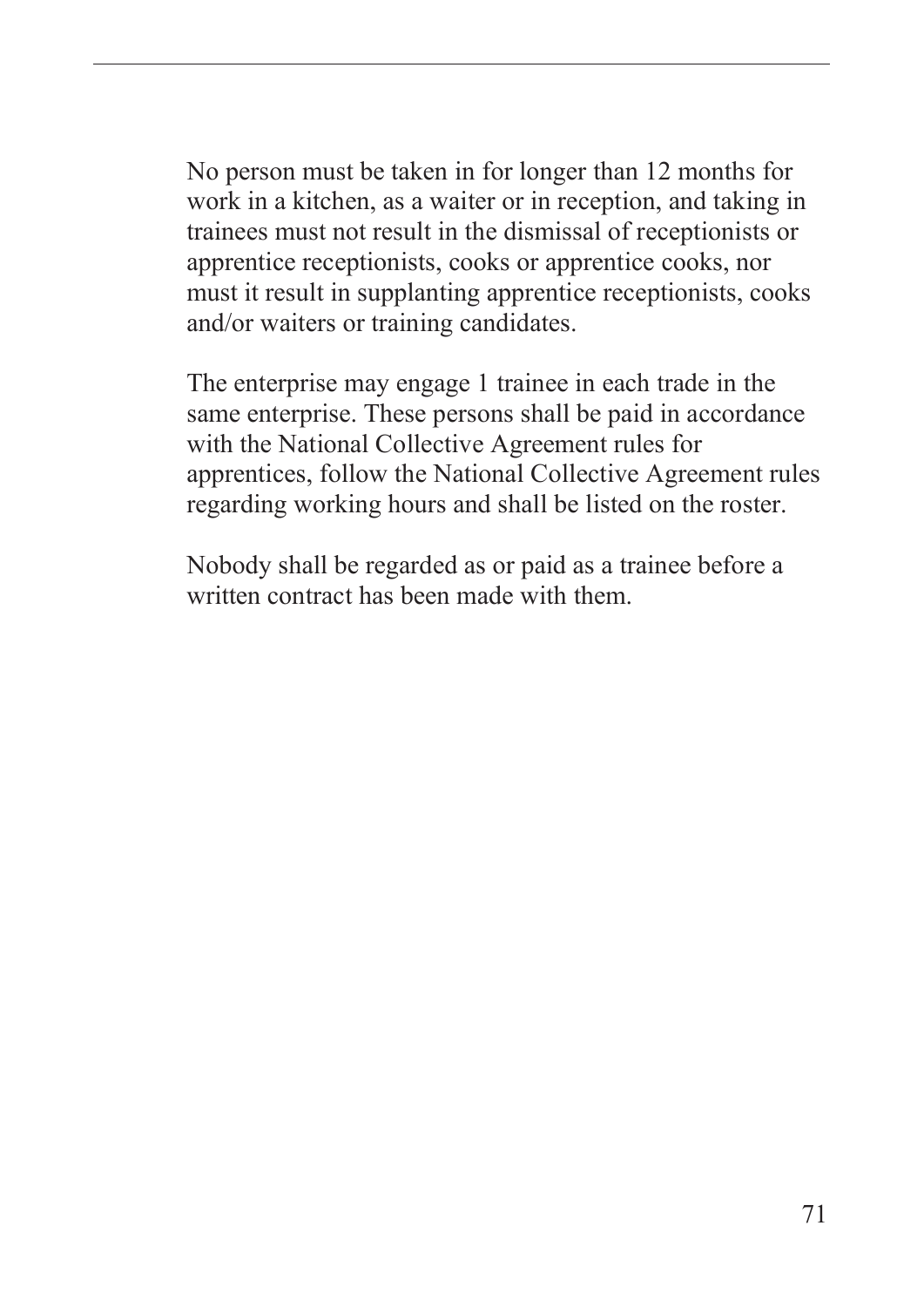# **Special rules for doormen and security personnel**

- **1.** Doormen often have highly exposed tasks and it will be necessary to effect special measures for them. In addition, working clothes and uniforms, doormen and security personnel must have the necessary safety equipment available.
- **2.** The parties at the enterprise shall discuss the doormen's working situation and draw up special working and safety instructions. These working and safety instructions shall be evaluated at least once a year.
- **3.** When garments or relevant equipment belonging to doormen or security personnel are damaged in the course of their work, the employer shall pay compensation for the damage. Damage shall be reported to the employer as soon as possible and not later than on the day after it occurred. This is assuming that the damage is not covered by the insurance company, the party who caused the damage, or others.

#### **Entry in the minutes:**

It is important that doormen and security personnel in the hotel and restaurant industry receive thorough and complete training enabling them to prevent violence and threats in their work. Such training must encompass possible risk factors, as well as knowledge of how to guard against violence and robbery and how to act during and after such situations.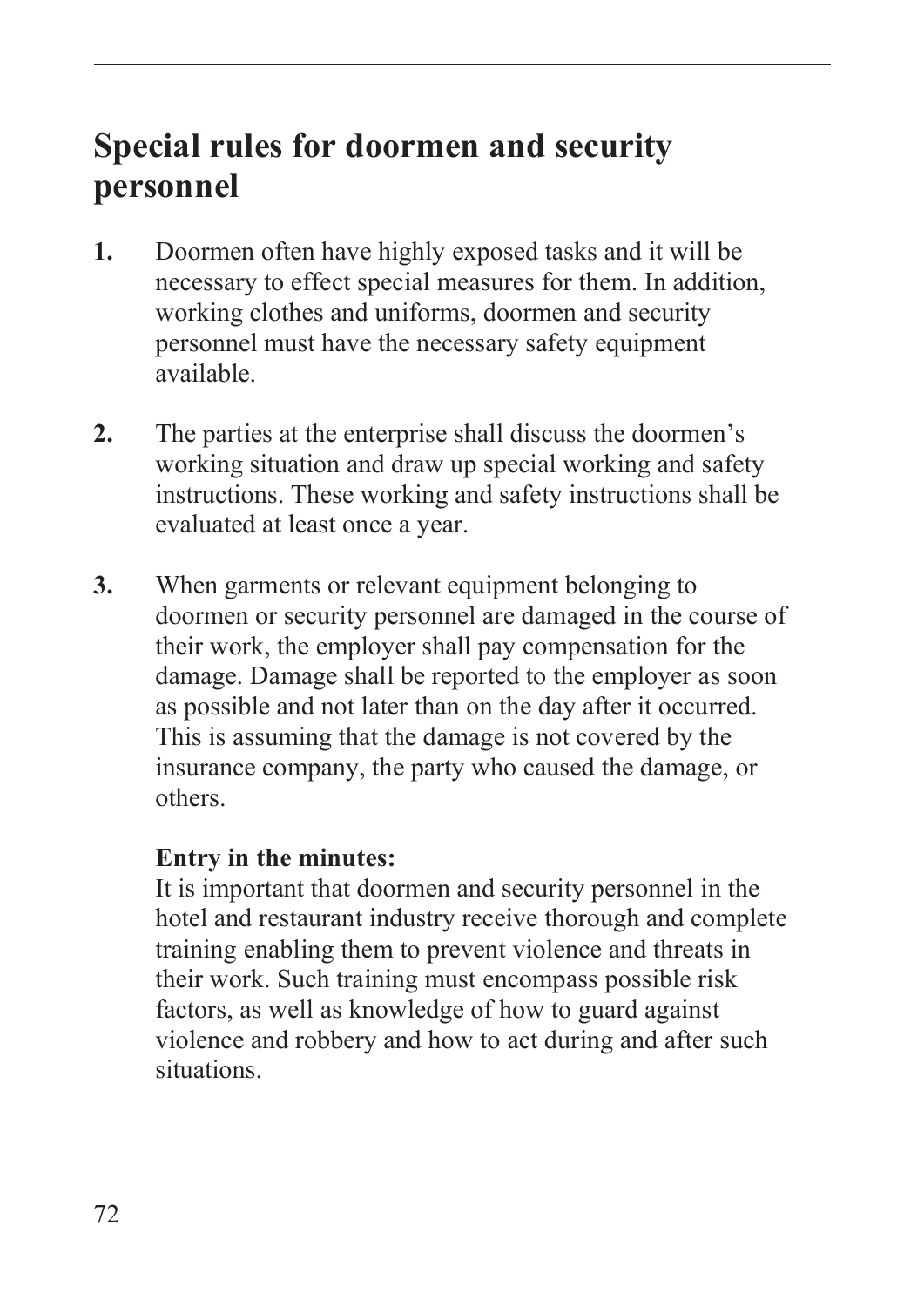Fellesforbundet and NHO Reiseliv will cooperate in continuing work to establish a system of approval and courses that are as nearly as possible the same everywhere.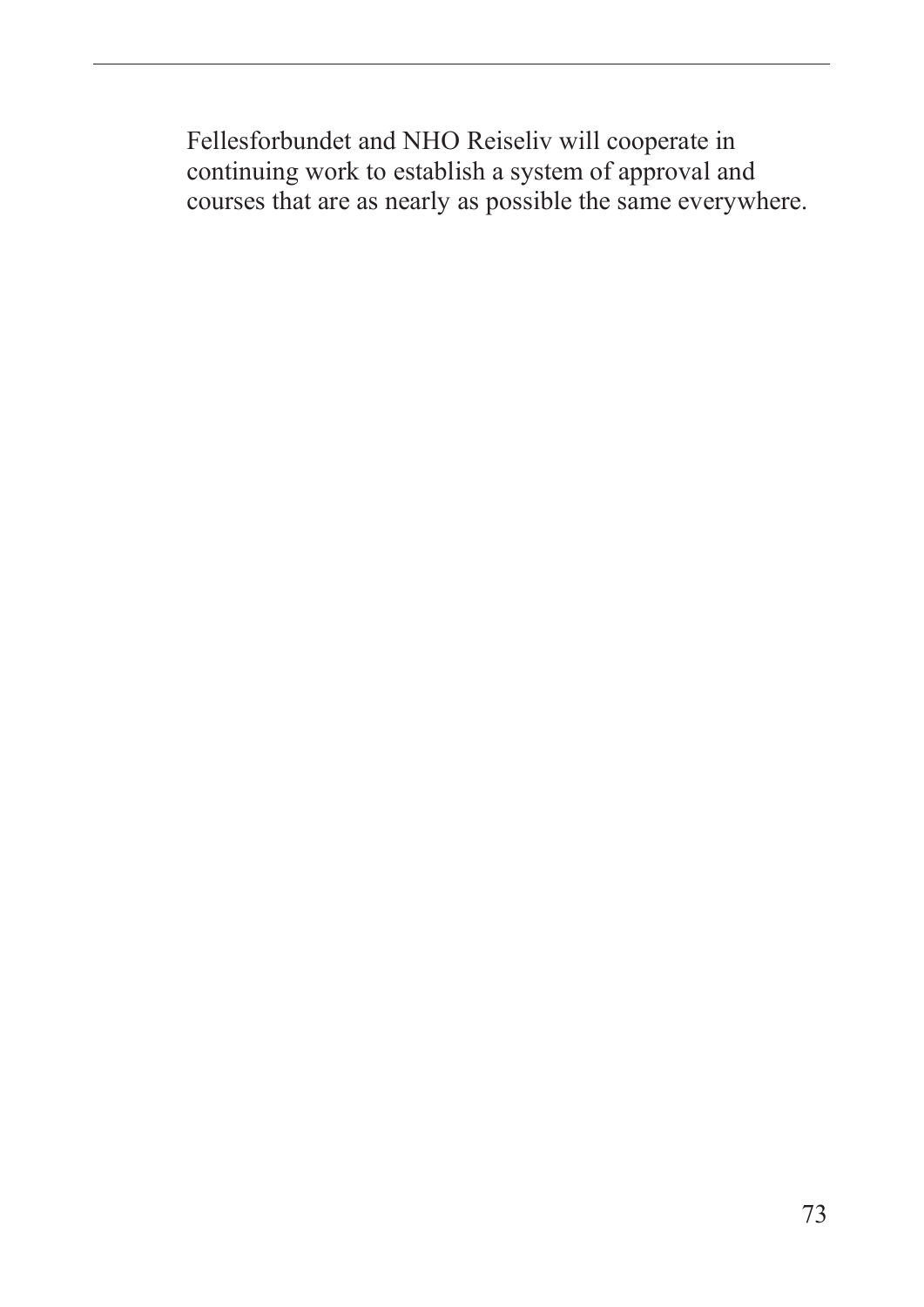# **Appendix 1 – Leasing manpower**

#### **1. Leasing manpower**

As soon as possible and before the enterprise enters into a contract to lease workers in accordance with the current rules in Chapter 14 (§§ 14-12 and 14-13) of the Working Environment Act, the scope and needs shall be discussed with the shop stewards, see  $889-3$  to 9-6 of the Basic Agreement.

The above does not apply when hiring temporary substitutes. In this connection see  $\S 2$ , subsection 4.7, of the National Collective Agreement.

For calling in extra help, see the National Collective Agreement,

§ 1, subsection 7.

#### **1.2 Leasing manpower from manpower agencies (temporary help agencies)**

For leasing manpower from manpower agencies (temporary help agencies) § 14-12 of the Working Environment Act applies. For leasing manpower according to  $\S$  14-12 (2), the enterprise shall, when so requested by the shop stewards, document the pay and working conditions that apply at the manpower (temporary help) agency when the leased manpower are to work in a sector covered by the National Collective Agreement.

**1.3** Employees in manpower or temporary help agencies shall have the same wages and working conditions that apply in the enterprise leasing manpower for the duration of the leasing period in accordance with the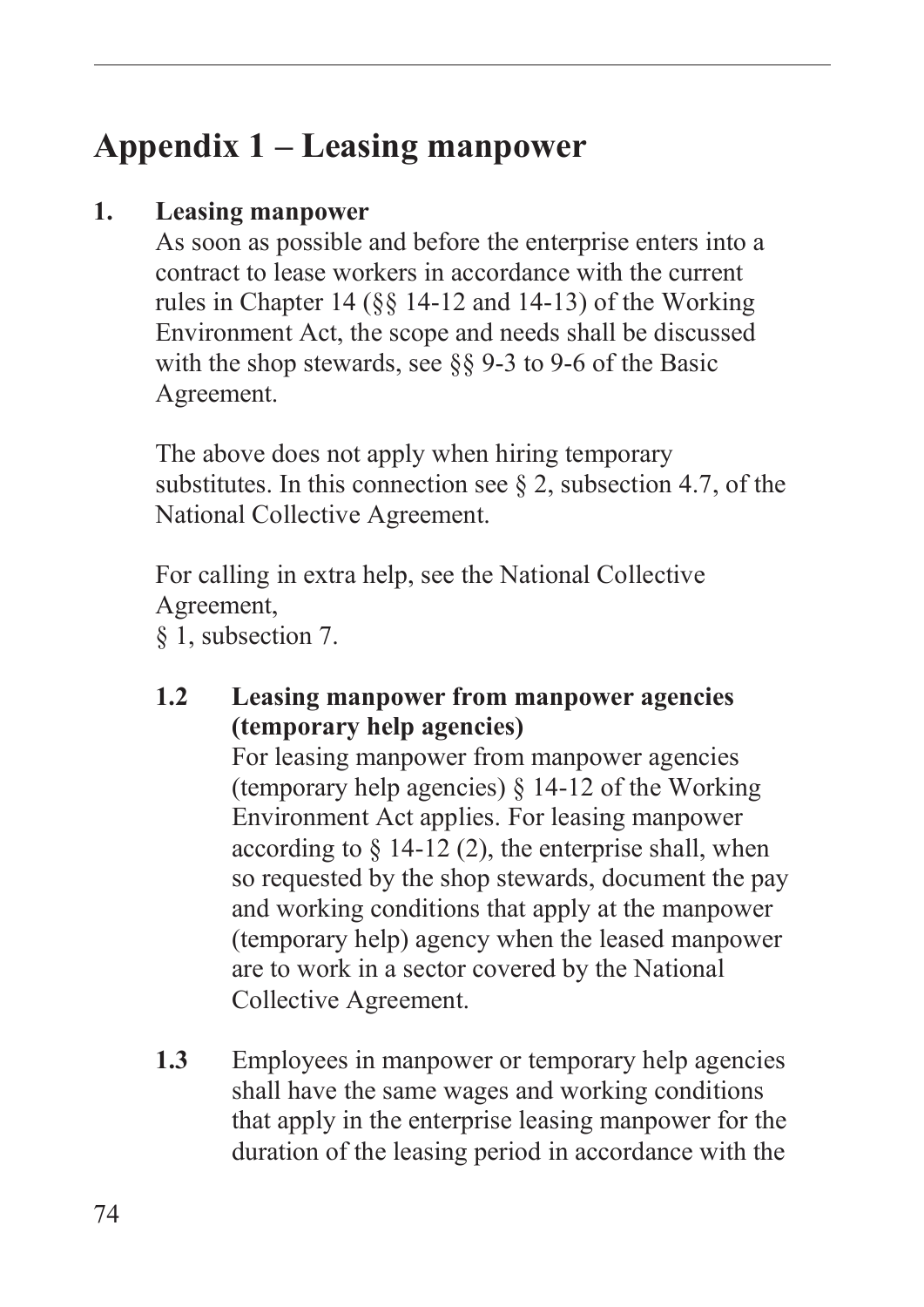§ 14-12 a of the Working Environment Act (proposal in Prop 74L).

This rule entails that pensions are not encompassed by the principle of equal treatment.

If the manpower or temporary help agency is not subject to an agreement between LO and an employers' organisation, then the following does not apply: Equal Opportunities and Equal Pay, Agreement on Severance Pay, Agreement on Education and Development Scheme and Collective Agreement on Pensions (AFP) in the National Collective Agreement.

**1.4** The lessee enterprise is obligated to disclose the necessary information to the manpower or temporary help agency, so that the condition of equal treatment pursuant to 1.3 can be satisfied, and to subject the manpower or temporary help agency to this condition.

> At the request of the shop stewards, the enterprise shall document the wages and working conditions that apply at the manpower or temporary help agency when leased employees are to work under the scope of this agreement.

**1.5** The Basic Agreement, Chapter V, applies also to leased manpower with the following exceptions: If the lessor enterprise is subject to the Basic Agreement between LO and NHO, disputes concerning the wages and working conditions of the manpower leased out are a matter between the parties at the lessor enterprise. The shop stewards and representative from the lessee enterprise may provide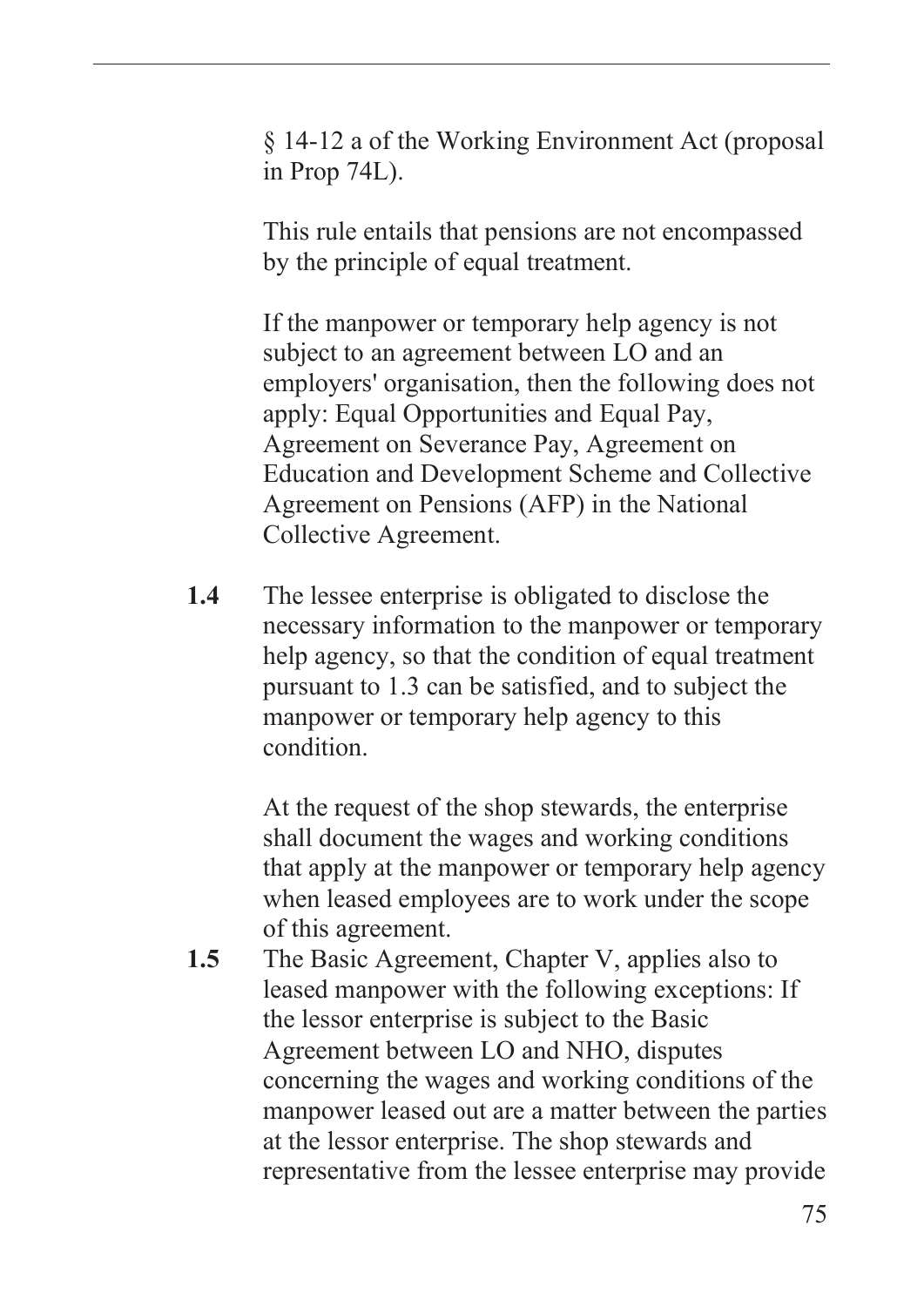information on the agreements in the enterprise leasing manpower.

If the lessor enterprise is not subject to the Basic Agreement between LO and NHO, the shop stewards in the lessee enterprise may address claims of a breach of the principle of equal treatment in subsection 1.3, so that the lessee enterprise can clarify and remedy the matter as necessary.

Leased employees shall be presented to the shop stewards at the lessee enterprise. When discussing the leasing of manpower, the local parties shall also discuss the resources for shop steward work, see Basic agreement section § 5-6.

#### **Note:**

Subsections 1.3, 1.4 and 1.5, shall be implemented at the same time as the amendments to the Act enter into force, see Prop 74L (2011-2012).

**2 Putting out work and subcontractor-like arrangements** As soon as possible and before the enterprise concludes an agreement with a subcontractor for putting out work that comes under the National Collective Agreement, the needs and amount of the work shall be discussed with the shop stewards, see §§ 9-3 to 9-6 of the Basic Agreement.

The enterprise is responsible for ensuring that the subcontractors with whom the contract is made, enter into an agreement with their employees in accordance with Regulations relating to hired manpower (2005-12-16-1566 § 2).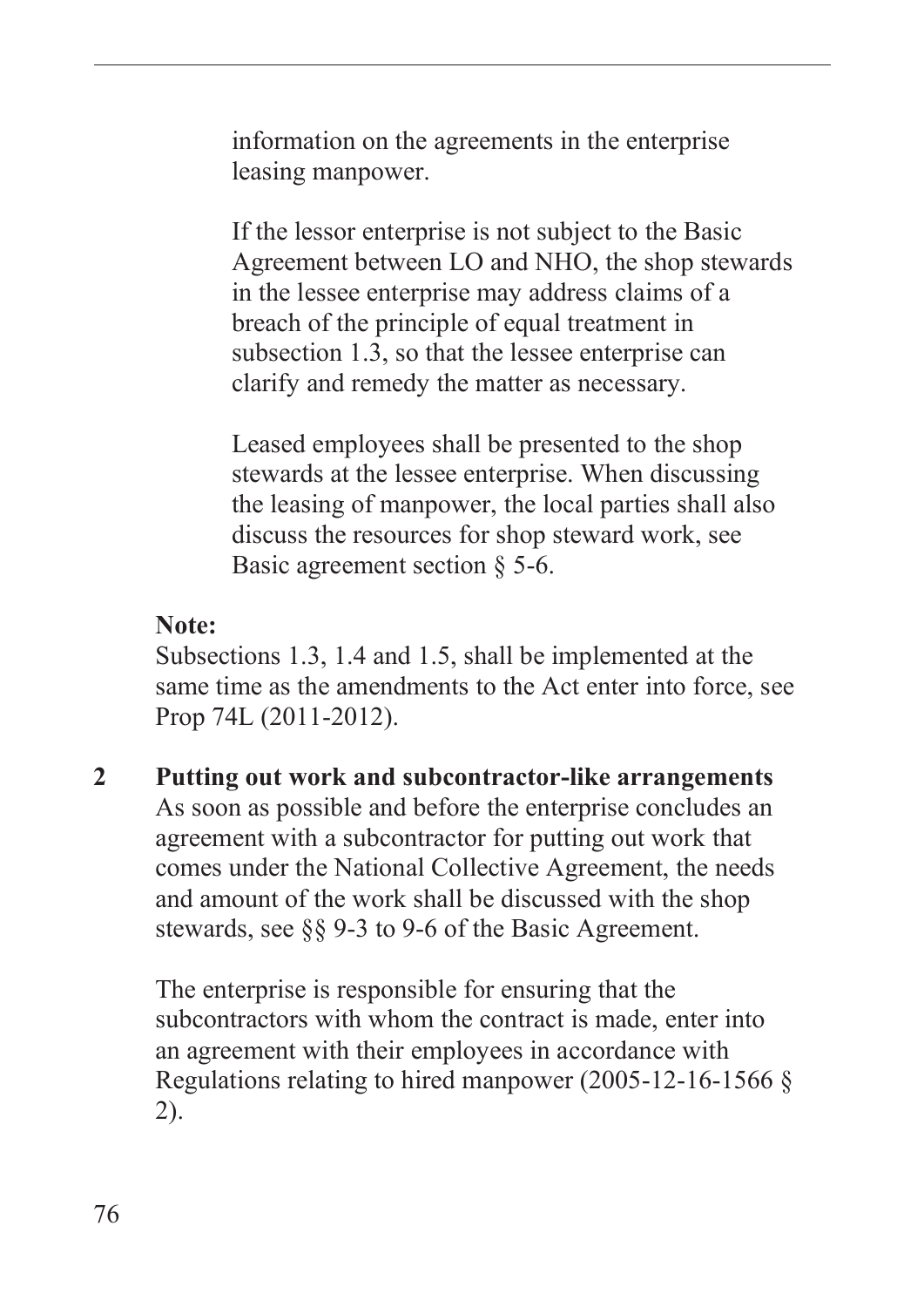When so requested by the shop stewards, the enterprise shall document the pay and working conditions that apply at the subcontractor's enterprise when their employees are working in a sector covered by the National Collective Agreement.

At enterprises that frequently use subcontractors, the local parties are strongly advised to draw up special routines for use in such connections.

### **3. Protection of privacy and duty of confidentiality**

It is a condition that the pay and working rules that the enterprise is asked to document, are sufficiently depersonalised and are not contrary to law. The needs of the enterprise, for example competitive factors, may indicate that the information should not be supplied. In such cases the employer may pledge the shop stewards and any advisers to secrecy. The duty of confidentiality also applies after expiry of their period of office, but does not apply in regard to supplying information to relevant public authorities.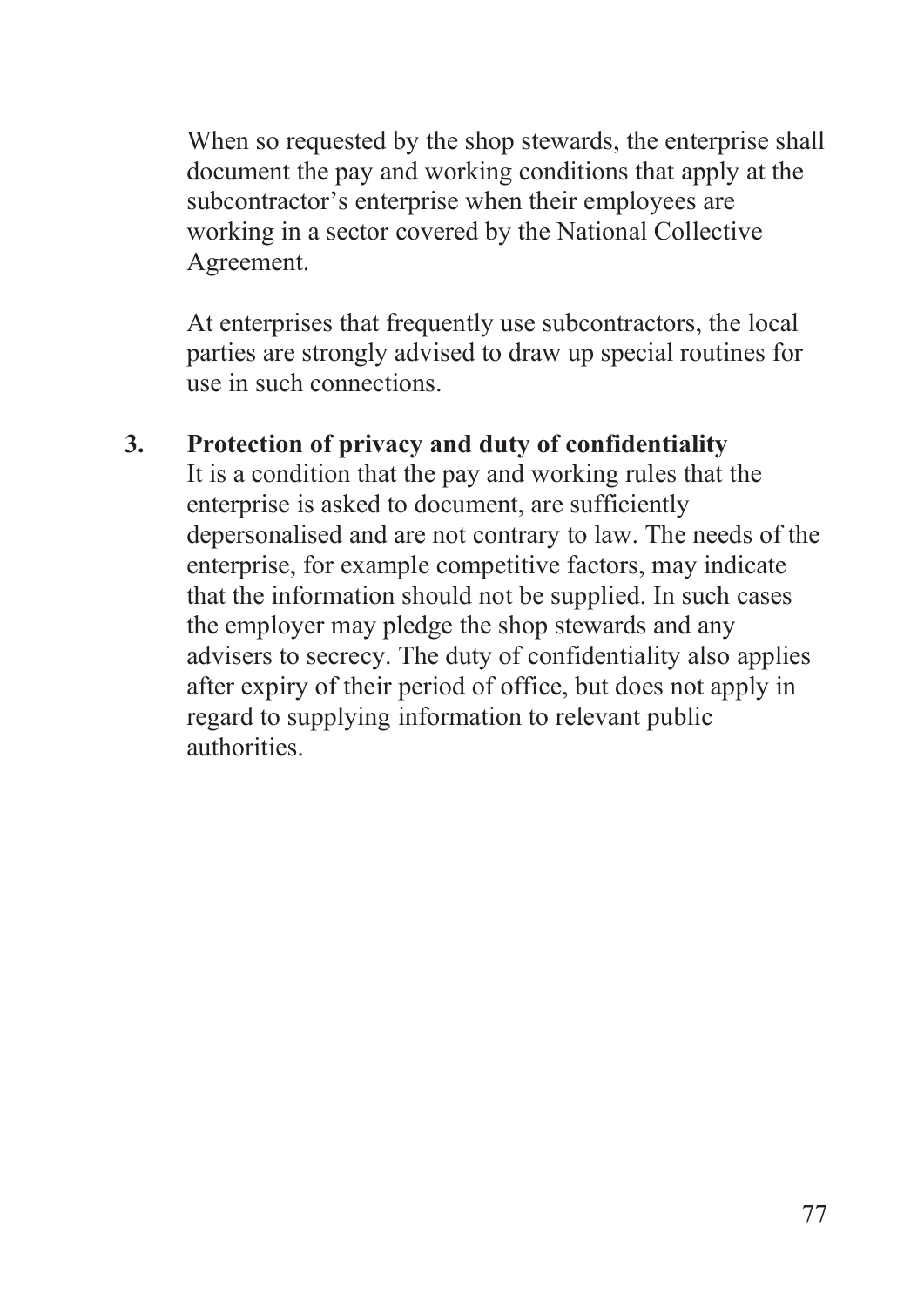# **Appendix 1A – Employees in temporary help agencies**

The provisions in this appendix regulate conditions in the manpower or temporary help agency that are encompassed by this agreement, see § 1.1.

- 1. This agreement may be made applicable as a wage agreement in manpower or temporary help agencies that have employees who are hired out and perform work under the scope of this agreement, cf.  $\S$  1.1.
- 2. The employees shall have a written employment contract in accordance with the provisions of the Working Environment Act.
- 3. A written assignment contract containing all the relevant information on the nature, content and duration of the assignment shall be issued for all assignments.
- 4. Termination and dismissal applies in accordance with the provisions of the Working Environment Act.
- 5. If an employee is offered employment by the lessee enterprise, he/she may resign upon giving notice at the end of the notice period, unless the parties agree otherwise. During the notice period the employee is entitled to continue to work at the lessee enterprise for the duration of the assignment.
- 6. The wages and working conditions at the lessee enterprise apply for leasing to enterprises subject to this agreement, see Appendix 1 – Leasing manpower, subsection 1.3.
- 7. The wages and working conditions that have been agreed upon at the lessor enterprise apply for leasing to enterprises not subject to this agreement, provided they are not in breach of the equal treatment requirement in the Working Environment Act.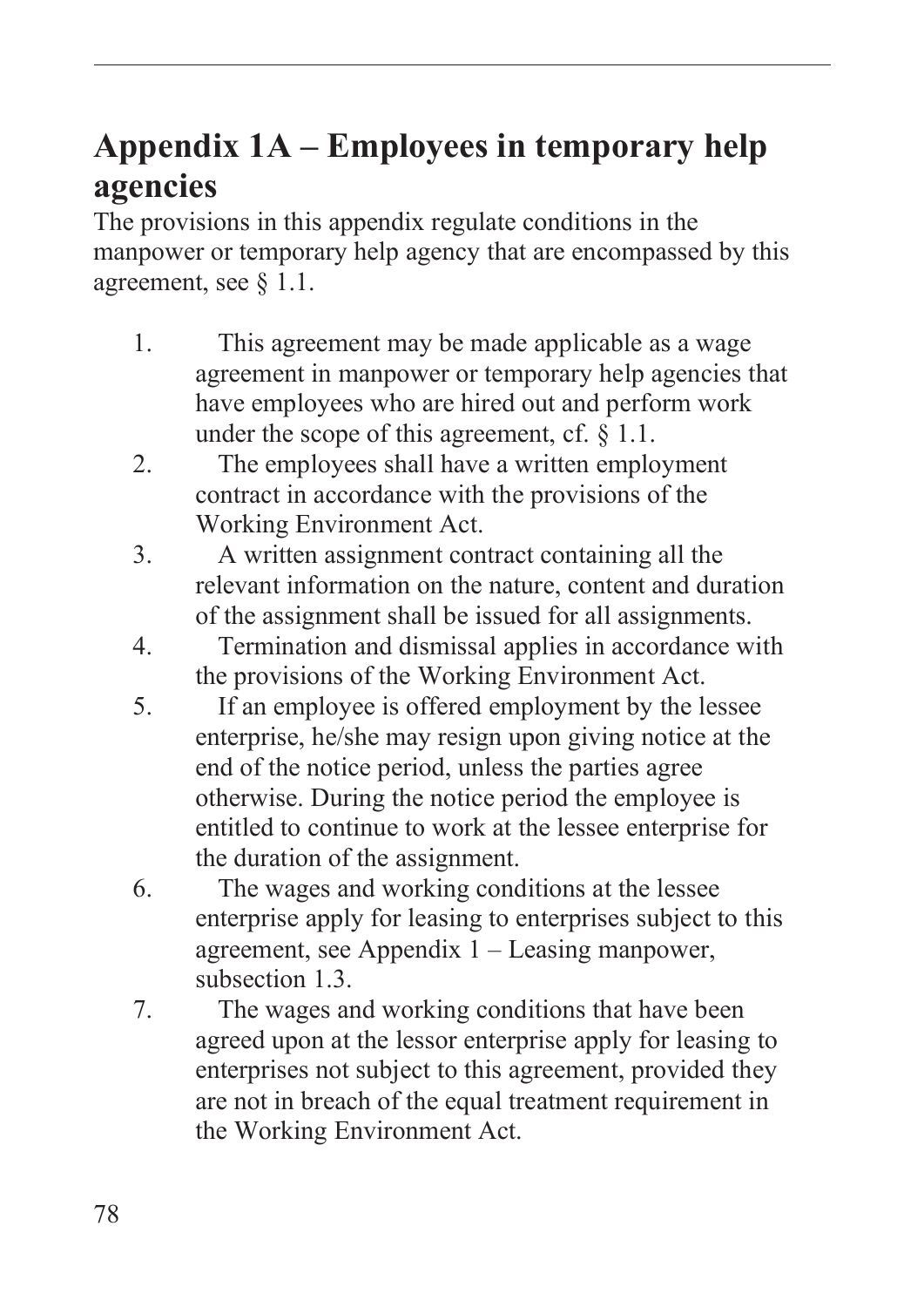8. The duty to pay wages applies in accordance with the employees' employment contract. The Working Environment Act and Basic Agreement apply for layoffs and the termination of employment.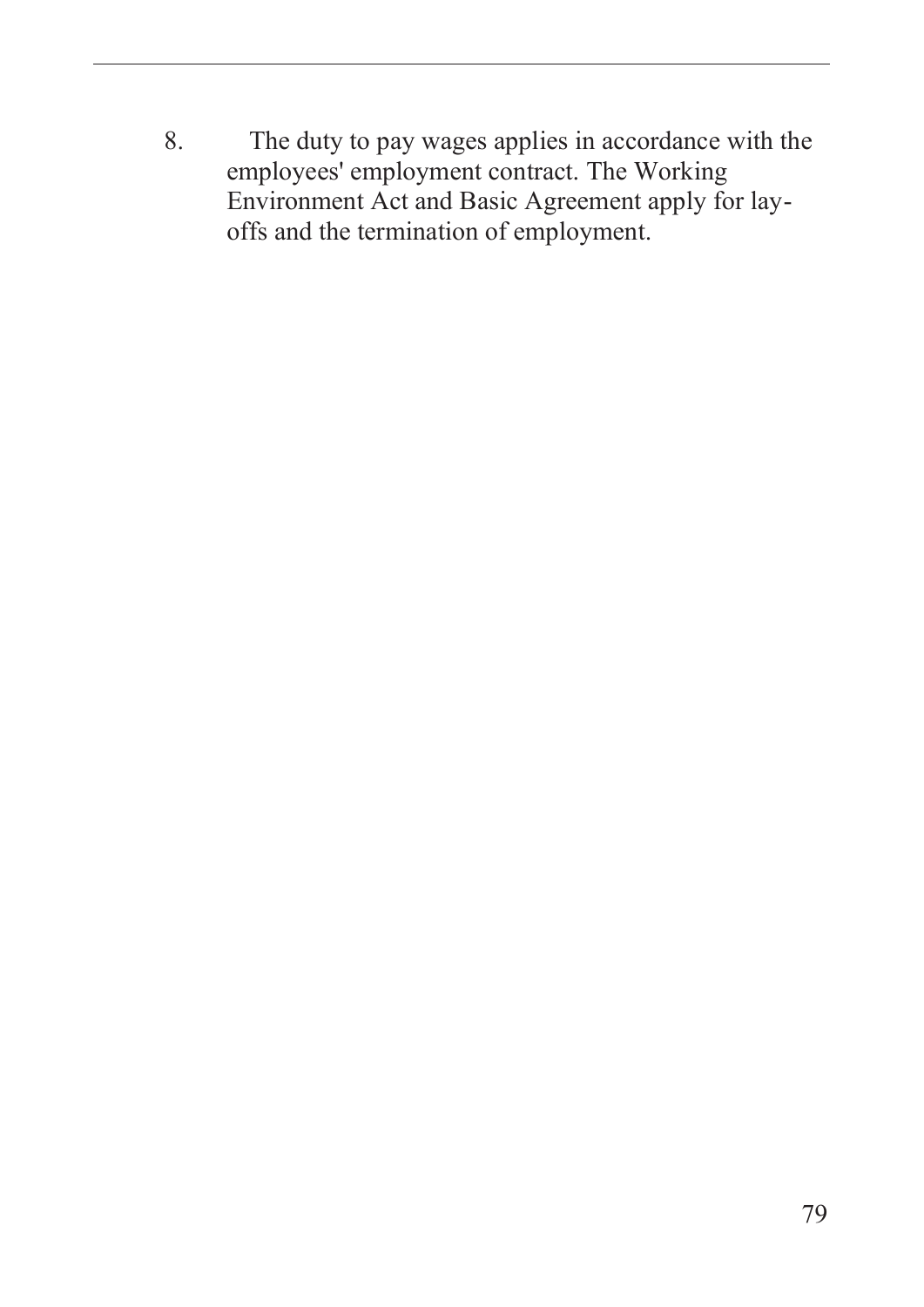# **Appendix 2 – Staff rules**

The parties to the Wage Agreement have drawn up staff rules. The individual enterprises can use the following procedures to comply with the provisions of §§ 14-16 to 14-20 of the Working Environment Act, regarding approval of the staff rules at the enterprise.

At enterprises for which the Wage Agreement is binding, the parties may agree to use the following staff work rules. Approval will not be necessary.

Nor will approval be necessary if the parties at these enterprises agree on changes in the rules. If they do not agree, the changes must be approved.

Enterprises for which the Wage Agreement is not binding, but the parties choose to use the following staff rules, this shall be forwarded to the Labour Directorate for approval.

# *COMPANY REGULATIONS*

# **§ 1 Engaging employees**

Employees shall be engaged and dismissed by the manager of the enterprise or a person authorised by him.

The employee shall be given a copy of these rules and the employment contract at the time he or she is engaged.

When engaging an employee the employer may require that the employee produces a valid medical certificate.

# **§ 2 Resignation/Dismissal**

a) Both parties must give notice in writing. The period of notice is reciprocal.

When not otherwise agreed in writing or otherwise provided in the wage agreement for the enterprise, the period of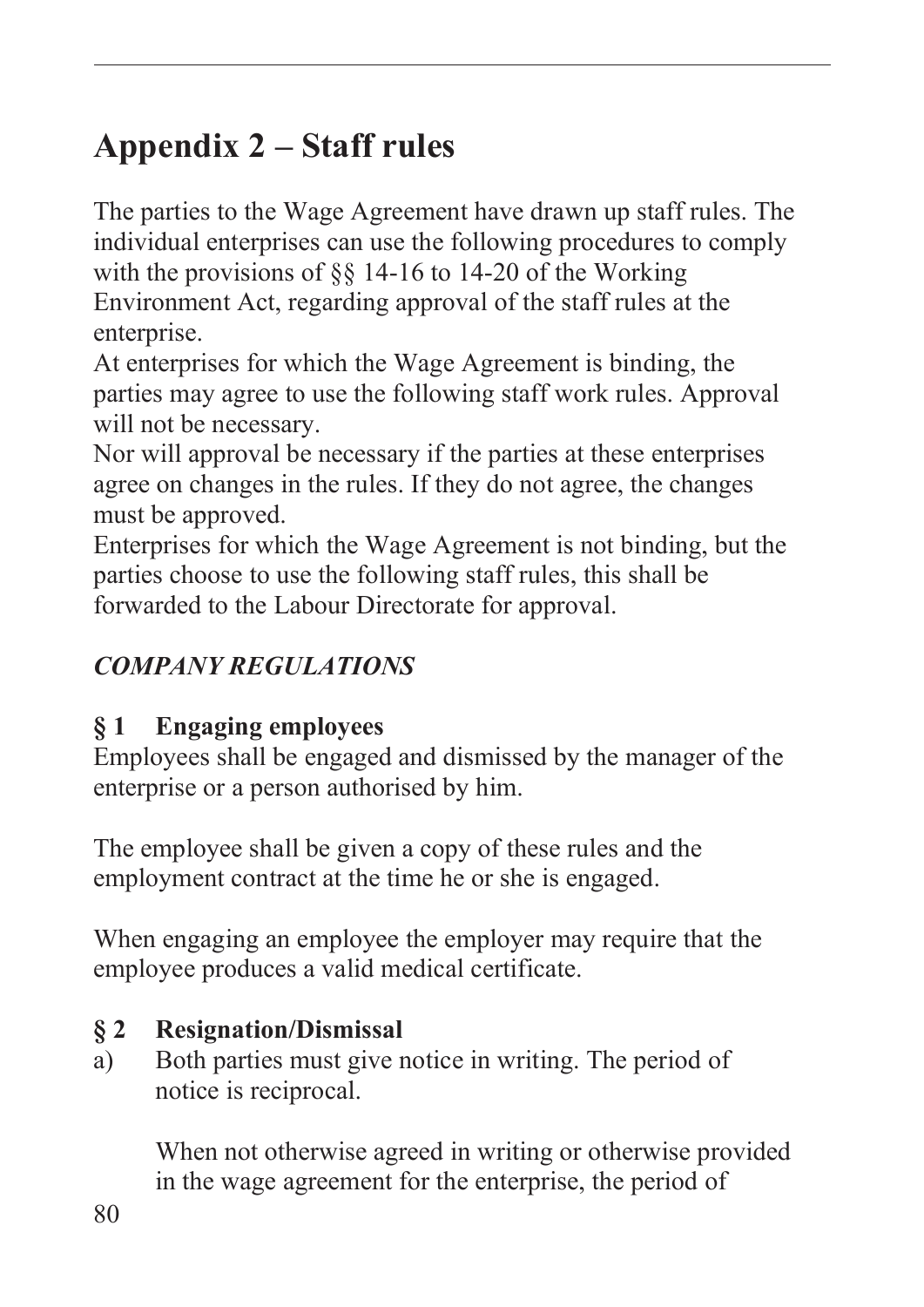notice shall be one (1) month from the end of a calendar month.

Irrespective of age and regardless of whether the enterprise has a wage agreement or not, a period of notice of at least 2 months will apply for both parties in the case of employees who have been with the enterprise for 5 consecutive years or more, and 3 months or more for employees who have been with the enterprise for 10 consecutive years or more.

For older employees who have been with the enterprise for 10 consecutive years or more, the period of notice in the event of dismissal shall be 4 months or more for persons who have turned 50 years of age, 5 months or more for persons who have turned 55 years of age and 6 months or more for those who have turned 60 years of age. In these cases, notice of three (3) months or more shall be given by an employee wishing to terminate his/her employment contract, see § 15-3 of the Working Environment Act.

- b) The management of the enterprise may dismiss an employee without notice if the employee is guilty of serious neglect of duty or other significant breach of the employment contact. Examples of this may be that the employee:
	- 1. without due reason, refuses or purposely fails to comply with orders from a superior concerning work or orderliness at the workplace,
	- 2. repeatedly and in spite of receiving warnings, fails to arrive at work at the proper time,
	- 3. is intoxicated when he comes to work or imbibes/takes drugs while at work,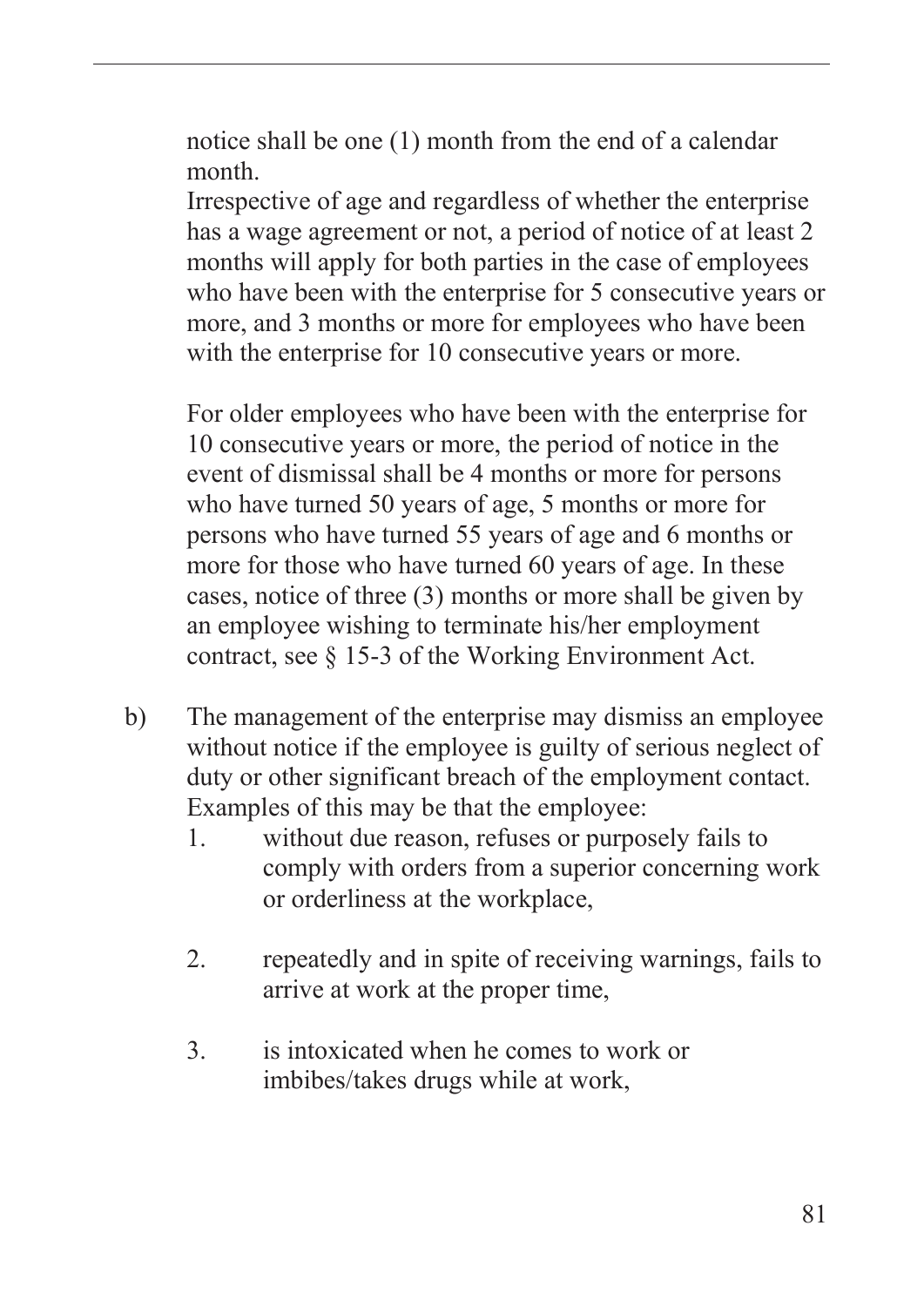- 4. commits serious or repeated offences in a manner that may endanger the life or health of or do bodily harm to others or cause major material damage,
- 5. fails to comply with the control routines at the enterprise,
- 6. fails to comply with licensing laws, see the Alcohol Act.

Before the employer decides to dismiss an employee, the matter shall, whenever possible, be discussed with the employee and with the shop steward, provided the employee does not desire this. Dismissal in connection with cut-downs etc. shall be discussed with the shop stewards in any case.

Further procedures in connection with resignations and dismissal are given in the Working Environment Act, Chapter 15.

#### **§ 3 Absences**

No employee shall fail to go to work without permission or a valid reason. A person who is unable to go to work shall report this to the enterprise before working hours commence. If practical reasons prevent this, the employee shall notify the enterprise of his/her absence and the reason for it as soon as possible and preferably before the end of the first working day on which he or she is absent.

In the case of absence due to sickness for 1 to 3 days, the employee shall hand in a written statement self-certifying sick leave on resuming work. Employees may use self-certified sick leave up to 4 times in the course of 12 months. For sick leave in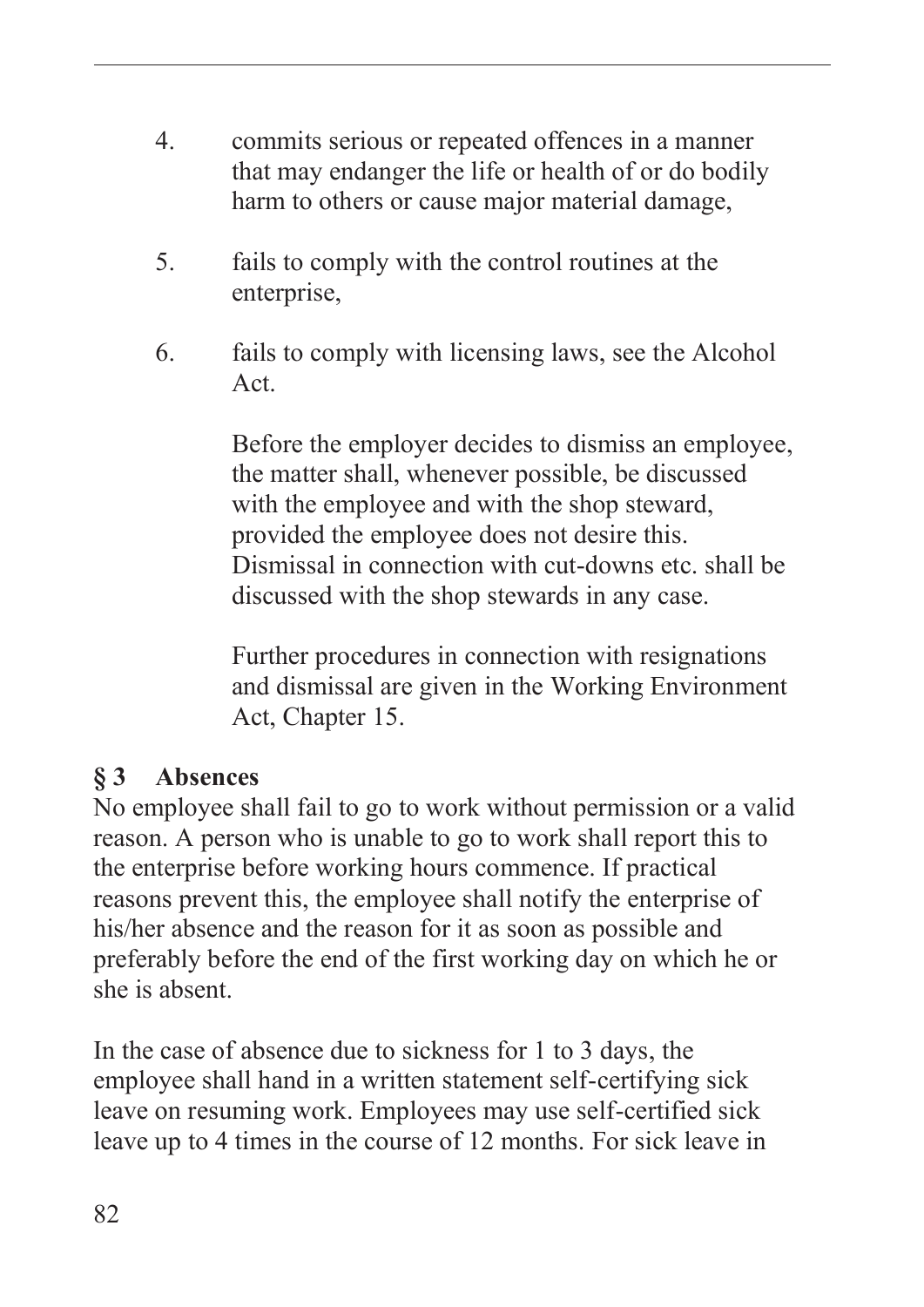excess of this a medical certificate must be provided from the first day of absence.

In every case of absence the employee shall notify the employer of his/her return to work as soon as possible and not later than the day before. In the case of short absences, notice shall at the latest be given the day before returning to work.

For absences longer than 3 days a medical certificate must be handed in as soon as the person returns to work, and not later than one week after the sick leave commenced.

The above mentioned self-certification and medical certificates shall be treated as confidential documents.

#### **§ 4 General orderliness**

- a) Every employee must commence work punctually at the agreed time, in working clothes and prepared for work, and shall not leave his work during working hours (paid rest/meal break) without permission.
- b) Staying at the workplace outside of ordinary working hours is not permitted, except during overtime or necessary time for meals or with permission from the enterprise.
- c) Receiving visitors at the workplace is not permitted.

Everyone must comply with orders from supervisors and perform the work in the best possible way.

d) Employees are under obligation to follow the necessary control routines.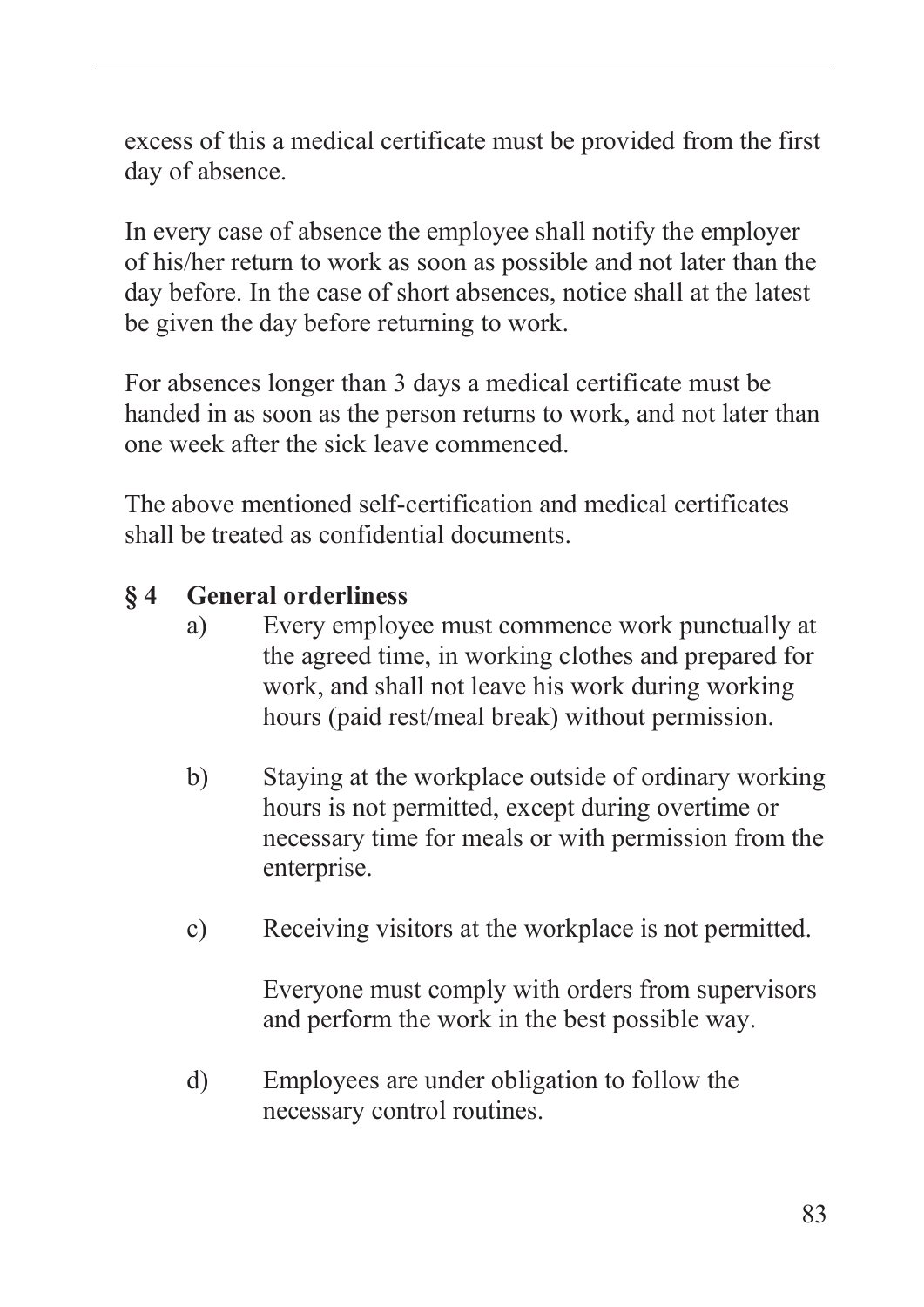- e) No employee shall take on work in another hostel or catering establishment without first consulting his/her main employer. This does not apply to temporary substitutes or extra help.
- f) Property found shall immediately be handed in to the enterprise and a receipt shall be given.
- g) Private telephone calls during working hours may only be made during meal breaks or with the permission of a superior.
- h) Everyone must observe the rules and instructions given by public authorities to safeguard life, health and property and use the protective equipment provided. Employees shall take part in fire drills at the enterprise.
- i) Taking drugs or alcohol during working hours or being intoxicated on the premises, is strictly forbidden.
- j) Private packages brought to work shall be handed in to the enterprise for safe-keeping until the end of the working day. A receipt shall be given for them.
- k) Everyone shall behave properly and politely towards those with whom he/she is in contact during the work.
- l) Everyone is under obligation to preserve secrecy regarding production secrets, tenders, cost calculations and similar business affairs that come to his/her knowledge during work at the enterprise.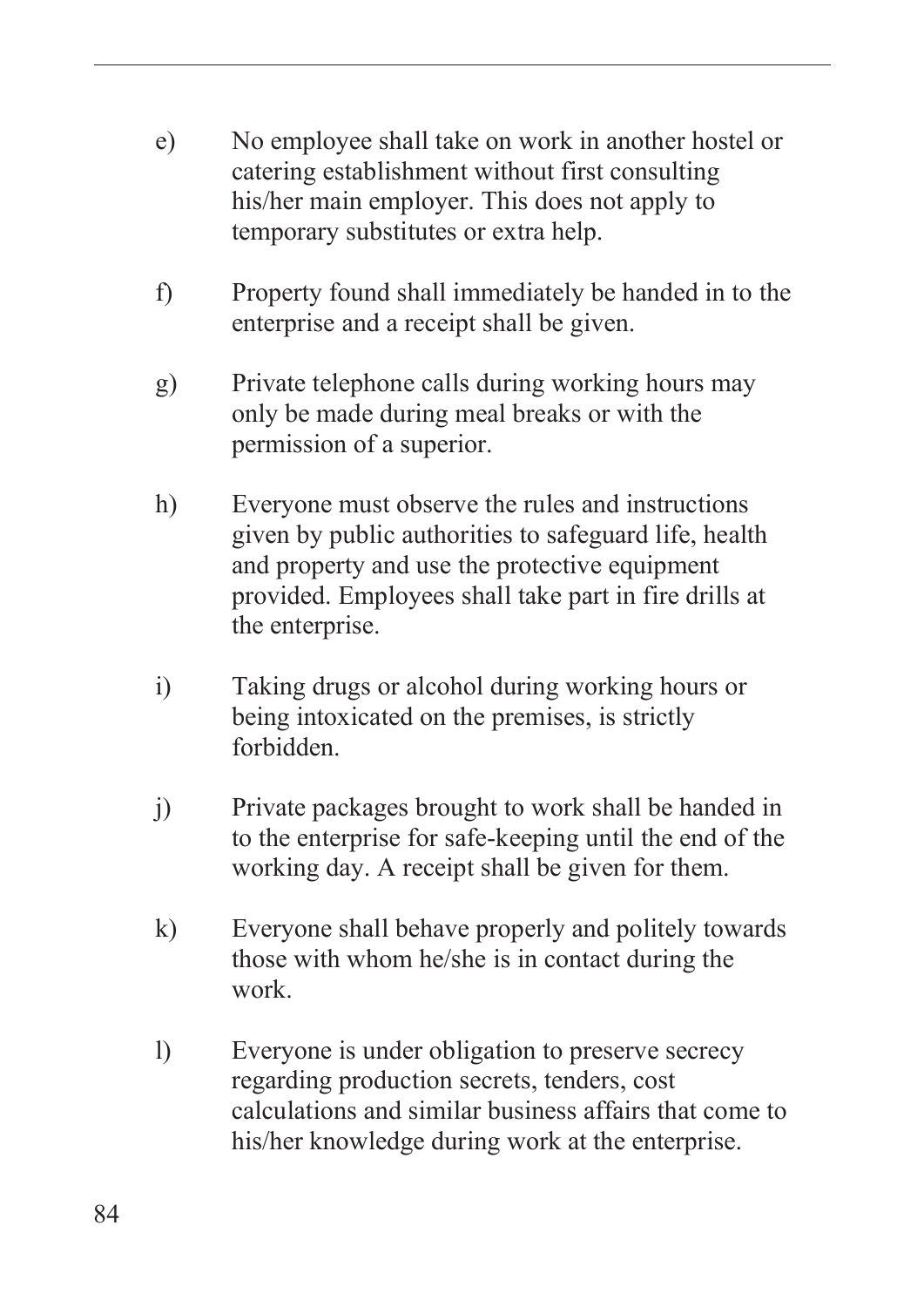m) Smoking is permitted only in the places designated by the enterprise for smoking.

> Employees are under obligation to keep their lockers tidy.

Orderliness and cleanliness shall be maintained in cloakrooms, toilets, bathrooms, lunch rooms and other premises placed at the disposal of the employees.

The enterprise is entitled to inspect lockers after first notifying the employee, so that the employee or the employees' shop steward or safety delegate can be present at the inspection.

Grounds for inspections shall be of a hygienic/sanitary nature or suspicion of criminal offences. If the shop steward or safety delegate is unable to be present at the inspection, it must be possible for the employee to have a workmate present.

Those personnel who are involved in serving alcoholic beverages are under obligation to observe the alcohol regulations presented to them by the enterprise in writing. Making exemptions from the rules is strictly forbidden.

#### **§ 5 Notices for the attention of the workers may only be posted at the places designated by the enterprise.**

Employees must not, without the endorsement of the employer or his authorised representative, post up notices in the premises; although employees must not be denied the right to put notices from the trade union up in their lunch rooms or cloakrooms.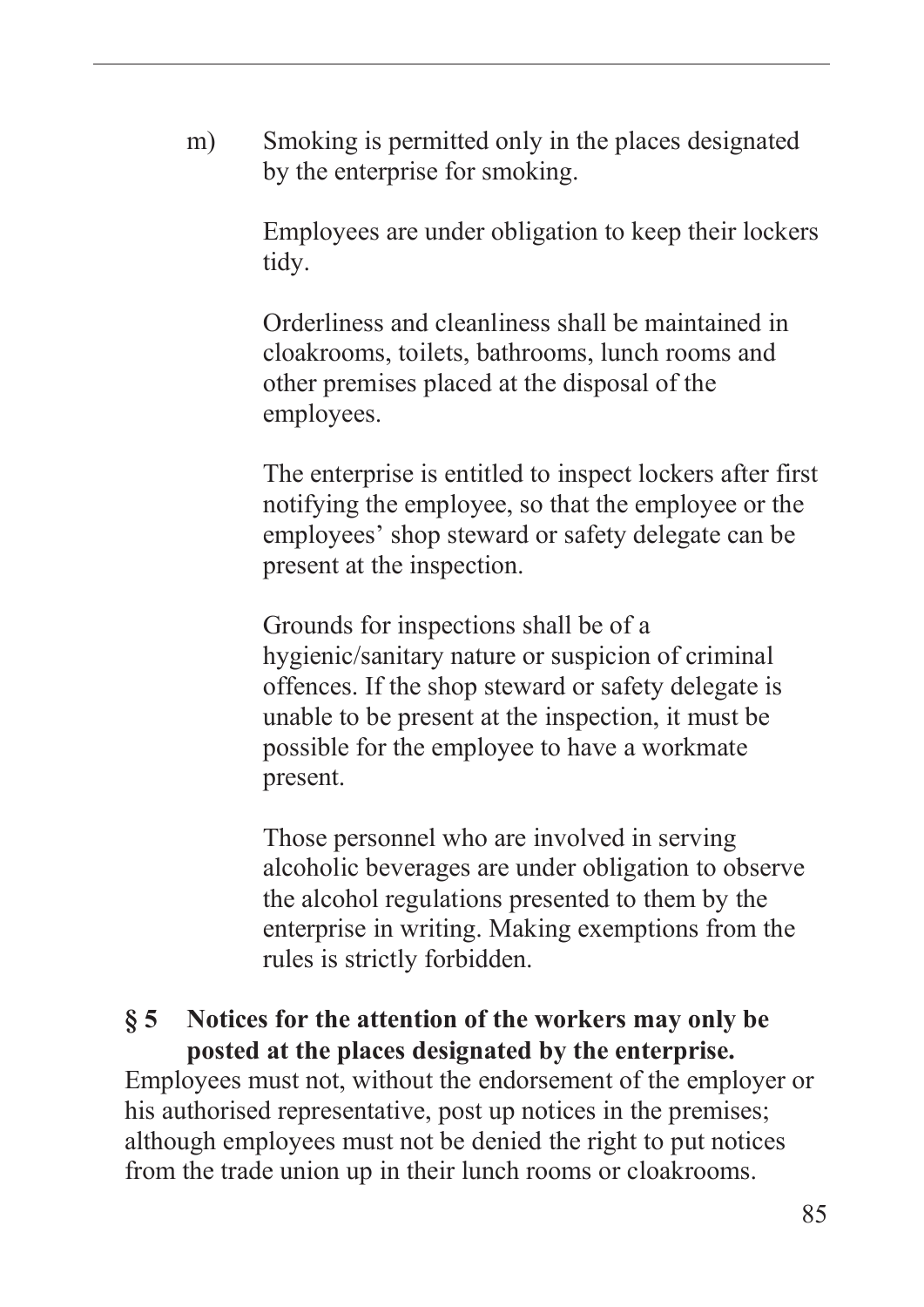# **§ 6**

Employees must not solicit financial benefits from persons with whom they, on behalf of the enterprise, come into contact.

# **§ 7**

In accordance with §14-15 of the Working Environment Act, employees shall receive, with their pay, a written statement showing the amount of pay, the method of calculation and any deductions. Wage payment routines may be agreed upon in writing at the enterprise. This agreement may include payment of a sum on account in the middle of the payment period. In connection with final settlement when an employee is leaving, the employee is responsible for returning uniform effects, keys and anything else borrowed from the enterprise. Deductions from pay may be made if so agreed in writing between the enterprise and the employee.

Staff rules are laid down by written agreement between the employer and the employees shop stewards in accordance with  $\S$ 14-17 of the Working Environment Act.

Place……… Date ………….

..................................... ................................

For the enterprise For the employees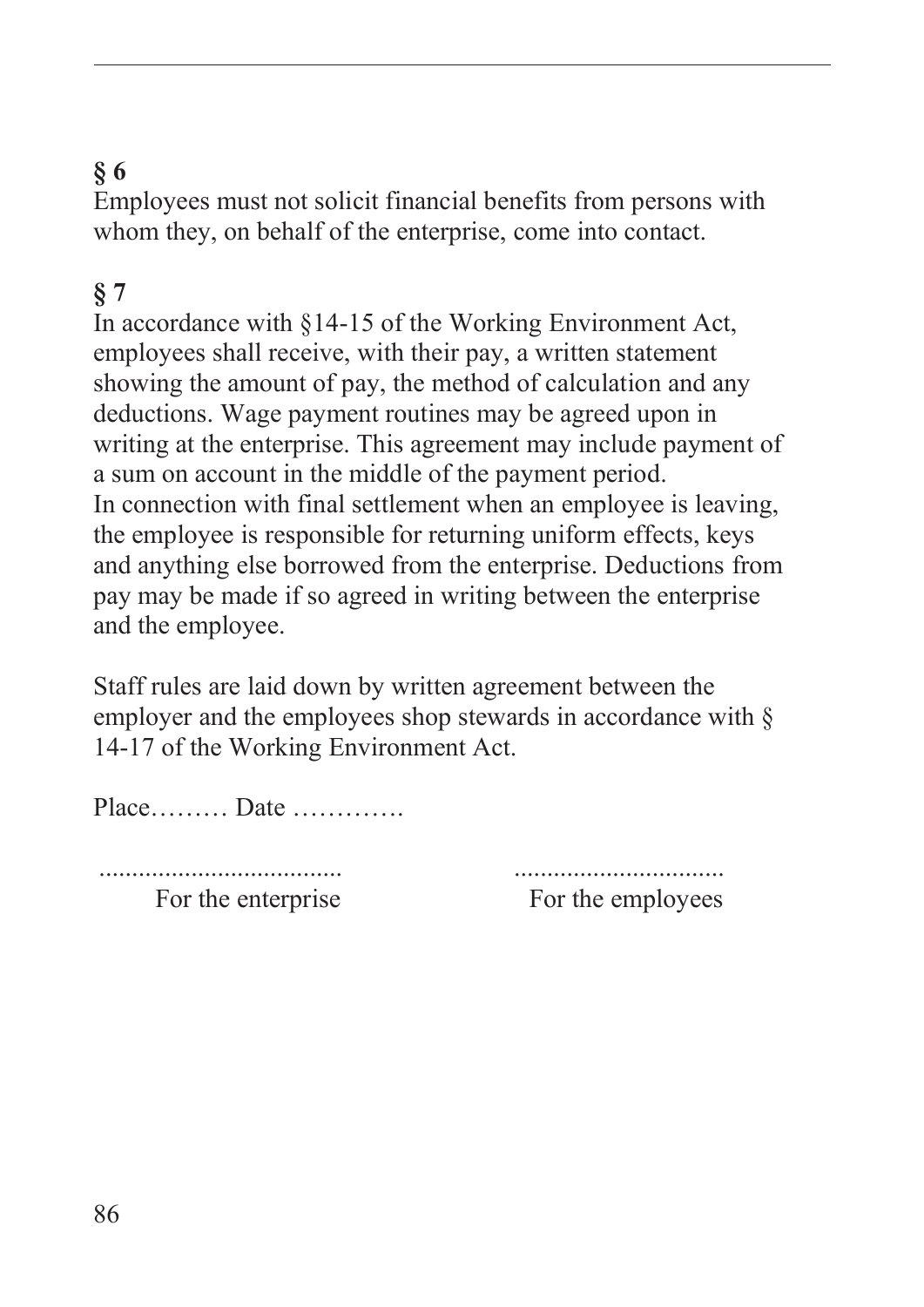# **Appendix 3 – Equal opportunities and equal pay**

In their personnel policies the enterprises shall promote the equality principle in connection with engaging personnel, promotions and competence-qualifying supplementary and further education.

During the term of the agreement the parties at the individual enterprises shall review their local agreements as soon as possible for the purpose of ensuring that these agreements are in accordance with the Act relating to equality between men and women. If differences in pay are identified that cannot be explained by factors other than gender, the such differences shall be remedied.

If so required by one of the parties, the local parties should during the term of the collective agreement discuss issues relating to equal opportunities and equal pay for the purpose of establishing an equality agreement that is suitable for the enterprise. The purpose of such an agreement is to ensure that all employees – regardless of gender – are afforded the same opportunities of work and professional development and receive equal treatment in regard to employment, pay, training and promotion.

In connection with establishing any equality agreement and as a basis for equality work in the enterprises, the parties would like to point out that:

Equality is a managerial responsibility.

Equality between men and women is not just a matter of equal pay.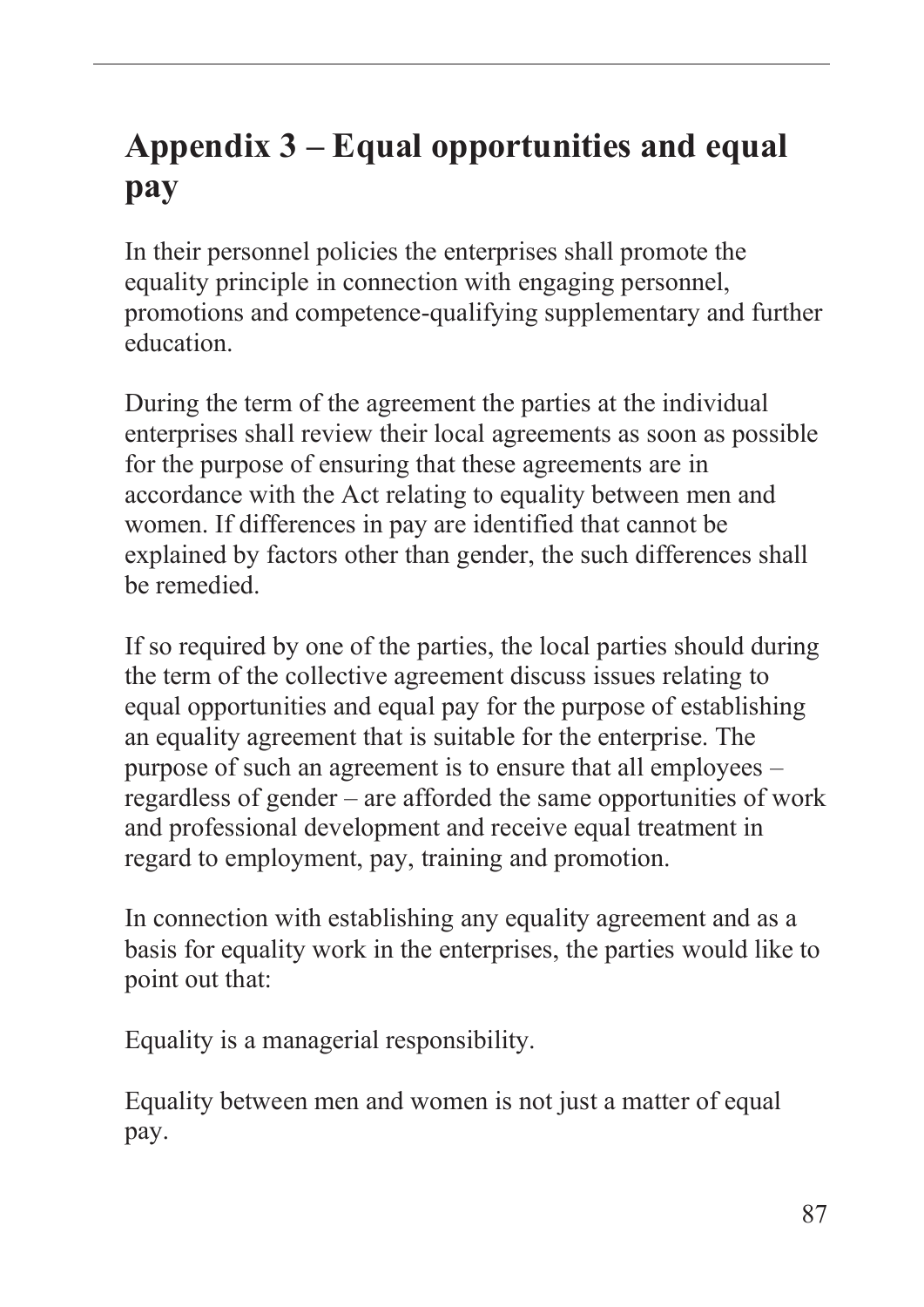Equality also concerns attitudes and standards and requires strong cooperation from shop stewards.

Work on equality should be discussed and followed up in the cooperation fora established in the enterprise.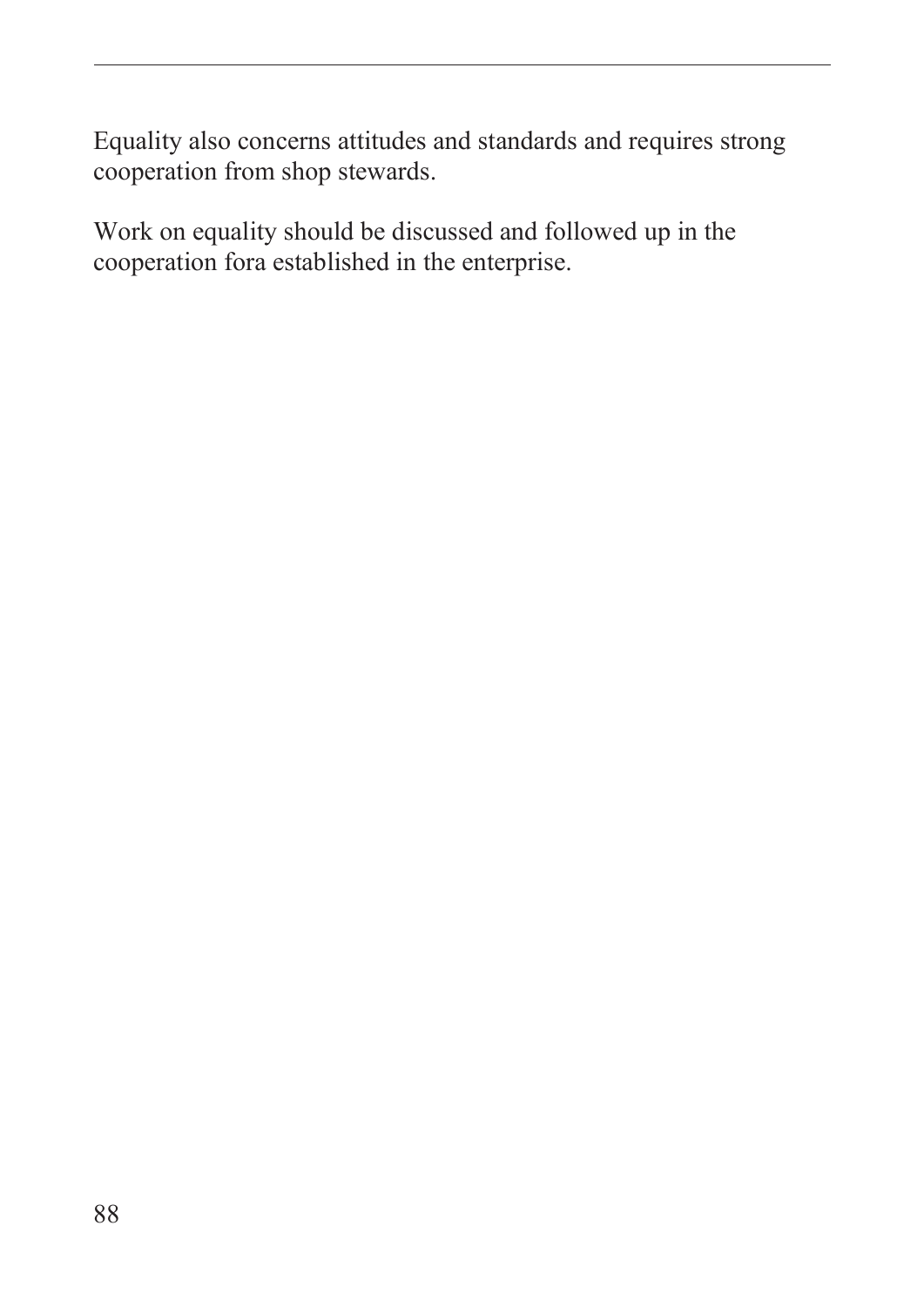# **Appendix 4 – Supplementary and further education**

- 1) Fellesforbundet and NHO Reiseliv agree that the competence of the employees is an essential prerequisite for the enterprises being able, for example, to make use of new knowledge. The development of competence is a prerequisite for the creation of value and competitiveness, as well as safeguarding and developing workplaces. Efforts to develop systems for supplementary and further education is therefore an area to which the parties will give high priority.
- 2) For the individual enterprises, it is necessary to develop the enterprise's competence in accordance with the enterprise's goals and strategy. It is also the responsibility of the enterprise to develop the competence of the individual employee accordingly. Individual employees are also responsible for developing and maintaining their own competence.

The parties acknowledge that it will be of great value, to both the enterprises and the individual employees, that the competence developed is documented. The form and content of such documentation shall be such that it has transferable value from one enterprise to another, and between the enterprises and the education system wherever appropriate.

3) There shall be annual discussions of whether there is a competence gap in relation to the enterprise's competence needs and how then the opportunity for unskilled workers to obtain a trade/craft certificate can be facilitated. The discussions shall be based on the enterprise's need for skilled workers and the individual employee's need and desire to expand his/her competence. The provision of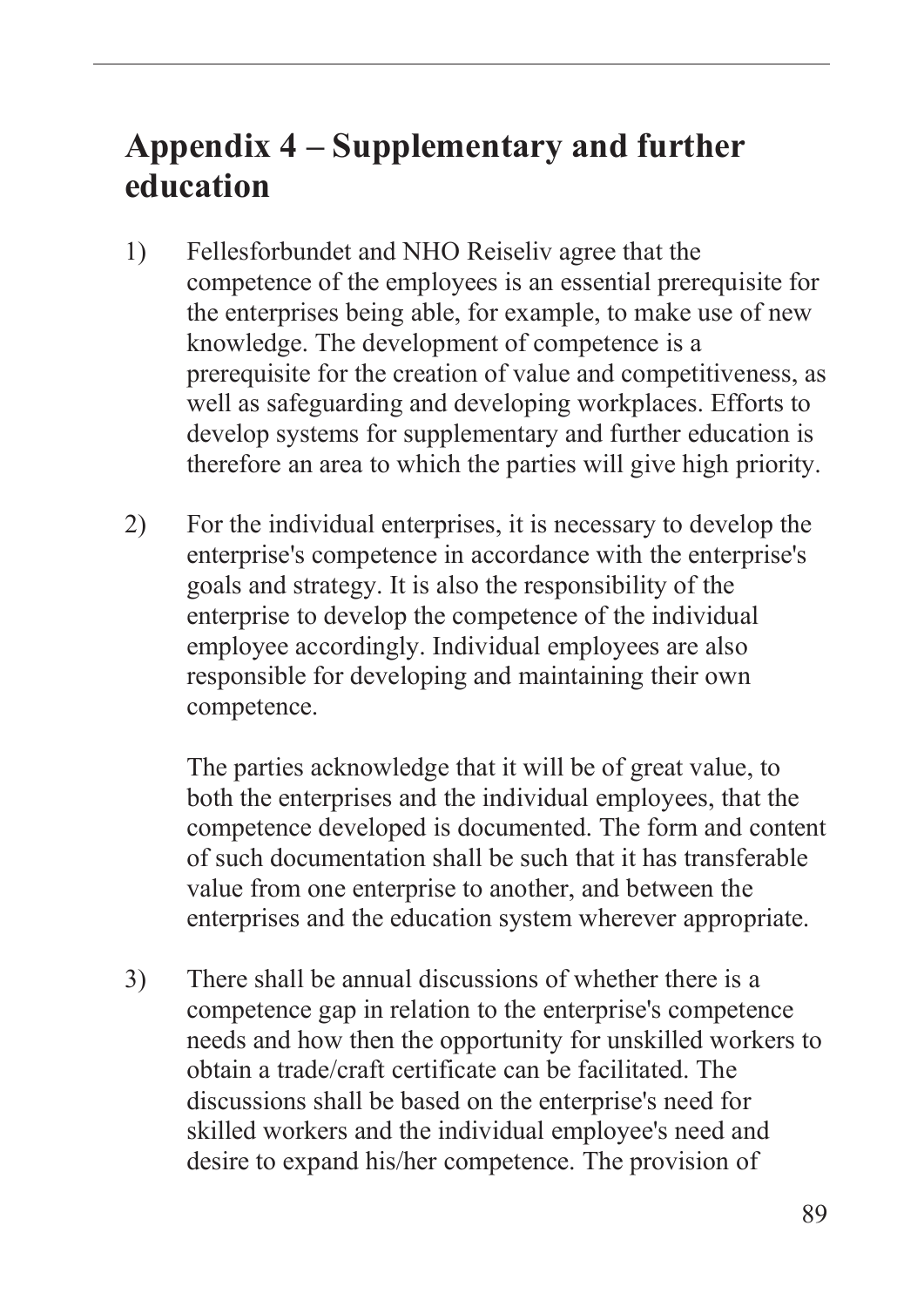vocational training in all enterprises that fulfil the requirements for being a training establishment should be an objective.

4) The central and local parties must make provisions so that labour immigrants who work in this country and aim to be part of the Norwegian labour market are able to strengthen their basic language skills, safety knowledge and working culture.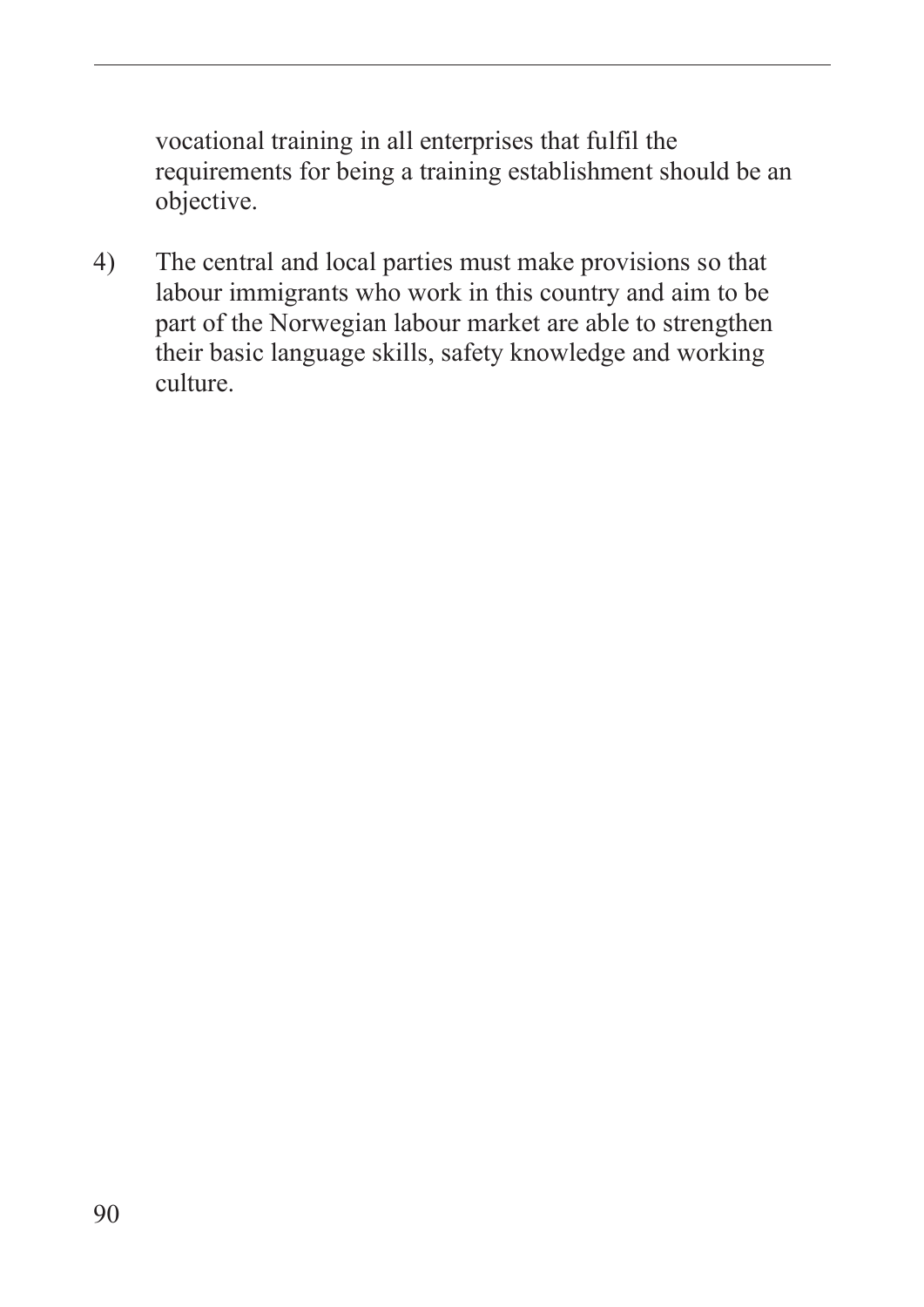# **Appendix 5 – Early retirement pension supplement scheme**

between The Norwegian Confederation of Trade Unions (LO) and the Confederation of Vocational Unions (YS)

### § 1 Background and purpose

In the 2018 collective bargaining agreement, NHO, the Norwegian Confederation of Trade Unions (LO) and the Confederation of Vocational Unions (YS) agreed that the Severance Pay Scheme between NHO and LO should be wound up and that the disposable capital in the Severance Pay Scheme should be transferred to a new Early Retirement Pension Supplement Scheme established by the LO and YS.

The objective of the Early Retirement Pension Supplement Scheme is to provide extra payments to those who retire with a contractual early retirement pension (AFP) at age 62, 63 or 64 without any side income from work.

This text (the Early Retirement Pension Supplement appendix) replaces the text from the 2018 agreement.

#### § 2 Establishment

The Early Retirement Pension Supplement Scheme was created between LO and YS as a separate legal entity. The Early Retirement Pension Supplement Scheme is responsible solely for its own obligations. Through the creation of the Early Retirement Pension Supplement Scheme, LO and YS are addressing their collective bargaining agreement obligation pursuant to § 3.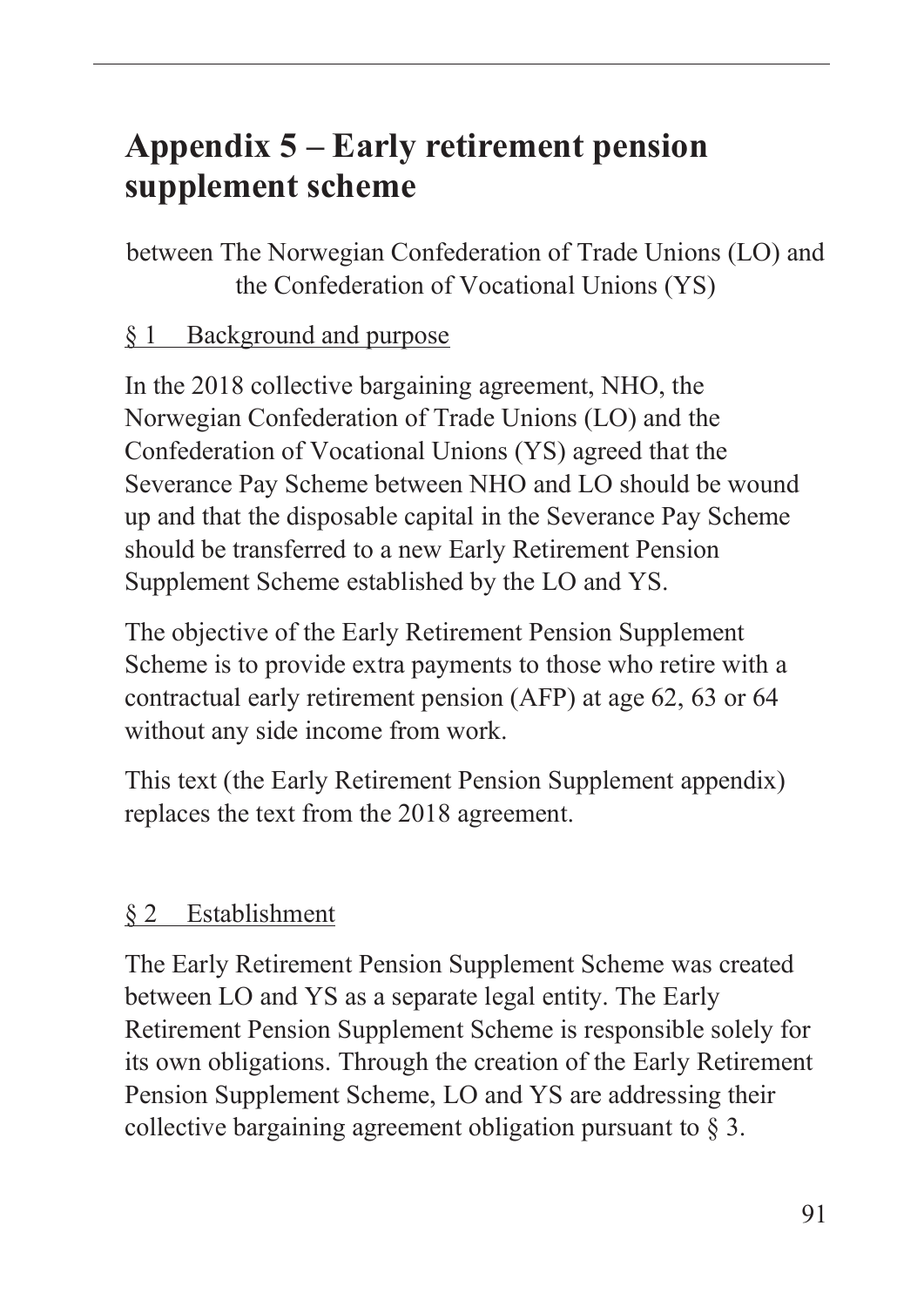LO and YS will agree on, within the framework of this appendix, the more detailed rights and obligations of the individual employee with respect to the Early Retirement Pension Supplement Scheme.

The code of regulations applicable at any point in time for early retirement pension supplements is available at the Web site of the Early Retirement Pension Supplement Scheme, see www.sliterordningen.no.

The Early Retirement Pension Supplement Scheme will be established with effect from 01.01.2019. The Early Retirement Pension Supplement Scheme may relinquish the administration in part or in full to the Joint Scheme for Early Retirement Pensions (AFP).

At the same point in time, the Severance Pay Scheme will be shut down for the granting of new disbursements and the premium obligations will cease. The Severance Pay Scheme will still exist until the obligations it has incurred up to 31.12.2018 are disbursed.

The Early Retirement Pension Supplement Scheme must inform NHO of those changes that are made to the code of regulations that are associated with the scheme.

## § 3 Collective bargaining agreements with Early Retirement Pension Supplement Scheme appendixes

92 LO and YS must include the Early Retirement Pension Supplement Scheme appendix in all collective bargaining agreements with AFP entered into with NHO. LO and YS must for all collective bargaining agreements with AFP they have with the Federation of Norwegian Enterprise (Virke), the Labour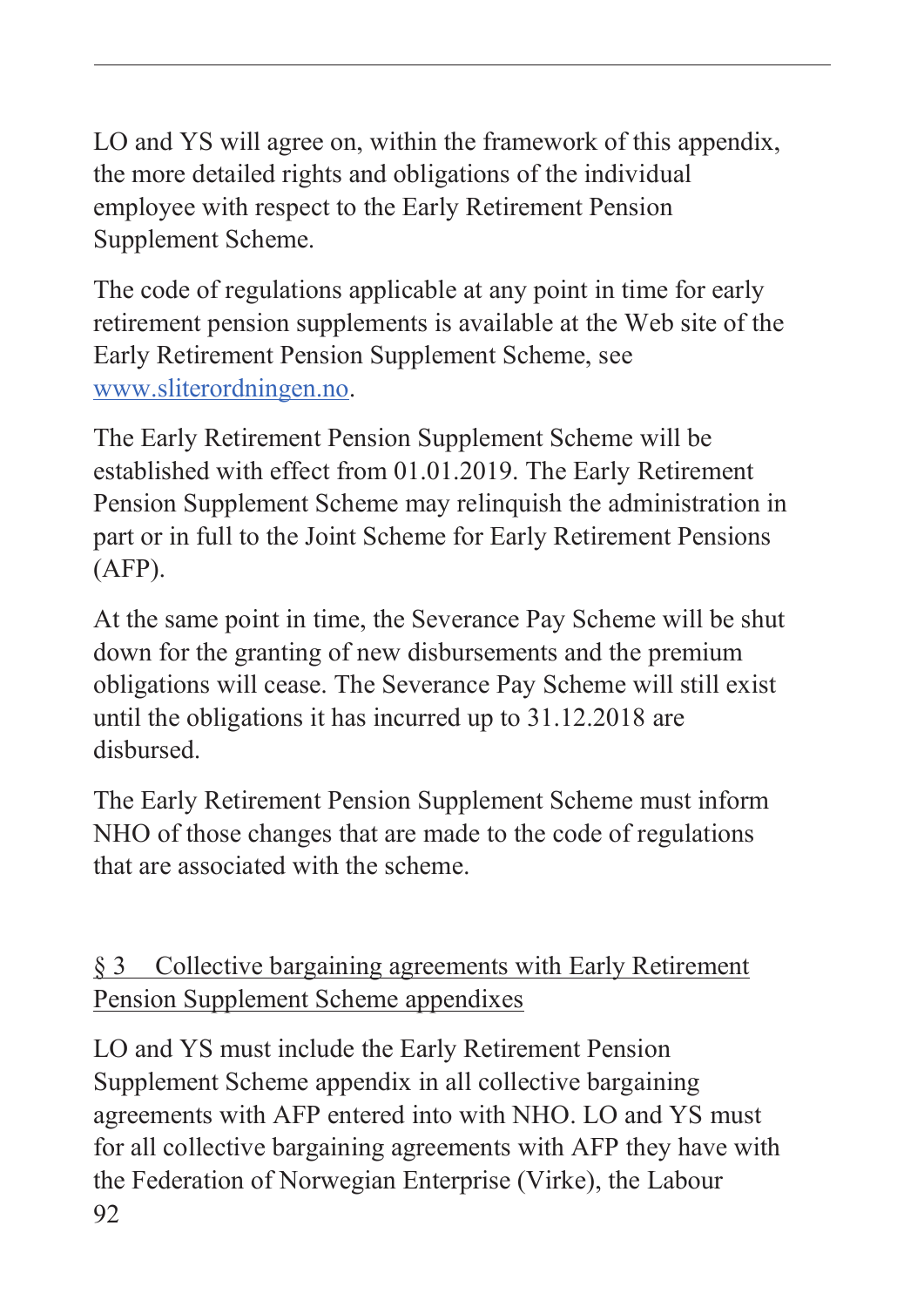Movement's Employer Association (AAF), the Cooperatives Employers' Organisation (SAMFO), the Employers' Association for Growth and Rehabilitation Companies (ASVL), the Glass and Façade Association of Norway (GF), the Norwegian Association of Heavy Equipment Contractors (MEF), the Norwegian Haulers Association (NLF), the Norwegian Shipowners' Association (NR.) and the Norwegian Association for Church Employers (KA) offer to incorporate the Early Retirement Pension Supplement Scheme appendix unaltered.

The Early Retirement Pension Supplement Scheme appendix may by consent from the Early Retirement Pension Supplement Scheme be incorporated unaltered into collective bargaining agreements between collective bargaining organisations other than those in the first paragraph, when the agreement is entered onto the AFP list. If the collective bargaining agreement had the AFP appendix as at 31.12.2018 then consent must be granted.

In the private sector, the LO and YS confederations must incorporate the Early Retirement Pension Supplement Scheme appendix unaltered into all direct agreements with AFP. This does not apply if another similar early pension retirement supplement scheme is already applicable at the company. Companies that by direct agreement have been associated with another early retirement pension supplement scheme may by direct agreement not be associated later with the Early Retirement Pension Supplement Scheme.

The exceptions for AFP coverage and association apply correspondingly for the Early Retirement Pension Supplement Scheme.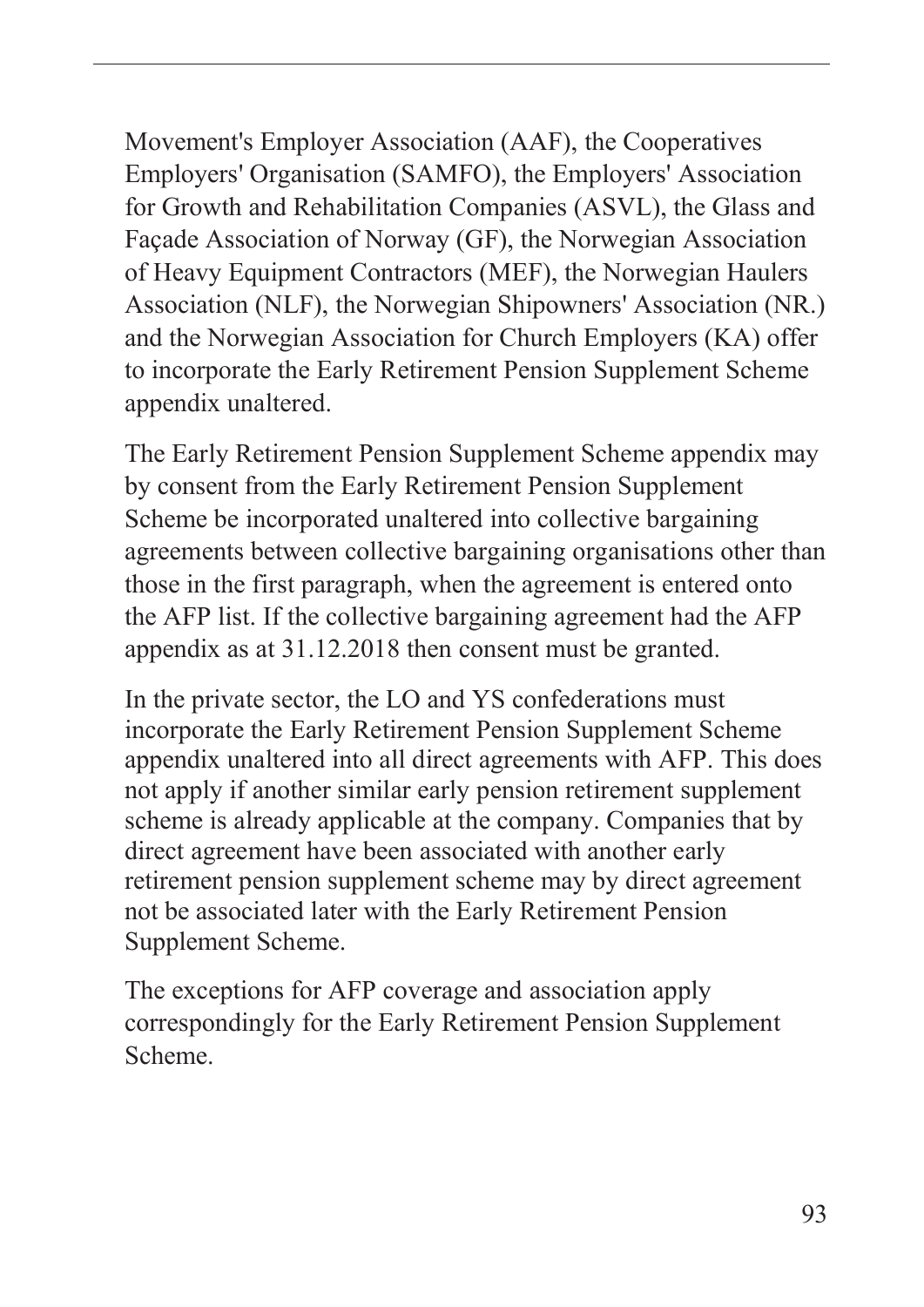### § 4 Individual requirements

Early retirement pension supplements are disbursed to employees born in 1957 or later, and are conditional upon the employee

- having been granted AFP from the Joint Scheme for earlyretirement pensions,
- having been employed at the withdrawal point in time for AFP at a company associated with the Early Retirement Pension Supplement Scheme, and
- having has an average income for the past three calendar years before receipt of the payment that does not exceed 7.1 G [basic national insurance amount].

After withdrawal of the early retirement pension supplement, a gross annual income of up to 15,000 NOK is permitted. A higher income involves the Early Retirement Pension Supplement being rescinded in its entirety, and that a new early retirement pension supplement cannot be granted.

The Early Retirement Pension Supplement Scheme may adopt rules concerning what is meant by average income and what is meant by gross annual income, as well as adjust the income limit of NOK 15,000.

For the rules applicable at any point in time concerning a right to an Early Retirement Pension Supplement, see the Early Retirement Pension Supplement Scheme's Web pages www.sliterordningen.no.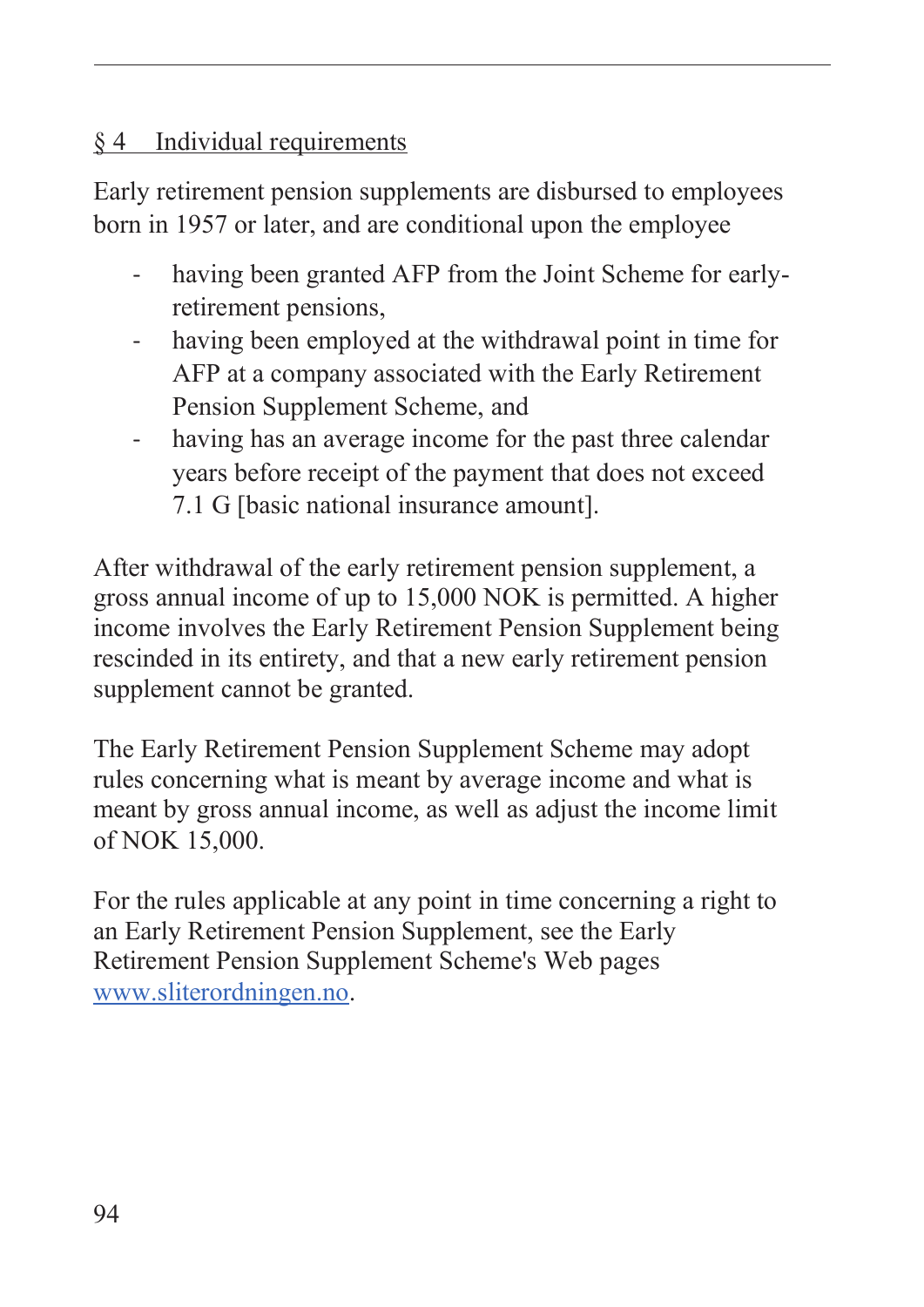### § 5 Benefits

Full benefits corresponds to 0.25 G (basic national insurance amount) per year for persons born in 1963 or later. The benefits are scaled as follows:

- For withdrawal upon turning age 62, full benefits are received.
- For withdrawal upon turning age 63, 2/3 of full benefits are received.
- For withdrawal upon turning age 64, 1/3 of full benefits are received.

For retirement after turning age 65, no benefits are granted.

Persons born in 1957 receive 1/7 of the benefits named in the first paragraph and those who are born later receive a further 1/7 of the benefits for each yearly cohort until the 1963 cohort.

The benefits cease upon death or upon turning 80 years of age.

The benefits are adjusted in the same manner as on-going disbursements from national insurance and AFP.

# § 6 Financing

The Early Retirement Pension Supplement Scheme is financed by capital that is transferred to the scheme from the Severance Pay Scheme, premiums from the companies and returns on the funds.

The companies must pay premiums from 01.01.2019 through and including 31.12.2023. The premium rates will be equal to the rates that applied for the Severance Pay Scheme as at 31/12/2018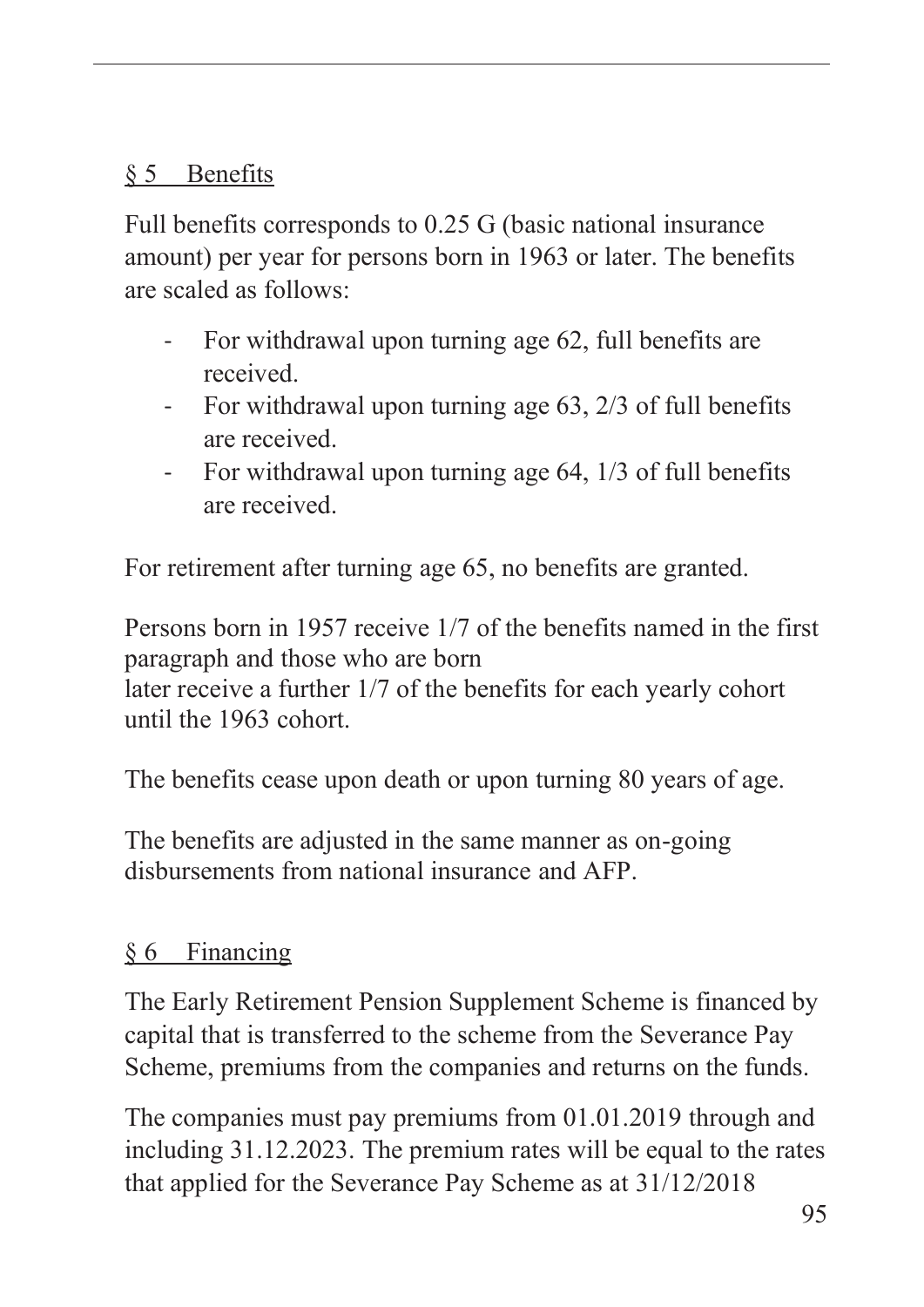Beginning on 01.01.2019, premiums will no longer accrue to the Severance Pay Scheme.

Premiums are calculated on the basis of the number of employees at the company who are encompassed by the Early Retirement Pension Supplement Scheme. Premium rates per month are:

| Working hours per week | Premium rates per month        |  |
|------------------------|--------------------------------|--|
|                        | $(13-67 \text{ years of age})$ |  |
| 0-19 hours             | NOK 12                         |  |
| 20-29 hours            | NOK 16                         |  |
| More than 30 hours     | NOK 20                         |  |

The Early Retirement Pension Supplement Scheme will establish more detailed rules on the calculation and collection of premiums. The parties are in agreement that the quarterly premium should be sought to be redone such that it is calculated on the basis of the number of employees at the end of each month in the preceding quarter.

The companies or NHO do not bear responsibility for the Early Retirement Pension Supplement Scheme's obligations.

### § 7 Changes and winding up

If the AFP scheme is changed and it has significance to the right to withdraw an early retirement pension supplement, then the Early Retirement Pension Supplement Scheme must assess necessary changes, including the requirement for a longer membership period in the Norwegian National Insurance.

LO and YS must evaluate the Early Retirement Pension Supplement Scheme on an on-going basis and assess the scheme's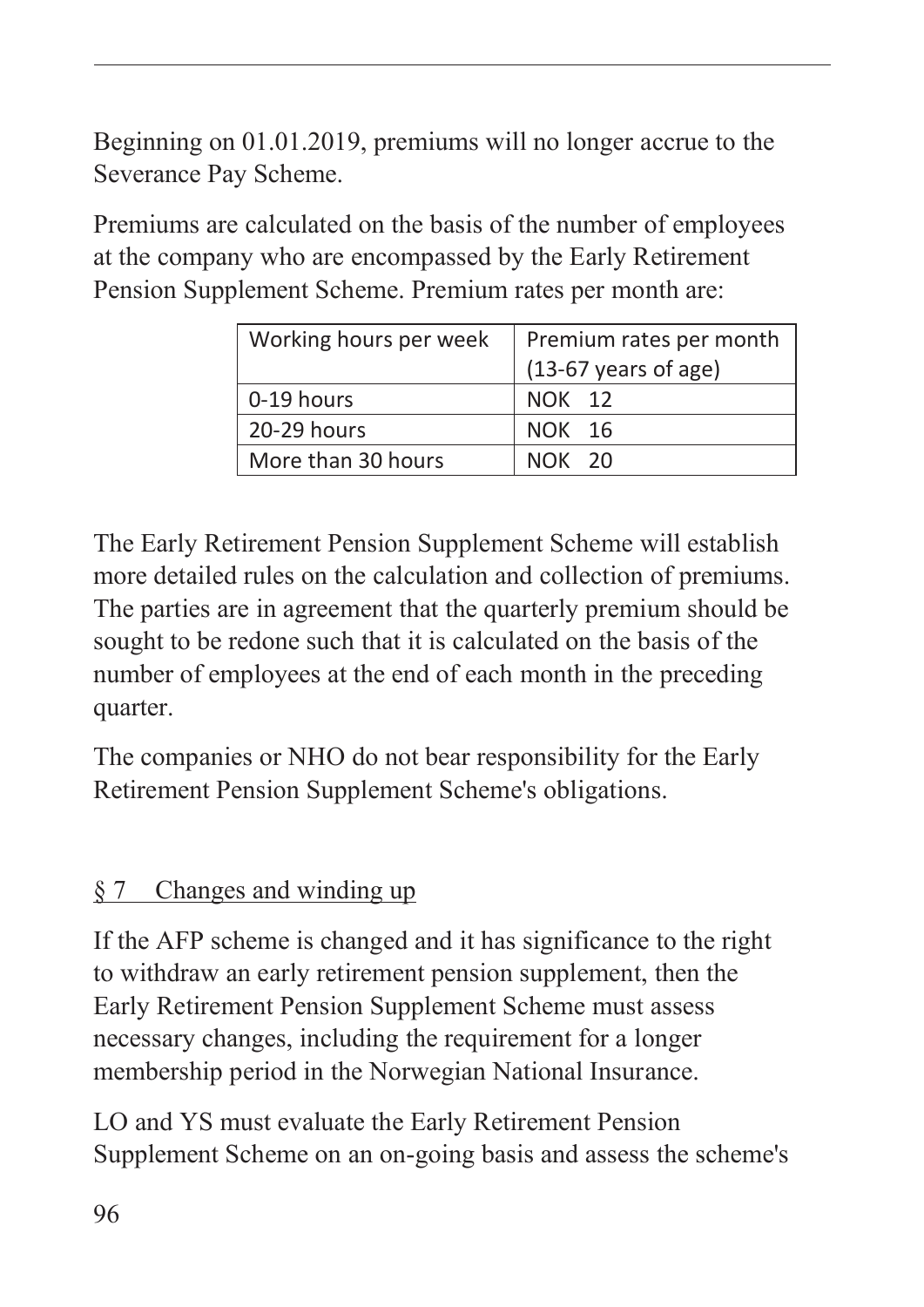financial sustainability. If it should turn out to be necessary to address the solidity of the Early Retirement Pension Supplement Scheme, LO and YS may by agreement between themselves undertake necessary changes that deviate from the appendix's provisions concerning the right to benefits and the magnitude of the benefits.

From the point in time that the finances dictate that the scheme should not be subjected to further obligations, LO and YS may decide that new early retirement pension supplements will no longer be granted.

The Early Retirement Pension Supplement Scheme will be wound up after its last disbursement of an early retirement pension supplement.

Means that remain after all obligations have been covered will be returned to those who were parties in the Severance Pay Scheme (NHO and LO) and be used for related purposes determined jointly by these parties. It is a precondition that NHO and LO, in consultation with YS, determine solutions concerning the use of funds that take into proportionate consideration that other collective bargaining areas have also contributed to the finances of the Severance Pay Scheme and the Early Retirement Pension Supplement Scheme.

If the agreement between LO and YS is terminated pursuant to  $\S$ 2, second paragraph, then the preceding paragraph applies correspondingly.

Oslo, 01 April 2019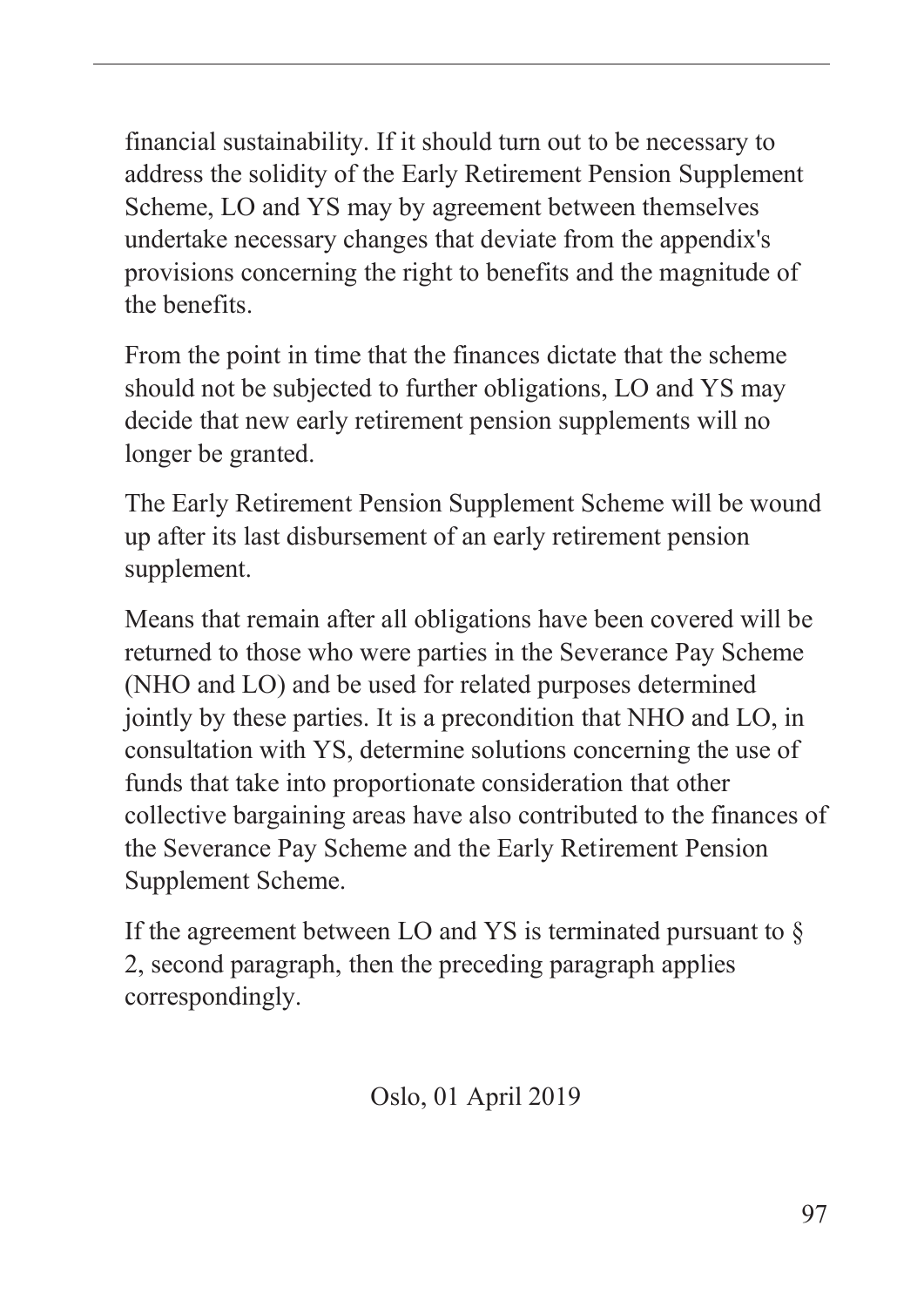# **Appendix 6 – Agreement on an Education and Development Scheme, LO/NHO**

#### AGREEMENT

on an Education and Development Scheme established by The Confederation of Norwegian Enterprise (NHO) The Norwegian Confederation of Trade Unions (LO)

(Last amended in 2011)

#### **§ 1**

#### **Object**

The object of the scheme is to implement or support measures to promote education and development in Norwegian working life.

#### **§ 2**

#### **Instruments**

Education and development measures, including courses and schooling, shall in part be designed to:

1. provide modern training for shop stewards, with special emphasis on productivity, the environment, economics and cooperation issues,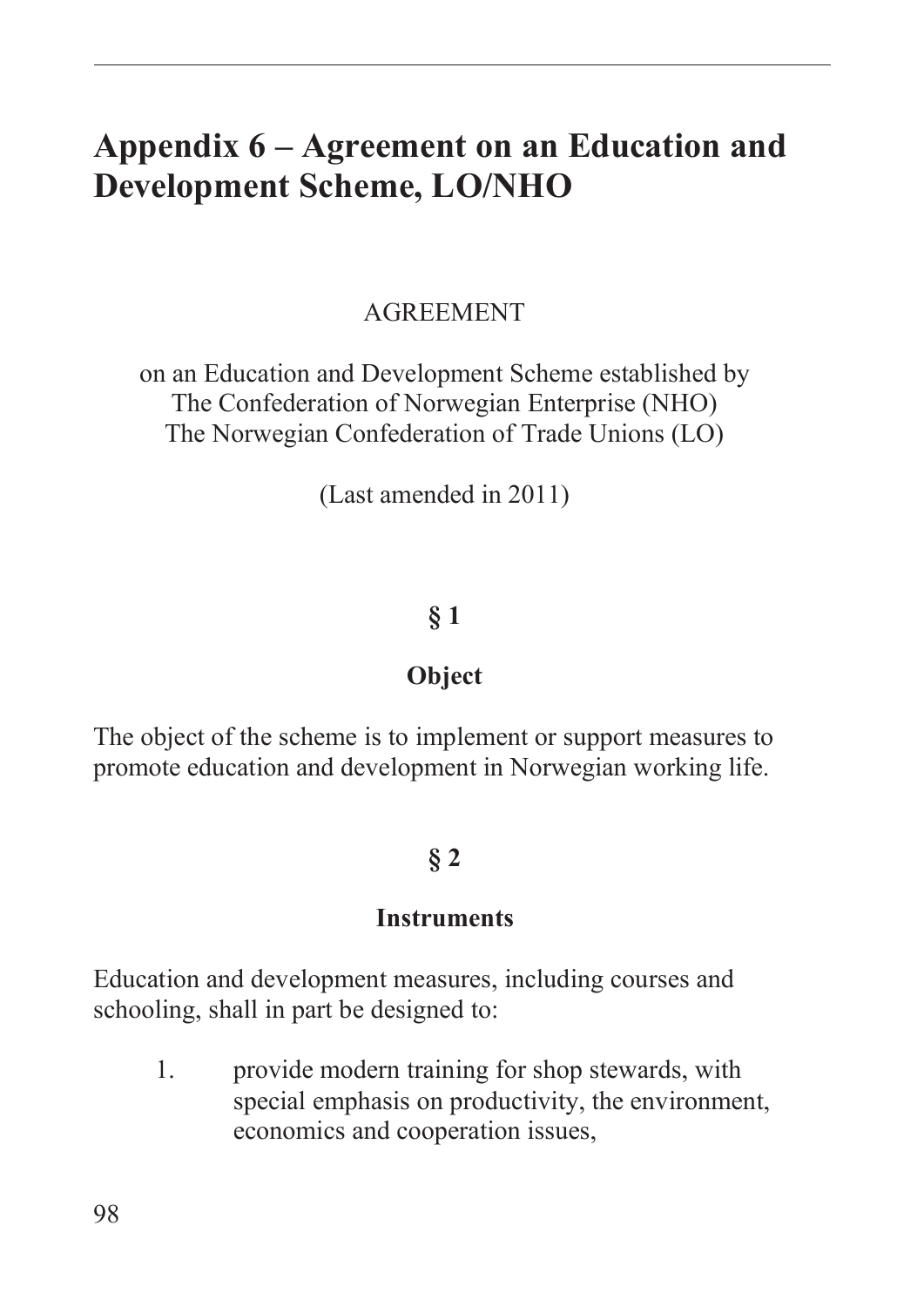- 2. provide training for management personnel and employees in the same fields as mentioned under item 1,
- 3. prepare, organise and develop training measures,
- 4. contribute through various measures to the creation of greater economic value, and
- 5. promotion of good cooperation within the individual enterprises.

## **§ 3**

#### **Financing**

A simplified model for collecting funds has been established in which the number of employees who are to be included for the purpose of calculating premium is determined from information given by the enterprise to the National Insurance Employer/Employee Register, divided up as follows:

| Group 1: From 4 up to 20 hours weekly  |
|----------------------------------------|
| Group 2: From 20 up to 30 hours weekly |
| Group 3: From 30 hours weekly or more  |

The enterprises pay premiums on a quarterly basis in arrears in accordance with the following monthly rates.

| Group 1: | <b>NOK17</b> |    |
|----------|--------------|----|
| Group 2: | 11           | 27 |
| Group 3: | "            | 46 |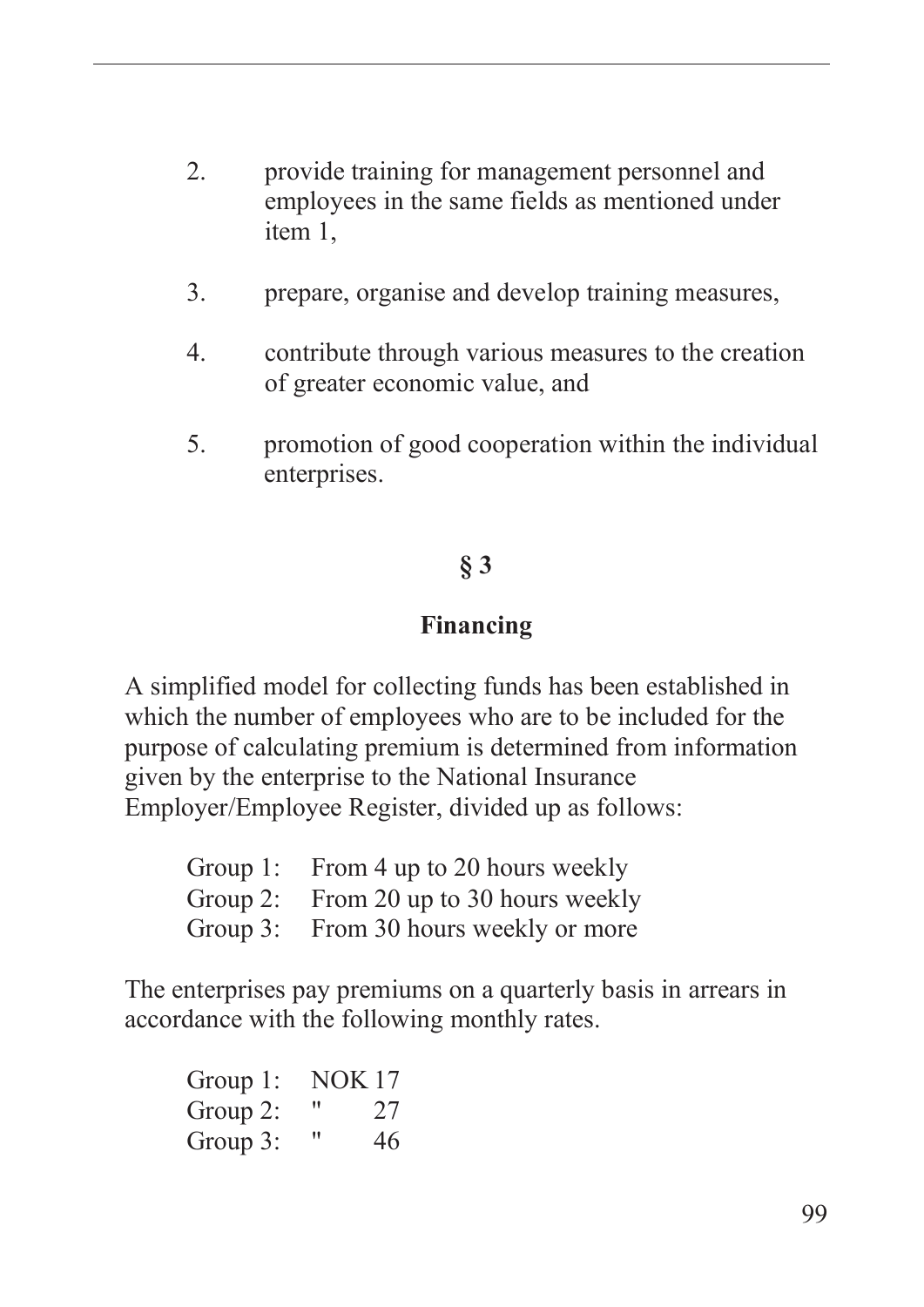Employees that are covered by the Basic Agreement between LO and NHO for workers are obligated, as part of the financing scheme, to pay NOK 3.25 per week.

The amounts may be adjusted by the LO Secretariat and NHO's executive committee on the recommendation of the Board of the Scheme, see § 5.

#### **§ 4**

#### **Collection of premiums**

The premium referred to in § 3 shall be paid quarterly to the Joint Office for the LO/NHO Schemes. The premium paid shall cover the enterprise's aggregate commitments to all Education and Development schemes.

#### **§ 5**

#### **Administration**

The Scheme is to be managed by a board having six members, three appointed by each party. The position of chairman alternates between the Norwegian Confederation of Trade Unions (LO) and the Confederation of Norwegian Enterprise (NHO) for a period of one year at a time.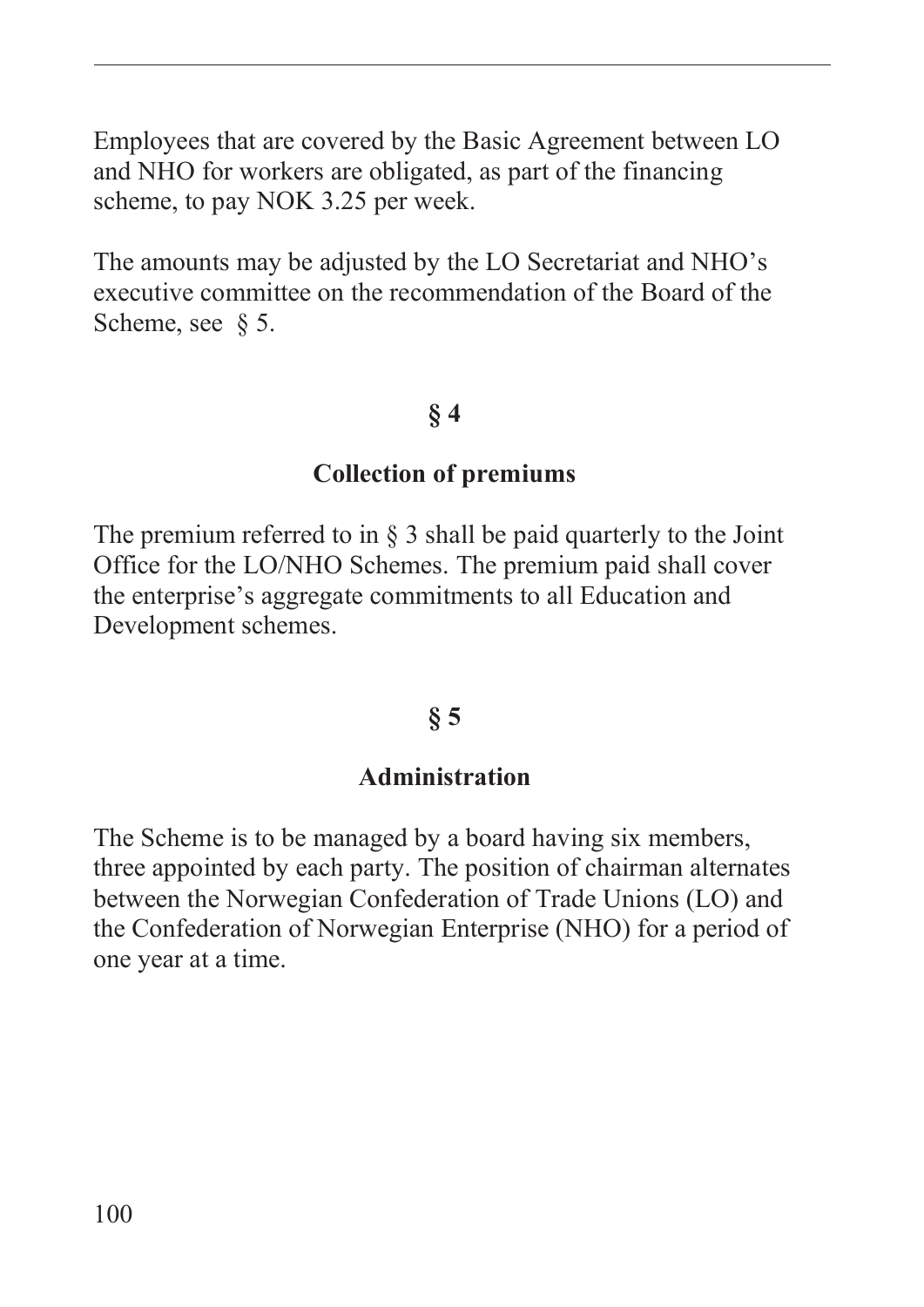#### **Application and distribution of the funds**

Each year the board of the Scheme shall determine the amounts to be set aside in advance for joint purposes worthy of support. The other Scheme funds shall be managed – one half by each – by a special committee appointed by each of the two central organisations. Special by-laws shall be drawn up for the activities of these committees.

NHO and LO shall each keep the other informed concerning the plans these special committees have for use of the funds and the measures that have been implemented.

All enterprises that contribute to the Scheme shall, in accordance with rules to be determined, be entitled to participate in measures financed by the Scheme.

# **§ 7**

#### **Accounts and annual report**

The financial year for the Scheme shall be the calendar year. Annual accounts shall be drawn up at the end of each financial year and shall be audited by a state-authorised public accountant. The accounts shall be sent to LO and NHO together with the annual report.

#### **§ 8 Dissolution**

If the Scheme is dissolved, its assets shall pass to NHO and LO, so that each organisation receives the amount over which it had rights of disposition pursuant to section 6 of this agreement.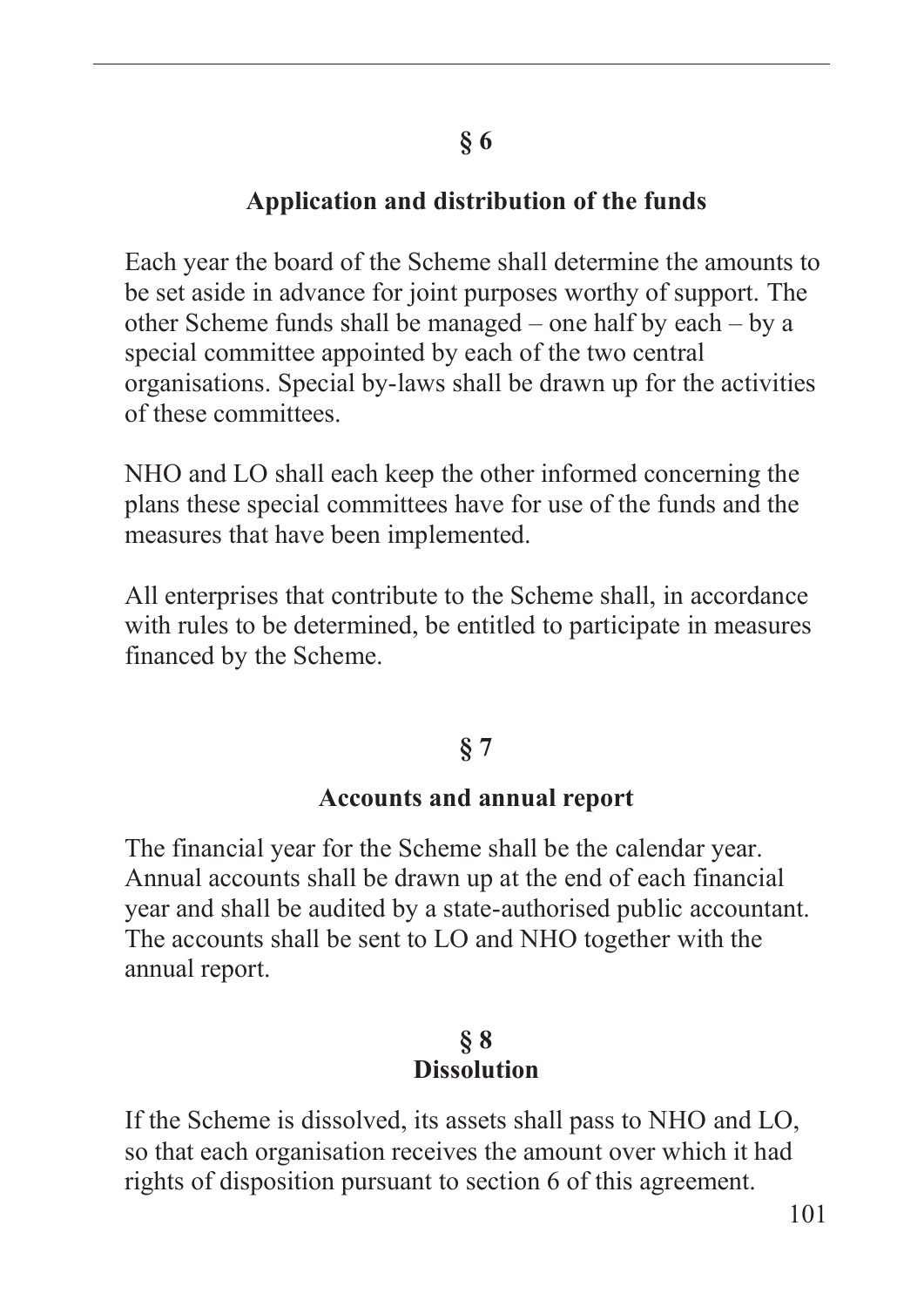Remaining funds to be used in accordance with section 2 of this agreement.

#### **§ 9**

#### **Entry into force**

This Agreement enters into force on 1 October 1970 and shall apply until the first ordinary collective wage revision after expiry of the Basic Agreement. The agreement shall thereafter follow the ordinary collective wage agreement periods with any revisions in connection with the spring bargaining.

Notes:

The NHO representatives on the Board stated that it was assumed that the same agreement would be made with organisations outside LO with which collective wage agreements were made, corresponding to those with unions in LO. In this connection it will be necessary to discuss the practical implementation in greater detail with regard to collecting fees as well as the distribution of the funds.

These organisations are comprised under § 7 of the agreement between LO and NHO.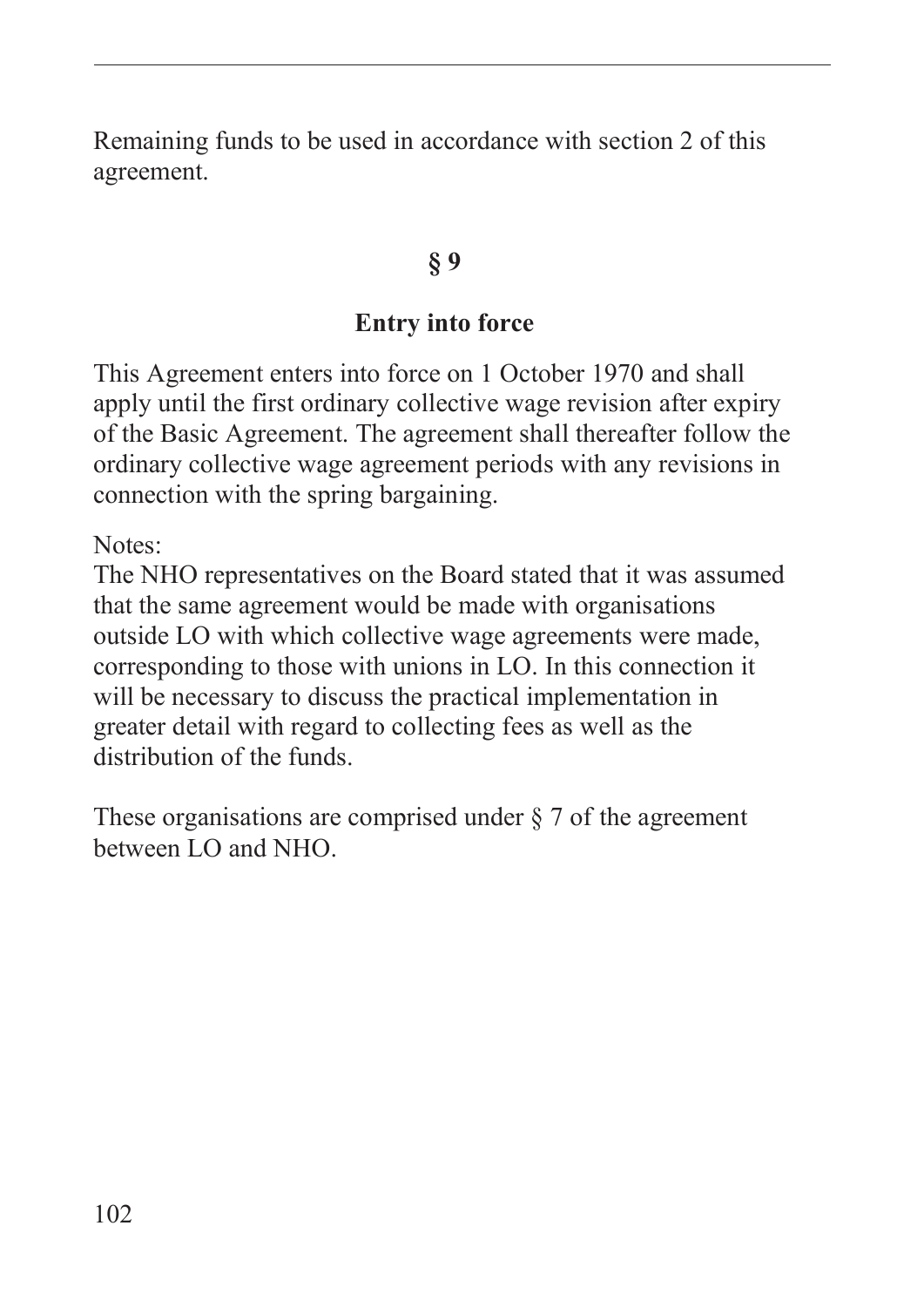# **Appendix 7 – Collective agreement on pensions (AFP), LO/NHO**

# Agreement on a new AFP scheme

#### **I Introduction**

The early retirement pension scheme (AFP) was established in connection with the 1988 wage settlement. For the purpose of giving employees of enterprises bound by the collective wage agreements, an opportunity of early retirement – on certain conditions – before reaching the national insurance retirement age.

The Storting decision regarding a new national insurance pension system from 2010 (postponed to 2011), presupposed that other parts of the pension system would be adapted to the new national insurance system.

Against this background LO and NHO, in the 2008 collective agreement, agreed that the existing AFP scheme should be replaced by a new AFP scheme adapted to the rules of the new national insurance retirement system.

The parties have accepted the Government's standpoint that AFP should continue in the form of a neutral, lifelong addition to the national insurance retirement pension. Initially this can be taken out from the age of 62 at the retiree's option. The monthly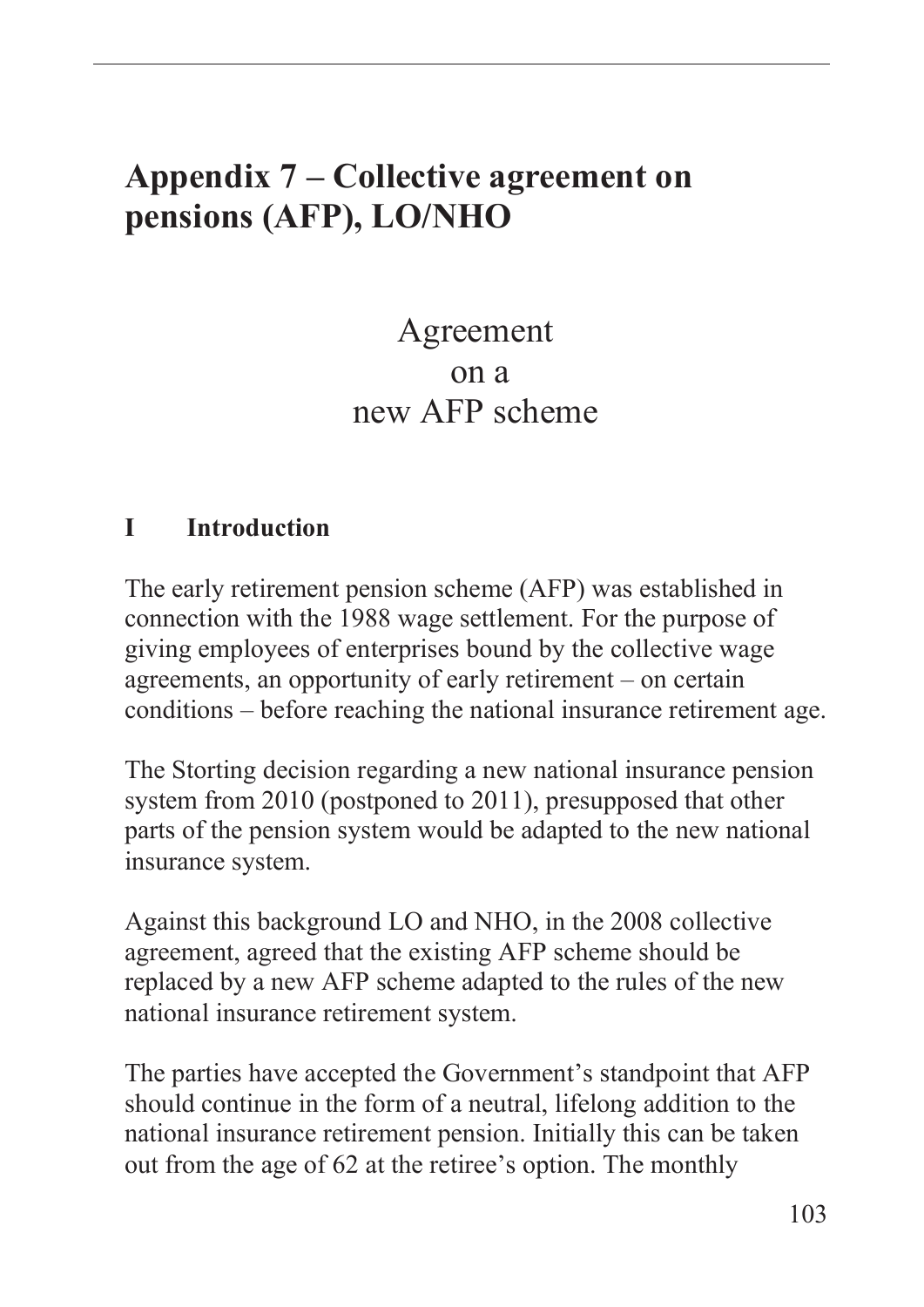payments will be reduced if the pension is taken out early and will increase the later it is taken out. The new AFP scheme can be combined with earned income without the AFP pension being reduced. With this system, AFP, combined with the new national insurance retirement system, will contribute towards achieving the principal aims of the pension reform.

The State will make periodical contributions to the AFP scheme for employees/retirees that correspond to one-half of the employer's contributions, excluding outlay for the compensation allowance that is fully financed by the State.

# **II By-laws**

This agreement does not regulate all details of the conditions, rights and duties connected with AFP. These are determined through the by-laws for the scheme, which are adopted by the Joint Scheme for Collective Agreement Pensions (AFP) and are approved by the Ministry of Labour pursuant to the Act of 2010 relating to the contribution scheme.

These by-laws contain detailed rules for both the original and the new AFP scheme. The enterprises concerned must at all times keep themselves updated regarding the duties of the enterprise. The by-laws also contain some special rules that may result in certain employees not being entitled to AFP.

The by-laws that are in force at any given time can be found at www.nyafp.no.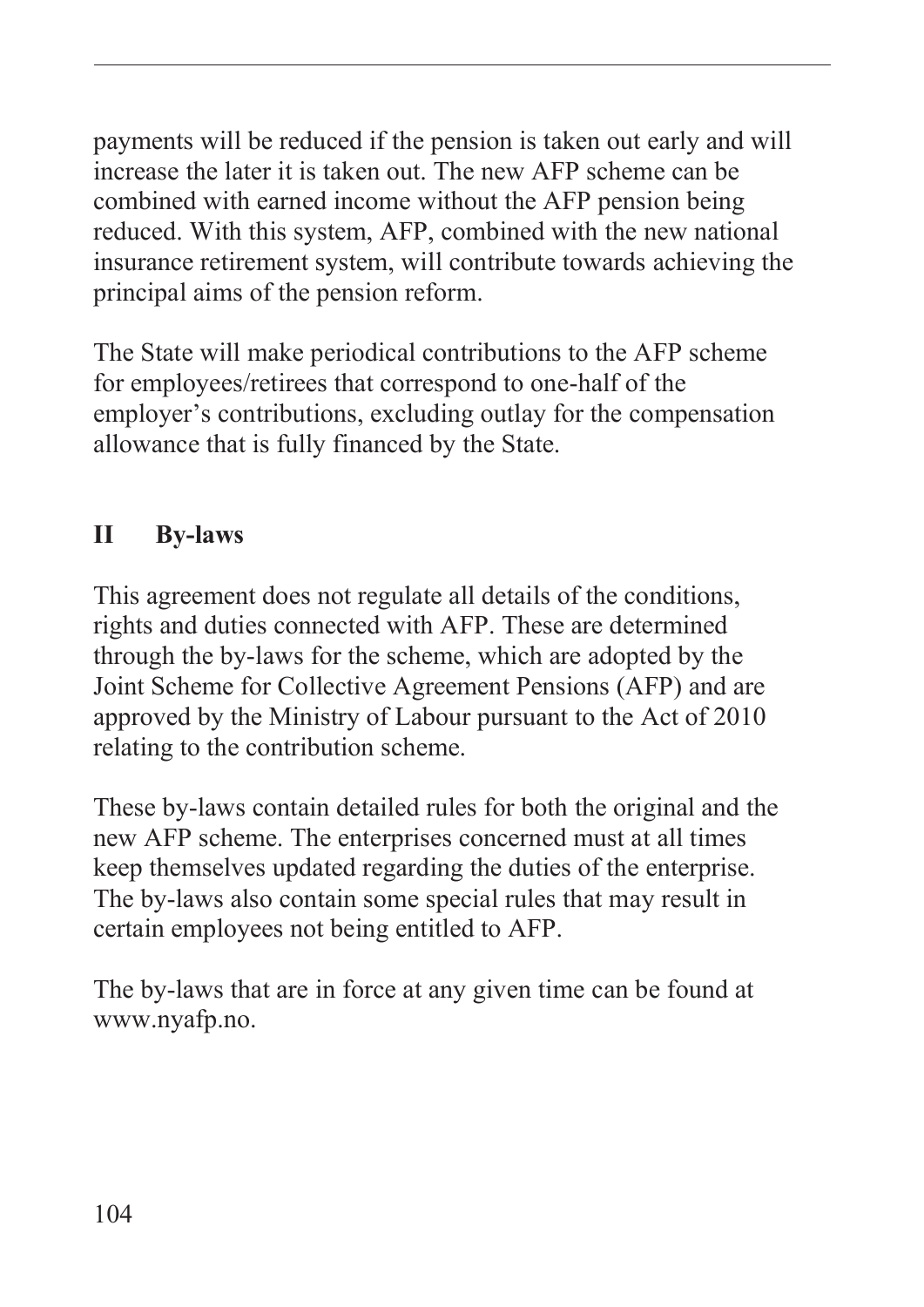### **III Original AFP scheme**

The original AFP will be paid to employees who have filed an application for such a pension by 31 December 2010 when they satisfy the conditions that apply on the date of implementation. The last implementation date for original AFP is 1 December 2010. The original AFP will run until the month in which the retiree turns 67.

Those who have started to take out original AFP (wholly or in part), may not later claim to take out the new AFP.

## **IV New AFP scheme**

New AFP will be paid to employees born in 1944 or later who have been granted AFP from an implementation date of 1 January 2011 or later. The system is established as a joint scheme in the private sector.

Before reaching the age of 70 the new AFP must be taken out with the national insurance retirement pension.

### **V. Conditions for entitlement to new AFP (main points, see also the by-laws)**

To be entitled to the new AFP pension the employee must, at the time of taking out the pension and for the last three consecutive previous years, be a genuine employee of an enterprise that belongs to the scheme.

In addition, the employee must, on the implementation date, have a pension-earning income that calculated as annual income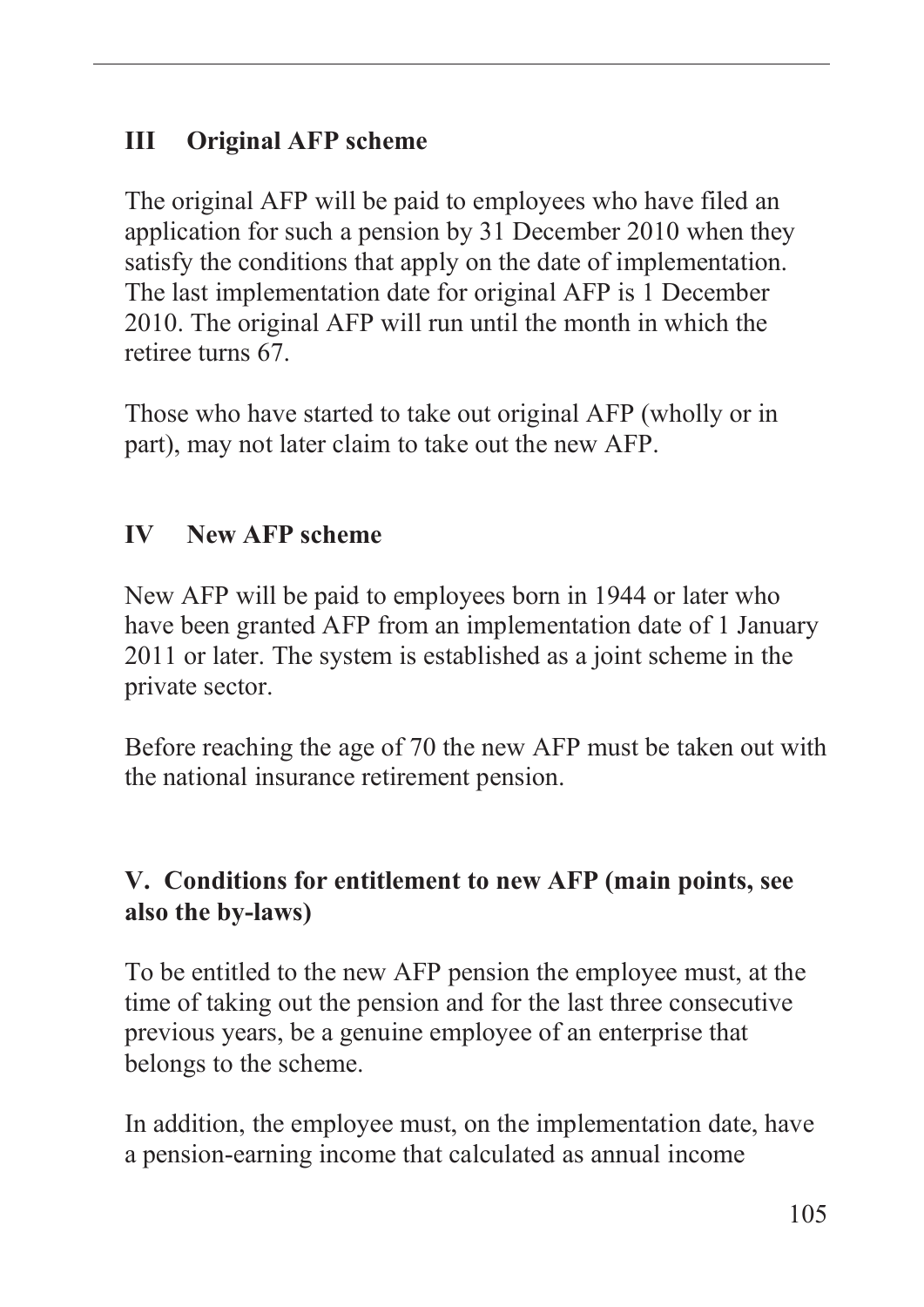exceeds the current basic national insurance amount in the preceding income year.

Furthermore an employee born in 1955 or later must, for at least 7 of the last 9 years before turning 62 (the seniority period), belonged to the scheme in employment with one or more enterprises that were members of the Joint Scheme during that seniority period. For employees born in the period 1944 to 1951, the seniority requirement is 3 of the last 5 years. For employees born in the period 1952 to 1954, both of these figures shall be increased by one year for each year they were born after 1951. The employment during the seniority period must have been the employee's main employment and must have given the employee an income that is higher than the employee's other income.

See also the by-laws (www.nyafp.no) concerning special rules relating to fractions of positions, sick leave, lay-offs, leave of absence, employer's bankruptcy, other income, other pension paid from other employment, redundancy pay, ownership interests in the enterprise, ownership interests in other enterprises, etc.

Employees who have a lower retirement age or age limit than 62, cannot belong to the scheme.

### **VI. Level of pensions in the new AFP scheme**

AFP is calculated as 0.314% of the annual pension-earning income through to and including the calendar year in which the employee turns 61 years of age and up to an upper limit of 7.1 G. Pension-earning income is determined in the same way as when calculating pension income in the national insurance retirement scheme.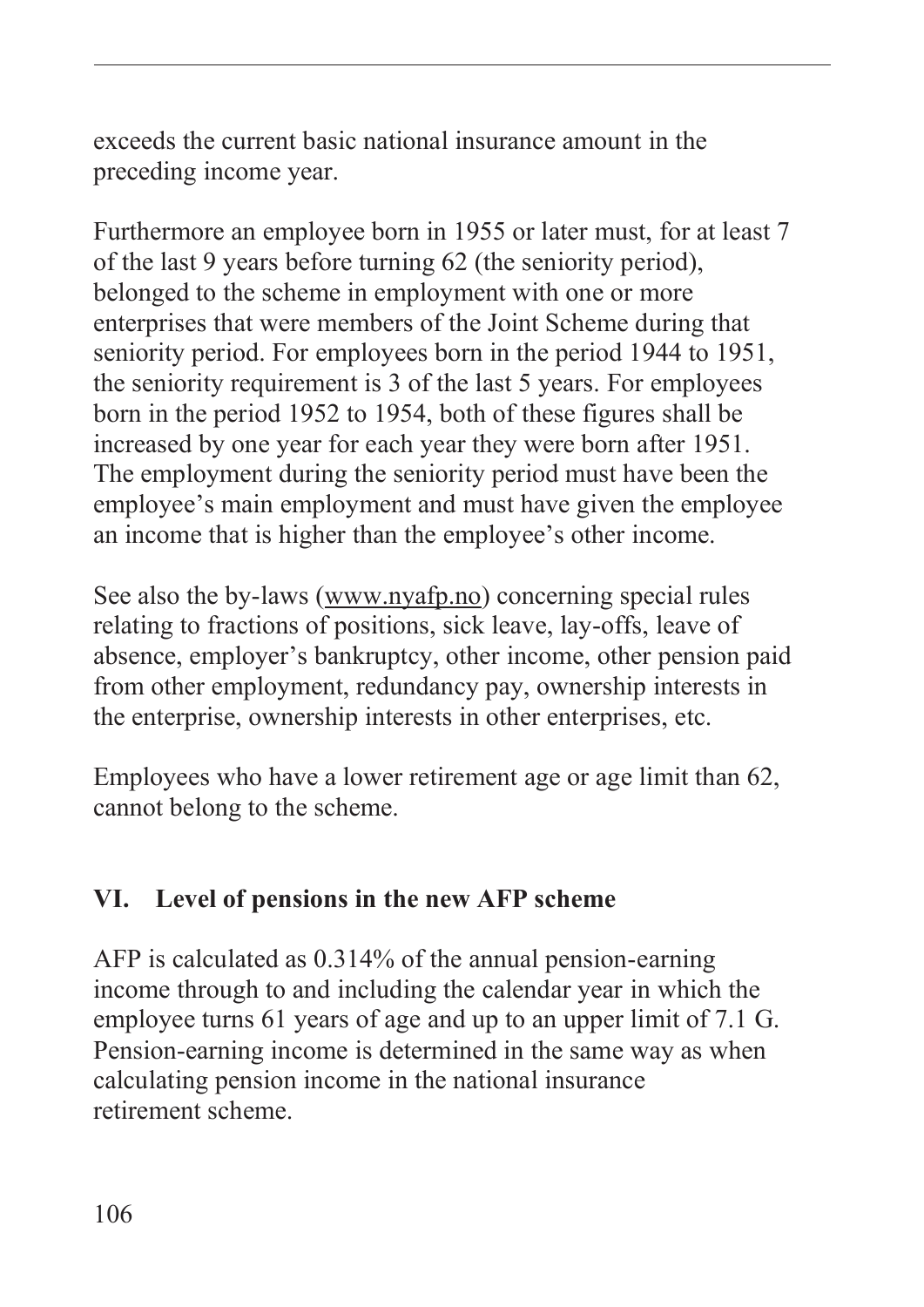AFP will be paid out as a lifelong addition to the retirement pension.

AFP is so designed that it increases when taken out later, but will not increase any more if taken out after the age of 70. For calculating AFP, the same life expectancy adjustments will be made as for national insurance retirement pensions.

Earned income may be combined with AFP and national insurance pension without either of them being reduced.

AFP will be regulated in the same way as income pension in the new national insurance retirement pension both during earning and payment.

#### **VII. The new AFP scheme will be financed as follows:**

The costs of AFP will be financed by the enterprises, or parts of the enterprises, that are or were members of the Joint Scheme, and in addition the State will make a contribution relating to the individual retiree.

The State will contribute to AFP. The rules in Act No. 110 of 23 December 1988 will apply until 31 December 2010, and the rules of the AFP Contributions Act will apply from 1 January 2011.

A compensatory addition to new AFP will be paid entirely by the **State** 

The enterprises will pay premium to the Joint Scheme to cover that part of the costs that is not covered by the State's contribution. Further rules concerning payment of premium are given in the by-laws for the Joint Scheme for early-retirement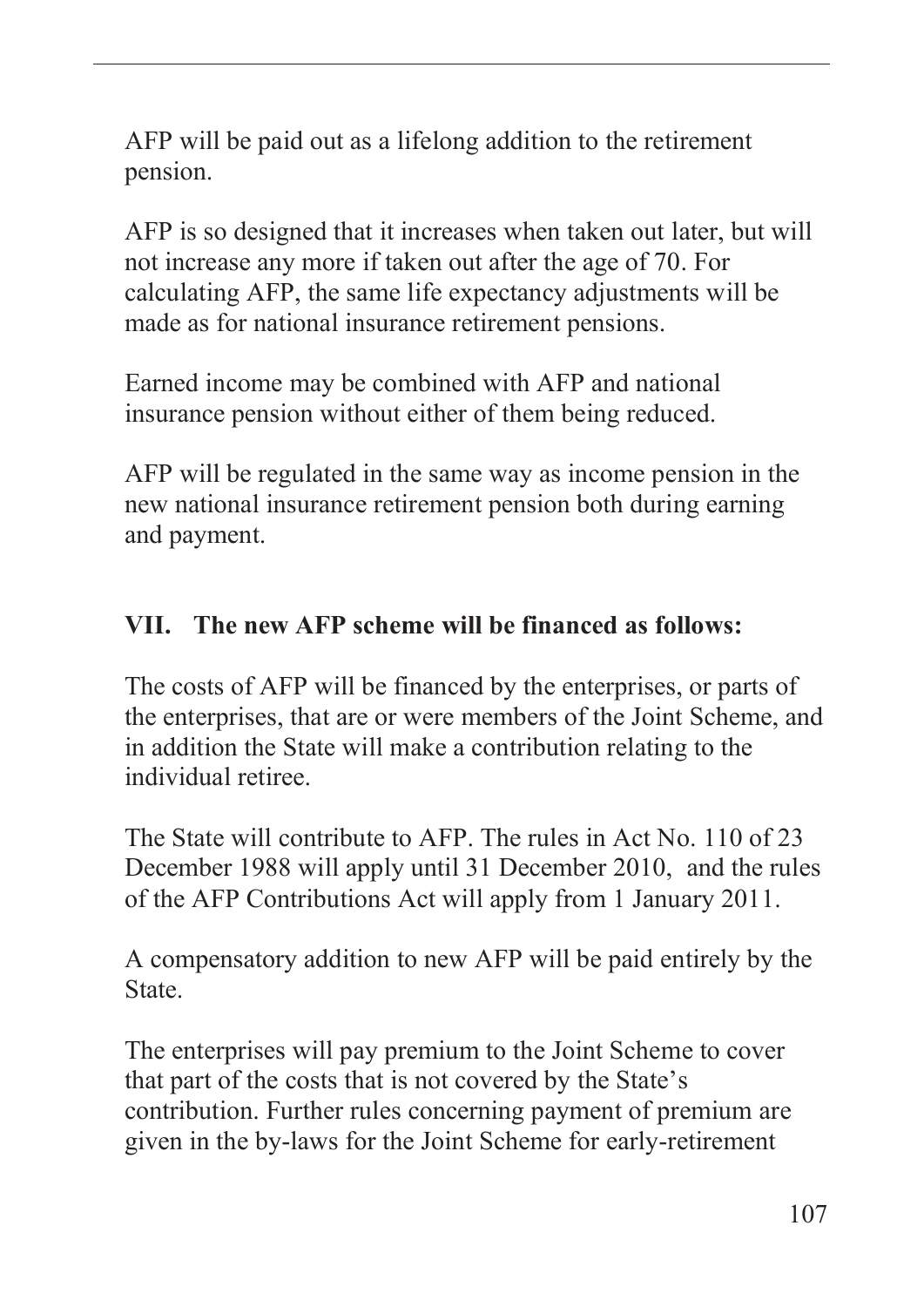pensions (AFP) and in resolutions adopted by the Board of the Joint Scheme.

In the period 2011 to 2015, both years included, some people will still be receiving the original AFP and during that period enterprises that belonged to the original AFP scheme will have to pay premium to that scheme, and also own contributions for their employees who have taken out original AFP. The premium and own contributions will be determined by the Board of the Joint Scheme.

For the new AFP, the enterprises must pay a premium for the employees and others who have received pay and other remuneration that is reported under code 111-A in the Tax Directorate's list of codes. The premium rates will be determined by the Board of the Joint Scheme. The premium shall be a percentage of the total payments from the enterprise according to the reports returned by the enterprise under code 111-A. The enterprise shall pay premium only for that part of the payments to the individual employee in the preceding income year that is between 1 and 7.1 times the average basic amount.

Premium shall be paid for years up to and including the year in which the member of the scheme turns 61 years of age. Premium shall be paid in quarterly.

#### **VIII.**

In addition to the enterprises who are members of NHO for whom the Wage Agreement is binding, this present agreement applies also to enterprises who are not members of NHO, but have wage agreements with federations that are affiliated with LO or YS.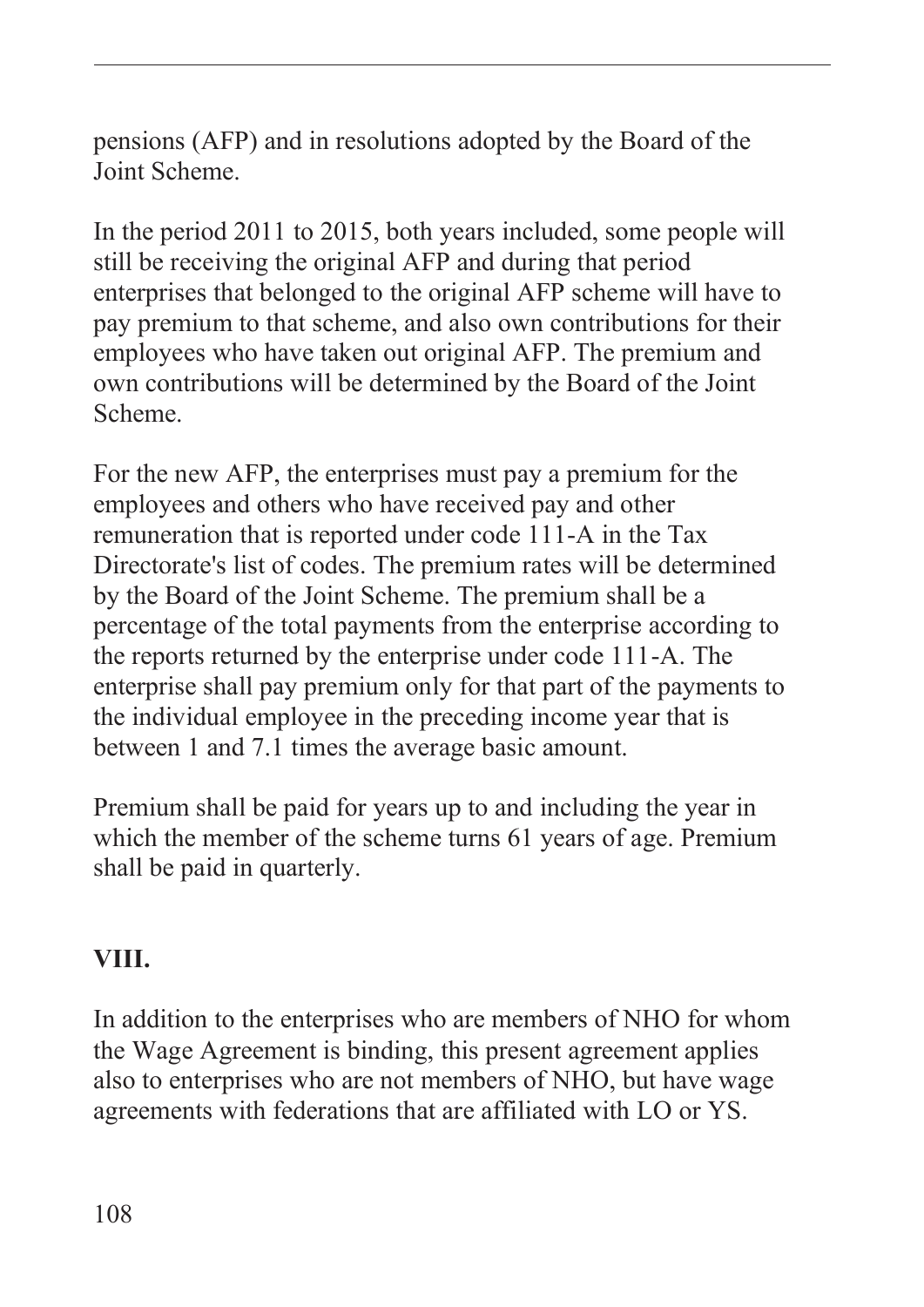# **Appendix 8 – Holidays etc.**

### **Introduction**

One of the principal tasks before the parties is to improve the competitive ability of the enterprises. Therefore, when introducing more leisure time, it is a definite condition that the enterprises must be allowed possibilities of compensating for the ensuing competitive disadvantages through greater flexibility. The employees on their part will also have different needs for differentiated systems of working hours, depending on their different phases in life, working and home situations, etc. Greater flexibility combined with the fifth holiday week should contribute towards less absence on sick leave and greater productivity.

## **A. Flexibility**

The following provisions shall be inserted in all agreements:

- a) "Whenever the local parties so agree, company-adapted systems that do not conform with the collective agreement rules regarding working hours and remuneration for same, may be adopted on a trial basis. Such systems must be submitted to the union and the national association for approval."
- b) "Time worked may be calculated on the basis of average time in accordance with the rules of  $\S$  10-5 of the Working Environment Act (Norway). The parties to the collective wage agreement may contribute towards establishment of such agreements."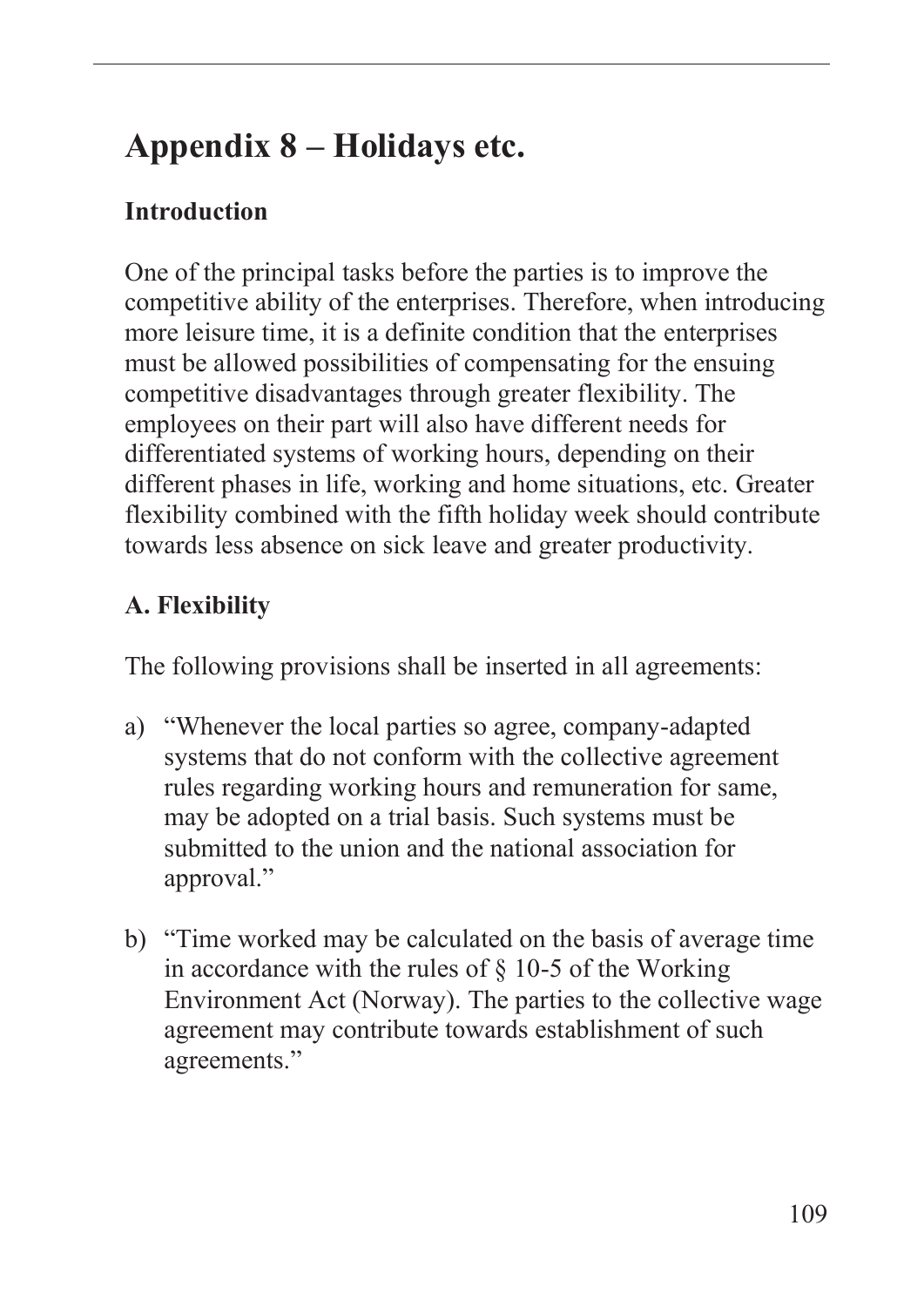c) "Individual needs may exist for differentiated working hours systems, leisure time, etc. Such systems may be agreed upon with the individual employee or the shop steward, for example in the form of calculated average working hours or a time account system. Agreements made with the shop stewards will take precedence over individual agreements."

## **B. Collective Agreement Holiday Rules**

1. The extended holiday of 5 working days, see Holidays Act, § 15, is advanced by introducing the remaining part as a collective agreement arrangement included as an appendix to all collective agreements.

The extra holiday of 6 working days for employees over 60 years of age, is retained, see Holidays Act, § 5, subsections 1 and 2.

Employees may claim five working days off each calendar year, see Holidays Act, § 5, subsection 4. If the collective agreement holiday is divided up, the employee may claim only so many days off as he/she would normally work in the course of a week.

If the authorities decide to implement the remaining part of the fifth holiday week, these days shall be deducted from the collective agreement arrangement.

2. The remaining part of the fifth holiday week shall be phased in by taking two days in 2001 and the others in 2002.

Holiday pay shall be calculated in accordance with the Holidays Act, § 10.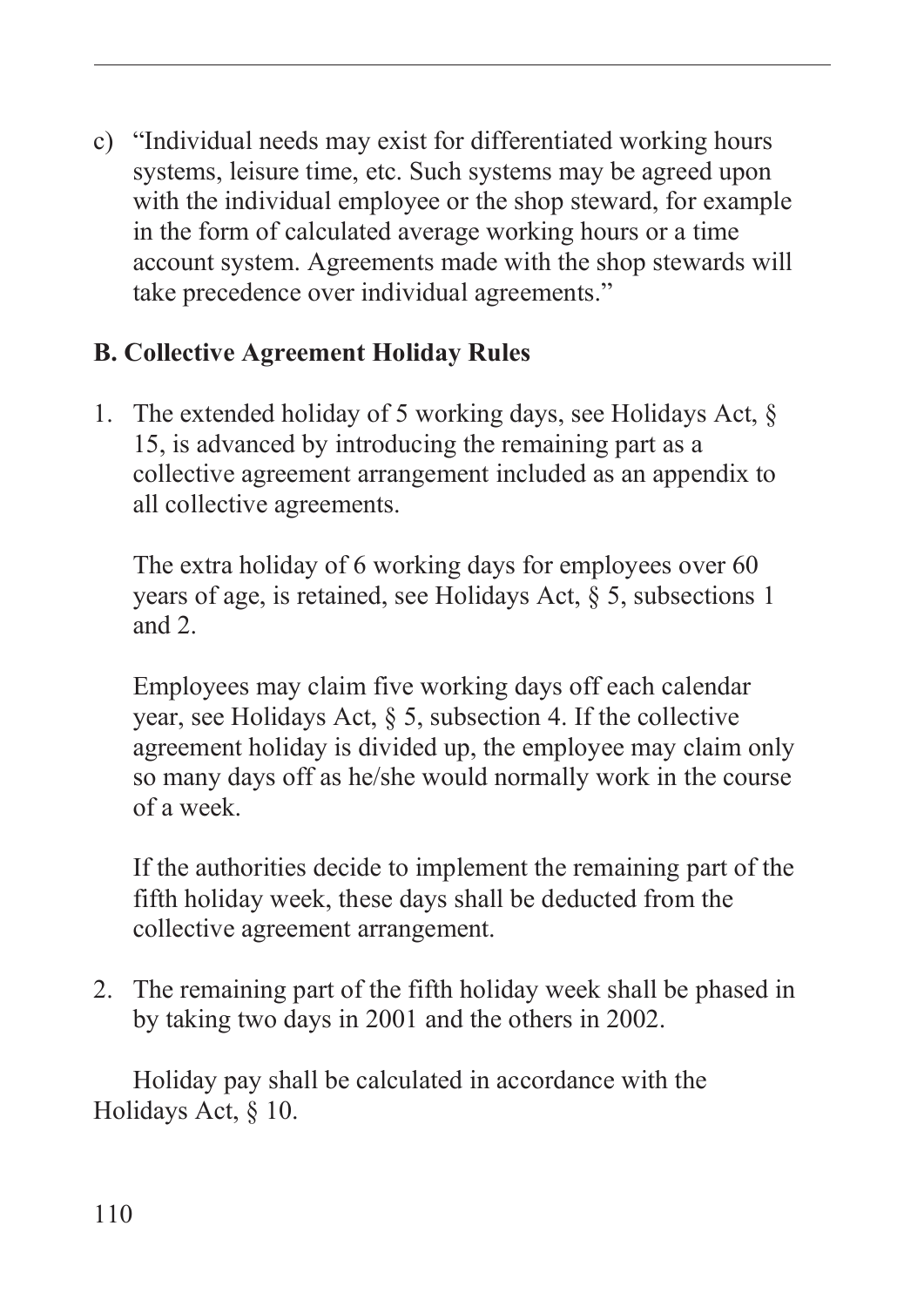When the fifth holiday week is implemented, the ordinary percentage for holiday pay shall be 12% of the basis for holiday pay, see Holidays Act,  $\S$  10, subsections 2 and 3.

The increase is made by altering the percentage for the holiday-earning year as follows:

2000 will be set at 11.1% 2001 will be set at 12.1%

If the authorities decide to increase the number of holiday days in the Holidays Act, it is the parties' intention that the above figures shall apply as holiday pay for the corresponding periods.

3. The employer determines the time at which the collective agreement holiday shall be taken after discussing this with the shop steward or the individual employee at the same time as determining the time of the ordinary holiday.

The employee is entitled to be notified of the time of the collective agreement portion of the holiday as early as possible and not later than two months before the holiday is to be taken, unless special circumstances prevent this.

4. The employee is entitled to time off for holiday pursuant to this provision, regardless of whether he/she has earned holiday pay.

If the enterprise shuts down wholly or partly in connection with the holidays, all employees affected by the shut-down may be required to take holiday for that same length of time regardless of the earned holiday pay.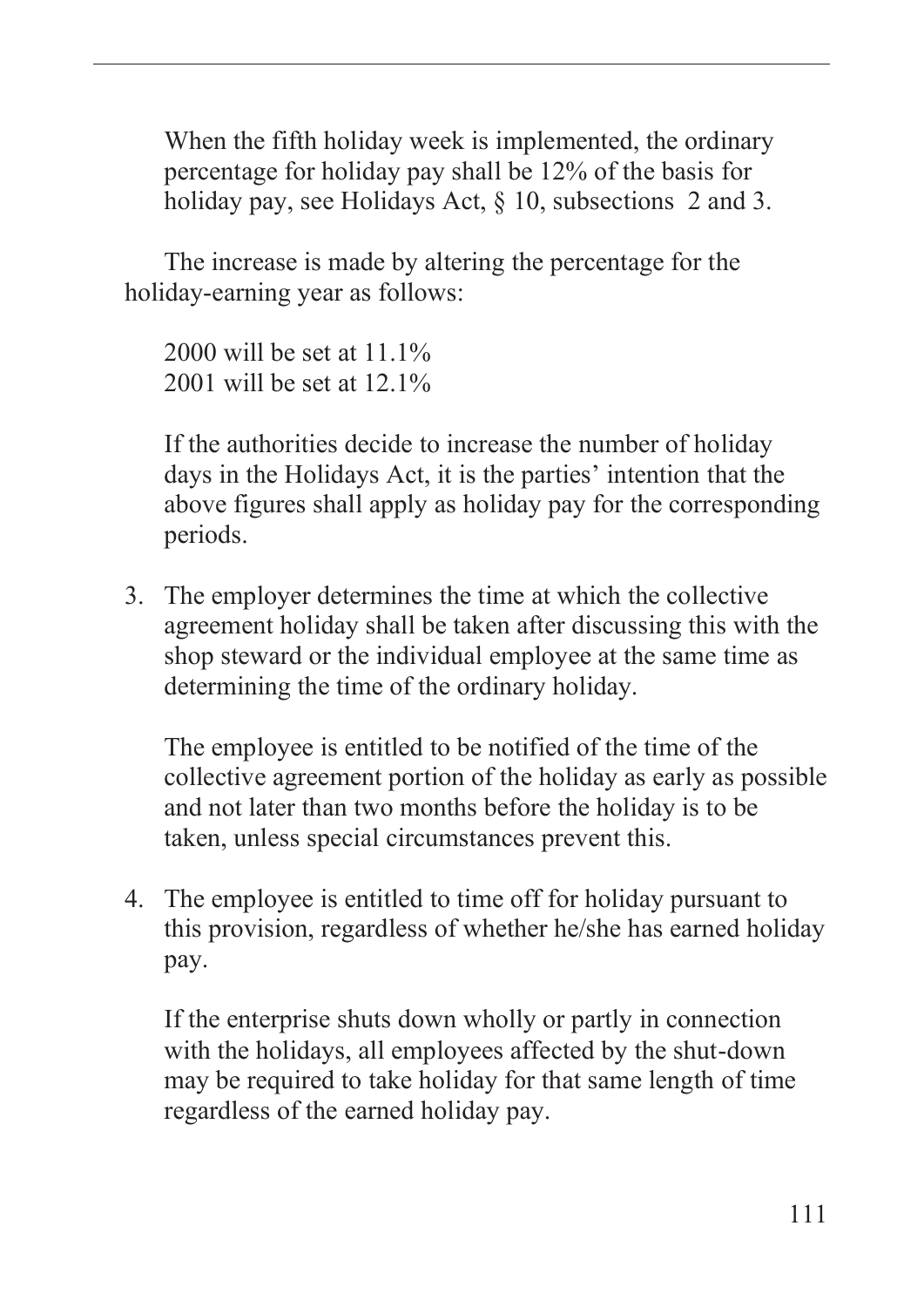- 5. The employee is entitled to demand that the total collective agreement portion of the holiday be taken within the holiday year, see Holidays Act, § 7, subsection 2, so that he/she has one full week's holiday. The central organisations urge the parties to place the collective agreement holiday so that the demand to productivity is met to the greatest possible extent, for example in connection with Ascension Day or the Easter, Christmas and New Year holidays.
- 6. By written agreement between the enterprise and the individual employee, all or part of the collective agreement portion of the holiday may be transferred to the next holiday year.
- 7. For shift workers, the collective agreement holiday shall be adjusted locally so that, after full implementation, it constitutes 4 worked shifts.

#### **Notes:**

- 1. In collective agreements where holiday according to § 15 of the Holidays Act has already been introduced, the number of days shall not be increased as a result of introduction of the collective agreement holiday. The implementation and practical effectuation of the collective agreement holiday for the pertinent areas, shall be subject to further agreement between the parties.
- 2. For the offshore agreements (No. 129, No. 125 and No. 123), the holiday results in a reduction of 7.5 hours per holiday day. The parties agree that the holiday shall be taken in the off-duty period during the holiday year.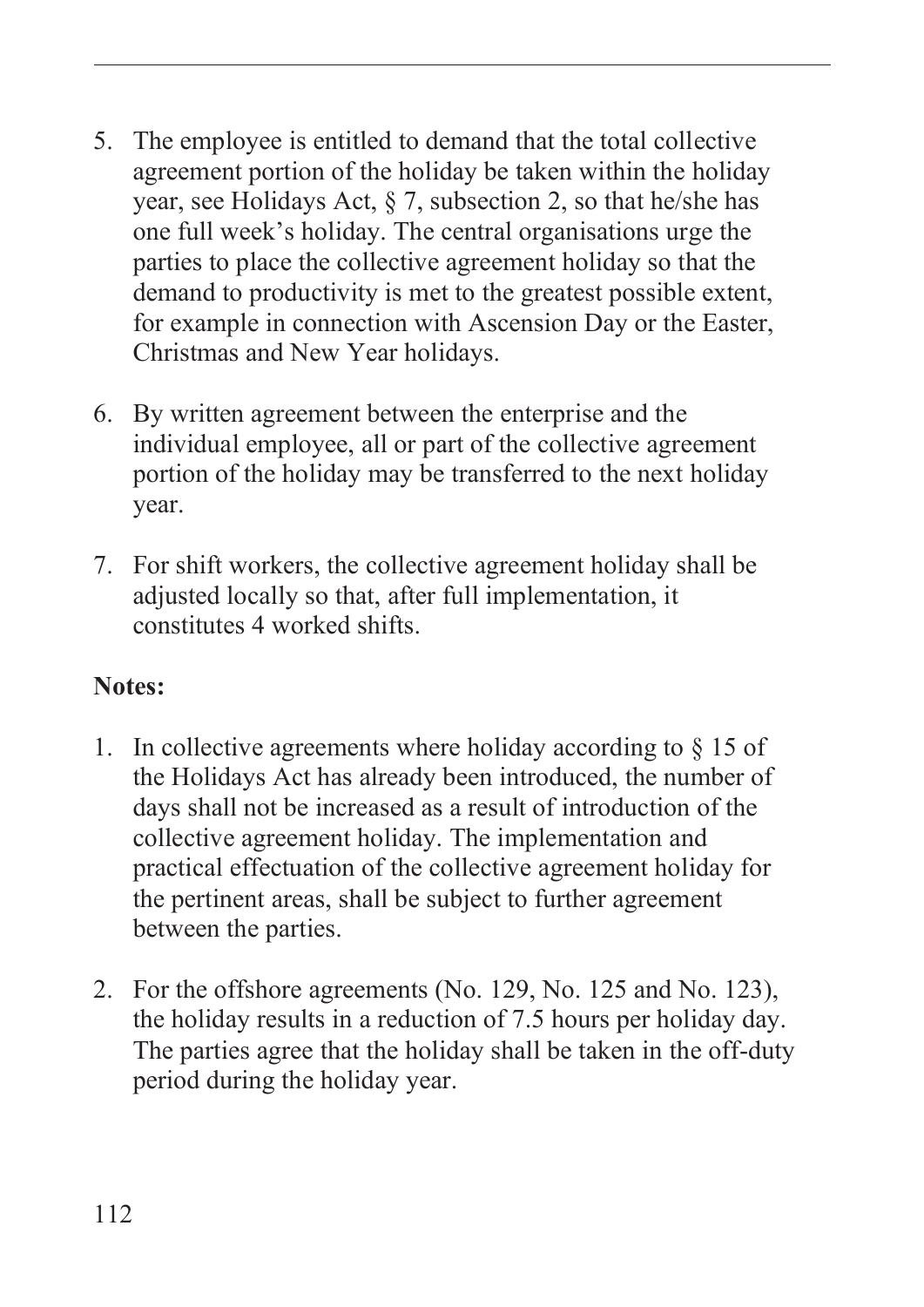# **Appendix 9 - Permanently adapted work in ordinary enterprise (VTO)**

## **§ 1 Scope of the appendix**

The appendix applies to employees who are 100% disabled and are permanently employed at the company under the VTA [Permanently Adapted Work] measure in an ordinary enterprise (VTO), or through other corresponding arrangements.

Where nothing to the contrary follows from the appendix, the provisions of the agreement also apply for employees who are encompassed by this appendix.

#### **§ 2 The employee's tasks at the company**

The employee will perform those tasks that are imposed on him/her by the company.

Before being hired, how the employee will be handled and receive the follow-up and development that the qualification plan requires will be discussed with the shop steward

#### **§ 3 Employment, work contract, termination of employment/dismissal**

The employee will be hired at the company with respect to the Working Environment Act.

A written work contract must be entered into.

Termination/dismissal must have due cause and be performed with respect to the provisions of the Working Environment Act [AML].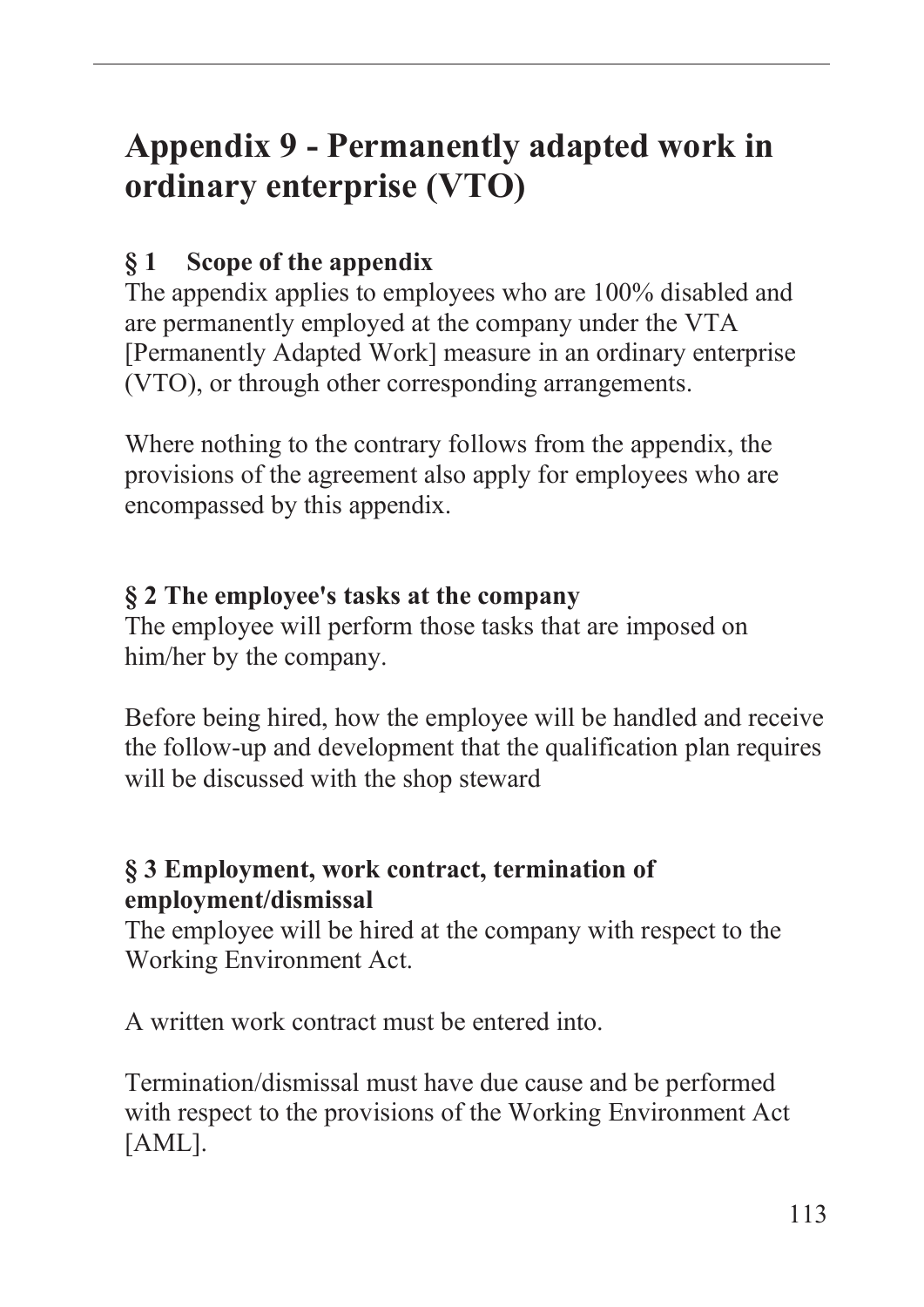## **§ 4 Wage provisions**

The wages that are encompassed by this provision are wages that are disbursed from the company to its employees who are encompassed by this appendix. National Insurance benefits will not be included in the calculation.

The minimum rate for wages appears in the VTA [Permanently Adapted Work]appendix to the AMB [sheltered workshop] agreement applicable at any point in time . For the collective bargaining agreement period of 2020-2022, the minimum rate for wages is NOK 22.50 per hour.

Regardless of the type of agreement, the company is bound by, the above minimum rate applies and once per year the management must discuss with the shop steward any possible adjustment of the company's wage rate(s) for those who are encompassed by the appendix.

# **§ 5 Work outside the service location**

For work outside the daily work location, such may be compensated pursuant to local agreements.

# **§ 6 Working hours schemes, Work outside the service location**

For work outside the employee's daily work location, it may be agreed that the working hours will follow the working hours at the external company.

# **§ 7 Wages during illness, etc.**

The company must pay sick leave with respect to the provisions in effect at any point in time in the National Insurance Act, based on the wages of the individual during the employer period.